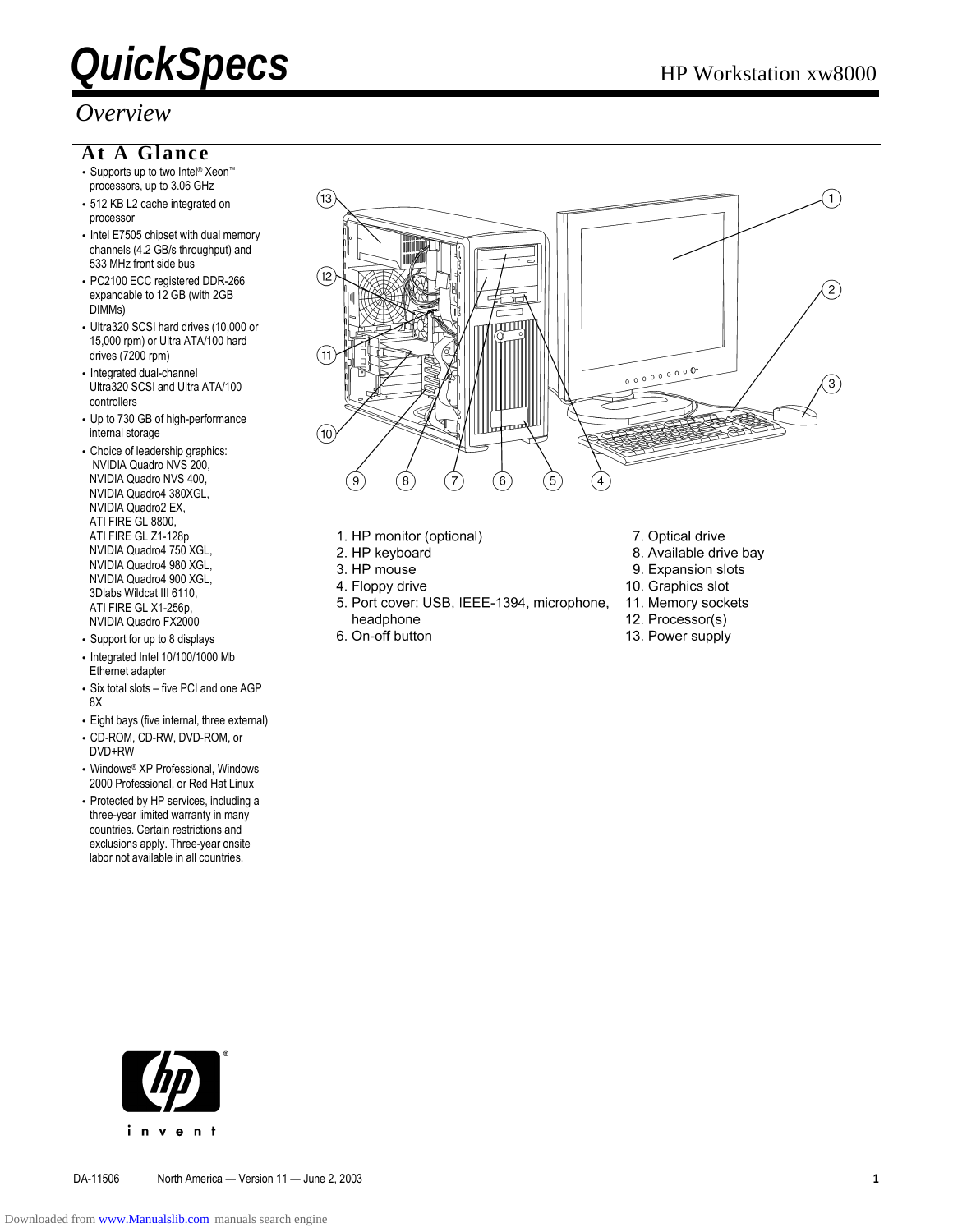#### *Standard Features*

| <b>Processor</b>          |                                                           | Intel Xeon processor 2.4-GHz, 512-KB cache, 533-MHz front side bus<br>Intel Xeon processor 2.66-GHz, 512-KB cache, 533-MHz front side bus<br>Intel Xeon processor 2.8-GHz, 512-KB cache, 533-MHz front side bus<br>Intel Xeon processor 3.06-GHz, 512-KB cache, 533-MHz front side bus |
|---------------------------|-----------------------------------------------------------|----------------------------------------------------------------------------------------------------------------------------------------------------------------------------------------------------------------------------------------------------------------------------------------|
| Cache Memory              | 512-KB integrated, full speed Level 2 cache per processor |                                                                                                                                                                                                                                                                                        |
| Chipset                   | Intel E7505 chipset                                       |                                                                                                                                                                                                                                                                                        |
| Processor Upgradability   | Upgradable to dual processor                              |                                                                                                                                                                                                                                                                                        |
|                           | Standard                                                  |                                                                                                                                                                                                                                                                                        |
| Memory                    |                                                           | 512-MB of PC2100 ECC registered DDR-266                                                                                                                                                                                                                                                |
|                           | Maximum                                                   | 12-GB of PC2100 ECC registered DDR-266*                                                                                                                                                                                                                                                |
| <b>Network Controller</b> | Integrated Intel 10/100/1000 Mb Ethernet adapter          |                                                                                                                                                                                                                                                                                        |
| <b>Expansion Slots</b>    | I/O (Total)                                               | 6, up to 5 available                                                                                                                                                                                                                                                                   |
|                           | PCI-X 1.0 64b/133MHz                                      | 1, up to 1 depending on model                                                                                                                                                                                                                                                          |
|                           | PCI-X 1.0 64b/100MHz                                      | 2, up to 2 depending on model                                                                                                                                                                                                                                                          |
|                           | PCI 2.2 32b/33MHz                                         | 2, up to 2 depending on model                                                                                                                                                                                                                                                          |
|                           | AGP 8x Pro 50 (50w)                                       | 1, up to 1 depending on model                                                                                                                                                                                                                                                          |
| <b>Expansion Bays</b>     | (Total/Available)                                         | 8 total / 5 available                                                                                                                                                                                                                                                                  |
|                           | Internal 3.5 inch                                         | 5 bays / 4 available                                                                                                                                                                                                                                                                   |
|                           | External 5.25 inch                                        | 2 bays / 1 available                                                                                                                                                                                                                                                                   |
|                           | External 3.5 inch                                         | 1 external floppy drive                                                                                                                                                                                                                                                                |
|                           |                                                           |                                                                                                                                                                                                                                                                                        |
| Controllers               | SCSI                                                      | Integrated dual channel Ultra320 SCSI controller                                                                                                                                                                                                                                       |
|                           | Ultra ATA/100                                             | Integrated Ultra ATA/100                                                                                                                                                                                                                                                               |
| <b>Storage</b>            | <b>Diskette Drive</b>                                     | 1.44 MB                                                                                                                                                                                                                                                                                |
|                           | Removable Media                                           | CD-ROM, DVD-ROM, CD-RW, or DVD+RW                                                                                                                                                                                                                                                      |
|                           | <b>Hard Drive</b>                                         | 40-GB, 80-GB, 120-GB, 160-GB Ultra ATA/100 EIDE (7,200 rpm)                                                                                                                                                                                                                            |
|                           |                                                           | 18-GB, 36-GB, or 73-GB Ultra320 SCSI (15,000 rpm);                                                                                                                                                                                                                                     |
|                           |                                                           | 36-GB, 73-GB, or 146-GB Ultra320 SCSI (10,000 rpm)                                                                                                                                                                                                                                     |
| <b>Interfaces</b>         | Parallel                                                  | One 25-pin DIN (rear)                                                                                                                                                                                                                                                                  |
|                           | <b>USB 2.0</b>                                            | 6 (2 front, 4 rear)                                                                                                                                                                                                                                                                    |
|                           | Serial                                                    | One 9-pin DIN (rear)                                                                                                                                                                                                                                                                   |
|                           | Ultra320 SCSI                                             | 2 (68-pin internal and optional 68-pin external)                                                                                                                                                                                                                                       |
|                           | Ultra ATA/100                                             | 2 (internal)                                                                                                                                                                                                                                                                           |
|                           | <b>IEEE 1394</b>                                          | 2 (1 front, 1 back)                                                                                                                                                                                                                                                                    |
|                           | Keyboard (PS/2)                                           | 1 (rear)                                                                                                                                                                                                                                                                               |
|                           | Pointing Device (PS/2 mouse)                              | $1$ (rear)                                                                                                                                                                                                                                                                             |
|                           | Video                                                     | choice of professional graphics options                                                                                                                                                                                                                                                |
|                           | Network                                                   | 1 RJ-45 connector (rear)                                                                                                                                                                                                                                                               |
|                           | Microphone Jack                                           | 2 (front & rear)                                                                                                                                                                                                                                                                       |
|                           | Headphone Jack                                            | 1 (front)                                                                                                                                                                                                                                                                              |
|                           | Line-In Jack                                              | $1$ (rear)                                                                                                                                                                                                                                                                             |
|                           | Line-Out Jack                                             | $1$ (rear)                                                                                                                                                                                                                                                                             |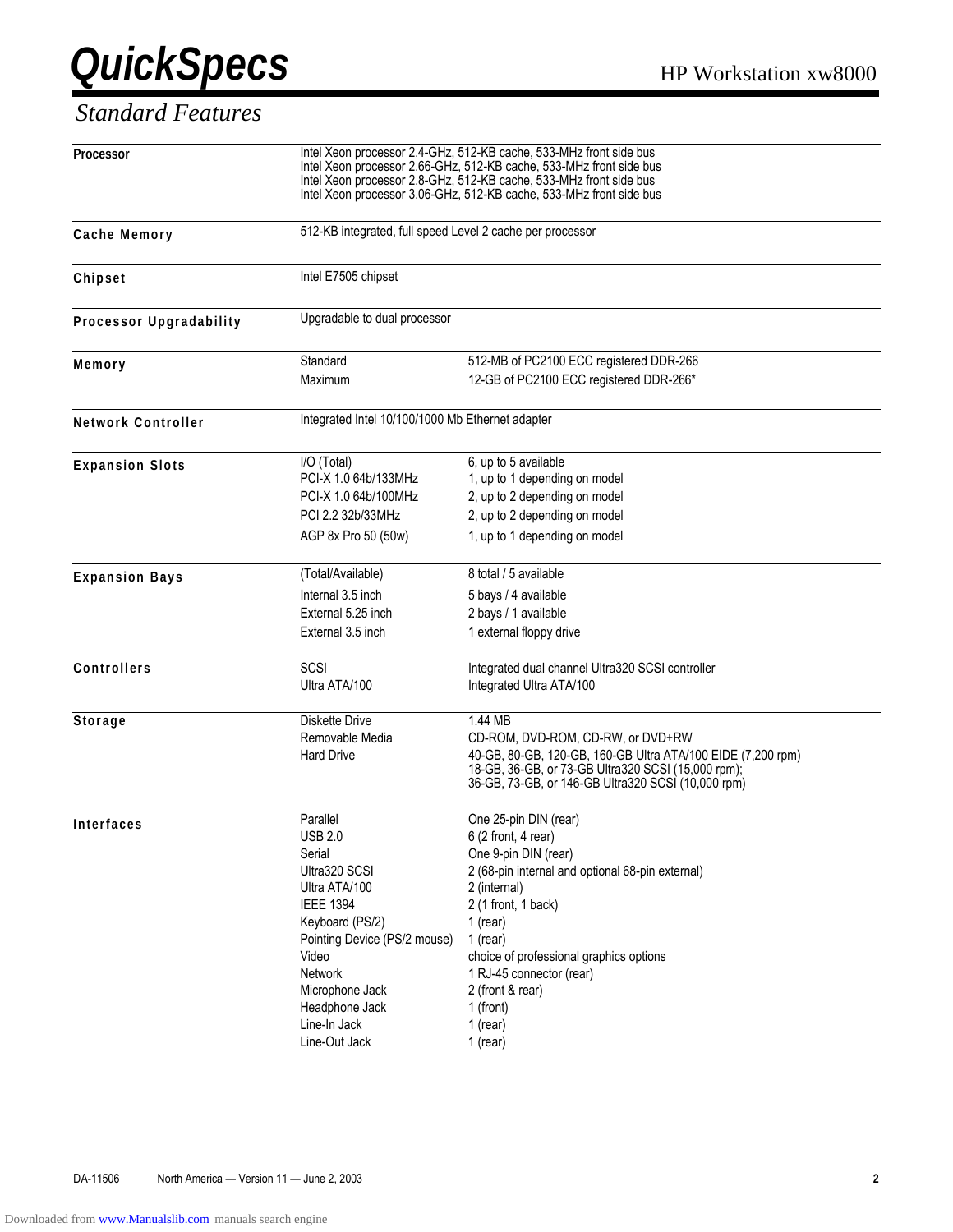

#### *Standard Features*

| Graphics<br>One of the following: | NVIDIA Quadro NVS 200 (AGP)<br>NVIDIA Quadro NVS 400 (AGP)<br>NVIDIA Quadro2 EX (AGP)<br>NVIDIA Quadro4 380 XGL (AGP)<br>ATI FIRE GL 8800 (AGP)<br>ATI FIRE GL Z1-128p (AGP)<br>NVIDIA Quadro4 750 XGL (AGP)<br>NVIDIA Quadro4 980 XGL (AGP)<br>NVIDIA Quadro4 900 XGL (AGP)<br>3Dlabs Wildcat III 6110 (AGP)<br>ATI FIRE GL X1-256p (AGP)<br>NVIDIA Quadro FX2000                                                                                                                           |
|-----------------------------------|----------------------------------------------------------------------------------------------------------------------------------------------------------------------------------------------------------------------------------------------------------------------------------------------------------------------------------------------------------------------------------------------------------------------------------------------------------------------------------------------|
| <b>Input devices</b>              | Easy Access Keyboard (PS/2)<br>3-Button Mouse (PS/2)                                                                                                                                                                                                                                                                                                                                                                                                                                         |
| Audio                             | AC97/16-bit stereo full-duplex and Integrated speaker                                                                                                                                                                                                                                                                                                                                                                                                                                        |
| Software                          | Microsoft Windows XP Professional preinstall<br>Microsoft Windows 2000 Professional, service pack 3, preinstall<br>Red Hat Linux 7.3 preinstalled, preconfigured and supported<br>Red Hat Linux 8.0 supported                                                                                                                                                                                                                                                                                |
| Management                        | <b>Bios Features</b><br>Advanced Configuration and Power Interface (ACPI) 1.0b<br>Desktop Management Interface (DMI) 2.0<br>System Management (SM) Bios 2.3<br><b>NIC Hardware</b><br>Remote Wakeup<br>Wake on LAN (WoL)<br>Web downloads<br>System Software Manager<br>Insight Management Agent<br><b>Altiris Express</b><br>Remote ROM Flash<br>Remote Shut Down                                                                                                                           |
| Security                          | Diskette write and boot control<br>Flash ROM lock<br>Network server mode<br>Parallel interface control<br>Power-on password<br>Serial interface control<br>Setup password<br>Cable lock provision                                                                                                                                                                                                                                                                                            |
| <b>Power Supply</b>               | 450 watts, with Power Factor Correction                                                                                                                                                                                                                                                                                                                                                                                                                                                      |
| Service and Support               | Protected by HP services including a three-year, limited warranty with three-year parts coverage, three year, on-<br>site service, and three-year labor (in many countries); 7 x 24 hardware technical phone support and on-line<br>support through the Internet; Pre-Failure Warranty coverage of hard drives, memory.<br>NOTE: Certain restrictions and exclusions apply. Consult the customer support center for details.<br>Three-year, onsite and labor not available in all countries. |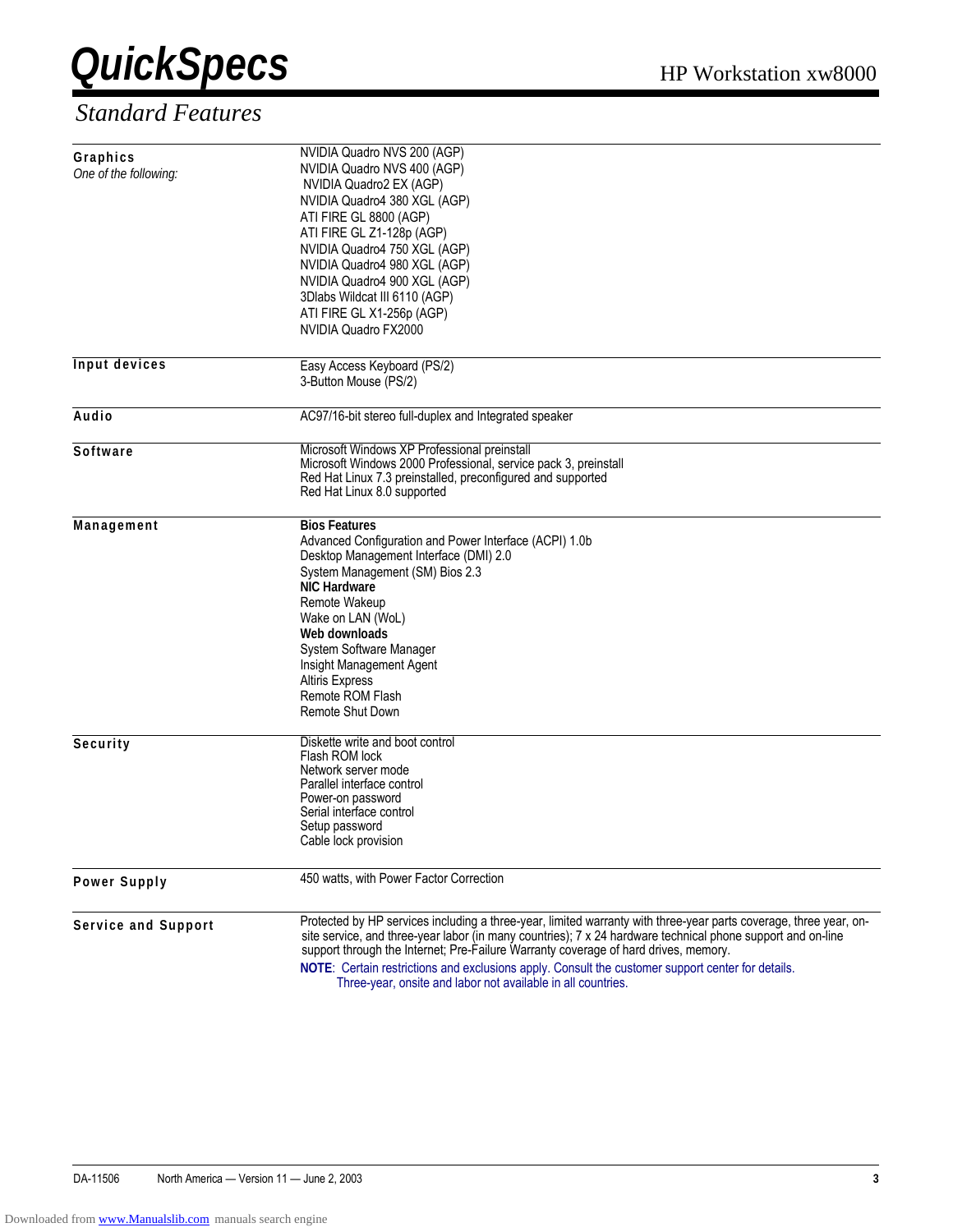| X8X/2.4/36S/512/Xd | <b>Processor</b>     | Intel Xeon processor 2.4-GHz                                                             |
|--------------------|----------------------|------------------------------------------------------------------------------------------|
| 470047-461         | <b>Cache Memory</b>  | 512-KB integrated L2                                                                     |
|                    | <b>Memory</b>        | 512MB (2x256-MB) PC2100 ECC registered DDR-266                                           |
|                    | <b>Optical Drive</b> | 16X/40X DVD-ROM Drive                                                                    |
|                    | <b>Hard Drive</b>    | 36-GB Ultra320 SCSI (10,000 rpm)                                                         |
|                    | Graphics             | Not included in base configuration - Please choose a graphics card option<br>below:      |
|                    |                      | NVIDIA Quadro NVS 200                                                                    |
|                    |                      | NVIDIA Quadro NVS 400                                                                    |
|                    |                      | NVIDIA Quadro2 EX LP                                                                     |
|                    |                      | NVIDIA Quadro4 380XGL                                                                    |
|                    |                      | ATI FIRE GL 8800                                                                         |
|                    |                      | ATI FIRE GL Z1-128p                                                                      |
|                    |                      | NVIDIA Quadro4 750 XGL                                                                   |
|                    |                      | NVIDIA Quadro4 980 XGL                                                                   |
|                    |                      | NVIDIA Quadro4 900 XGL                                                                   |
|                    |                      | 3DLabs Wildcat III 6110                                                                  |
|                    |                      | ATI FIRE GL X1-256p                                                                      |
|                    |                      | NVIDIA Quadro FX2000                                                                     |
|                    |                      | NOTE: Please see Part Numbers in After market options/Standalone<br>accessories section. |
|                    | <b>Mouse</b>         | HP 3-button mouse (PS/2)                                                                 |
|                    | 0S                   | Microsoft Windows XP Professional                                                        |
| X8K/2.4/18K/512/Xd | Processor            | Intel Xeon processor 2.4-GHz                                                             |
| 470046-976         | <b>Cache Memory</b>  | 512-KB integrated L2                                                                     |
|                    | <b>Memory</b>        | 512MB (2x256-MB) PC2100 ECC registered DDR-266                                           |
|                    | <b>Optical Drive</b> | 16X/40X DVD-ROM Drive                                                                    |
|                    | <b>Hard Drive</b>    | 18-GB Ultra320 SCSI (15,000 rpm)                                                         |
|                    |                      | ATI FIRE GL X1                                                                           |
|                    | Graphics             | Not included in base configuration - Please choose a graphics card option<br>below:      |
|                    |                      | NVIDIA Quadro NVS 200                                                                    |
|                    |                      | NVIDIA Quadro NVS 400                                                                    |
|                    |                      | NVIDIA Quadro2 EX LP                                                                     |
|                    |                      | NVIDIA Quadro4 380XGL                                                                    |
|                    |                      | ATI FIRE GL 8800                                                                         |
|                    |                      | ATI FIRE GL Z1-128p                                                                      |
|                    |                      | NVIDIA Quadro4 750 XGL                                                                   |
|                    |                      | NVIDIA Quadro4 980 XGL                                                                   |
|                    |                      | NVIDIA Quadro4 900 XGL                                                                   |
|                    |                      | 3DLabs Wildcat III 6110                                                                  |
|                    |                      | ATI FIRE GL X1-256p                                                                      |
|                    |                      | NVIDIA Quadro FX2000                                                                     |
|                    |                      | NOTE: Please see Part Numbers in After market options/Standalone<br>accessories section. |
|                    | <b>Mouse</b>         | HP 3-button mouse (PS/2)                                                                 |
|                    | OS                   | Microsoft Windows 2000 Professional                                                      |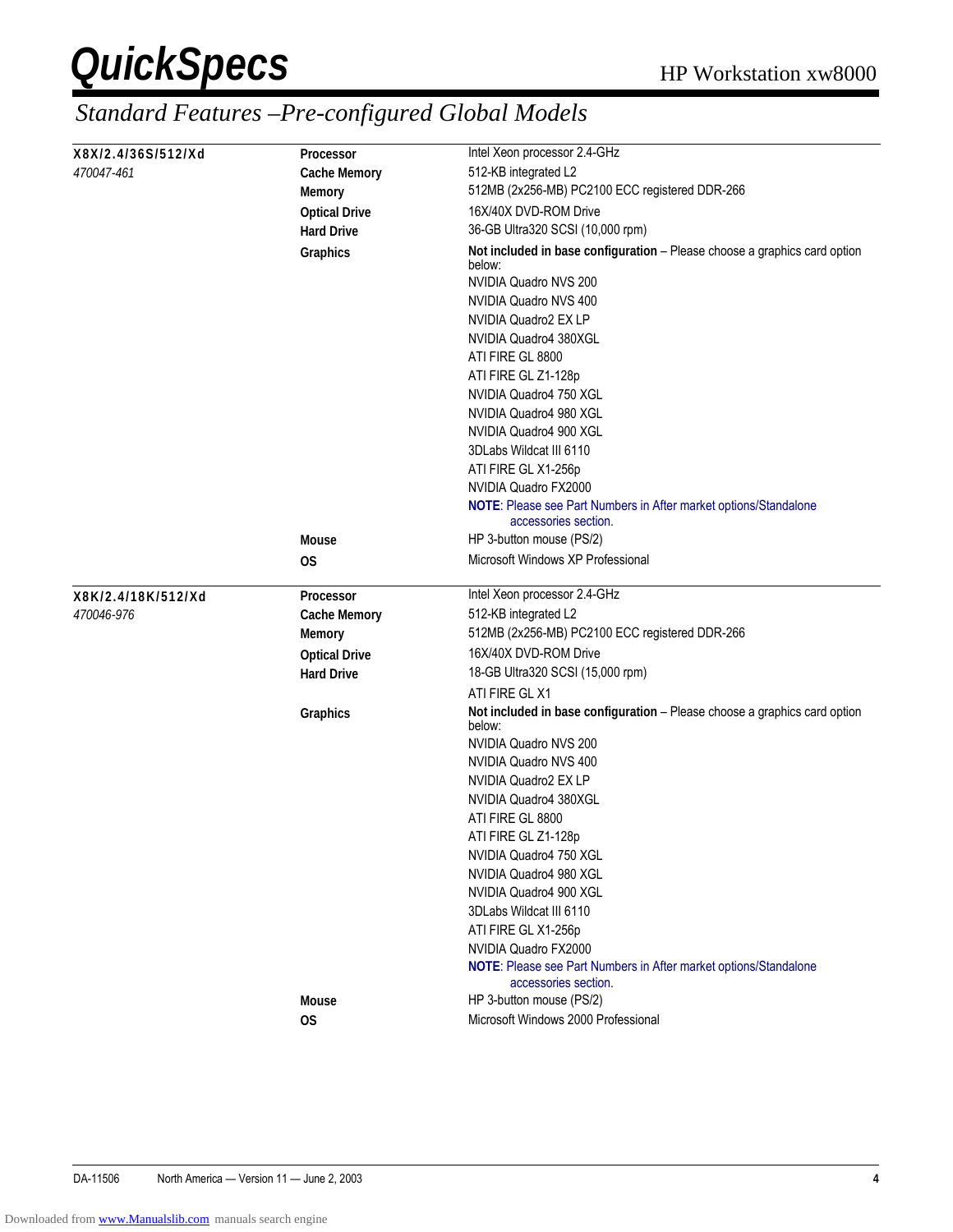| X8X/2.4/18K/512/Xd | <b>Processor</b>     | Intel Xeon processor 2.4-GHz                                                                                 |
|--------------------|----------------------|--------------------------------------------------------------------------------------------------------------|
| 470046-977         |                      | 512-KB integrated L2                                                                                         |
|                    | <b>Cache Memory</b>  | 512MB (2x256-MB) PC2100 ECC registered DDR-266                                                               |
|                    | <b>Memory</b>        |                                                                                                              |
|                    | <b>Optical Drive</b> | 16X/40X DVD-ROM Drive                                                                                        |
|                    | <b>Hard Drive</b>    | 18-GB Ultra320 SCSI (15,000 rpm)                                                                             |
|                    | Graphics             | Not included in base configuration - Please choose a graphics card option<br>below:<br>NVIDIA Quadro NVS 200 |
|                    |                      | NVIDIA Quadro NVS 400                                                                                        |
|                    |                      | NVIDIA Quadro2 EX LP                                                                                         |
|                    |                      | NVIDIA Quadro4 380XGL                                                                                        |
|                    |                      | ATI FIRE GL 8800                                                                                             |
|                    |                      | ATI FIRE GL Z1-128p                                                                                          |
|                    |                      | NVIDIA Quadro4 750 XGL                                                                                       |
|                    |                      | NVIDIA Quadro4 980 XGL                                                                                       |
|                    |                      | NVIDIA Quadro4 900 XGL                                                                                       |
|                    |                      | 3DLabs Wildcat III 6110                                                                                      |
|                    |                      | ATI FIRE GL X1-256p                                                                                          |
|                    |                      | NVIDIA Quadro FX2000                                                                                         |
|                    |                      | NOTE: Please see Part Numbers in After market options/Standalone<br>accessories section.                     |
|                    | <b>Mouse</b>         | HP 3-button mouse (PS/2)                                                                                     |
|                    | 0S                   | Microsoft Windows XP Professional                                                                            |
| X8X/2.4/36S/512/Xc | Processor            | Intel Xeon processor 2.4-GHz                                                                                 |
| 470046-978         | <b>Cache Memory</b>  | 512-KB integrated L2                                                                                         |
|                    | <b>Memory</b>        | 512MB (2x256-MB) PC2100 ECC registered DDR-266                                                               |
|                    | <b>Optical Drive</b> | CD-ROM                                                                                                       |
|                    | <b>Hard Drive</b>    | 36-GB Ultra320 SCSI (10,000 rpm)                                                                             |
|                    | Graphics             | Not included in base configuration - Please choose a graphics card option<br>below:                          |
|                    |                      | NVIDIA Quadro NVS 200                                                                                        |
|                    |                      | NVIDIA Quadro NVS 400                                                                                        |
|                    |                      | NVIDIA Quadro2 EX LP                                                                                         |
|                    |                      | NVIDIA Quadro4 380XGL                                                                                        |
|                    |                      | ATI FIRE GL 8800                                                                                             |
|                    |                      | ATI FIRE GL Z1-128p                                                                                          |
|                    |                      | NVIDIA Quadro4 750 XGL                                                                                       |
|                    |                      | NVIDIA Quadro4 980 XGL                                                                                       |
|                    |                      | NVIDIA Quadro4 900 XGL                                                                                       |
|                    |                      | 3DLabs Wildcat III 6110                                                                                      |
|                    |                      | ATI FIRE GL X1-256p                                                                                          |
|                    |                      | NVIDIA Quadro FX2000                                                                                         |
|                    |                      | NOTE: Please see Part Numbers in After market options/Standalone<br>accessories section.                     |
|                    | <b>Mouse</b>         | HP 3-button mouse (PS/2)                                                                                     |
|                    | 0S                   | Microsoft Windows XP Professional                                                                            |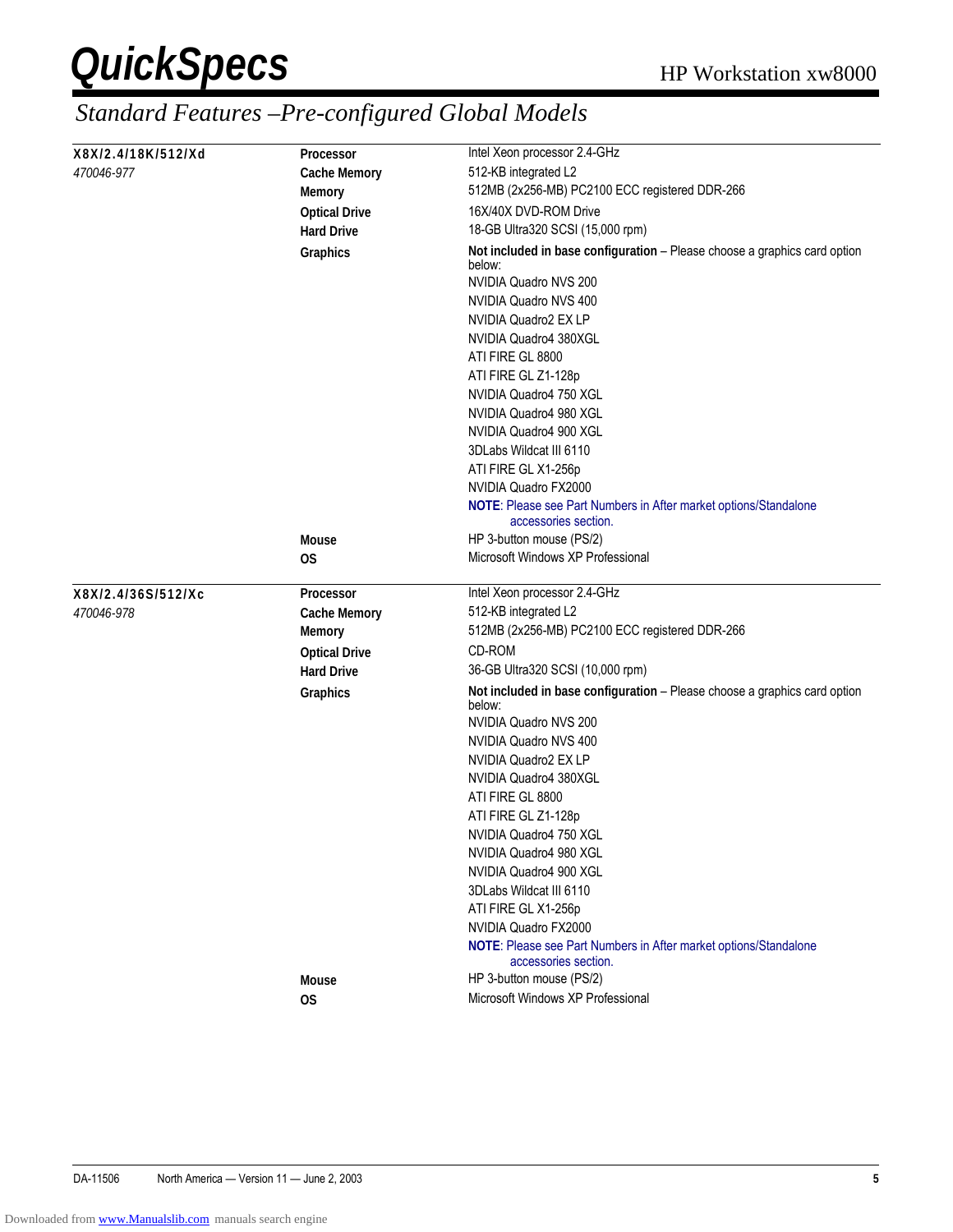| X8K/2.4/40A/512/Xc | <b>Processor</b>     | Intel Xeon processor 2.4-GHz                                                                                 |
|--------------------|----------------------|--------------------------------------------------------------------------------------------------------------|
| 470046-979         | <b>Cache Memory</b>  | 512-KB integrated L2                                                                                         |
|                    | <b>Memory</b>        | 512MB (2x256-MB) PC2100 ECC registered DDR-266                                                               |
|                    | <b>Optical Drive</b> | CD-ROM                                                                                                       |
|                    | <b>Hard Drive</b>    | 40-GB Ultra ATA/100 EIDE (7,200 rpm)                                                                         |
|                    | Graphics             | Not included in base configuration - Please choose a graphics card option<br>below:<br>NVIDIA Quadro NVS 200 |
|                    |                      | NVIDIA Quadro NVS 400                                                                                        |
|                    |                      | NVIDIA Quadro2 EX LP                                                                                         |
|                    |                      | NVIDIA Quadro4 380XGL                                                                                        |
|                    |                      | ATI FIRE GL 8800                                                                                             |
|                    |                      | ATI FIRE GL Z1-128p                                                                                          |
|                    |                      | NVIDIA Quadro4 750 XGL                                                                                       |
|                    |                      | NVIDIA Quadro4 980 XGL                                                                                       |
|                    |                      | NVIDIA Quadro4 900 XGL                                                                                       |
|                    |                      | 3DLabs Wildcat III 6110                                                                                      |
|                    |                      | ATI FIRE GL X1-256p                                                                                          |
|                    |                      | NVIDIA Quadro FX2000                                                                                         |
|                    |                      | NOTE: Please see Part Numbers in After market options/Standalone<br>accessories section.                     |
|                    | <b>Mouse</b>         | HP 3-button mouse (PS/2)                                                                                     |
|                    | 0S                   | Microsoft Windows 2000 Professional                                                                          |
| X8X2.4/40A/512/Xc  | Processor            | Intel Xeon processor 2.4-GHz                                                                                 |
| 470046-980         | <b>Cache Memory</b>  | 512-KB integrated L2                                                                                         |
|                    | <b>Memory</b>        | 512MB (2x256-MB) PC2100 ECC registered DDR-266                                                               |
|                    | <b>Optical Drive</b> | CD-ROM                                                                                                       |
|                    | <b>Hard Drive</b>    | 40-GB Ultra ATA/100 EIDE (7,200 rpm)                                                                         |
|                    | Graphics             | Not included in base configuration - Please choose a graphics card option                                    |
|                    |                      | below:                                                                                                       |
|                    |                      | NVIDIA Quadro NVS 200                                                                                        |
|                    |                      | NVIDIA Quadro NVS 400                                                                                        |
|                    |                      | NVIDIA Quadro2 EX LP                                                                                         |
|                    |                      | NVIDIA Quadro4 380XGL                                                                                        |
|                    |                      | ATI FIRE GL 8800                                                                                             |
|                    |                      | ATI FIRE GL Z1-128p                                                                                          |
|                    |                      | NVIDIA Quadro4 750 XGL                                                                                       |
|                    |                      | NVIDIA Quadro4 980 XGL                                                                                       |
|                    |                      | NVIDIA Quadro4 900 XGL                                                                                       |
|                    |                      | 3DLabs Wildcat III 6110                                                                                      |
|                    |                      | ATI FIRE GL X1-256p                                                                                          |
|                    |                      | NVIDIA Quadro FX2000                                                                                         |
|                    |                      |                                                                                                              |
|                    |                      | NOTE: Please see Part Numbers in After market options/Standalone<br>accessories section.                     |
|                    | <b>Mouse</b><br>OS   | HP 3-button mouse (PS/2)<br>Microsoft Windows XP Professional                                                |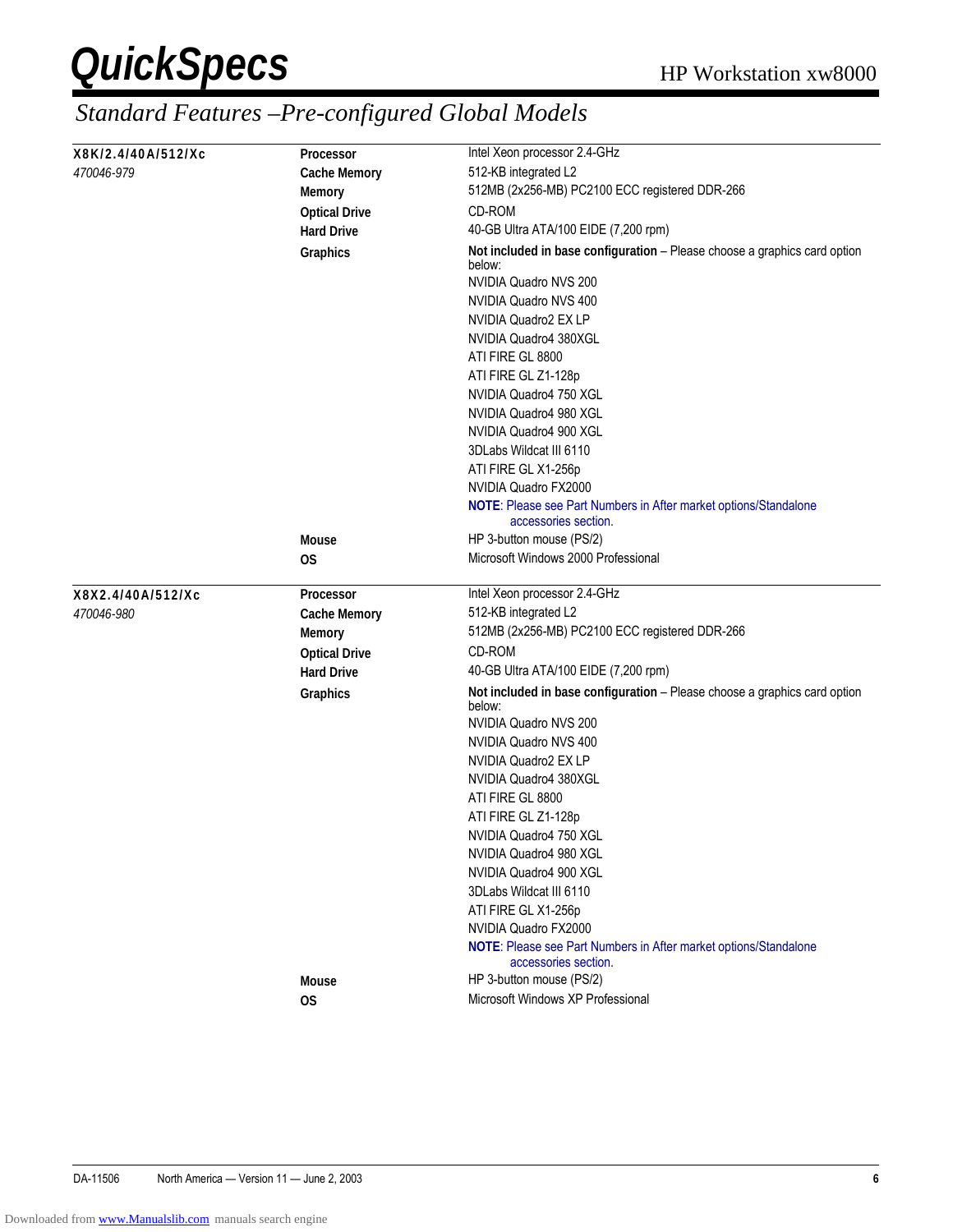| X8K/2.4/36S2/Xc     | <b>Processor</b>     | Intel Xeon processor 2.4-GHz                                                                                                                                                                                                                                                          |
|---------------------|----------------------|---------------------------------------------------------------------------------------------------------------------------------------------------------------------------------------------------------------------------------------------------------------------------------------|
| 470046-981          | <b>Cache Memory</b>  | 512-KB integrated L2                                                                                                                                                                                                                                                                  |
|                     | <b>Memory</b>        | 512MB (2x256-MB) PC2100 ECC registered DDR-266                                                                                                                                                                                                                                        |
|                     | <b>Optical Drive</b> | CD-ROM                                                                                                                                                                                                                                                                                |
|                     | <b>Hard Drive</b>    | 36-GB Ultra320 SCSI (10,000 rpm)                                                                                                                                                                                                                                                      |
|                     | <b>Graphics</b>      | Not included in base configuration - Please choose a graphics card option<br>below:<br>NVIDIA Quadro NVS 200<br>NVIDIA Quadro NVS 400<br>NVIDIA Quadro2 EX LP<br>NVIDIA Quadro4 380XGL<br>ATI FIRE GL 8800<br>ATI FIRE GL Z1-128p<br>NVIDIA Quadro4 750 XGL<br>NVIDIA Quadro4 980 XGL |
|                     |                      | NVIDIA Quadro4 900 XGL                                                                                                                                                                                                                                                                |
|                     |                      | 3DLabs Wildcat III 6110                                                                                                                                                                                                                                                               |
|                     |                      | ATI FIRE GL X1-256p                                                                                                                                                                                                                                                                   |
|                     |                      | NVIDIA Quadro FX2000<br>NOTE: Please see Part Numbers in After market options/Standalone                                                                                                                                                                                              |
|                     |                      | accessories section.                                                                                                                                                                                                                                                                  |
|                     | <b>Mouse</b>         | HP 3-button mouse (PS/2)                                                                                                                                                                                                                                                              |
|                     | 0S                   | Microsoft Windows 2000 Professional                                                                                                                                                                                                                                                   |
|                     |                      |                                                                                                                                                                                                                                                                                       |
| X8X/2.66/36S/512/Xd | Processor            | Intel Xeon processor 2.66-GHz                                                                                                                                                                                                                                                         |
|                     | <b>Cache Memory</b>  | 512-KB integrated L2                                                                                                                                                                                                                                                                  |
| <i>470047-466</i>   |                      |                                                                                                                                                                                                                                                                                       |
|                     | <b>Memory</b>        | 512MB (2x256-MB) PC2100 ECC registered DDR-266                                                                                                                                                                                                                                        |
|                     | <b>Optical Drive</b> | 16X/40X DVD-ROM Drive                                                                                                                                                                                                                                                                 |
|                     | <b>Hard Drive</b>    | 36-GB Ultra320 SCSI (10,000 rpm)                                                                                                                                                                                                                                                      |
|                     | Graphics             | Not included in base configuration - Please choose a graphics card option<br>below:                                                                                                                                                                                                   |
|                     |                      | NVIDIA Quadro NVS 200                                                                                                                                                                                                                                                                 |
|                     |                      | NVIDIA Quadro NVS 400                                                                                                                                                                                                                                                                 |
|                     |                      | NVIDIA Quadro2 EX LP                                                                                                                                                                                                                                                                  |
|                     |                      | NVIDIA Quadro4 380XGL                                                                                                                                                                                                                                                                 |
|                     |                      | ATI FIRE GL 8800                                                                                                                                                                                                                                                                      |
|                     |                      | ATI FIRE GL Z1-128p                                                                                                                                                                                                                                                                   |
|                     |                      | NVIDIA Quadro4 750 XGL<br>NVIDIA Quadro4 980 XGL                                                                                                                                                                                                                                      |
|                     |                      | NVIDIA Quadro4 900 XGL                                                                                                                                                                                                                                                                |
|                     |                      | 3DLabs Wildcat III 6110                                                                                                                                                                                                                                                               |
|                     |                      | ATI FIRE GL X1-256p                                                                                                                                                                                                                                                                   |
|                     |                      | NVIDIA Quadro FX2000                                                                                                                                                                                                                                                                  |
|                     |                      | NOTE: Please see Part Numbers in After market options/Standalone<br>accessories section.                                                                                                                                                                                              |
|                     | <b>Mouse</b>         | HP 3-button mouse (PS/2)<br>Microsoft Windows XP Professional                                                                                                                                                                                                                         |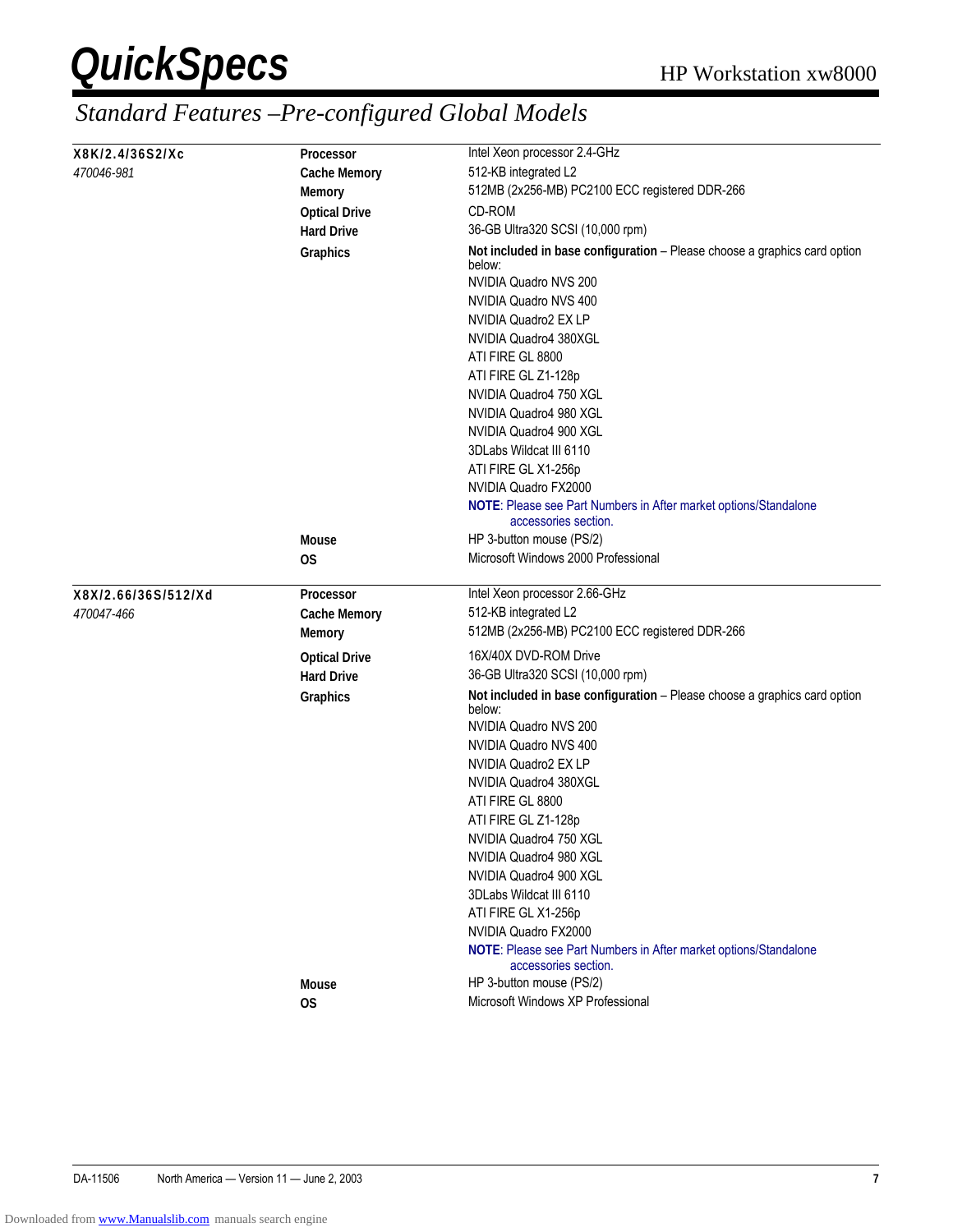| X8K/2.66/18K/512/Xd | <b>Processor</b>     | Intel Xeon processor 2.66-GHz                                                            |
|---------------------|----------------------|------------------------------------------------------------------------------------------|
| 470046-998          | <b>Cache Memory</b>  | 512-KB integrated L2                                                                     |
|                     | <b>Memory</b>        | 512MB (2x256-MB) PC2100 ECC registered DDR-266                                           |
|                     | <b>Optical Drive</b> | 16X/40X DVD-ROM Drive                                                                    |
|                     | <b>Hard Drive</b>    | 18-GB Ultra320 SCSI (15,000 rpm)                                                         |
|                     | Graphics             | Not included in base configuration - Please choose a graphics card option<br>below:      |
|                     |                      | NVIDIA Quadro NVS 200                                                                    |
|                     |                      | NVIDIA Quadro NVS 400                                                                    |
|                     |                      | NVIDIA Quadro2 EX LP                                                                     |
|                     |                      | NVIDIA Quadro4 380XGL                                                                    |
|                     |                      | ATI FIRE GL 8800                                                                         |
|                     |                      | ATI FIRE GL Z1-128p                                                                      |
|                     |                      | NVIDIA Quadro4 750 XGL                                                                   |
|                     |                      | NVIDIA Quadro4 980 XGL                                                                   |
|                     |                      | NVIDIA Quadro4 900 XGL                                                                   |
|                     |                      | 3DLabs Wildcat III 6110                                                                  |
|                     |                      | ATI FIRE GL X1-256p                                                                      |
|                     |                      | NVIDIA Quadro FX2000                                                                     |
|                     |                      | NOTE: Please see Part Numbers in After market options/Standalone<br>accessories section. |
|                     | <b>Mouse</b>         | HP 3-button mouse (PS/2)                                                                 |
|                     | OS                   | Microsoft Windows 2000 Professional                                                      |
| X8X/2.66/18K/512/Xd | Processor            | Intel Xeon processor 2.66-GHz                                                            |
|                     |                      |                                                                                          |
|                     |                      |                                                                                          |
| <i>470047-001</i>   | <b>Cache Memory</b>  | 512-KB integrated L2                                                                     |
|                     | <b>Memory</b>        | 512MB (2x256-MB) PC2100 ECC registered DDR-266                                           |
|                     | <b>Optical Drive</b> | DVD-ROM                                                                                  |
|                     | <b>Hard Drive</b>    | 18-GB Ultra320 SCSI (15,000 rpm)                                                         |
|                     | Graphics             | Not included in base configuration - Please choose a graphics card option<br>below:      |
|                     |                      | NVIDIA Quadro NVS 200                                                                    |
|                     |                      | NVIDIA Quadro NVS 400                                                                    |
|                     |                      | NVIDIA Quadro2 EX LP                                                                     |
|                     |                      | NVIDIA Quadro4 380XGL                                                                    |
|                     |                      | ATI FIRE GL 8800                                                                         |
|                     |                      | ATI FIRE GL Z1-128p                                                                      |
|                     |                      | NVIDIA Quadro4 750 XGL                                                                   |
|                     |                      | NVIDIA Quadro4 980 XGL                                                                   |
|                     |                      | NVIDIA Quadro4 900 XGL                                                                   |
|                     |                      | 3DLabs Wildcat III 6110                                                                  |
|                     |                      | ATI FIRE GL X1-256p                                                                      |
|                     |                      | NVIDIA Quadro FX2000                                                                     |
|                     |                      | NOTE: Please see Part Numbers in After market options/Standalone<br>accessories section. |
|                     | <b>Mouse</b><br>OS   | HP 3-button mouse (PS/2)<br>Microsoft Windows XP Professional                            |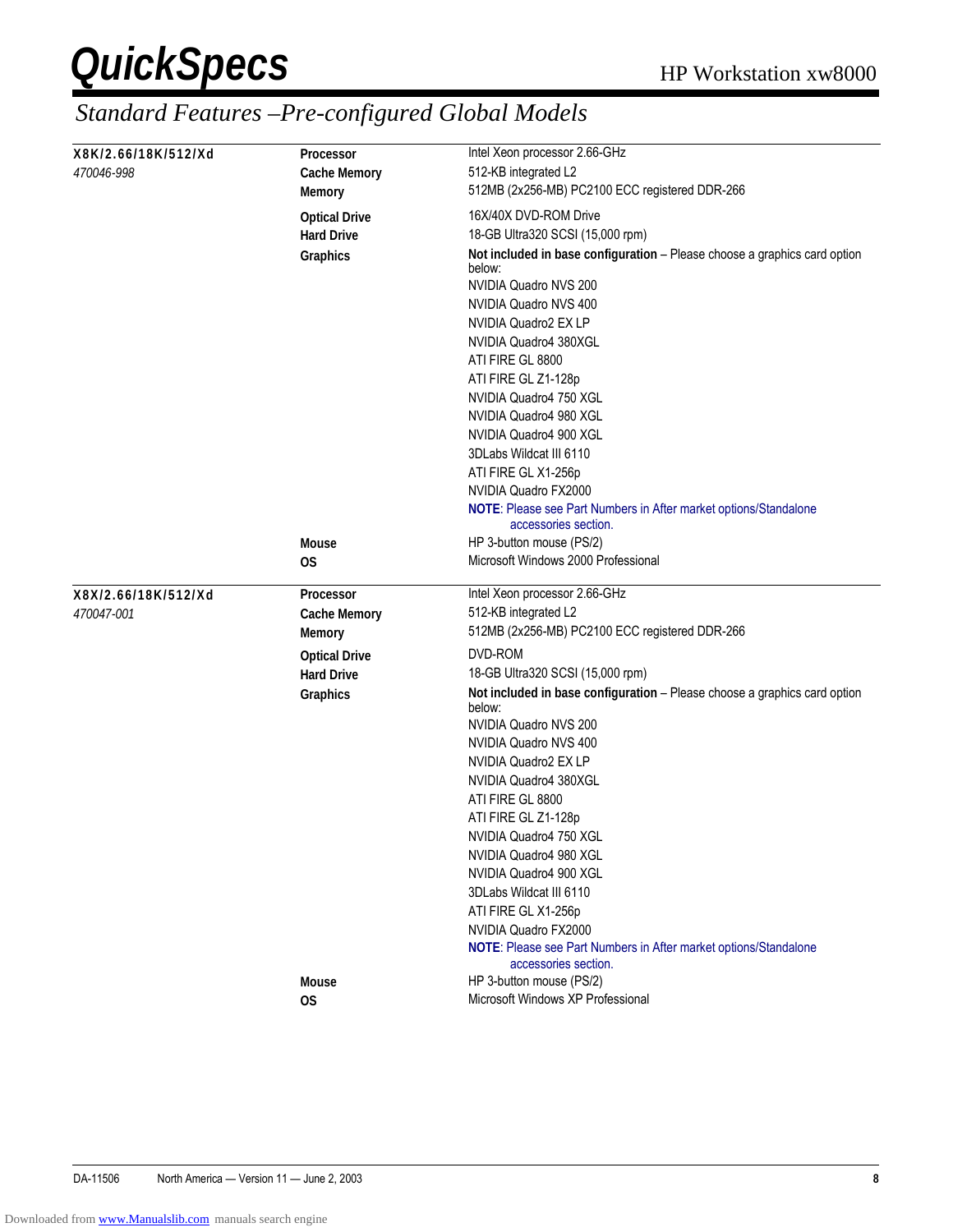| X8K/2.66/18K/512/Xr | <b>Processor</b>     | Intel Xeon processor 2.66-GHz                                                            |
|---------------------|----------------------|------------------------------------------------------------------------------------------|
| <i>470047-002</i>   | <b>Cache Memory</b>  | 512-KB integrated L2                                                                     |
|                     | <b>Memory</b>        | 512MB (2x256-MB) PC2100 ECC registered DDR-266                                           |
|                     | <b>Optical Drive</b> | <b>CD-RW Drive</b>                                                                       |
|                     | <b>Hard Drive</b>    | 18-GB Ultra320 SCSI (15,000 rpm)                                                         |
|                     | Graphics             | Not included in base configuration - Please choose a graphics card option<br>below:      |
|                     |                      | NVIDIA Quadro NVS 200                                                                    |
|                     |                      | NVIDIA Quadro NVS 400                                                                    |
|                     |                      | NVIDIA Quadro2 EX LP                                                                     |
|                     |                      | NVIDIA Quadro4 380XGL                                                                    |
|                     |                      | ATI FIRE GL 8800                                                                         |
|                     |                      | ATI FIRE GL Z1-128p                                                                      |
|                     |                      | NVIDIA Quadro4 750 XGL                                                                   |
|                     |                      | NVIDIA Quadro4 980 XGL                                                                   |
|                     |                      | NVIDIA Quadro4 900 XGL                                                                   |
|                     |                      | 3DLabs Wildcat III 6110                                                                  |
|                     |                      | ATI FIRE GL X1-256p                                                                      |
|                     |                      | NVIDIA Quadro FX2000                                                                     |
|                     |                      | NOTE: Please see Part Numbers in After market options/Standalone<br>accessories section. |
|                     | <b>Mouse</b>         | HP 3-button mouse (PS/2)                                                                 |
|                     | 0S                   | Microsoft Windows 2000 Professional                                                      |
| X8X/2.66/18K/512/Xr | <b>Processor</b>     | Intel Xeon processor 2.66-GHz                                                            |
|                     |                      |                                                                                          |
|                     |                      |                                                                                          |
| <i>470047-003</i>   | <b>Cache Memory</b>  | 512-KB integrated L2                                                                     |
|                     | <b>Memory</b>        | 512MB (2x256-MB) PC2100 ECC registered DDR-266                                           |
|                     | <b>Optical Drive</b> | <b>CD-RW Drive</b>                                                                       |
|                     | <b>Hard Drive</b>    | 18-GB Ultra320 SCSI (15,000 rpm)                                                         |
|                     | Graphics             | Not included in base configuration - Please choose a graphics card option<br>below:      |
|                     |                      | NVIDIA Quadro NVS 200                                                                    |
|                     |                      | NVIDIA Quadro NVS 400                                                                    |
|                     |                      | NVIDIA Quadro2 EX LP                                                                     |
|                     |                      | NVIDIA Quadro4 380XGL                                                                    |
|                     |                      | ATI FIRE GL 8800                                                                         |
|                     |                      | ATI FIRE GL Z1-128p                                                                      |
|                     |                      | NVIDIA Quadro4 750 XGL                                                                   |
|                     |                      | NVIDIA Quadro4 980 XGL                                                                   |
|                     |                      | NVIDIA Quadro4 900 XGL                                                                   |
|                     |                      | 3DLabs Wildcat III 6110                                                                  |
|                     |                      | ATI FIRE GL X1-256p                                                                      |
|                     |                      | NVIDIA Quadro FX2000                                                                     |
|                     |                      | NOTE: Please see Part Numbers in After market options/Standalone<br>accessories section. |
|                     | <b>Mouse</b>         | HP 3-button mouse (PS/2)<br>Microsoft Windows XP Professional                            |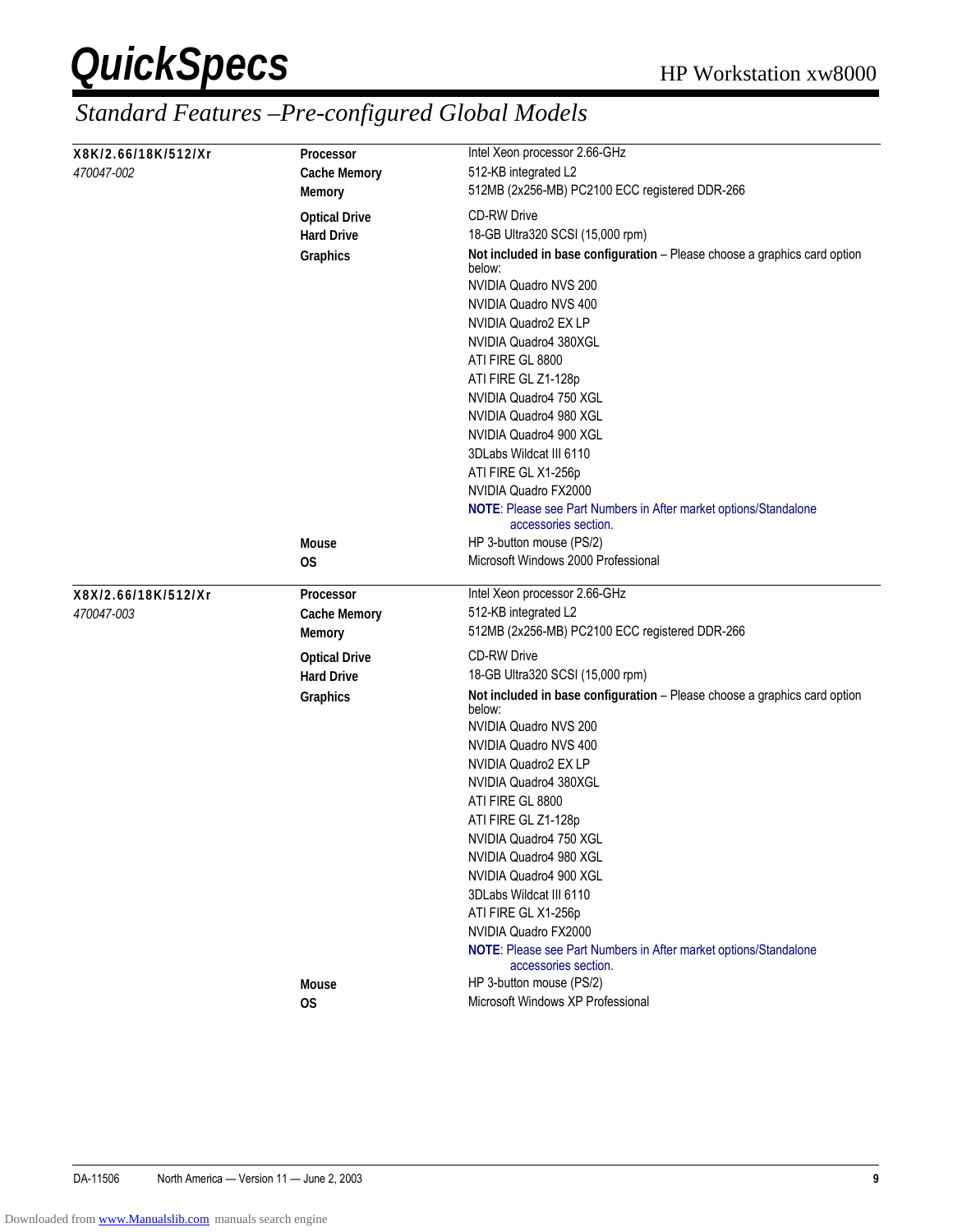|                     |                                           | Intel Xeon processor 2.66-GHz                                                            |
|---------------------|-------------------------------------------|------------------------------------------------------------------------------------------|
| X8K/2.66/36S/512/Xc | <b>Processor</b>                          |                                                                                          |
| <i>470047-004</i>   | <b>Cache Memory</b>                       | 512-KB integrated L2                                                                     |
|                     | Memory                                    | 512MB (2x256-MB) PC2100 ECC registered DDR-266                                           |
|                     | <b>Optical Drive</b>                      | CD-ROM                                                                                   |
|                     | <b>Hard Drive</b>                         | 36-GB Ultra320 SCSI (10,000 rpm)                                                         |
|                     | Graphics                                  | Not included in base configuration - Please choose a graphics card option<br>below:      |
|                     |                                           | NVIDIA Quadro NVS 200                                                                    |
|                     |                                           | NVIDIA Quadro NVS 400                                                                    |
|                     |                                           | NVIDIA Quadro2 EX LP                                                                     |
|                     |                                           | NVIDIA Quadro4 380XGL                                                                    |
|                     |                                           | ATI FIRE GL 8800                                                                         |
|                     |                                           | ATI FIRE GL Z1-128p                                                                      |
|                     |                                           | NVIDIA Quadro4 750 XGL                                                                   |
|                     |                                           | NVIDIA Quadro4 980 XGL                                                                   |
|                     |                                           | NVIDIA Quadro4 900 XGL                                                                   |
|                     |                                           | 3DLabs Wildcat III 6110                                                                  |
|                     |                                           | ATI FIRE GL X1-256p                                                                      |
|                     |                                           | NVIDIA Quadro FX2000                                                                     |
|                     |                                           | NOTE: Please see Part Numbers in After market options/Standalone<br>accessories section. |
|                     | <b>Mouse</b>                              | HP 3-button mouse (PS/2)                                                                 |
|                     | OS                                        | Microsoft Windows 2000 Professional                                                      |
|                     |                                           |                                                                                          |
|                     |                                           |                                                                                          |
| X8X/2.66/36S/512/Xc | <b>Processor</b>                          | Intel Xeon processor 2.66-GHz                                                            |
| 470047-005          | <b>Cache Memory</b><br><b>Memory</b>      | 512-KB integrated L2<br>512MB (2x256-MB) PC2100 ECC registered DDR-266                   |
|                     |                                           | CD-ROM                                                                                   |
|                     | <b>Optical Drive</b><br><b>Hard Drive</b> | 36-GB Ultra320 SCSI (10,000 rpm)                                                         |
|                     | Graphics                                  | Not included in base configuration - Please choose a graphics card option<br>below:      |
|                     |                                           | NVIDIA Quadro NVS 200                                                                    |
|                     |                                           | NVIDIA Quadro NVS 400                                                                    |
|                     |                                           | NVIDIA Quadro2 EX LP                                                                     |
|                     |                                           | NVIDIA Quadro4 380XGL                                                                    |
|                     |                                           | ATI FIRE GL 8800                                                                         |
|                     |                                           | ATI FIRE GL Z1-128p                                                                      |
|                     |                                           | NVIDIA Quadro4 750 XGL                                                                   |
|                     |                                           | NVIDIA Quadro4 980 XGL                                                                   |
|                     |                                           | NVIDIA Quadro4 900 XGL                                                                   |
|                     |                                           | 3DLabs Wildcat III 6110                                                                  |
|                     |                                           | ATI FIRE GL X1-256p                                                                      |
|                     |                                           | NVIDIA Quadro FX2000                                                                     |
|                     |                                           | NOTE: Please see Part Numbers in After market options/Standalone<br>accessories section. |
|                     | Mouse                                     | HP 3-button mouse (PS/2)<br>Microsoft Windows XP Professional                            |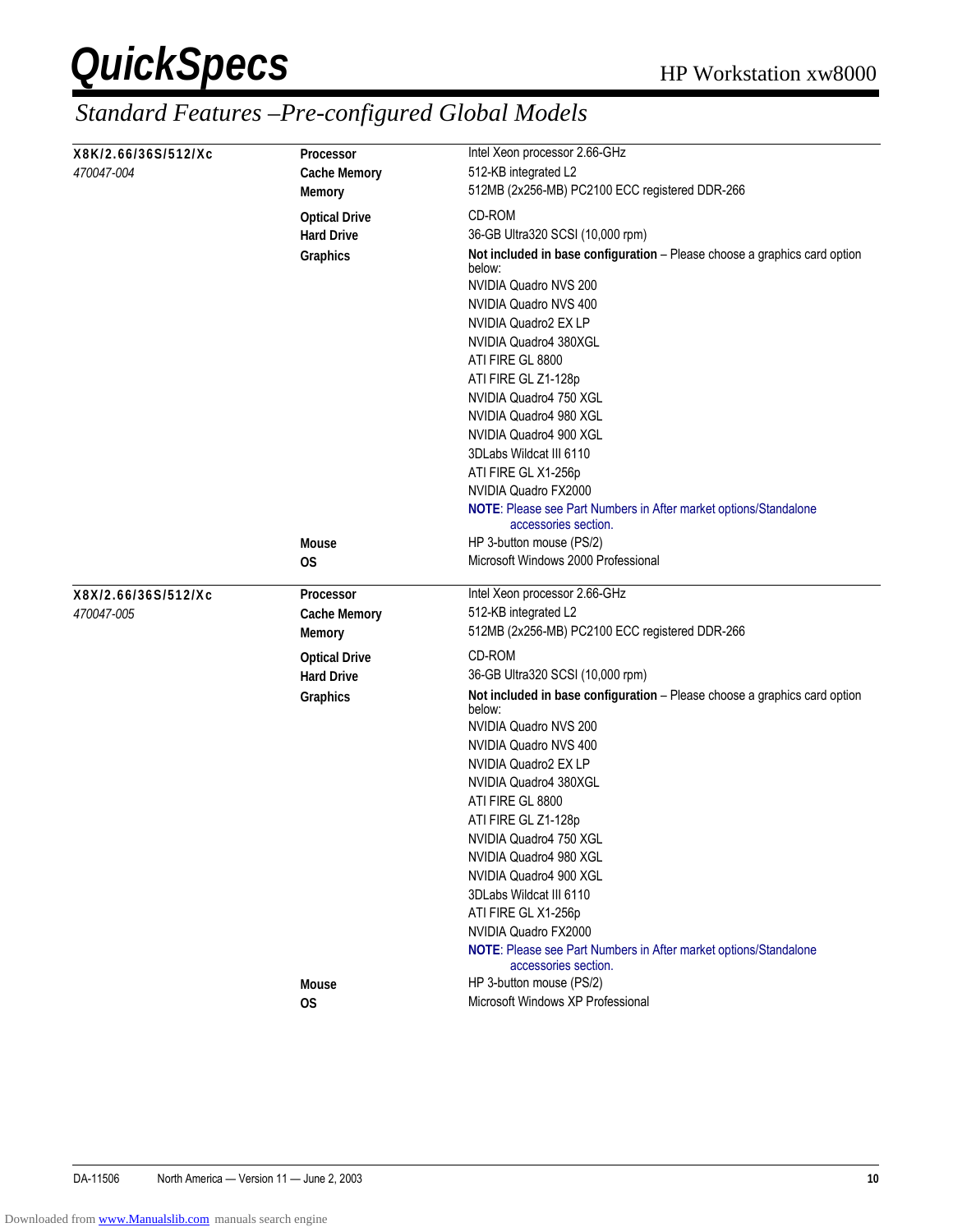| X8X/2.8/36S/512/Xd | <b>Processor</b>          | Intel Xeon processor 2.8-GHz                                                             |
|--------------------|---------------------------|------------------------------------------------------------------------------------------|
| 470047-471         | <b>Cache Memory</b>       | 512-KB integrated L2                                                                     |
|                    | <b>Memory</b>             | 512MB (2x256-MB) PC2100 ECC registered DDR-266                                           |
|                    | <b>Optical Drive</b>      | 16X/40X DVD-ROM Drive                                                                    |
|                    | <b>Hard Drive</b>         | 36-GB Ultra320 SCSI (10,000 rpm)                                                         |
|                    | Graphics                  | Not included in base configuration - Please choose a graphics card option<br>below:      |
|                    |                           | NVIDIA Quadro NVS 200                                                                    |
|                    |                           | NVIDIA Quadro NVS 400                                                                    |
|                    |                           | NVIDIA Quadro2 EX LP                                                                     |
|                    |                           | NVIDIA Quadro4 380XGL                                                                    |
|                    |                           | ATI FIRE GL 8800                                                                         |
|                    |                           | ATI FIRE GL Z1-128p                                                                      |
|                    |                           | NVIDIA Quadro4 750 XGL                                                                   |
|                    |                           | NVIDIA Quadro4 980 XGL                                                                   |
|                    |                           | NVIDIA Quadro4 900 XGL                                                                   |
|                    |                           | 3DLabs Wildcat III 6110                                                                  |
|                    |                           | ATI FIRE GL X1-256p                                                                      |
|                    |                           | NVIDIA Quadro FX2000                                                                     |
|                    |                           | NOTE: Please see Part Numbers in After market options/Standalone<br>accessories section. |
|                    | <b>Mouse</b>              | HP 3-button mouse (PS/2)                                                                 |
|                    | OS                        | Microsoft Windows XP Professional                                                        |
|                    |                           |                                                                                          |
|                    |                           |                                                                                          |
| X8K/2.8/18K/512/Xd | Processor                 | Intel Xeon processor 2.8-GHz                                                             |
| 470047-019         | <b>Cache Memory</b>       | 512-KB integrated L2                                                                     |
|                    | <b>Memory</b>             | 512MB (2x256-MB) PC2100 ECC registered DDR-266                                           |
|                    | <b>Optical Drive</b>      | 16X/40X DVD-ROM Drive                                                                    |
|                    | <b>Hard Drive</b>         | 18-GB Ultra320 SCSI (15,000 rpm)                                                         |
|                    | Graphics                  | Not included in base configuration - Please choose a graphics card option<br>below:      |
|                    |                           | NVIDIA Quadro NVS 200                                                                    |
|                    |                           | NVIDIA Quadro NVS 400                                                                    |
|                    |                           | NVIDIA Quadro2 EX LP                                                                     |
|                    |                           | NVIDIA Quadro4 380XGL                                                                    |
|                    |                           | ATI FIRE GL 8800                                                                         |
|                    |                           | ATI FIRE GL Z1-128p                                                                      |
|                    |                           | NVIDIA Quadro4 750 XGL                                                                   |
|                    |                           | NVIDIA Quadro4 980 XGL                                                                   |
|                    |                           | NVIDIA Quadro4 900 XGL                                                                   |
|                    |                           | 3DLabs Wildcat III 6110                                                                  |
|                    |                           | ATI FIRE GL X1-256p                                                                      |
|                    |                           | NVIDIA Quadro FX2000                                                                     |
|                    |                           | NOTE: Please see Part Numbers in After market options/Standalone<br>accessories section. |
|                    | <b>Mouse</b><br><b>OS</b> | HP 3-button mouse (PS/2)<br>Microsoft Windows 2000 Professional                          |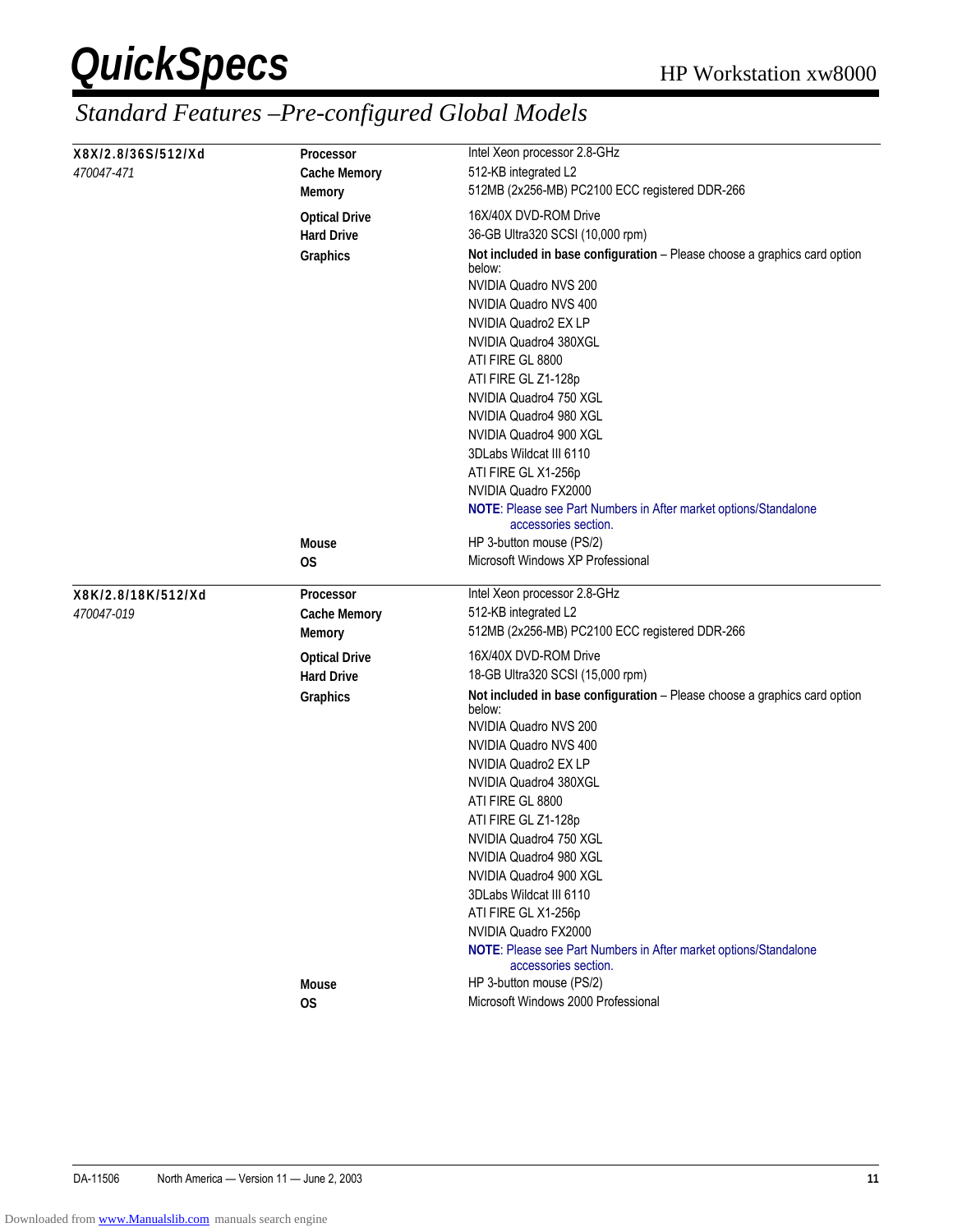|                    |                                      | Intel Xeon processor 2.8-GHz                                                             |
|--------------------|--------------------------------------|------------------------------------------------------------------------------------------|
| X8X/2.8/18K/512/Xd | <b>Processor</b>                     |                                                                                          |
| <i>470047-020</i>  | <b>Cache Memory</b>                  | 512-KB integrated L2                                                                     |
|                    | <b>Memory</b>                        | 512MB (2x256-MB) PC2100 ECC registered DDR-266                                           |
|                    | <b>Optical Drive</b>                 | 16X/40X DVD-ROM Drive                                                                    |
|                    | <b>Hard Drive</b>                    | 18-GB Ultra320 SCSI (15,000 rpm)                                                         |
|                    | Graphics                             | Not included in base configuration - Please choose a graphics card option<br>below:      |
|                    |                                      | NVIDIA Quadro NVS 200                                                                    |
|                    |                                      | NVIDIA Quadro NVS 400                                                                    |
|                    |                                      | NVIDIA Quadro2 EX LP                                                                     |
|                    |                                      | NVIDIA Quadro4 380XGL                                                                    |
|                    |                                      | ATI FIRE GL 8800                                                                         |
|                    |                                      | ATI FIRE GL Z1-128p                                                                      |
|                    |                                      | NVIDIA Quadro4 750 XGL                                                                   |
|                    |                                      | NVIDIA Quadro4 980 XGL                                                                   |
|                    |                                      | NVIDIA Quadro4 900 XGL                                                                   |
|                    |                                      | 3DLabs Wildcat III 6110                                                                  |
|                    |                                      | ATI FIRE GL X1-256p                                                                      |
|                    |                                      | NVIDIA Quadro FX2000                                                                     |
|                    |                                      | NOTE: Please see Part Numbers in After market options/Standalone<br>accessories section. |
|                    | <b>Mouse</b>                         | HP 3-button mouse (PS/2)                                                                 |
|                    | OS                                   | Microsoft Windows XP Professional                                                        |
| X8K/2.8+/18K/1/Xr  | Processor                            | 2 Intel Xeon processors 2.8-GHz                                                          |
|                    |                                      |                                                                                          |
|                    |                                      |                                                                                          |
| <i>470047-021</i>  | <b>Cache Memory</b><br><b>Memory</b> | 512-KB integrated L2<br>1GB (2x512-MB) PC2100 ECC registered DDR-266                     |
|                    | <b>Optical Drive</b>                 | <b>CD-RW Drive</b>                                                                       |
|                    | <b>Hard Drive</b>                    | 18-GB Ultra320 SCSI (15,000 rpm)                                                         |
|                    | Graphics                             | Not included in base configuration - Please choose a graphics card option<br>below:      |
|                    |                                      | NVIDIA Quadro NVS 200                                                                    |
|                    |                                      | NVIDIA Quadro NVS 400                                                                    |
|                    |                                      | NVIDIA Quadro2 EX LP                                                                     |
|                    |                                      | NVIDIA Quadro4 380XGL                                                                    |
|                    |                                      | ATI FIRE GL 8800                                                                         |
|                    |                                      | ATI FIRE GL Z1-128p                                                                      |
|                    |                                      | NVIDIA Quadro4 750 XGL                                                                   |
|                    |                                      | NVIDIA Quadro4 980 XGL                                                                   |
|                    |                                      | NVIDIA Quadro4 900 XGL                                                                   |
|                    |                                      | 3DLabs Wildcat III 6110                                                                  |
|                    |                                      | ATI FIRE GL X1-256p                                                                      |
|                    |                                      | NVIDIA Quadro FX2000                                                                     |
|                    |                                      | NOTE: Please see Part Numbers in After market options/Standalone<br>accessories section. |
|                    | <b>Mouse</b><br><b>OS</b>            | HP 3-button mouse (PS/2)<br>Microsoft Windows 2000 Professional                          |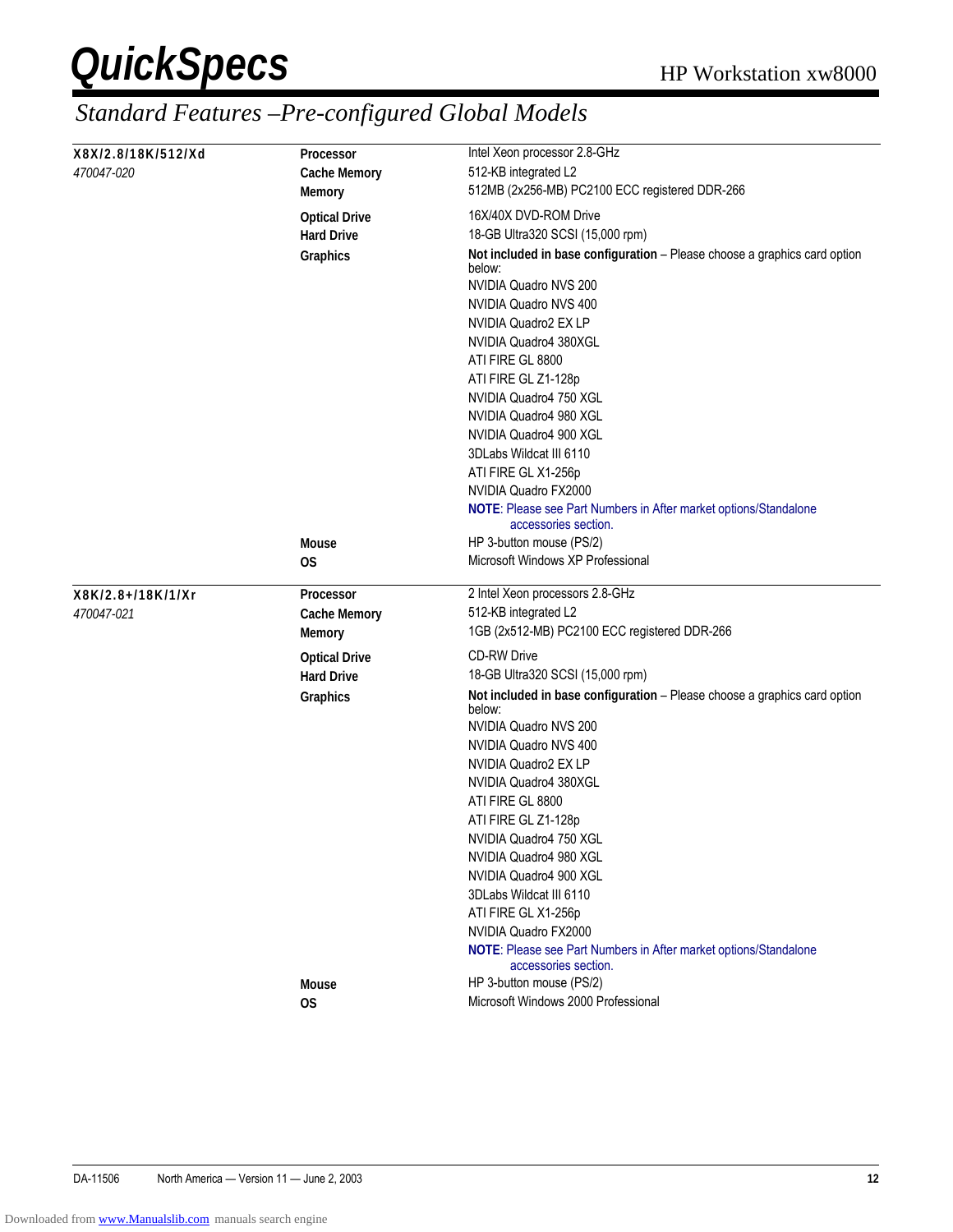| X8X/2.8+/18K/1/Xr  | <b>Processor</b>     | 2 Intel Xeon processors 2.8-GHz                                                          |
|--------------------|----------------------|------------------------------------------------------------------------------------------|
| <i>470047-022</i>  | <b>Cache Memory</b>  | 512-KB integrated L2                                                                     |
|                    | <b>Memory</b>        | 1GB (2x512-MB) PC2100 ECC registered DDR-266                                             |
|                    |                      |                                                                                          |
|                    | <b>Optical Drive</b> | <b>CD-RW Drive</b>                                                                       |
|                    | <b>Hard Drive</b>    | 18-GB Ultra320 SCSI (15,000 rpm)                                                         |
|                    | Graphics             | Not included in base configuration - Please choose a graphics card option<br>below:      |
|                    |                      | NVIDIA Quadro NVS 200                                                                    |
|                    |                      | NVIDIA Quadro NVS 400                                                                    |
|                    |                      | NVIDIA Quadro2 EX LP                                                                     |
|                    |                      | NVIDIA Quadro4 380XGL                                                                    |
|                    |                      | ATI FIRE GL 8800                                                                         |
|                    |                      | ATI FIRE GL Z1-128p                                                                      |
|                    |                      |                                                                                          |
|                    |                      | NVIDIA Quadro4 750 XGL                                                                   |
|                    |                      | NVIDIA Quadro4 980 XGL                                                                   |
|                    |                      | NVIDIA Quadro4 900 XGL                                                                   |
|                    |                      | 3DLabs Wildcat III 6110                                                                  |
|                    |                      | ATI FIRE GL X1-256p                                                                      |
|                    |                      | NVIDIA Quadro FX2000                                                                     |
|                    |                      | NOTE: Please see Part Numbers in After market options/Standalone<br>accessories section. |
|                    | <b>Mouse</b>         | HP 3-button mouse (PS/2)                                                                 |
|                    | 0S                   | Microsoft Windows XP Professional                                                        |
|                    |                      |                                                                                          |
|                    |                      |                                                                                          |
|                    | <b>Processor</b>     |                                                                                          |
| X8X/2.8/36S/512/Xc |                      | Intel Xeon processor 2.8-GHz                                                             |
| <i>470047-023</i>  | <b>Cache Memory</b>  | 512-KB integrated L2                                                                     |
|                    | <b>Memory</b>        | 512MB (2x256-MB) PC2100 ECC registered DDR-266<br>CD-ROM                                 |
|                    | <b>Optical Drive</b> |                                                                                          |
|                    | <b>Hard Drive</b>    | 36-GB Ultra320 SCSI (10,000 rpm)                                                         |
|                    | Graphics             | Not included in base configuration - Please choose a graphics card option<br>below:      |
|                    |                      | NVIDIA Quadro NVS 200                                                                    |
|                    |                      | NVIDIA Quadro NVS 400                                                                    |
|                    |                      | NVIDIA Quadro2 EX LP                                                                     |
|                    |                      | NVIDIA Quadro4 380XGL                                                                    |
|                    |                      | ATI FIRE GL 8800                                                                         |
|                    |                      |                                                                                          |
|                    |                      | ATI FIRE GL Z1-128p                                                                      |
|                    |                      | NVIDIA Quadro4 750 XGL                                                                   |
|                    |                      | NVIDIA Quadro4 980 XGL                                                                   |
|                    |                      | NVIDIA Quadro4 900 XGL                                                                   |
|                    |                      | 3DLabs Wildcat III 6110                                                                  |
|                    |                      | ATI FIRE GL X1-256p                                                                      |
|                    |                      | NVIDIA Quadro FX2000                                                                     |
|                    |                      | NOTE: Please see Part Numbers in After market options/Standalone<br>accessories section. |
|                    | <b>Mouse</b>         | HP 3-button mouse (PS/2)<br>Microsoft Windows XP Professional                            |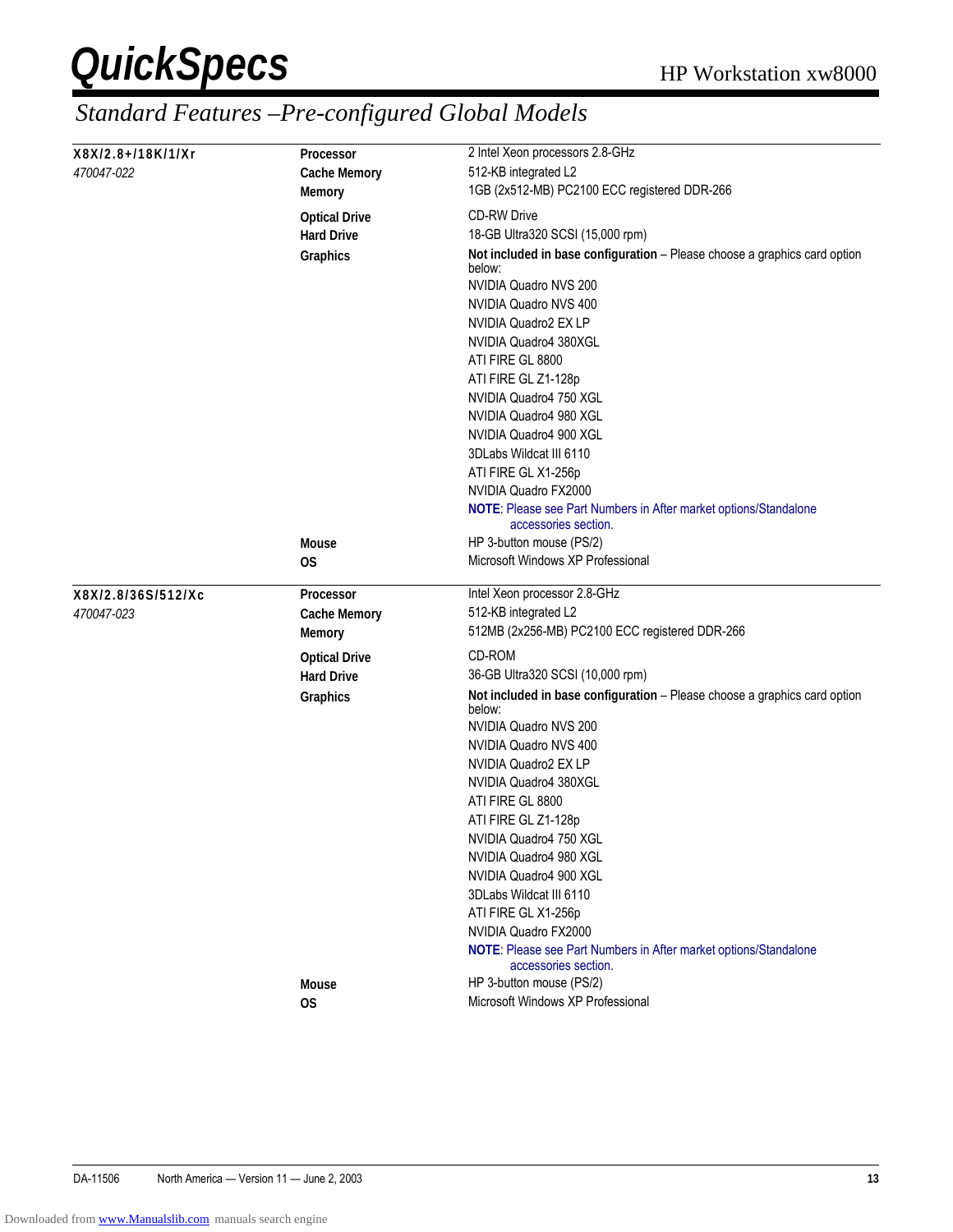| X8K/2.8/36S/512/Xc  | <b>Processor</b>                          | Intel Xeon processor 2.8-GHz                                                                                                                                                                                                                                                                                                                                                                                                                                                          |  |  |
|---------------------|-------------------------------------------|---------------------------------------------------------------------------------------------------------------------------------------------------------------------------------------------------------------------------------------------------------------------------------------------------------------------------------------------------------------------------------------------------------------------------------------------------------------------------------------|--|--|
| 470047-024          | <b>Cache Memory</b>                       | 512-KB integrated L2                                                                                                                                                                                                                                                                                                                                                                                                                                                                  |  |  |
|                     | <b>Memory</b>                             | 512MB (2x256-MB) PC2100 ECC registered DDR-266                                                                                                                                                                                                                                                                                                                                                                                                                                        |  |  |
|                     | <b>Optical Drive</b>                      | CD-ROM                                                                                                                                                                                                                                                                                                                                                                                                                                                                                |  |  |
|                     | <b>Hard Drive</b>                         | 36-GB Ultra320 SCSI (10,000 rpm)                                                                                                                                                                                                                                                                                                                                                                                                                                                      |  |  |
|                     | Graphics<br><b>Mouse</b>                  | Not included in base configuration - Please choose a graphics card option<br>below:<br>NVIDIA Quadro NVS 200<br>NVIDIA Quadro NVS 400<br>NVIDIA Quadro2 EX LP<br>NVIDIA Quadro4 380XGL<br>ATI FIRE GL 8800<br>ATI FIRE GL Z1-128p<br>NVIDIA Quadro4 750 XGL<br>NVIDIA Quadro4 980 XGL<br>NVIDIA Quadro4 900 XGL<br>3DLabs Wildcat III 6110<br>ATI FIRE GL X1-256p<br>NVIDIA Quadro FX2000<br>NOTE: Please see Part Numbers in After market options/Standalone<br>accessories section. |  |  |
|                     | 0S                                        | HP 3-button mouse (PS/2)<br>Microsoft Windows 2000 Professional                                                                                                                                                                                                                                                                                                                                                                                                                       |  |  |
|                     | <b>Processor</b>                          | Intel Xeon processor 3.06-GHz                                                                                                                                                                                                                                                                                                                                                                                                                                                         |  |  |
| X8X/3.06/36S/512/Xd |                                           | 512-KB integrated L2                                                                                                                                                                                                                                                                                                                                                                                                                                                                  |  |  |
| 470054-343          | <b>Cache Memory</b>                       | 512MB (2x256-MB) PC2100 ECC registered DDR-266                                                                                                                                                                                                                                                                                                                                                                                                                                        |  |  |
|                     | <b>Memory</b>                             |                                                                                                                                                                                                                                                                                                                                                                                                                                                                                       |  |  |
|                     | <b>Optical Drive</b><br><b>Hard Drive</b> | 16X/40X DVD-ROM Drive<br>36-GB Ultra320 SCSI (10,000 rpm)                                                                                                                                                                                                                                                                                                                                                                                                                             |  |  |
|                     | Graphics                                  | Not included in base configuration - Please choose a graphics card option<br>below:<br>NVIDIA Quadro NVS 200<br>NVIDIA Quadro NVS 400                                                                                                                                                                                                                                                                                                                                                 |  |  |
|                     | <b>Mouse</b>                              | NVIDIA Quadro2 EX LP<br>NVIDIA Quadro4 380XGL<br>ATI FIRE GL 8800<br>ATI FIRE GL Z1-128p<br>NVIDIA Quadro4 750 XGL<br>NVIDIA Quadro4 980 XGL<br>NVIDIA Quadro4 900 XGL<br>3DLabs Wildcat III 6110<br>ATI FIRE GL X1-256p<br>NVIDIA Quadro FX2000<br>NOTE: Please see Part Numbers in After market options/Standalone<br>accessories section.<br>HP 3-button mouse (PS/2)                                                                                                              |  |  |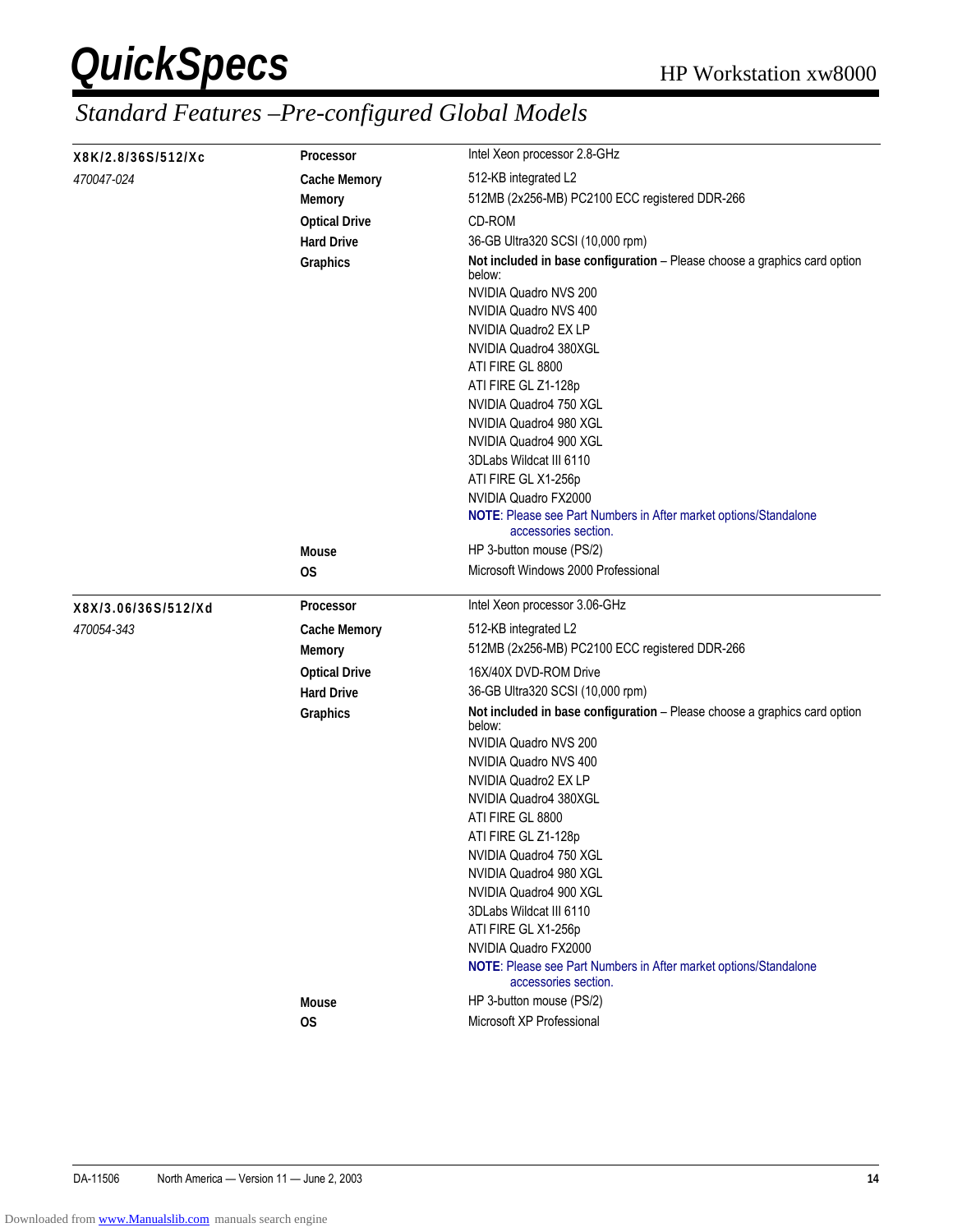| X8K/3.06/18K/1/Xd | <b>Processor</b>          | Intel Xeon processor 3.06-GHz                                                                                                         |  |  |
|-------------------|---------------------------|---------------------------------------------------------------------------------------------------------------------------------------|--|--|
| 470056-556        | <b>Cache Memory</b>       | 512-KB integrated L2                                                                                                                  |  |  |
|                   | <b>Memory</b>             | 1-GB (2x512-MB) PC2100 ECC registered DDR-266                                                                                         |  |  |
|                   | <b>Optical Drive</b>      | 16X/40X DVD-ROM Drive                                                                                                                 |  |  |
|                   | <b>Hard Drive</b>         | 18-GB Ultra320 SCSI (15,000 rpm)                                                                                                      |  |  |
|                   | <b>Graphics</b>           | Not included in base configuration - Please choose a graphics card option<br>below:<br>NVIDIA Quadro NVS 200<br>NVIDIA Quadro NVS 400 |  |  |
|                   |                           | NVIDIA Quadro2 EX LP                                                                                                                  |  |  |
|                   |                           | NVIDIA Quadro4 380XGL                                                                                                                 |  |  |
|                   |                           | ATI FIRE GL 8800                                                                                                                      |  |  |
|                   |                           | ATI FIRE GL Z1-128p                                                                                                                   |  |  |
|                   |                           | NVIDIA Quadro4 750 XGL                                                                                                                |  |  |
|                   |                           | NVIDIA Quadro4 980 XGL                                                                                                                |  |  |
|                   |                           | NVIDIA Quadro4 900 XGL                                                                                                                |  |  |
|                   |                           | 3DLabs Wildcat III 6110<br>ATI FIRE GL X1-256p                                                                                        |  |  |
|                   |                           | NVIDIA Quadro FX2000                                                                                                                  |  |  |
|                   |                           | NOTE: Please see Part Numbers in After market options/Standalone<br>accessories section.                                              |  |  |
|                   | <b>Mouse</b>              | HP 3-button mouse (PS/2)                                                                                                              |  |  |
|                   | 0S                        | Microsoft Windows 2000 Professional                                                                                                   |  |  |
| X8X/3.06/18K/1/Xd | <b>Processor</b>          | Intel Xeon processor 3.06-GHz                                                                                                         |  |  |
| 470056-557        | <b>Cache Memory</b>       | 512-KB integrated L2                                                                                                                  |  |  |
|                   | <b>Memory</b>             | 1-GB (2x512-MB) PC2100 ECC registered DDR-266                                                                                         |  |  |
|                   | <b>Optical Drive</b>      | 16X/40X DVD-ROM Drive                                                                                                                 |  |  |
|                   | <b>Hard Drive</b>         | 18-GB Ultra320 SCSI (15,000 rpm)                                                                                                      |  |  |
|                   | Graphics                  | Not included in base configuration - Please choose a graphics card option<br>below:                                                   |  |  |
|                   |                           | NVIDIA Quadro NVS 200                                                                                                                 |  |  |
|                   |                           | NVIDIA Quadro NVS 400                                                                                                                 |  |  |
|                   |                           | NVIDIA Quadro2 EX LP                                                                                                                  |  |  |
|                   |                           | NVIDIA Quadro4 380XGL                                                                                                                 |  |  |
|                   |                           | ATI FIRE GL 8800<br>ATI FIRE GL Z1-128p                                                                                               |  |  |
|                   |                           | NVIDIA Quadro4 750 XGL                                                                                                                |  |  |
|                   |                           | NVIDIA Quadro4 980 XGL                                                                                                                |  |  |
|                   |                           | NVIDIA Quadro4 900 XGL                                                                                                                |  |  |
|                   |                           | 3DLabs Wildcat III 6110                                                                                                               |  |  |
|                   |                           | ATI FIRE GL X1-256p                                                                                                                   |  |  |
|                   |                           | NVIDIA Quadro FX2000                                                                                                                  |  |  |
|                   |                           |                                                                                                                                       |  |  |
|                   |                           | NOTE: Please see Part Numbers in After market options/Standalone<br>accessories section.                                              |  |  |
|                   | <b>Mouse</b><br><b>OS</b> | HP 3-button mouse (PS/2)<br>Microsoft Windows XP Professional                                                                         |  |  |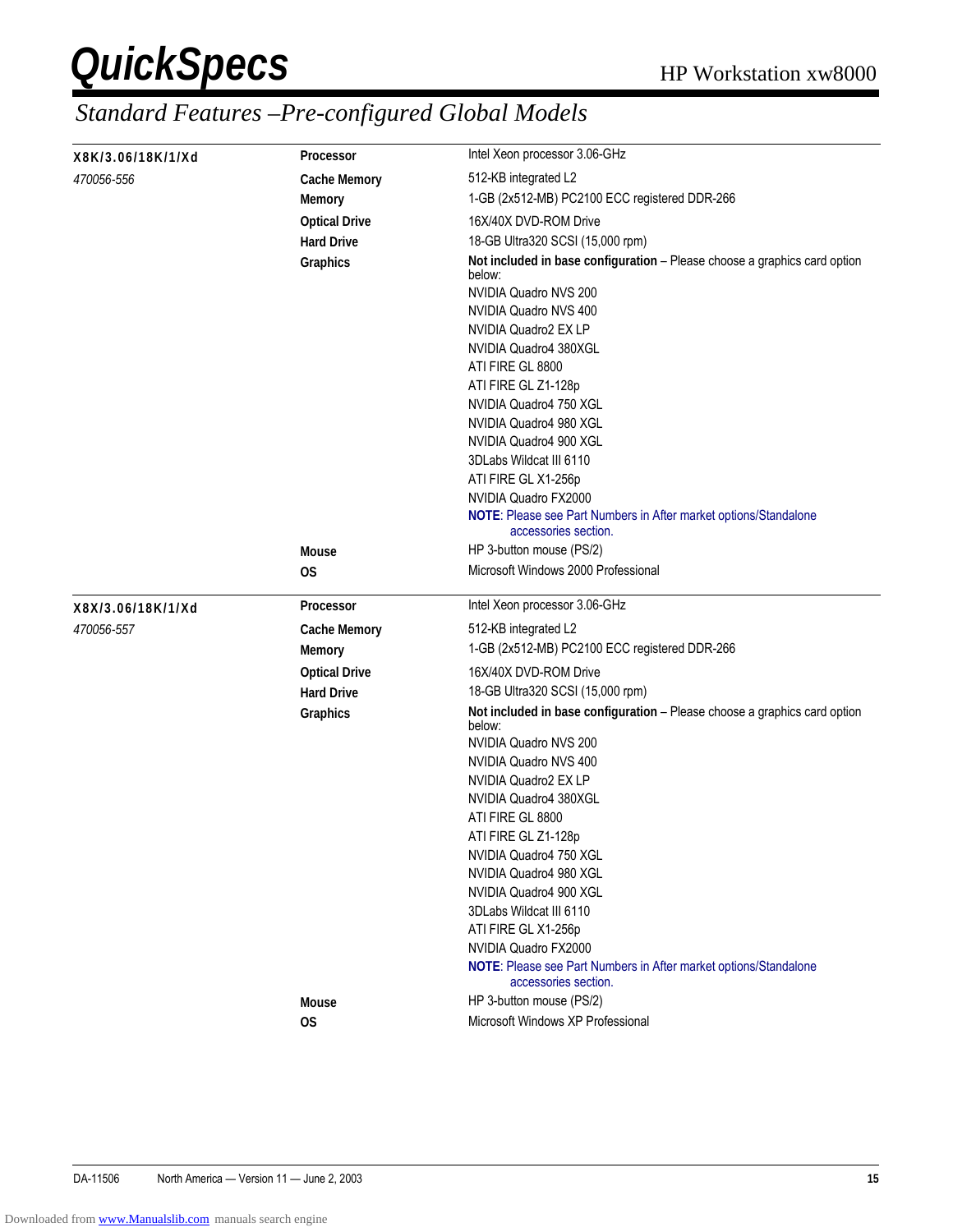| X8K/3.06+/18K/1/Xr | 2 Intel Xeon processor 3.06-GHz |                                                                                                              |  |  |  |
|--------------------|---------------------------------|--------------------------------------------------------------------------------------------------------------|--|--|--|
| <i>470056-559</i>  | <b>Cache Memory</b>             | 512-KB integrated L2                                                                                         |  |  |  |
|                    | <b>Memory</b>                   | 1-GB (2x512-MB) PC2100 ECC registered DDR-266                                                                |  |  |  |
|                    | <b>Optical Drive</b>            | <b>CD-RW Drive</b>                                                                                           |  |  |  |
|                    | <b>Hard Drive</b>               | 18-GB Ultra320 SCSI (15,000 rpm)                                                                             |  |  |  |
|                    | <b>Graphics</b>                 | Not included in base configuration - Please choose a graphics card option<br>below:<br>NVIDIA Quadro NVS 200 |  |  |  |
|                    |                                 | NVIDIA Quadro NVS 400                                                                                        |  |  |  |
|                    |                                 | NVIDIA Quadro2 EX LP                                                                                         |  |  |  |
|                    |                                 | NVIDIA Quadro4 380XGL                                                                                        |  |  |  |
|                    |                                 | ATI FIRE GL 8800                                                                                             |  |  |  |
|                    |                                 | ATI FIRE GL Z1-128p                                                                                          |  |  |  |
|                    |                                 | NVIDIA Quadro4 750 XGL                                                                                       |  |  |  |
|                    |                                 | NVIDIA Quadro4 980 XGL                                                                                       |  |  |  |
|                    |                                 | NVIDIA Quadro4 900 XGL                                                                                       |  |  |  |
|                    |                                 | 3DLabs Wildcat III 6110                                                                                      |  |  |  |
|                    |                                 | ATI FIRE GL X1-256p<br>NVIDIA Quadro FX2000                                                                  |  |  |  |
|                    |                                 | NOTE: Please see Part Numbers in After market options/Standalone<br>accessories section.                     |  |  |  |
|                    | <b>Mouse</b>                    | HP 3-button mouse (PS/2)                                                                                     |  |  |  |
|                    | 0S                              | Microsoft Windows 2000 Professional                                                                          |  |  |  |
| X8X/3.06+/18K/1/Xr | Processor                       | 2 Intel Xeon processor 3.06-GHz                                                                              |  |  |  |
| <i>470056-560</i>  | <b>Cache Memory</b>             | 512-KB integrated L2                                                                                         |  |  |  |
|                    | <b>Memory</b>                   | 1-GB (2x512-MB) PC2100 ECC registered DDR-266                                                                |  |  |  |
|                    | <b>Optical Drive</b>            | <b>CD-RW Drive</b>                                                                                           |  |  |  |
|                    | <b>Hard Drive</b>               | 18-GB Ultra320 SCSI (15,000 rpm)                                                                             |  |  |  |
|                    | Graphics                        | Not included in base configuration - Please choose a graphics card option<br>below:                          |  |  |  |
|                    |                                 | NVIDIA Quadro NVS 200                                                                                        |  |  |  |
|                    |                                 | NVIDIA Quadro NVS 400                                                                                        |  |  |  |
|                    |                                 | NVIDIA Quadro2 EX LP                                                                                         |  |  |  |
|                    |                                 | NVIDIA Quadro4 380XGL                                                                                        |  |  |  |
|                    |                                 | ATI FIRE GL 8800                                                                                             |  |  |  |
|                    |                                 | ATI FIRE GL Z1-128p<br>NVIDIA Quadro4 750 XGL                                                                |  |  |  |
|                    |                                 | NVIDIA Quadro4 980 XGL                                                                                       |  |  |  |
|                    |                                 | NVIDIA Quadro4 900 XGL                                                                                       |  |  |  |
|                    |                                 | 3DLabs Wildcat III 6110                                                                                      |  |  |  |
|                    |                                 | ATI FIRE GL X1-256p                                                                                          |  |  |  |
|                    |                                 | NVIDIA Quadro FX2000                                                                                         |  |  |  |
|                    |                                 | NOTE: Please see Part Numbers in After market options/Standalone<br>accessories section.                     |  |  |  |
|                    |                                 |                                                                                                              |  |  |  |
|                    | <b>Mouse</b><br><b>OS</b>       | HP 3-button mouse (PS/2)<br>Microsoft Windows XP Professional                                                |  |  |  |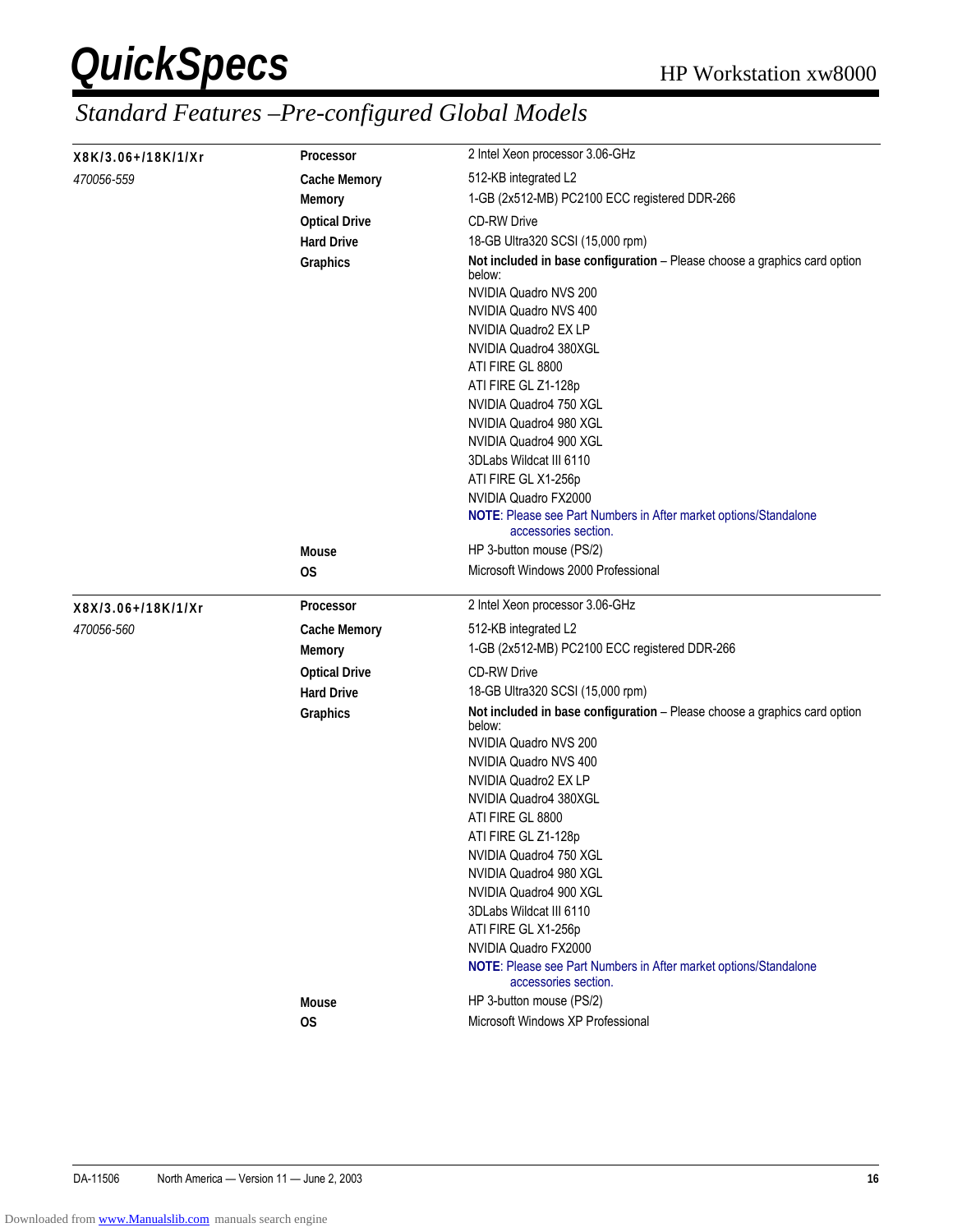| X8K/3.06+/18K/1/Xr  | 2 Intel Xeon processor 3.06-GHz<br><b>Processor</b> |                                                                                          |  |  |
|---------------------|-----------------------------------------------------|------------------------------------------------------------------------------------------|--|--|
| <i>470056-560</i>   | <b>Cache Memory</b>                                 | 512-KB integrated L2                                                                     |  |  |
|                     | <b>Memory</b>                                       | 1-GB (2x512-MB) PC2100 ECC registered DDR-266                                            |  |  |
|                     | <b>Optical Drive</b>                                | <b>CD-RW Drive</b>                                                                       |  |  |
|                     | <b>Hard Drive</b>                                   | 18-GB Ultra320 SCSI (15,000 rpm)                                                         |  |  |
|                     | <b>Graphics</b>                                     | Not included in base configuration - Please choose a graphics card option<br>below:      |  |  |
|                     |                                                     | NVIDIA Quadro NVS 200<br>NVIDIA Quadro NVS 400                                           |  |  |
|                     |                                                     | NVIDIA Quadro2 EX LP                                                                     |  |  |
|                     |                                                     | NVIDIA Quadro4 380XGL                                                                    |  |  |
|                     |                                                     | ATI FIRE GL 8800                                                                         |  |  |
|                     |                                                     | ATI FIRE GL Z1-128p                                                                      |  |  |
|                     |                                                     | NVIDIA Quadro4 750 XGL                                                                   |  |  |
|                     |                                                     | NVIDIA Quadro4 980 XGL                                                                   |  |  |
|                     |                                                     | NVIDIA Quadro4 900 XGL                                                                   |  |  |
|                     |                                                     | 3DLabs Wildcat III 6110                                                                  |  |  |
|                     |                                                     | ATI FIRE GL X1-256p                                                                      |  |  |
|                     |                                                     | NVIDIA Quadro FX2000                                                                     |  |  |
|                     |                                                     | NOTE: Please see Part Numbers in After market options/Standalone<br>accessories section. |  |  |
|                     | <b>Mouse</b>                                        | HP 3-button mouse (PS/2)                                                                 |  |  |
|                     | 0S                                                  | Microsoft Windows 2000 Professional                                                      |  |  |
| X8X/3.06/36S/512/Xc | Processor                                           | Intel Xeon processor 3.06-GHz                                                            |  |  |
| 470056-561          | <b>Cache Memory</b>                                 | 512-KB integrated L2                                                                     |  |  |
|                     | <b>Memory</b>                                       | 512-MB (2x256-MB) PC2100 ECC registered DDR-266                                          |  |  |
|                     | <b>Optical Drive</b>                                | <b>CD-ROM Drive</b>                                                                      |  |  |
|                     | <b>Hard Drive</b>                                   | 36-GB Ultra320 SCSI (10,000 rpm)                                                         |  |  |
|                     | Graphics                                            | Not included in base configuration - Please choose a graphics card option<br>below:      |  |  |
|                     |                                                     | NVIDIA Quadro NVS 200                                                                    |  |  |
|                     |                                                     | NVIDIA Quadro NVS 400                                                                    |  |  |
|                     |                                                     | NVIDIA Quadro2 EX LP                                                                     |  |  |
|                     |                                                     | NVIDIA Quadro4 380XGL<br>ATI FIRE GL 8800                                                |  |  |
|                     |                                                     | ATI FIRE GL Z1-128p                                                                      |  |  |
|                     |                                                     | NVIDIA Quadro4 750 XGL                                                                   |  |  |
|                     |                                                     | NVIDIA Quadro4 980 XGL                                                                   |  |  |
|                     |                                                     | NVIDIA Quadro4 900 XGL                                                                   |  |  |
|                     |                                                     | 3DLabs Wildcat III 6110                                                                  |  |  |
|                     |                                                     | ATI FIRE GL X1-256p                                                                      |  |  |
|                     |                                                     | NVIDIA Quadro FX2000                                                                     |  |  |
|                     |                                                     | NOTE: Please see Part Numbers in After market options/Standalone<br>accessories section. |  |  |
|                     |                                                     |                                                                                          |  |  |
|                     | <b>Mouse</b><br><b>OS</b>                           | HP 3-button mouse (PS/2)<br>Microsoft Windows XP Professional                            |  |  |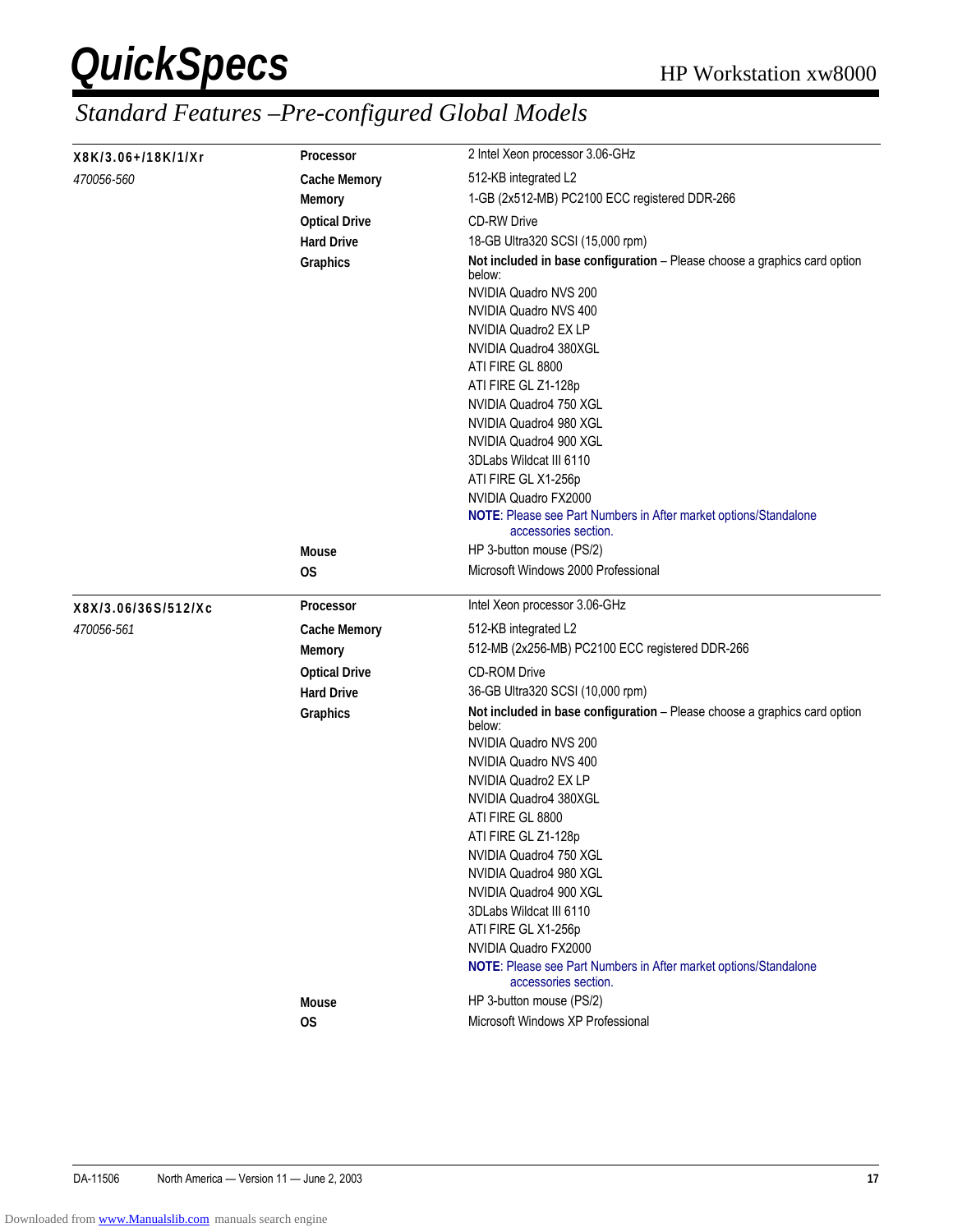| X8K/3.06/36S/512/Xc | Processor            | Intel Xeon processor 3.06-GHz                                                                   |  |  |
|---------------------|----------------------|-------------------------------------------------------------------------------------------------|--|--|
| 470056-562          | <b>Cache Memory</b>  | 512-KB integrated L2                                                                            |  |  |
|                     | <b>Memory</b>        | 512-MB (2x256-MB) PC2100 ECC registered DDR-266                                                 |  |  |
|                     | <b>Optical Drive</b> | <b>CD-ROM Drive</b>                                                                             |  |  |
|                     | <b>Hard Drive</b>    | 36-GB Ultra320 SCSI (10,000 rpm)                                                                |  |  |
|                     | Graphics             | Not included in base configuration - Please choose a graphics card option<br>below:             |  |  |
|                     |                      | NVIDIA Quadro NVS 200                                                                           |  |  |
|                     |                      | NVIDIA Quadro NVS 400                                                                           |  |  |
|                     |                      | NVIDIA Quadro2 EX LP                                                                            |  |  |
|                     |                      | NVIDIA Quadro4 380XGL                                                                           |  |  |
|                     |                      | ATI FIRE GL 8800                                                                                |  |  |
|                     |                      | ATI FIRE GL Z1-128p                                                                             |  |  |
|                     |                      | NVIDIA Quadro4 750 XGL                                                                          |  |  |
|                     |                      | NVIDIA Quadro4 980 XGL                                                                          |  |  |
|                     |                      | NVIDIA Quadro4 900 XGL                                                                          |  |  |
|                     |                      | 3DLabs Wildcat III 6110                                                                         |  |  |
|                     |                      | ATI FIRE GL X1-256p                                                                             |  |  |
|                     |                      | NVIDIA Quadro FX2000                                                                            |  |  |
|                     |                      | <b>NOTE:</b> Please see Part Numbers in After market options/Standalone<br>accessories section. |  |  |
|                     | <b>Mouse</b>         | HP 3-button mouse (PS/2)                                                                        |  |  |
|                     | <b>OS</b>            | Microsoft Windows 2000 Professional                                                             |  |  |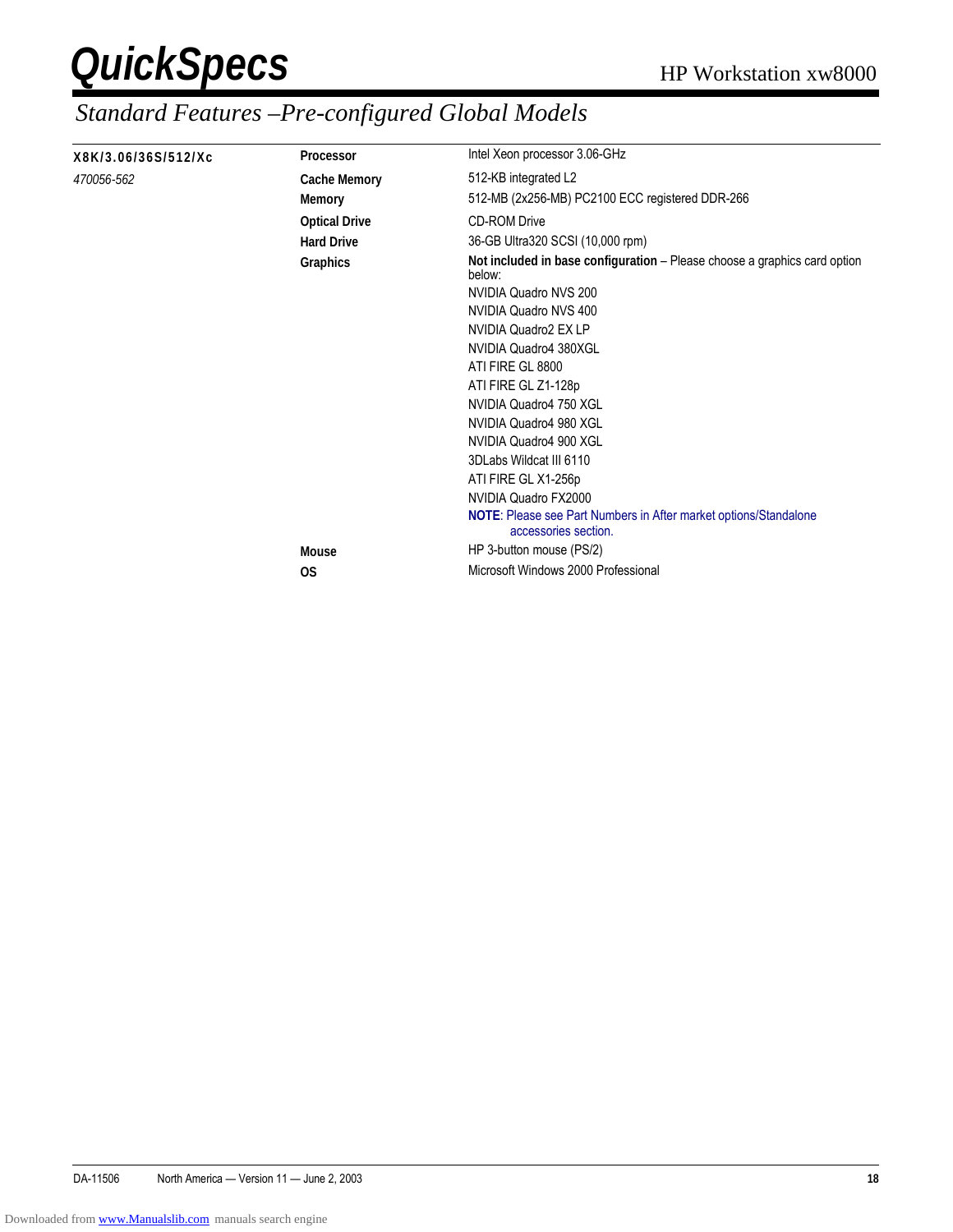#### *Configure-to-order options*

| When buying a system, you have many configuration options. |                                                                                                     |  |  |  |
|------------------------------------------------------------|-----------------------------------------------------------------------------------------------------|--|--|--|
| Processor                                                  | Intel Xeon processor 2.4-GHz, 512-KB cache, 533-MHz front side bus                                  |  |  |  |
|                                                            | Intel Xeon processor 2.66-GHz, 512-KB cache, 533-MHz front side bus                                 |  |  |  |
|                                                            | Intel Xeon processor 2.8-GHz, 512-KB cache, 533-MHz front side bus                                  |  |  |  |
|                                                            | Intel Xeon processor 3.06-GHz, 512-KB cache, 533-MHz front side bus                                 |  |  |  |
|                                                            | 2 <sup>nd</sup> Xeon processor 2.4-GHz, 512-KB cache, 533-MHz front side bus                        |  |  |  |
|                                                            | 2 <sup>nd</sup> Xeon processor 2.66-GHz, 512-KB cache, 533-MHz front side bus                       |  |  |  |
|                                                            | 2 <sup>nd</sup> Xeon processor 2.8-GHz, 512-KB cache, 533-MHz front side bus                        |  |  |  |
|                                                            | 2 <sup>nd</sup> Xeon processor 3.06-GHz, 512-KB cache, 533-MHz front side bus                       |  |  |  |
|                                                            | NOTE: When adding an additional processor, both processors must have the same speed and cache size. |  |  |  |
|                                                            |                                                                                                     |  |  |  |
| Memory (DDR-SDRAM)                                         | 128-MB PC2100 ECC registered DDR-266                                                                |  |  |  |
|                                                            | 256-MB PC2100 ECC registered DDR-266                                                                |  |  |  |
|                                                            | 512-MB PC2100 ECC registered DDR-266                                                                |  |  |  |
|                                                            | 1-GB PC2100 ECC registered DDR-266                                                                  |  |  |  |
|                                                            | 1.5-GB PC2100 ECC registered DDR-266                                                                |  |  |  |
|                                                            | 2-GB PC2100 ECC registered DDR-266                                                                  |  |  |  |
|                                                            | 3-GB PC2100 ECC registered DDR-266                                                                  |  |  |  |
|                                                            | 4-GB PC2100 ECC registered DDR-266                                                                  |  |  |  |
|                                                            |                                                                                                     |  |  |  |
| <b>Monitors</b>                                            | HP L1825 Flat Panel Color Monitor (18-inch, Carbon/Silver)                                          |  |  |  |
|                                                            | HP L1925 Flat Panel Color Monitor (19-inch, Carbon/Silver)                                          |  |  |  |
|                                                            | HP L2025 Flat Panel Color Monitor (20-inch, Carbon/Silver)                                          |  |  |  |
|                                                            | HP p930 Flat screen CRT Monitor (19-inch, Carbon/Silver)                                            |  |  |  |
|                                                            | HP p1130 Flat screen CRT Monitor (21-inch, Carbon/Silver)                                           |  |  |  |
|                                                            |                                                                                                     |  |  |  |
| Graphics                                                   | NVIDIA Quadro NVS 200 (AGP)                                                                         |  |  |  |
|                                                            | NVIDIA Quadro NVS 400 (AGP)                                                                         |  |  |  |
|                                                            | NVIDIA Quadro2 EX (AGP)                                                                             |  |  |  |
|                                                            | NVIDIA Quadro4 380XGL (AGP)                                                                         |  |  |  |
|                                                            | ATI FIRE GL 8800 (AGP)                                                                              |  |  |  |
|                                                            | ATI FIRE GL Z1-128p (AGP)                                                                           |  |  |  |
|                                                            | NVIDIA Quadro4 750 XGL (AGP)                                                                        |  |  |  |
|                                                            | NVIDIA Quadro4 980 XGL (AGP)                                                                        |  |  |  |
|                                                            | NVIDIA Quadro4 900 XGL (AGP)                                                                        |  |  |  |
|                                                            | 3DLabs Wildcat III 6110                                                                             |  |  |  |
|                                                            | ATI FIRE GL X1-256p (AGP)                                                                           |  |  |  |
|                                                            | NVIDIA Quadro FX2000 (AGP)                                                                          |  |  |  |
|                                                            |                                                                                                     |  |  |  |
| Primary hard disks                                         | 40-GB Ultra ATA/100 EIDE (7,200 rpm)                                                                |  |  |  |
|                                                            | 80-GB Ultra ATA/100 EIDE (7,200 rpm)                                                                |  |  |  |
|                                                            | 120-GB Ultra ATA/100 EIDE (7,200 rpm)                                                               |  |  |  |
|                                                            | 36-GB Ultra320 SCSI (10,000 rpm)                                                                    |  |  |  |
|                                                            | 73-GB Ultra320 SCSI (10,000 rpm)                                                                    |  |  |  |
|                                                            | 146-GB Ultra320 SCSI (10,000 rpm)                                                                   |  |  |  |
|                                                            | 18-GB Ultra320 SCSI (15,000 rpm)                                                                    |  |  |  |
|                                                            | 36-GB Ultra320 SCSI (15,000 rpm)                                                                    |  |  |  |
|                                                            | 73-GB Ultra320 SCSI (15,000 rpm)                                                                    |  |  |  |
|                                                            |                                                                                                     |  |  |  |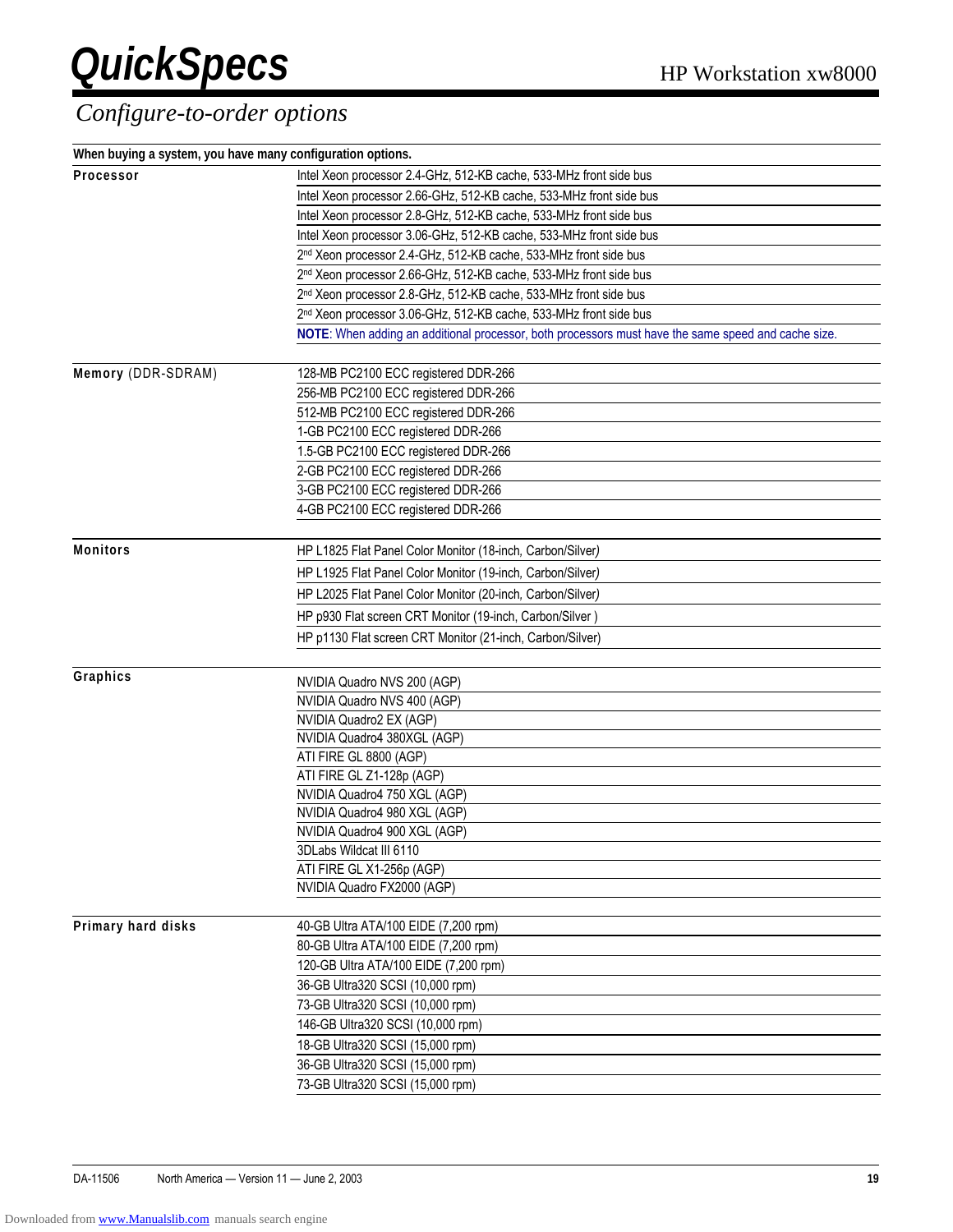#### *Configure-to-order options*

| Secondary hard disks           | 40-GB Ultra ATA/100 EIDE (7,200 rpm)                                               |  |  |  |
|--------------------------------|------------------------------------------------------------------------------------|--|--|--|
|                                | 80-GB Ultra ATA/100 EIDE (7,200 rpm)                                               |  |  |  |
|                                | 120-GB Ultra ATA/100 EIDE (7,200 rpm)                                              |  |  |  |
|                                | 36-GB Ultra320 SCSI (10,000 rpm)                                                   |  |  |  |
|                                | 73-GB Ultra320 SCSI (10,000 rpm)                                                   |  |  |  |
|                                | 146-GB Ultra320 SCSI (10,000 rpm)                                                  |  |  |  |
|                                | 18-GB Ultra320 SCSI (15,000 rpm)                                                   |  |  |  |
|                                | 36-GB Ultra320 SCSI (15,000 rpm)                                                   |  |  |  |
|                                | 73-GB Ultra320 SCSI (15,000 rpm)                                                   |  |  |  |
|                                |                                                                                    |  |  |  |
| Third hard disks (SCSI only)   | 36-GB Ultra320 SCSI (10,000 rpm)                                                   |  |  |  |
|                                | 73-GB Ultra320 SCSI (10,000 rpm)                                                   |  |  |  |
|                                | 146-GB Ultra320 SCSI (10,000 rpm)                                                  |  |  |  |
|                                | 18-GB Ultra320 SCSI (15,000 rpm)                                                   |  |  |  |
|                                | 36-GB Ultra320 SCSI (15,000 rpm)                                                   |  |  |  |
|                                | 73-GB Ultra320 SCSI (15,000 rpm)                                                   |  |  |  |
|                                |                                                                                    |  |  |  |
| <b>Optical Drives</b>          | 48X CD-ROM                                                                         |  |  |  |
|                                | 48X CD-RW                                                                          |  |  |  |
|                                | 16X DVD-ROM                                                                        |  |  |  |
|                                | 48X CD-RW/DVD-ROM combo                                                            |  |  |  |
|                                | 4.7GB DVD+RW                                                                       |  |  |  |
| Input devices                  | Easy Access Keyboard (PS/2)                                                        |  |  |  |
|                                | 3-Button Mouse (PS/2)                                                              |  |  |  |
|                                | Scroll Mouse (PS/2)                                                                |  |  |  |
| <b>External SCSI connector</b> | Ultra320 SCSI back panel connect on chassis (2nd channel of dual-channel Ultra320) |  |  |  |
|                                |                                                                                    |  |  |  |
| <b>Operating System</b>        | Windows XP Professional preloaded; incl. Windows XP recovery CD                    |  |  |  |
|                                | Windows 2000 Professional SP3 preloaded; incl. Windows 2000 recovery CD            |  |  |  |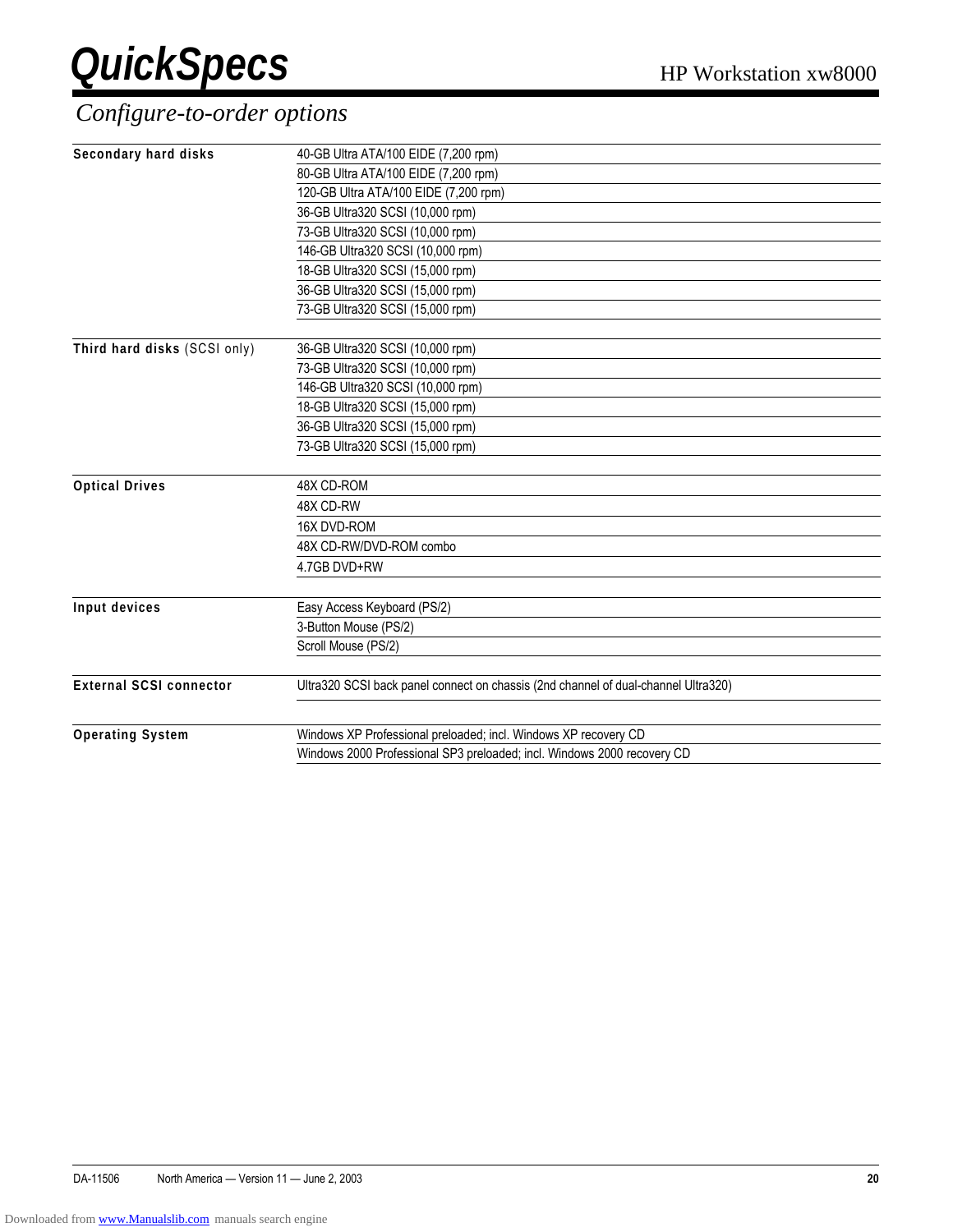### *After-market options/Standalone accessories*

| 2nd Processor         | Intel Xeon processor 2.4-GHz, 512-KB cache, 533-MHz front side<br>bus                               | 310485-B21    |
|-----------------------|-----------------------------------------------------------------------------------------------------|---------------|
|                       | Intel Xeon processor 2.66-GHz, 512-KB cache, 533-MHz front<br>side bus                              | 310486-B21    |
|                       | Intel Xeon processor 2.8-Hz, 512-KB cache, 533-MHz front side<br>bus                                | 310487-B21    |
|                       | Intel Xeon processor 3.06-Hz, 512-KB cache, 533-MHz front side<br>bus                               | AA849A        |
|                       | NOTE: When adding an additional processor, both processors must have the same speed and cache size. |               |
| Memory                | 128 MB PC2100 ECC registered DDR-266                                                                | 310478-B21    |
|                       | 256 MB PC2100 ECC registered DDR-266                                                                | 310479-B21    |
|                       | 512 MB PC2100 ECC registered DDR-266                                                                | 310480-B21    |
|                       | 1 GB PC2100 ECC registered DDR-266                                                                  | 310481-B21    |
|                       | 2 GB PC2100 ECC registered DDR-266                                                                  | 313305-B21    |
| Graphics              | NVIDIA Quadro NVS 200 (AGP)                                                                         | 273304-B21    |
|                       | NVIDIA Quadro NVS 200 DVI Cables                                                                    | 284281-B21    |
|                       | NVIDIA Quadro NVS 400 (AGP)                                                                         | 273305-B21    |
|                       | NVIDIA Quadro2 EX LP (AGP)                                                                          | 250066-B21    |
|                       | NVIDIA Quadro4 380XGL (AGP)                                                                         | 310477-B21    |
|                       | ATI FIRE GL 8800 (AGP)                                                                              | 314650-B21    |
|                       | ATI FIRE GL Z1-128p (AGP)                                                                           | AA624A        |
|                       | NVIDIA Quadro4 980 XGL (AGP)                                                                        | 310517-B21    |
|                       | 3DLabs Wildcat III 6110 (AGP)                                                                       | 271685-B21    |
|                       | ATI FIRE GL X1-256p(AGP)                                                                            | 310519-B21    |
|                       | NVIDIA Quadro FX2000                                                                                | <b>DE806A</b> |
| <b>Hard Drives</b>    | <b>Ultra320 SCSI Drives</b>                                                                         |               |
|                       | 36-GB Ultra320 SCSI (10,000 rpm)                                                                    | 310503-B21    |
|                       | 73-GB Ultra320 SCSI (10,000 rpm)                                                                    | 310504-B21    |
|                       | 146-GB Ultra320 SCSI (10,000 rpm)                                                                   | 310505-B21    |
|                       | 18-GB Ultra320 SCSI (15,000 rpm)                                                                    | 310506-B21    |
|                       | 36-GB Ultra320 SCSI (15,000 rpm)                                                                    | 310507-B21    |
|                       | 73-GB Ultra320 SCSI (15,000 rpm)                                                                    | 310508-B21    |
|                       | <b>Ultra ATA Drives</b>                                                                             |               |
|                       | 40-GB Ultra ATA/100 EIDE (7,200 rpm)                                                                | 310498-B21    |
|                       | 80-GB Ultra ATA/100 EIDE (7,200 rpm)                                                                | 310499-B21    |
|                       | 120-GB Ultra ATA/100 EIDE (7,200 rpm)                                                               | 310500-B21    |
|                       | 160-GB Ultra ATA/100 EIDE (7,200 rpm)                                                               | <b>DE204A</b> |
| <b>Optical Drives</b> | 48x CD-ROM Drive                                                                                    | 310509-B21    |
|                       | 48X/24X/48X CD-RW                                                                                   | <b>DE205A</b> |
|                       | 16X DVD-ROM Drive                                                                                   | 311963-B21    |
|                       | 48X CD-RW/DVD-ROM Drive                                                                             | <b>DE206A</b> |
|                       | 4.7GB DVD+R/RW Drive - 300i                                                                         | AA851A        |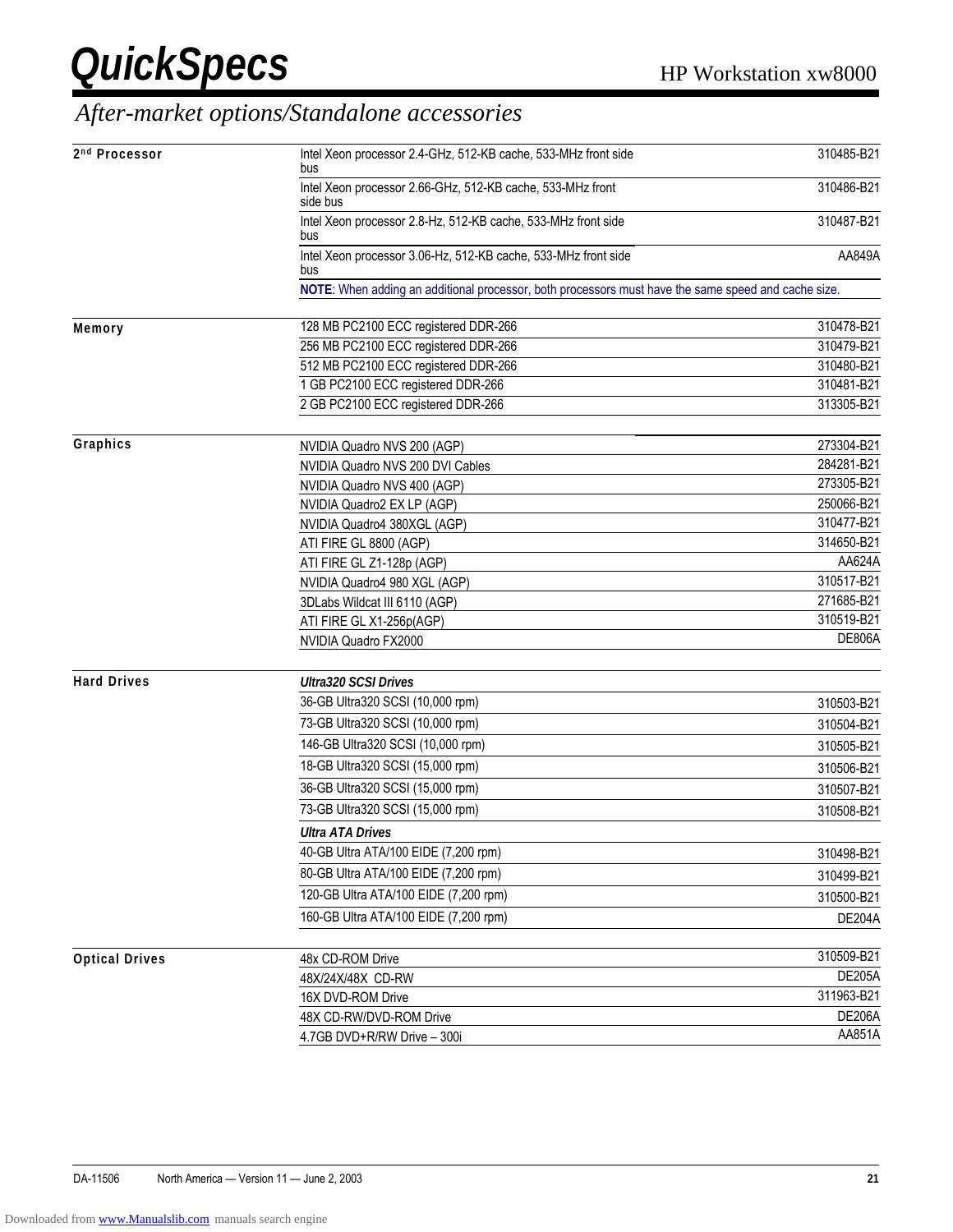### *After-market options/Standalone accessories*

| <b>Storage Controllers</b> | Ultra320 Dual Channel SCSI Controller Card (PCI)            | 310502-B21    |
|----------------------------|-------------------------------------------------------------|---------------|
|                            | Ultra320 SCSI back panel connect on chassis (2nd channel of | 310482-B21    |
|                            | dual-channel U320)                                          |               |
|                            | Adaptec SCSI RAID 2120S Card                                | AA850A        |
|                            | 5-device SCSI cable                                         | 312205-B21    |
| <b>Rack options</b>        | StorageWorks Enclosure 4314R                                | 190209-001    |
|                            | Rack mounting kits                                          | 308288-B21    |
|                            | Fixed shelf kit                                             | 253449-B21    |
|                            | Sliding Shelf Kit                                           | 234672-B21    |
|                            | Depth Adjustable Rails                                      | 332558-B21    |
| <b>Backup Devices</b>      | Exabyte 33/66-GB VXA-1 IDE Tape Drive                       | 237109-B22    |
|                            | Exabyte 33/66-GB VXA-1 SCSI Tape Drive                      | 237108-B22    |
|                            | TR5 10/20-GB iTape Drive (IDE, car bon)                     | 294243-B22    |
|                            | lomega ZIP 250-MB (internal, IDE, carbon)*                  | 294416-B22    |
| Communications             | Intel Pro/100+ 10/100 PCI card                              | 310483-B21    |
|                            | Intel Pro/1000 XT Server Adapter Gigabit PCI card           | 310484-B21    |
|                            | Intel Pro 1000 MT NIC                                       | <b>DC193A</b> |
|                            | V90 56K PCI WIN Modem                                       | 239137-xxx    |
|                            | V90 56K International Soft WIN Modem*                       | 259032-B24    |
| Input devices              | PS/2 Easy Access keyboard (carbon/silver)                   | 267145-xx5    |
|                            | Three button mouse-carbon (PS2)                             | 269192-B24    |
|                            | Scroll Mouse-Carbon (PS2)                                   | 170299-B23    |
|                            | Spaceball 4000                                              | 112138-B23    |
|                            | Spaceball 5000                                              | <b>DE934A</b> |
|                            | USB optical mouse (carbon/silver)                           | 265985-B21    |
|                            | USB scroll mouse (carbon)                                   | 195255-B25    |
|                            | Mercury wireless keyboard with wireless optical mouse       | 300403-xx8    |
| Security                   | USB Fingerprint Identification                              | 240238-B21    |
|                            | <b>USB SmartCard Keyboard</b>                               | 267147-008    |
|                            | Corvadis USB Enhanced SmartCard Reader                      | 240154-B21    |
| <b>Monitors</b>            | HP L1825 Flat Panel Color Monitor (18-inch, Carbon/Silver)  | 303486-003    |
|                            | HP L1925 flat panel color monitor (19-inch, carbon/silver)  | P9626A        |
|                            | HP L2025 Flat Panel Color Monitor (20-inch, Carbon/Silver)  |               |
|                            | HP p930 Flat screen CRT Monitor (19-inch, Carbon/Silver)    | 303102-003    |
|                            |                                                             | 302268-003    |
|                            | HP p1130 Flat screen CRT Monitor (21-inch, Carbon/Silver)   | 302270-003    |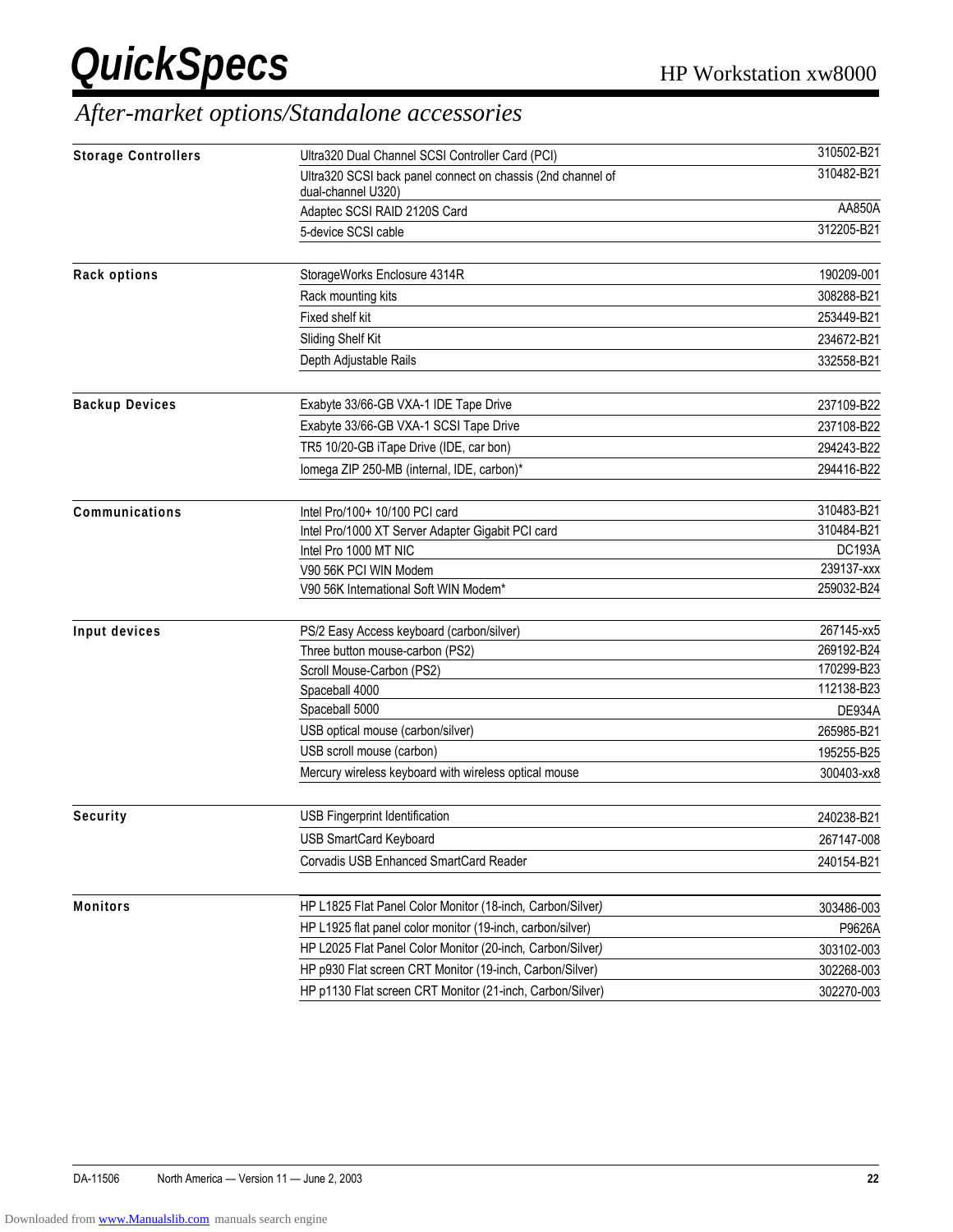



#### *Memory*

#### **STANDARD MEMORY**

This system supports PC-2100 DDR-266 DDR-SDRAM ECC. The mainboard is based on the E7505 chipset and has 6 DIMM slots with dual memory channels (4.2 GB/s throughput). It ships with 512-MB as standard. It can support a maximum of 12-GB of RAM when optional memory upgrades are included. Memory must be installed in like pairs. Only 266-MHz memory speed is supported.

#### **Following are memory options available from HP:**

| • 128 MB upgrade kit PC2100 ECC registered DDR-266 | 310478-B21 |
|----------------------------------------------------|------------|
| ● 256 MB upgrade kit PC2100 ECC registered DDR-266 | 310479-B21 |
| • 512 MB upgrade kit PC2100 ECC registered DDR-266 | 310480-B21 |
| • 1 GB upgrade kit PC2100 ECC registered DDR-266   | 310481-B21 |
| ● 2 GB upgrade kit PC2100 ECC registered DDR-266   | 313305-B21 |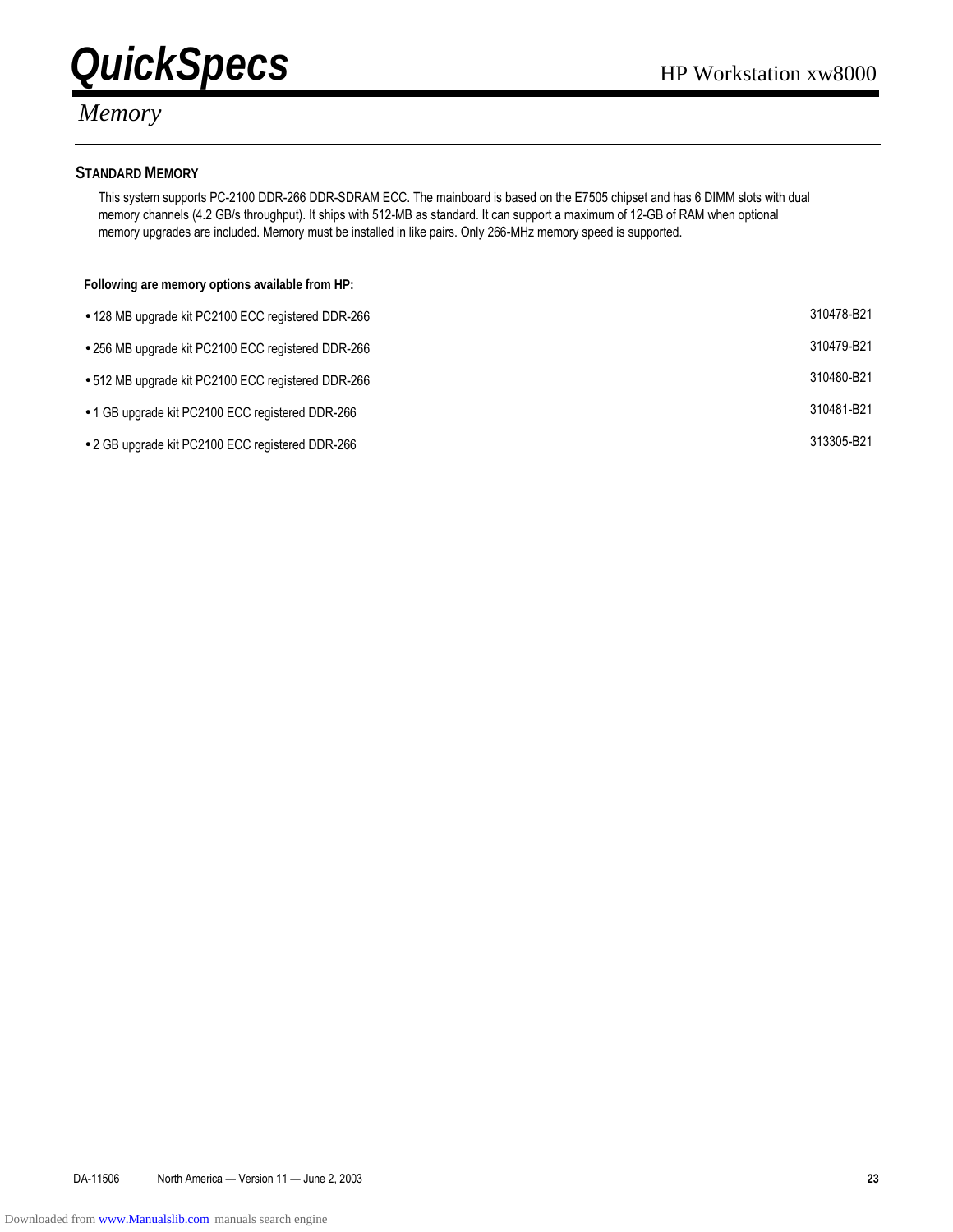#### *Storage*



#### **DRIVE SUPPORT**

|                                                                                                                                 | Quantity<br>Supported | <b>Position</b><br>Supported                  | Controller                                          |
|---------------------------------------------------------------------------------------------------------------------------------|-----------------------|-----------------------------------------------|-----------------------------------------------------|
| Removable Media                                                                                                                 |                       |                                               |                                                     |
| 1.44-MB Diskette Drive                                                                                                          | Up to 1               | 3                                             | Integrated                                          |
| <b>Optical Drives</b>                                                                                                           | Up to 2 total         | 1, 2                                          | Integrated Ultra ATA/100                            |
| <b>CD-ROM Drive</b>                                                                                                             |                       | 1, 2                                          | Integrated Ultra ATA/100                            |
| <b>DVD-ROM Drive</b>                                                                                                            |                       | $\overline{2}$                                | Integrated Ultra ATA/100                            |
| <b>CD-RW Drive</b>                                                                                                              |                       | 1, 2                                          | Integrated Ultra ATA/100                            |
| 16x CD-RW/DVD-ROM                                                                                                               |                       | 1, 2                                          | Integrated Ultra ATA/100                            |
| DVD+RW                                                                                                                          |                       | 1, 2                                          | Integrated Ultra ATA/100                            |
| <b>Hard Drives</b>                                                                                                              |                       |                                               |                                                     |
| <b>Ultra320 SCSI Drives</b>                                                                                                     |                       |                                               |                                                     |
| 1-inch<br>146-GB 10,000 rpm<br>73-GB 15,000 rpm<br>73-GB 10,000 rpm<br>36-GB 15,000 rpm<br>36-GB 10,000 rpm<br>18-GB 15,000 rpm | Up to 5               | 4, 5, 6, 7, 8                                 | Integrated dual channel Ultra320 SCSI<br>controller |
| <b>Ultra ATA Drives</b>                                                                                                         |                       |                                               |                                                     |
| 1-inch<br>160-GB 7200 rpm<br>120-GB 7200 rpm<br>80-GB 7200 rpm<br>40-GB 7200 rpm                                                | Up to 2               | 5, 6                                          | Integrated Ultra ATA/100 controller                 |
| <b>Maximum Storage Capacity</b>                                                                                                 |                       |                                               |                                                     |
| Internal                                                                                                                        | 320-GB Ultra ATA      | 730-GB SCSI (assumes 5 SCSI drives installed) |                                                     |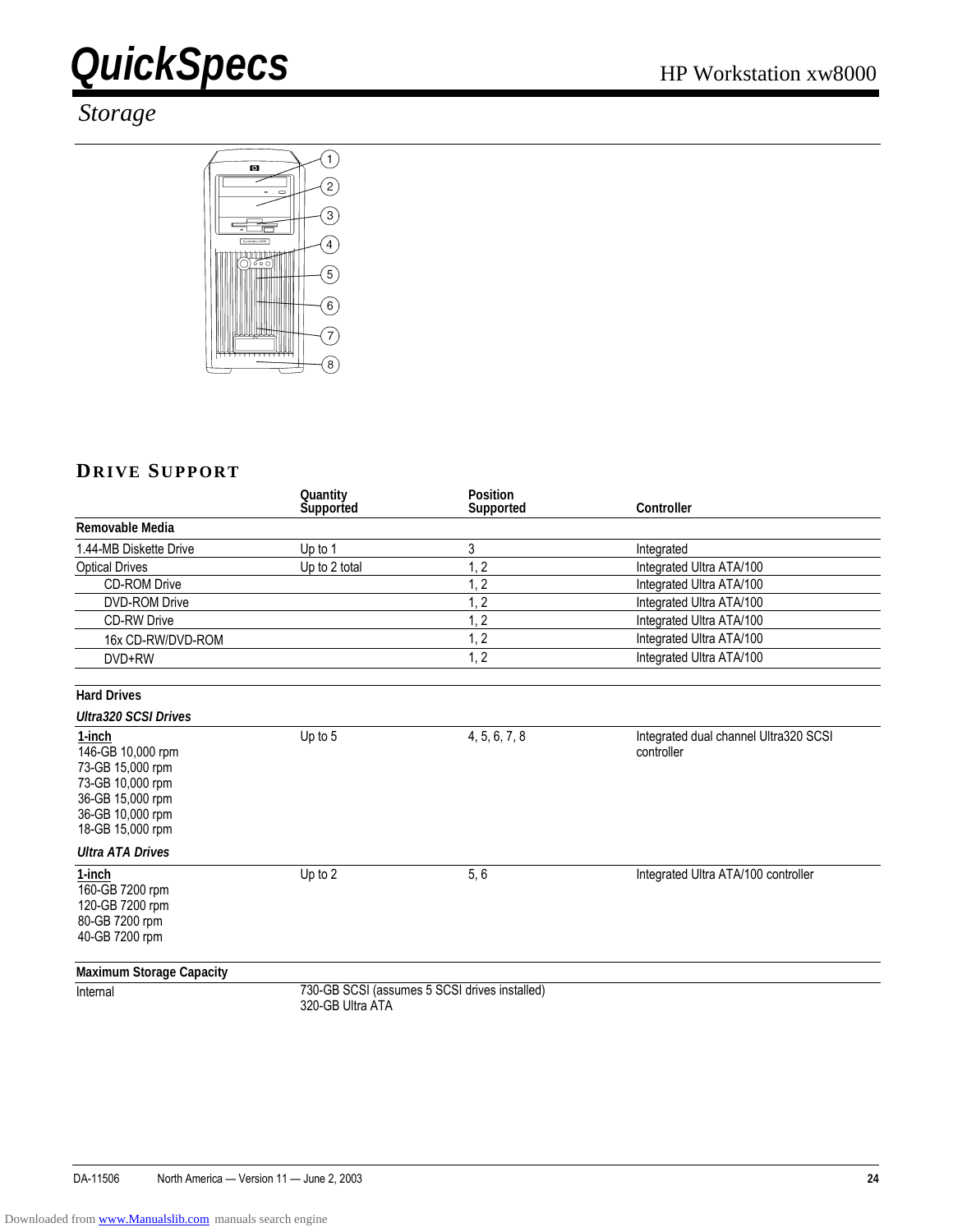| <b>System Unit</b>             | Tower Dimensions (HxWxD)           | 17.7 x 8.3 x 20.30 in/44.9 x 21.0 x 51.5 cm |                                                         |  |
|--------------------------------|------------------------------------|---------------------------------------------|---------------------------------------------------------|--|
|                                | Weight<br>(standard configuration) | 40 lb/18 kg                                 |                                                         |  |
|                                | <b>Power Supply</b>                | <b>Operating Voltage Range</b>              | 100 VAC to 240 VAC                                      |  |
|                                |                                    | Rated Voltage Range                         | 100- VAC to 120 VAC; 200 VAC to 240 VAC                 |  |
|                                |                                    | Rated Line Frequency                        | 50 Hz to 60 Hz                                          |  |
|                                |                                    | Rated Input Current                         | 6.4A @ 100 VAC; 3.2A @ 240 VAC                          |  |
|                                |                                    | Maximum Rated Power                         | 692-Watt input, 450-Watt output                         |  |
|                                |                                    | Physical Dimensions (HxWxD)                 | 3.85 x 6.3 x 7.35 in/9.78 x 16 x 18.67 cm               |  |
|                                |                                    | Weight                                      | <5.7 lb; <2.6 kg                                        |  |
|                                | Temperature                        | Operating                                   | 50° to 95°F/10° to 35 °C                                |  |
|                                | (Values are subject to change)     | Non-operating                               | -40° to 158°F/-40° to 70 °C                             |  |
|                                | Humidity (non-condensing)          | Operating                                   | 15% to 80%                                              |  |
|                                | (Values are subject to change)     | Non-operating                               | 10% to 90%                                              |  |
|                                | <b>Maximum Altitude</b>            | Operating                                   | 10,000 ft/3048 m                                        |  |
|                                | (nonpressurized)                   | Storage                                     | 15,000 ft/4600 m                                        |  |
| <b>HP Easy Access Keyboard</b> | Dimensions (HxWxD)                 | 18.3 x 6.3 x 1.4 in/46.5 x 16 x 3.6 cm      |                                                         |  |
|                                | Weight                             | Approximately 2 lb/0.9 kg                   | Approximately 2 lb/0.9 kg                               |  |
|                                | <b>Electrical</b>                  | <b>Operating Voltage</b>                    | $+5VDC \pm 5%$                                          |  |
|                                |                                    | Power Consumption                           | 50 mA maximum (with 3 LEDs on)                          |  |
|                                |                                    | System Interface                            | PS/2 mini-din connector                                 |  |
|                                |                                    | <b>ESD</b>                                  | CE level 4, 15 kV air discharge                         |  |
|                                |                                    | <b>EMI-RFI</b>                              | Conforms to FCC rules for a Class B<br>computing device |  |
|                                |                                    | PC98                                        | Functionally compliant                                  |  |
|                                | Mechanical                         | Languages                                   | 18 available                                            |  |
|                                |                                    | Keycaps                                     | Low-profile design                                      |  |
|                                |                                    | <b>Switch Actuation</b>                     | 55 g nominal peak force with tactile feedback           |  |
|                                |                                    | Switch Life                                 | 20 million keystrokes (using Hasco modified<br>tester)  |  |
|                                |                                    | Switch Type                                 | Contamination resistant membrane                        |  |
|                                |                                    | Key Leveling Mechanism                      | For all double wide and greater length keys             |  |
|                                |                                    | Cable Length                                | 6 ft/1.8 m                                              |  |
|                                |                                    | PC98-99                                     | Mechanically compliant                                  |  |
|                                |                                    | Acoustics                                   | 50 dBA maximum sound pressure level                     |  |
|                                | Environmental                      | <b>Operating Temperature</b>                | 50° to 122° F/10° to 50° C                              |  |
|                                |                                    | Non-operating Temperature                   | $-22^{\circ}$ to 140° F/ $-30^{\circ}$ to 60° C         |  |
|                                |                                    | <b>Operating Humidity</b>                   | 10% to 90% (non condensing at ambient)                  |  |
|                                |                                    | Non-operating Humidity                      | 20% to 80% (non condensing at ambient)                  |  |
|                                |                                    | <b>Operating Shock</b>                      | 40 g, 6 surfaces                                        |  |
|                                |                                    | Non-operating Shock                         | 80 g, 6 surfaces                                        |  |
|                                |                                    | <b>Operating Vibration</b>                  | 2 g peak acceleration                                   |  |
|                                |                                    | Non-operating Vibration                     | 50° to 122° F/10° to 50° C                              |  |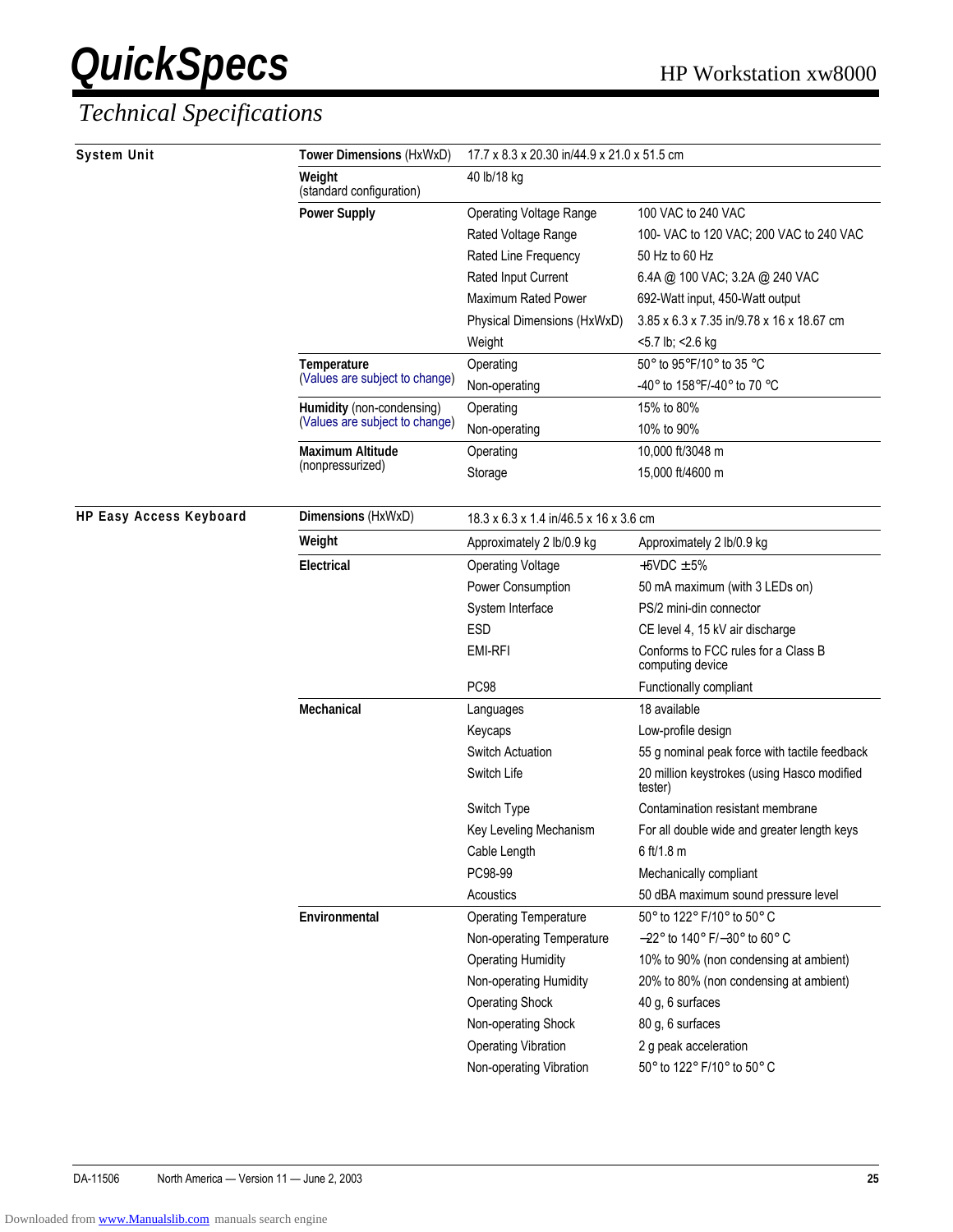| 1.44 MB Diskette Drive   | <b>Diskette Size</b>                           | 3.5 <sub>in</sub>            |                                                                  |
|--------------------------|------------------------------------------------|------------------------------|------------------------------------------------------------------|
|                          | LED Indicators (front panel)                   | Green                        |                                                                  |
|                          | Read/Write Capacity per<br>Diskette (high/low) | 1.44 MB/720 KB               |                                                                  |
|                          | <b>Drive Height</b>                            | One-third                    |                                                                  |
|                          | <b>Drive Rotation</b>                          | 300 rpm                      |                                                                  |
|                          | Transfer Rate (high/low)                       | 500/250 Kb/s                 |                                                                  |
|                          | <b>Bytes/Sector</b>                            | 512                          |                                                                  |
|                          | Sectors/Track (high/low)                       | 18/9                         |                                                                  |
|                          | Tracks/Side (high/low)                         | 80/80                        |                                                                  |
|                          | <b>Access Times</b>                            | Track-to-Track (high/low)    | $3/6$ ms                                                         |
|                          |                                                | Average (high/low)           | 94/173 ms                                                        |
|                          |                                                | <b>Settling Time</b>         | 15 <sub>ms</sub>                                                 |
|                          |                                                | Latency Average              | 100 ms                                                           |
|                          | Cylinders (high/low)                           | 80/80                        |                                                                  |
|                          | <b>Read/Write Heads</b>                        | Two                          |                                                                  |
| <b>HP 3-Button Mouse</b> | Dimensions/Weight                              | Height                       | 1.42 in/3.6 cm                                                   |
|                          |                                                | Length                       | 4.17 in/10.7 cm                                                  |
|                          |                                                | Width                        | 2.87 in/7.4 cm                                                   |
|                          |                                                | Weight                       | 5.20 oz/150 g                                                    |
|                          | Environmental                                  | <b>Operating Temperature</b> | 32° to 104° F/0°C to 40° C                                       |
|                          |                                                | Non-operating Temperature    | $-4^{\circ}$ to 140° F/-20° to 60°C                              |
|                          |                                                | <b>Operating Humidity</b>    | 10% to 90% (non condensing at ambient)                           |
|                          | Mechanical                                     | Resolution                   | $400 \pm 20\%$ DPI                                               |
|                          |                                                | <b>Tracking Speed</b>        | 10 in/s Maximum                                                  |
|                          |                                                | Switch Life                  | 1,000,000 operations (using Hasco modified<br>tester)            |
|                          |                                                | Switch Type                  | Micro-switches                                                   |
|                          |                                                | Tracking Mechanism Life      | 155 miles/250 km at average speed of 10 in/s                     |
|                          |                                                | Cable Length                 | 6 ft/1.8 m                                                       |
|                          |                                                | PC98-99                      | Mechanically compliant                                           |
|                          | <b>Regulatory Approvals</b>                    | Compliant                    | UL, CSA, FCC, CE Mark, TUV, TUV GS, VCCI,<br><b>BSMI, C-Tick</b> |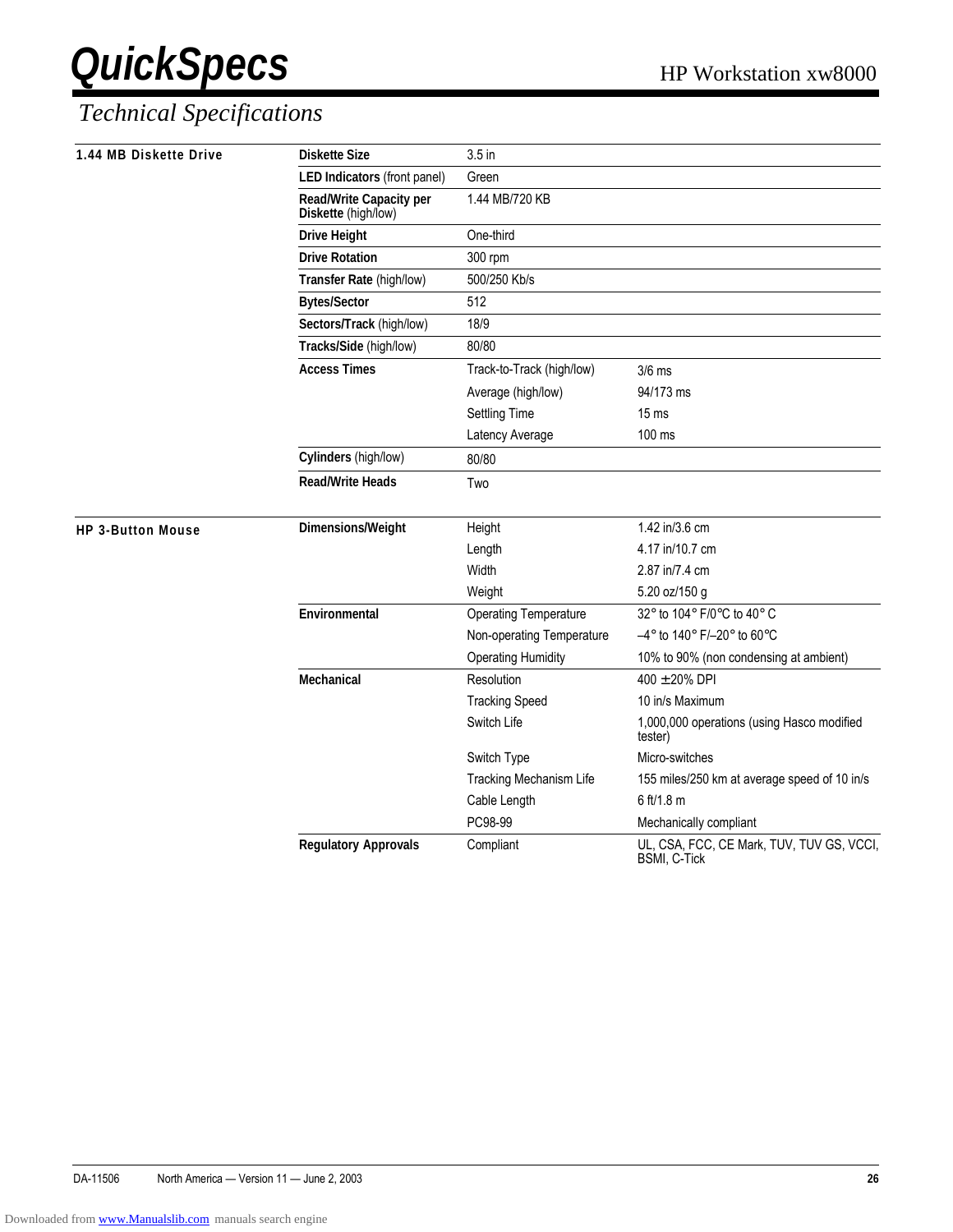| HP 2-button scroll mouse | <b>Scroll Wheel</b>           | 8 mm                                                                              |                                                                                                                                     |  |
|--------------------------|-------------------------------|-----------------------------------------------------------------------------------|-------------------------------------------------------------------------------------------------------------------------------------|--|
|                          | <b>Maximum Rotation Speed</b> | $30$ mm/s                                                                         |                                                                                                                                     |  |
|                          | <b>Switch Type</b>            | Light force micro-switch                                                          |                                                                                                                                     |  |
|                          | <b>Switch Life</b>            | 1 million operations                                                              |                                                                                                                                     |  |
|                          | <b>Mechanical Life</b>        | Minimum 200,000 revolutions                                                       |                                                                                                                                     |  |
|                          | Environmental                 | <b>Operating Temperature</b>                                                      | 50° to 122° F/10° to 50° C                                                                                                          |  |
|                          |                               | Non-operating Temperature                                                         | -22° to 140° F/-30° to 60° C                                                                                                        |  |
|                          |                               | <b>Operating Humidity</b>                                                         | 10% to 90% (non condensing at ambient)                                                                                              |  |
|                          |                               | Non-operating Humidity                                                            | 20% to 80% (non condensing at ambient)                                                                                              |  |
|                          |                               | <b>Operating Shock</b>                                                            | 40 g, 6 surfaces                                                                                                                    |  |
|                          |                               | Non-operating Shock                                                               | 80 g, 6 surfaces                                                                                                                    |  |
|                          |                               | <b>Operating Vibration</b>                                                        | 2 g peak acceleration                                                                                                               |  |
|                          |                               | Non-operating Vibration                                                           | 4 g peak acceleration                                                                                                               |  |
|                          | Electrical                    | <b>Operating Voltage</b>                                                          | $+5VDC \pm 10%$                                                                                                                     |  |
|                          |                               | Power Consumption                                                                 | 15mA                                                                                                                                |  |
|                          |                               | System Consumption                                                                | PS/2 mini-din connector                                                                                                             |  |
|                          |                               | ESD                                                                               | CE level 4, 15 kV air discharge                                                                                                     |  |
|                          |                               | <b>EMI-RFI</b>                                                                    | Conforms to FCC rules for a Class B computing<br>device                                                                             |  |
|                          |                               | PC98                                                                              | Functionally compliant                                                                                                              |  |
|                          | Mechanical                    | Resolution                                                                        | $400 \pm 20\%$ DPI                                                                                                                  |  |
|                          |                               | <b>Tracking Speed</b>                                                             | 10 in/s maximum                                                                                                                     |  |
|                          |                               | Acceleration                                                                      | 100 in/s                                                                                                                            |  |
|                          |                               | Switch Actuation                                                                  | 85 g nominal peak force                                                                                                             |  |
|                          |                               | Switch Life                                                                       | 1,000,000 operations (using Hasco modified<br>tester)                                                                               |  |
|                          |                               | Cable Length                                                                      | 2 <sub>m</sub>                                                                                                                      |  |
|                          |                               | PC98-99                                                                           | Mechanically compliant                                                                                                              |  |
|                          | Regulatory approvals          | UL, CSA, FCC, CE Mark, TUV, TUV GS, VCCI, BCIQ, C-Tick                            |                                                                                                                                     |  |
| SpaceBall 4000           | <b>Features</b>               | Six degrees of freedom motion control through the X, Y, Z axis (pitch, roll, yaw) |                                                                                                                                     |  |
|                          |                               | Certified for leading CAD and DCC applications                                    |                                                                                                                                     |  |
|                          | Dimensions/Weight             | Height                                                                            | 3.0 in/7.6 cm                                                                                                                       |  |
|                          |                               | Length                                                                            | 8.4 in/21.3 cm                                                                                                                      |  |
|                          |                               | Width                                                                             | 6.0 in/15.2 cm                                                                                                                      |  |
|                          |                               | Weight                                                                            | 1.4 lb/0.64 kg                                                                                                                      |  |
|                          | Mechanical                    | Force range                                                                       | $0.5 - 8.2N(1.8 - 29.5)$ oz)                                                                                                        |  |
|                          |                               | Torque range                                                                      | 6.91 Nmm (0.085 - 0.33 oz-in.)                                                                                                      |  |
|                          |                               |                                                                                   |                                                                                                                                     |  |
|                          |                               | Resolution                                                                        | 10-bits                                                                                                                             |  |
|                          | <b>Serial Specifications</b>  | Connector                                                                         | 9-pin D-subminiature receptacle (DB9S)                                                                                              |  |
|                          |                               | Cable Length                                                                      | Approx. 3.9m (12.8 ft) captive                                                                                                      |  |
|                          |                               | Data rate                                                                         | 9600 bps                                                                                                                            |  |
|                          |                               | Flow control                                                                      | Xon/Xoff                                                                                                                            |  |
|                          | <b>Regulatory Approvals</b>   | Compliant                                                                         | UL, cUL, EN 950, EN 60950, CSA, FCC, CE<br>Mark, TUV, CISPR 22, EN 50082, IEC 1000 4-2,<br>IEC 1000-4-3, AS/NZS, VCCI, BSMI, C-Tick |  |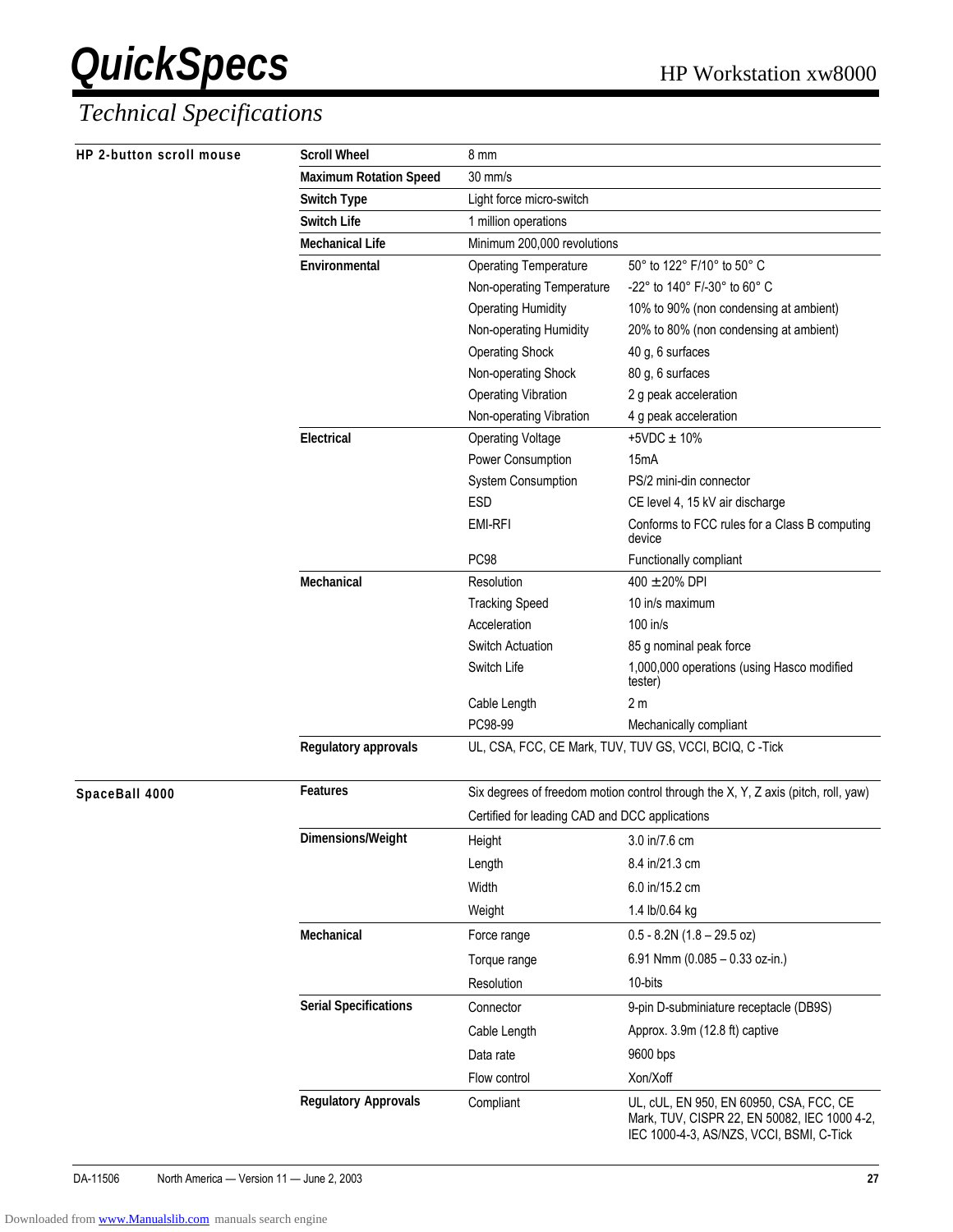#### *Technical Specifications*

**SpaceBall 5000** 

| <b>Features</b>              | Six degrees of freedom motion control through the X, Y, Z axis (pitch, roll, yaw) |                                                                                                                                     |  |  |  |  |
|------------------------------|-----------------------------------------------------------------------------------|-------------------------------------------------------------------------------------------------------------------------------------|--|--|--|--|
| <b>Ball Diameter</b>         | 2.2 in (5.6 cm)                                                                   |                                                                                                                                     |  |  |  |  |
| Dimensions/Weight            | Height                                                                            | 3.0 in/7.6 cm                                                                                                                       |  |  |  |  |
|                              | Length                                                                            | 6.0 in/15.2 cm                                                                                                                      |  |  |  |  |
|                              | Width                                                                             | 8.4 in/21.3 cm                                                                                                                      |  |  |  |  |
|                              | Weight                                                                            | 2.1 lbs (9.94 kg)                                                                                                                   |  |  |  |  |
| Environmental                | <b>Operating Temperature</b>                                                      | 50° to 104° F (10° to 40° C)                                                                                                        |  |  |  |  |
|                              | Non-operating Temperature                                                         | 43° to 140° F (6° to 60° C)                                                                                                         |  |  |  |  |
|                              | <b>Operating Humidity</b>                                                         | 8% to 80% (non-condensing at ambient)                                                                                               |  |  |  |  |
|                              | Non-operating Humidity                                                            | 5% to 80% (non-condensing at ambient)                                                                                               |  |  |  |  |
| Mechanical                   | Force range                                                                       | $0.5 - 8.2N / 1.8 - 29.5$ oz                                                                                                        |  |  |  |  |
|                              | Torque range                                                                      | $0.085 - 0.33$ oz-in. (6.91 Nmm)                                                                                                    |  |  |  |  |
|                              | Resolution                                                                        | 10 bits                                                                                                                             |  |  |  |  |
| <b>Serial Specifications</b> | Connector                                                                         | 9-pin D-subminiature receptacle (DB9S)                                                                                              |  |  |  |  |
|                              | Cable Length                                                                      | 12.8 ft. (3.9 m)                                                                                                                    |  |  |  |  |
|                              | Data rate                                                                         | 9600 bps                                                                                                                            |  |  |  |  |
|                              | Flow control                                                                      | Xon/Xoff                                                                                                                            |  |  |  |  |
| <b>Regulatory Approvals</b>  | Compliant                                                                         | UL, cUL, EN 950, EN 60950, CSA, FCC, CE<br>Mark, TUV, CISPR 22, EN 50082, IEC 1000 4-2,<br>IEC 1000-4-3, AS/NZS, VCCI, BSMI, C-Tick |  |  |  |  |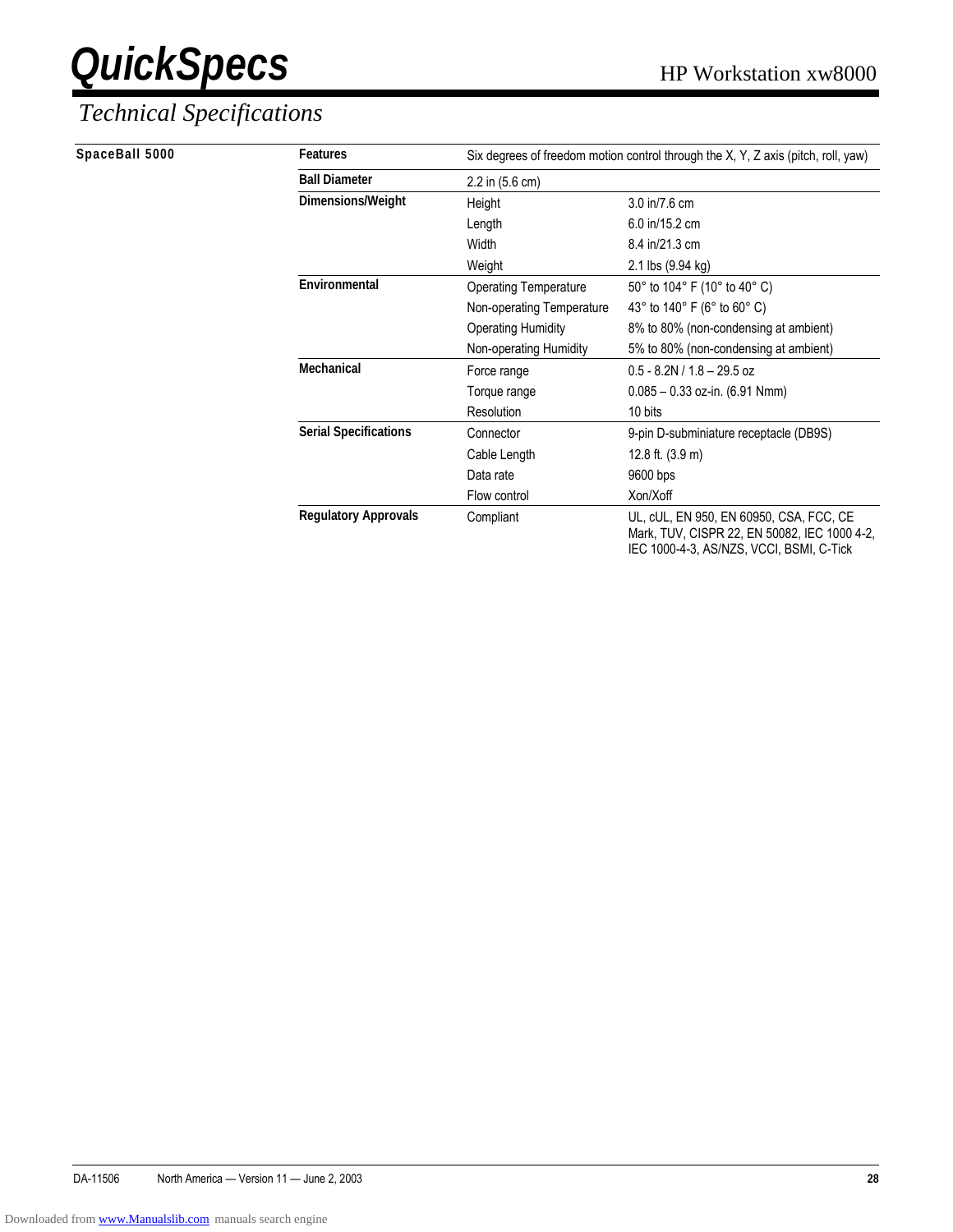| Adaptec SCSI RAID 2120S Card     | Dimensions (H x D)              |                                                  | 2.5in x 6.6in (6.4cm x 16.8cm) Low profile card            |                                                    |                   |
|----------------------------------|---------------------------------|--------------------------------------------------|------------------------------------------------------------|----------------------------------------------------|-------------------|
|                                  | <b>RAID level</b>               |                                                  | 0, 1, 10, 5, JBOD                                          |                                                    |                   |
|                                  | Data Transfer Rate              |                                                  | Up to 320 MB/s                                             |                                                    |                   |
|                                  | <b>Cache Memory</b>             |                                                  | 64 MB (onboard)                                            |                                                    |                   |
|                                  | <b>Device Support</b>           |                                                  | Up to 15 SCSI devices                                      |                                                    |                   |
|                                  | <b>Bus Type</b>                 |                                                  | 64-bit/66MHz PCI                                           |                                                    |                   |
|                                  |                                 |                                                  | (Also support 32-bit/33MHz PCI)                            |                                                    |                   |
|                                  | <b>Internal Connectors</b>      |                                                  | One 68-pin high-density                                    |                                                    |                   |
|                                  | <b>External Connectors</b>      |                                                  | One 68-pin VHDCI                                           |                                                    |                   |
|                                  | <b>System Requirements</b>      |                                                  |                                                            | Intel PC or equivalent with available PCI slot     |                   |
|                                  | <b>Operating Temperature</b>    |                                                  | 0° C to 55° C                                              |                                                    |                   |
|                                  | <b>Power Requirements</b>       |                                                  | 4 amps @ +5V                                               |                                                    |                   |
|                                  | <b>Operating System Support</b> |                                                  |                                                            | Windows 2000 Professional, Windows XP Professional |                   |
|                                  | Other                           |                                                  | Optimized disk utilization                                 |                                                    |                   |
|                                  |                                 |                                                  | Online RAID Level Migration                                |                                                    |                   |
|                                  |                                 |                                                  | Online capacity expansion                                  |                                                    |                   |
|                                  |                                 |                                                  | Immediate RAID availability (background initialization)    |                                                    |                   |
|                                  |                                 |                                                  | S.M.A.R.T. support                                         |                                                    |                   |
| <b>Ultra320 SCSI Hard Drives</b> | 146 GB, 10K<br>Capacity         |                                                  |                                                            | 146,815,737,856 bytes                              |                   |
|                                  |                                 | Height                                           |                                                            | 1 in/2.54 cm                                       |                   |
|                                  |                                 | Width                                            |                                                            | 3.5 in/8.89 cm                                     |                   |
|                                  |                                 | Interface                                        |                                                            | Ultra320 SCSI 68-pin                               |                   |
|                                  |                                 | (Maximum)                                        | <b>Synchronous Transfer Rate</b>                           | 320 MB/s                                           |                   |
|                                  |                                 |                                                  | Seek Time (typical reads,<br>includes controller overhead, | Single Track                                       | $0.55$ ms         |
|                                  |                                 | including settling)                              |                                                            | Average                                            | 4.9 ms            |
|                                  |                                 |                                                  |                                                            | Full-Stroke                                        | 9.20 ms           |
|                                  |                                 | <b>Rotational Speed</b>                          |                                                            | 10,000 rpm                                         |                   |
|                                  |                                 | <b>Logical Blocks</b>                            | <b>Operating Temperature</b>                               | 286,749,488<br>41° to 131° F/5° to 55°C            |                   |
|                                  |                                 |                                                  |                                                            |                                                    |                   |
|                                  | 73 GB, 15K                      | Capacity                                         |                                                            | 73,407,865,856 bytes                               |                   |
|                                  |                                 | Height                                           |                                                            | 1 in/2.54 cm                                       |                   |
|                                  |                                 | Width                                            |                                                            | 4 in/10.16 cm                                      |                   |
|                                  |                                 | Interface                                        |                                                            | Ultra320 SCSI 68-pin                               |                   |
|                                  |                                 | (Maximum)                                        | <b>Synchronous Transfer Rate</b>                           | 320 MB/s                                           |                   |
|                                  |                                 |                                                  | Seek Time (typical reads,<br>includes controller overhead, | Single Track                                       | 0.4 <sub>ms</sub> |
|                                  |                                 | including settling)                              |                                                            | Average                                            | 3.8 <sub>ms</sub> |
|                                  |                                 |                                                  |                                                            | Full-Stroke                                        | 6.7 <sub>ms</sub> |
|                                  |                                 | <b>Rotational Speed</b><br><b>Logical Blocks</b> |                                                            | 15,000 rpm                                         |                   |
|                                  |                                 |                                                  | <b>Operating Temperature</b>                               | 143,374,738<br>41° to 131° F/5° to 55°C            |                   |
|                                  |                                 |                                                  |                                                            |                                                    |                   |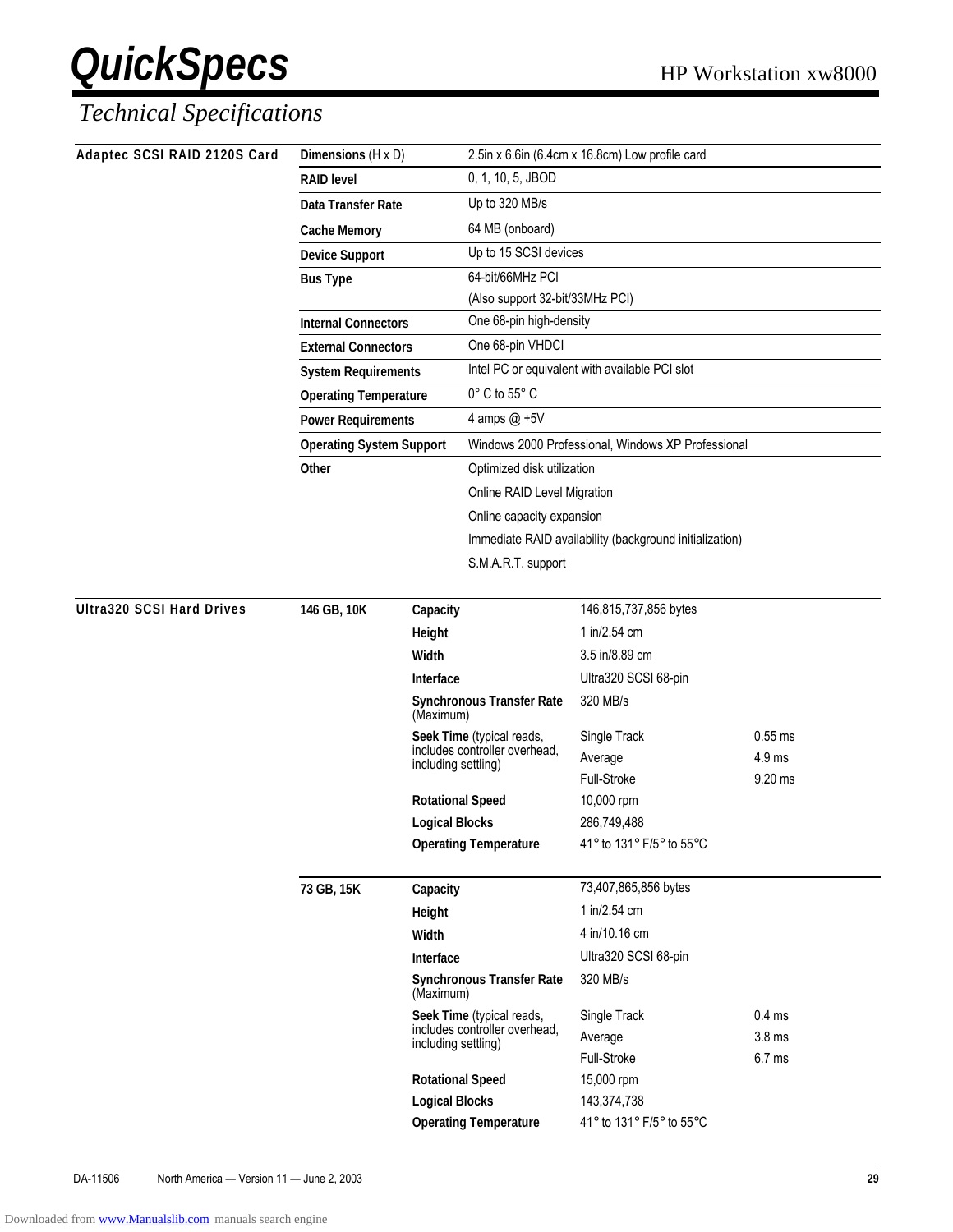| <b>Ultra320 SCSI Hard Drives</b> | 73 GB, 10K | Capacity                                              | 73,407,865,856 bytes                   |                   |
|----------------------------------|------------|-------------------------------------------------------|----------------------------------------|-------------------|
| (continued)                      |            | Height                                                | 1 in/2.54 cm                           |                   |
|                                  |            | Width                                                 | 3.5 in/8.89 cm                         |                   |
|                                  |            | <b>Interface</b>                                      | Ultra320 SCSI 68-pin                   |                   |
|                                  |            | <b>Synchronous Transfer Rate</b><br>(Maximum)         | 320 MB/s                               |                   |
|                                  |            | Seek Time (typical reads,                             | Single Track                           | $0.55$ ms         |
|                                  |            | includes controller overhead,<br>including settling)  | Average                                | 4.90 ms           |
|                                  |            |                                                       | Full-Stroke<br>10,000 rpm              | 9.20 ms           |
|                                  |            | <b>Rotational Speed</b><br><b>Logical Blocks</b>      | 143,374,738                            |                   |
|                                  |            | <b>Operating Temperature</b>                          | 41° to 131° F/5° to 55°C               |                   |
|                                  | 36 GB, 15K | Capacity                                              | 36,420,075,520 bytes                   |                   |
|                                  |            | Height                                                | 1 in/2.54 cm                           |                   |
|                                  |            | Width                                                 | 3.5 in/8.89 cm                         |                   |
|                                  |            | Interface                                             | Ultra320 SCSI 68-pin                   |                   |
|                                  |            | <b>Synchronous Transfer Rate</b><br>(Maximum)         | 320 MB/s                               |                   |
|                                  |            | Seek Time (typical reads,                             | Single Track                           | 0.4 <sub>ms</sub> |
|                                  |            | including settling)                                   | Average                                | 3.8 <sub>ms</sub> |
|                                  |            |                                                       | Full-Stroke                            | 6.7 <sub>ms</sub> |
|                                  |            | <b>Rotational Speed</b>                               | 15,000 rpm                             |                   |
|                                  |            | <b>Logical Blocks</b><br><b>Operating Temperature</b> | 71,132,960<br>41° to 131° F/5° to 55°C |                   |
|                                  |            |                                                       |                                        |                   |
|                                  | 36 GB, 10K | Capacity                                              | 36,420,075,520 bytes                   |                   |
|                                  |            | Height                                                | 1 in/2.54 cm                           |                   |
|                                  |            | Width                                                 | 3.5 in/8.89 cm                         |                   |
|                                  |            | <b>Interface</b>                                      | Ultra320 SCSI 68-pin                   |                   |
|                                  |            | <b>Synchronous Transfer Rate</b><br>(Maximum)         | 320 MB/s                               |                   |
|                                  |            | Seek Time (typical reads,                             | Single Track                           | $0.55$ ms         |
|                                  |            | including settling)                                   | Average                                | 4.90 ms           |
|                                  |            |                                                       | Full-Stroke                            | 9.20 ms           |
|                                  |            | <b>Rotational Speed</b><br><b>Logical Blocks</b>      | 10,000 rpm<br>71,132,960               |                   |
|                                  |            | <b>Operating Temperature</b>                          | 41° to 131° F/5° to 55°C               |                   |
|                                  | 18 GB      | Capacity                                              | 18,210,037,760 bytes                   |                   |
|                                  |            | Height                                                | 1 in/2.54 cm                           |                   |
|                                  |            | Width                                                 | 3.5 in/8.89 cm                         |                   |
|                                  |            | Interface                                             | Ultra320 SCSI 68-pin                   |                   |
|                                  |            | <b>Synchronous Transfer Rate</b><br>(Maximum)         | 320 MB/s                               |                   |
|                                  |            | Seek Time (typical reads,                             | Single Track                           | 0.4 <sub>ms</sub> |
|                                  |            | including settling)                                   | Average                                | 3.8 <sub>ms</sub> |
|                                  |            |                                                       | Full-Stroke                            | 6.7 <sub>ms</sub> |
|                                  |            | <b>Rotational Speed</b>                               | 15,000 rpm                             |                   |
|                                  |            | <b>Logical Blocks</b>                                 | 35,566,480                             |                   |
|                                  |            | <b>Operating Temperature</b>                          | 41° to 131° F/5° to 55°C               |                   |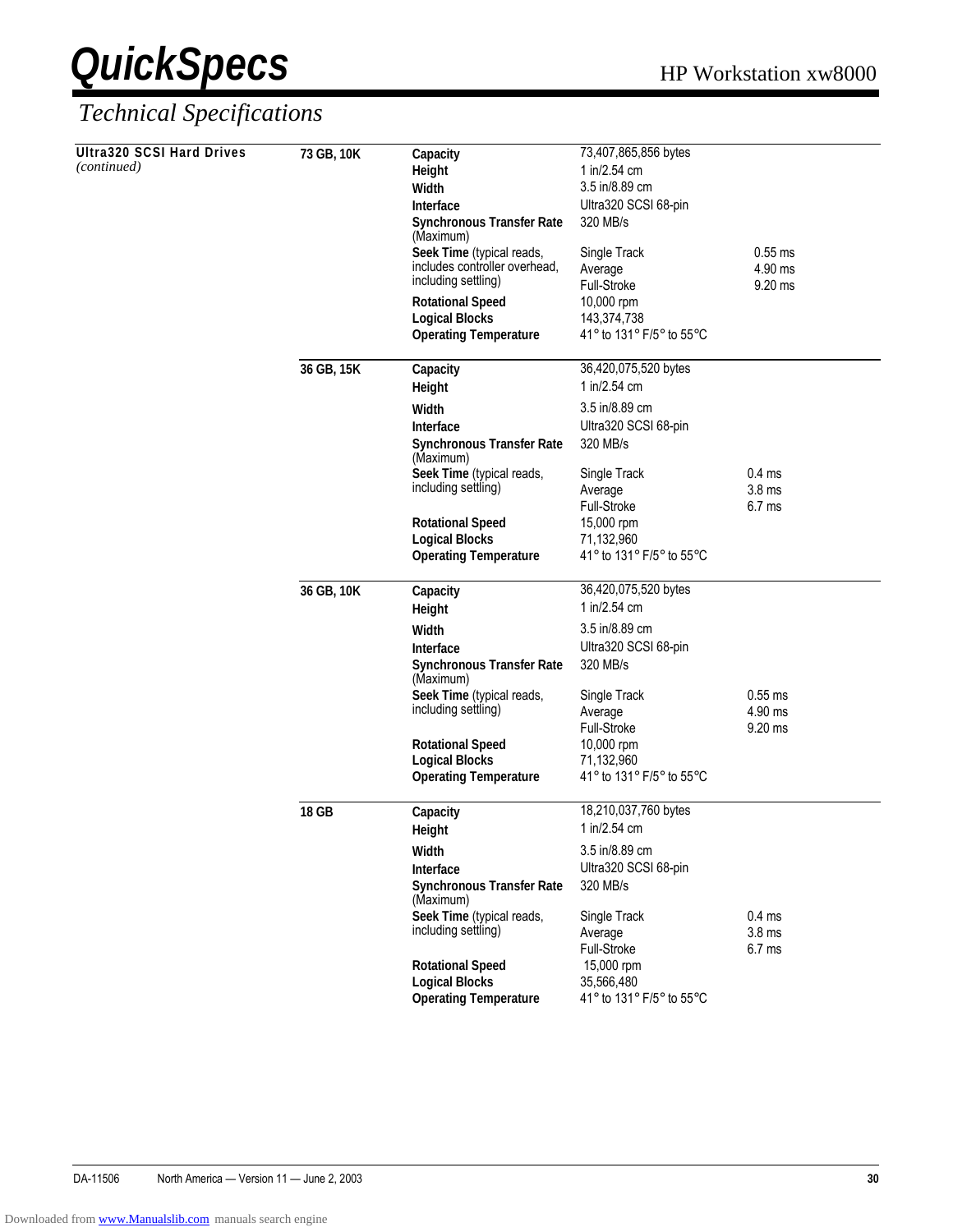| <b>Ultra ATA Hard Drives</b> | 160 GB | Capacity                                                | 160,000 MB                            |                   |
|------------------------------|--------|---------------------------------------------------------|---------------------------------------|-------------------|
|                              |        | Height                                                  | 1 in/2.54 cm                          |                   |
|                              |        | Width                                                   | 4 in/10.16 cm                         |                   |
|                              |        | Interface                                               | Ultra ATA/100                         |                   |
|                              |        | <b>Synchronous Transfer Rate</b><br>(Maximum)           | 100 MB/s                              |                   |
|                              |        | Seek Time (typical reads,                               | Single Track                          | 0.8 <sub>ms</sub> |
|                              |        | including settling)                                     | Average                               | $< 9.1$ ms        |
|                              |        |                                                         | Full-Stroke                           | 17.0 ms           |
|                              |        | <b>Rotational Speed</b><br><b>Operating Temperature</b> | 7,200 rpm<br>41° to 131° F/5° to 55°C |                   |
|                              |        |                                                         |                                       |                   |
|                              | 120 GB | Capacity                                                | 122,942 MB                            |                   |
|                              |        | Height                                                  | 1 in/2.54 cm                          |                   |
|                              |        | Width                                                   | 4 in/10.16 cm                         |                   |
|                              |        | Interface                                               | Ultra ATA/100                         |                   |
|                              |        | <b>Synchronous Transfer Rate</b><br>(Maximum)           | 100 MB/s                              |                   |
|                              |        | Seek Time (typical reads,                               | Single Track                          | 0.8 <sub>ms</sub> |
|                              |        | including settling)                                     | Average                               | $< 9.1$ ms        |
|                              |        | <b>Rotational Speed</b>                                 | Full-Stroke                           | 17.0 ms           |
|                              |        | <b>Operating Temperature</b>                            | 7,200 rpm<br>41° to 131° F/5° to 55°C |                   |
|                              |        |                                                         |                                       |                   |
|                              | 80 GB  | Capacity                                                | 81,964 MB                             |                   |
|                              |        | Height                                                  | 1 in/2.54 cm                          |                   |
|                              |        | Width                                                   | 4 in/10.16 cm                         |                   |
|                              |        | Interface                                               | Ultra ATA/100                         |                   |
|                              |        | <b>Synchronous Transfer Rate</b><br>(Maximum)           | 100 MB/s                              |                   |
|                              |        | Seek Time (typical reads,                               | Single Track                          | 0.8 <sub>ms</sub> |
|                              |        | including settling)                                     | Average                               | $< 9.1$ ms        |
|                              |        | <b>Rotational Speed</b>                                 | Full-Stroke<br>7,200 rpm              | 17.0 ms           |
|                              |        | <b>Logical Blocks</b>                                   | 81,964,302,336                        |                   |
|                              |        | <b>Operating Temperature</b>                            | 41° to 131° F/5° to 55°C              |                   |
|                              |        |                                                         |                                       |                   |
|                              | 40 GB  | Capacity                                                | 80, 293 MB                            |                   |
|                              |        | Height                                                  | 1 in/2.54 cm                          |                   |
|                              |        | Width                                                   | 4 in/10.16 cm                         |                   |
|                              |        | Interface                                               | Ultra ATA/100                         |                   |
|                              |        | <b>Synchronous Transfer Rate</b><br>(Maximum)           | 100 MB/s                              |                   |
|                              |        | Seek Time (typical reads,                               | Single Track                          | 0.8 <sub>ms</sub> |
|                              |        | including settling)                                     | Average                               | $< 9.1$ ms        |
|                              |        | <b>Rotational Speed</b>                                 | Full-Stroke<br>7,200 rpm              | 17.0 ms           |
|                              |        | <b>Logical Blocks</b>                                   | 80,293,248                            |                   |
|                              |        | <b>Operating Temperature</b>                            | 41° to 131° F/5° to 55°C              |                   |
|                              |        |                                                         |                                       |                   |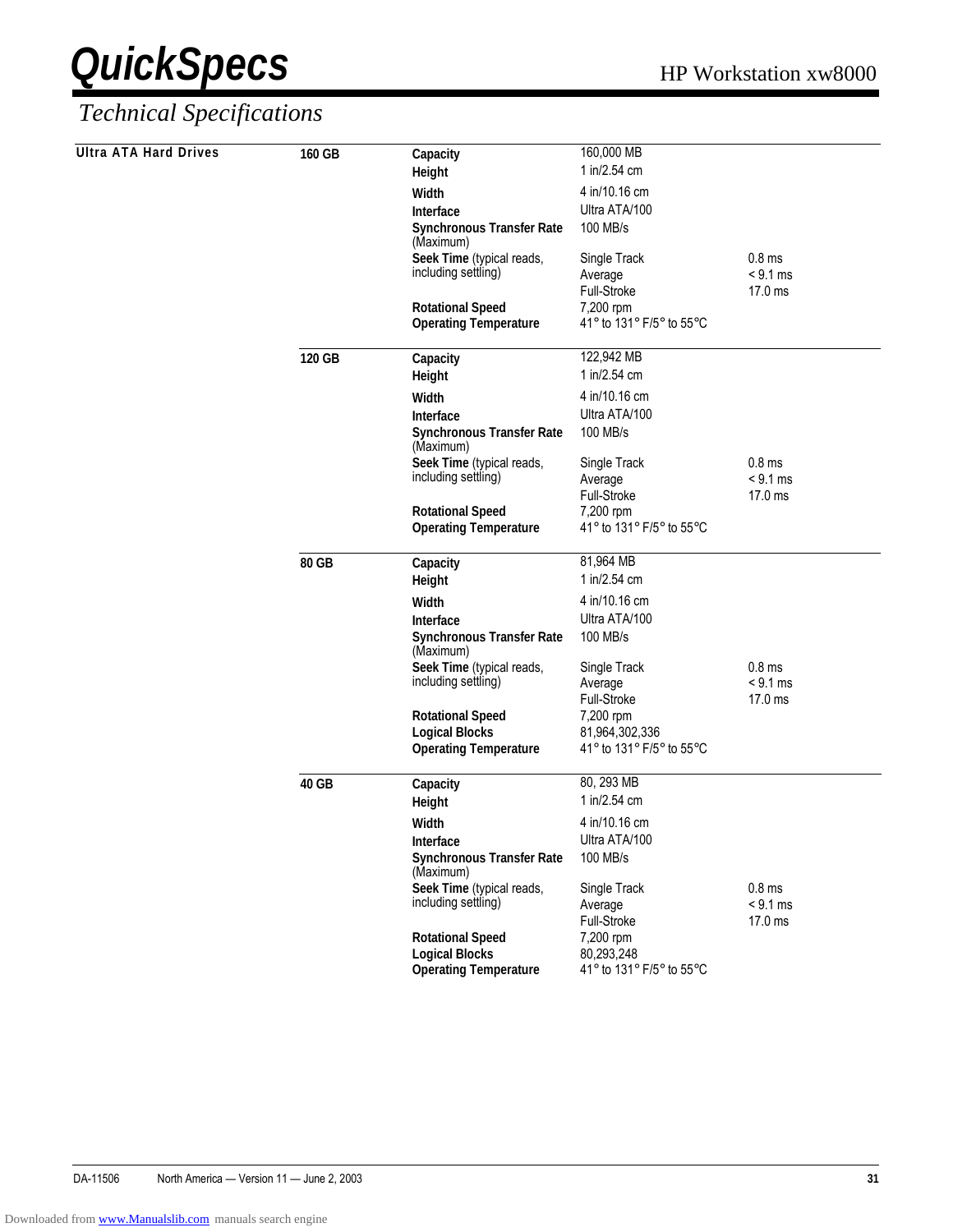| 48X CD-ROM Drive | Height                                          | 5.25-inch, half-height        |                                                                                                                                                                          |
|------------------|-------------------------------------------------|-------------------------------|--------------------------------------------------------------------------------------------------------------------------------------------------------------------------|
|                  | Interface type                                  | EIDE/ATAPI                    |                                                                                                                                                                          |
|                  | Dimensions-External.<br>Excluding Bezel (W x H) | 5.74 x 1.62 in/14.6 x 4.13 cm |                                                                                                                                                                          |
|                  | Weight                                          | 1.6 lb/0.75 kg                |                                                                                                                                                                          |
|                  | Disc diameter                                   | 5 in, 3 in (12 cm, 8 cm)      |                                                                                                                                                                          |
|                  | <b>Disc thickness</b>                           | 0.05 inch (1.2 mm)            |                                                                                                                                                                          |
|                  | <b>Disk</b>                                     | Applicable Disk               | Mixed Mode (Audio and Data Combined) CD-<br>DA, Mode 1(basic format), Mode2 form1&<br>form2 Photo-CD (Multi-Session), CD-XA Ready<br>CD-I Ready, CD-Plus/CD-Extra, CD-RW |
|                  |                                                 | Capacity (yellow book)        | 2,048 bytes/block (Mode1&Mode2 Form 1)<br>2,340, 2,336 bytes/block (Mode2)<br>2,332 bytes/block (Mode2 Form2)                                                            |
|                  |                                                 | <b>Rotational Speed</b>       | 2,352 bytes/block (CD-DA)<br>22X~48X(CAV) 10,000 rpm maximum                                                                                                             |
|                  | <b>Block Size</b>                               | Mode 1                        | $2,048$ bytes                                                                                                                                                            |
|                  |                                                 | Mode 2                        | 2,340, 2,336 bytes                                                                                                                                                       |
|                  |                                                 | CD-DA                         | $2,352$ bytes                                                                                                                                                            |
|                  |                                                 | CD-XA                         | $2,328$ bytes                                                                                                                                                            |
|                  | Data transfer rate                              | Sustained                     | 3,300 to 7,200 KB/s                                                                                                                                                      |
|                  | Data buffer                                     | 128 KB                        |                                                                                                                                                                          |
|                  | <b>Access Times (typical)</b>                   | Random                        | 75 ms (typical)                                                                                                                                                          |
|                  | <b>Audio Output Level</b>                       | Line-Out                      | 0.7 VRMS                                                                                                                                                                 |
|                  | Start-up Time (typical)                         | < 3.3 s                       |                                                                                                                                                                          |
|                  | <b>Stop Time</b>                                | < 3.6 s                       |                                                                                                                                                                          |
|                  | <b>Operating Conditions</b>                     | Temperature                   | 41° to 122° F/5° to 50° C                                                                                                                                                |
|                  |                                                 | Humidity                      | 10% to 80%                                                                                                                                                               |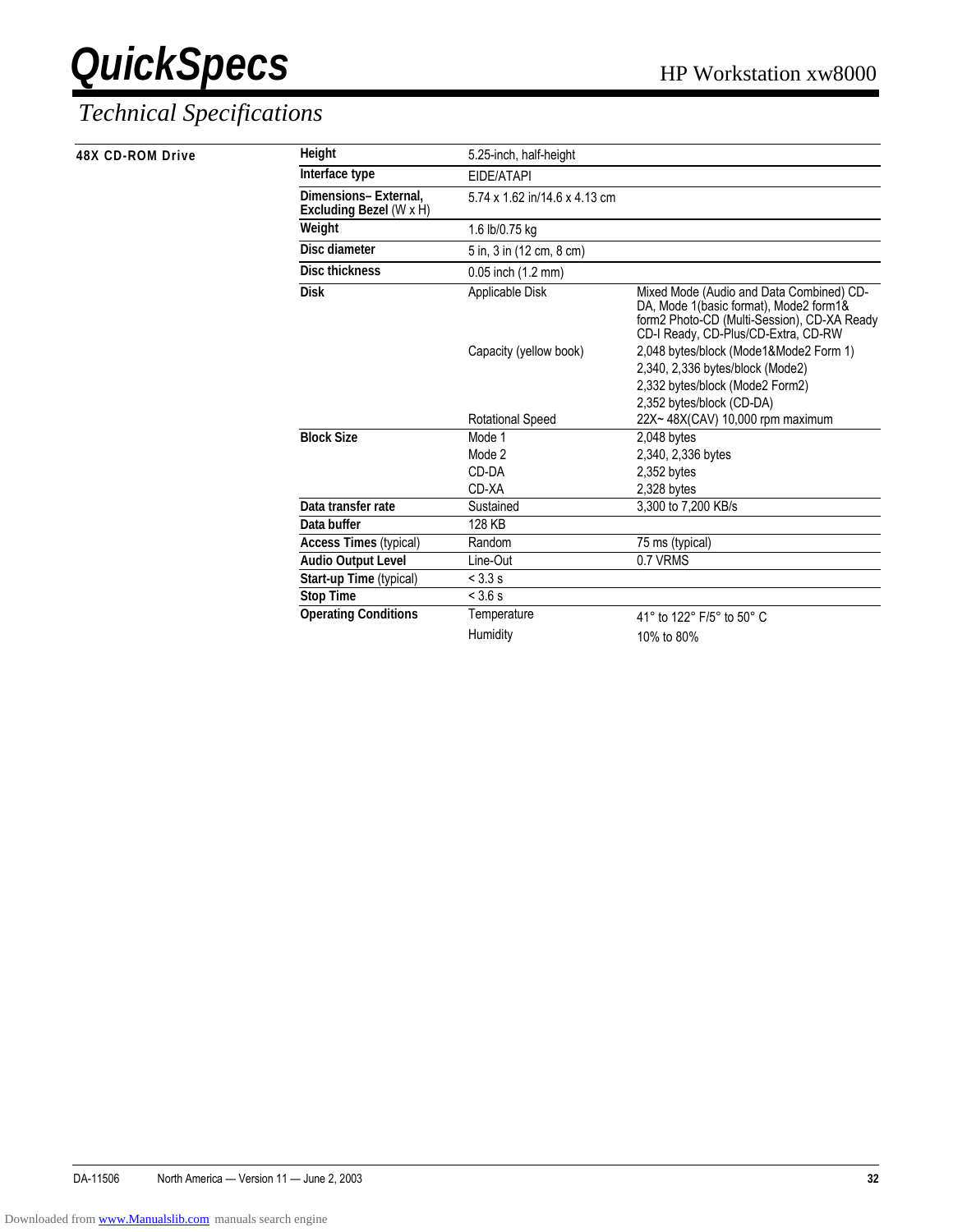#### *Technical Specifications*

**48/24/48X CD-RW Capacity** 700 MB CD disc

| Capacity                                           | 700 MB CD disc                                                                                                                                                                                                                                                                                                 |                                                                          |  |  |  |
|----------------------------------------------------|----------------------------------------------------------------------------------------------------------------------------------------------------------------------------------------------------------------------------------------------------------------------------------------------------------------|--------------------------------------------------------------------------|--|--|--|
| Dimensions (HxWxD)                                 | 1.63 x 5.75 x 7.27 in/4.13 x 14.6 x 18.5 cm                                                                                                                                                                                                                                                                    |                                                                          |  |  |  |
| Weight                                             | 2.0 lb/0.9 kg                                                                                                                                                                                                                                                                                                  |                                                                          |  |  |  |
| Interface                                          | ATAPI/EIDE                                                                                                                                                                                                                                                                                                     |                                                                          |  |  |  |
| <b>Mounting Orientation</b>                        | Horizontal or vertical                                                                                                                                                                                                                                                                                         |                                                                          |  |  |  |
| Data Transfer Rates - Read                         | Digital audio extraction (minimum) -1,800 KB/s (12X)                                                                                                                                                                                                                                                           |                                                                          |  |  |  |
|                                                    | CD read - up to 7,200 KB/s (48X)                                                                                                                                                                                                                                                                               |                                                                          |  |  |  |
|                                                    | DVD read - up to 21,600 KB/s (16X)                                                                                                                                                                                                                                                                             |                                                                          |  |  |  |
| <b>Media and Formats - Read</b>                    | Formats: CD-DA, CD-ROM (Mode 1 and 2), CD-ROM XA (Mode 2, Form 1 and<br>2), Mixed Mode, CD-Plus, CD-Extra, CD-I FMV, Video CD, CD-Text, Photo CD<br>(single and multisession); Media: stamped, CD-R, CD-RW                                                                                                     |                                                                          |  |  |  |
| Data Transfer Rates - Write                        | CD-R write - 1200 KB/s (8X)<br>CD-R write - 1800 KB/s (12X)<br>CD-R write - 2400 KB/s (16X)<br>CD-R write - 3000 KB/s (20X) to 6000 KB/s (40X)<br>CD-R write - 7200 KB/s (48X)<br>CD-RW write - 600 KB/s (4X)<br>CD-RW write -1500 KB/s (10X)<br>CD-RW write - 2400 KB/s (16X)<br>CD-RW write -3600 KB/s (24X) |                                                                          |  |  |  |
| <b>Media and Formats - Write</b>                   | Formats: CD-DA, CD-ROM (Mode 1 and 2), CD-ROM XA (Mode 2, Form 1 and<br>2), Mixed Mode, CD-Plus, CD-Extra, CD-I FMV, Video CD, CD-Text; Media:<br>CD-R, CD-RW (including ultra-speed)                                                                                                                          |                                                                          |  |  |  |
| <b>Write Methods</b>                               | Disc-at-once, session-at-once,, track-at-once, incremental fixed and variable<br>packet, multisession                                                                                                                                                                                                          |                                                                          |  |  |  |
| <b>Data Transfer Modes</b>                         | 2 (33.3 MB/s)                                                                                                                                                                                                                                                                                                  | PIO Mode 4 (16.6 MB/s); Multi-word DMA mode 2 (16.6 MB/s); UltraDMA Mode |  |  |  |
| <b>Access Times</b>                                | CD-ROM Mode 1                                                                                                                                                                                                                                                                                                  | 100 ms                                                                   |  |  |  |
| (typical reads, including settling) Full Stroke CD |                                                                                                                                                                                                                                                                                                                | 160 ms (seek)                                                            |  |  |  |
| Start-up Time (typical)                            | <4 s (single session), <30 s (multisession)                                                                                                                                                                                                                                                                    |                                                                          |  |  |  |
| Stop Time (typical)                                | $<$ 3 $s$                                                                                                                                                                                                                                                                                                      |                                                                          |  |  |  |
| <b>Write Buffer Size</b>                           | 2 MB                                                                                                                                                                                                                                                                                                           |                                                                          |  |  |  |
| <b>Audio Output</b>                                | Line-Out                                                                                                                                                                                                                                                                                                       | 0.7 VRMS                                                                 |  |  |  |
|                                                    | Signal-to-Noise Ratio                                                                                                                                                                                                                                                                                          | 80 dB                                                                    |  |  |  |
|                                                    | <b>Channel Separation</b><br>70 dB                                                                                                                                                                                                                                                                             |                                                                          |  |  |  |
| <b>Configuration Jumper Block</b>                  | Master, slave, and cable select modes                                                                                                                                                                                                                                                                          |                                                                          |  |  |  |
| <b>Operating Conditions</b>                        | Temperature                                                                                                                                                                                                                                                                                                    | 41° to 113° F/5° to 45° C                                                |  |  |  |
|                                                    | <b>Humidity</b>                                                                                                                                                                                                                                                                                                | 10% to 80%                                                               |  |  |  |
| Approvals/Environmental                            | MPC-3 compliant, multi-read requirements, UL 1950, ACA AS/NZS 3548, ANSI<br>C63.4-1992, ATAPI Spec SFF-8020, ATA Spec X3T9.2, CB Bulletin No. 92A,<br>CSA C22.2 No. 950-1995, C.I.S.P.R. Pub 22, DHHS/FDA, EMKO-TSE 07/94,<br><b>TUV, EN60825-1</b>                                                            |                                                                          |  |  |  |
|                                                    | Operating Systems Supported Microsoft Windows 2000, Windows XP                                                                                                                                                                                                                                                 |                                                                          |  |  |  |
| <b>Supplied software</b>                           | Roxio Easy CD Creator 5.3.4: Create or copy CDs and DVDs, including music<br>and data CDs, and data DVDs;<br>Dantz Retrospect Express 6.0: Back up systems to CD, DVD, or tape media.                                                                                                                          |                                                                          |  |  |  |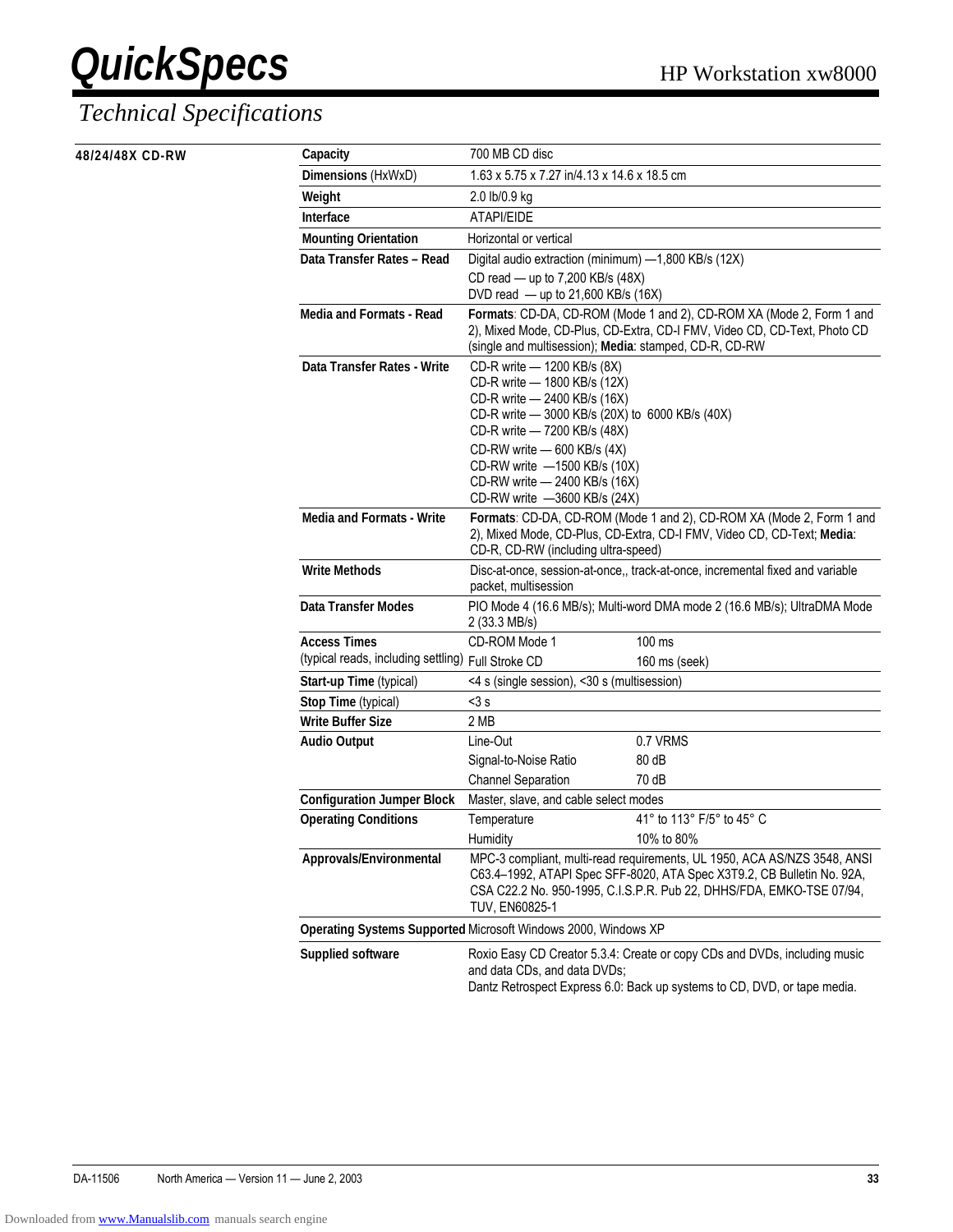| 16X/40 DVD-ROM Read | Height                                           | 5.25-inch, half-height                                                                                                                                                                                                                                                                                                                    |                                                                                                                                                                          |  |
|---------------------|--------------------------------------------------|-------------------------------------------------------------------------------------------------------------------------------------------------------------------------------------------------------------------------------------------------------------------------------------------------------------------------------------------|--------------------------------------------------------------------------------------------------------------------------------------------------------------------------|--|
|                     | Interface type                                   | <b>ATAPI</b>                                                                                                                                                                                                                                                                                                                              |                                                                                                                                                                          |  |
|                     | Dimensions-External,<br>Excluding Bezel (W x H)  | 5.88 x 1.71 in/14.94 x 4.34 cm                                                                                                                                                                                                                                                                                                            |                                                                                                                                                                          |  |
|                     | <b>Disc diameter</b>                             | 5 in, 3 in (12 cm, 8 cm)                                                                                                                                                                                                                                                                                                                  |                                                                                                                                                                          |  |
|                     | <b>Disc thickness</b>                            | 0.05 inch (1.2 mm)                                                                                                                                                                                                                                                                                                                        |                                                                                                                                                                          |  |
|                     | <b>Track pitch</b>                               | 1.6 µm (CD), 0.74 µm (DVD)                                                                                                                                                                                                                                                                                                                |                                                                                                                                                                          |  |
|                     | Disc center hole diameter                        | 0.6 inch (15 mm)                                                                                                                                                                                                                                                                                                                          |                                                                                                                                                                          |  |
|                     | <b>Disc formats</b>                              | DVD-ROM (single and dual layer); DVD-video; DVD-R version 1.0 and 2.0; DVD-<br>RW version 1.0 and 1.1; DVD-R/RW multi-border; DVD+RW; CD-ROM Mode 1<br>and 2; CD-DA; CD-ROM XA Mode 2, Form 1 and 2; CD-extra; CD-text; CD-I<br>Mode 2, Form 1 and 2; CD-I ready; video CD, CD-bridge; PhotoCD (single and<br>multi-session); CD-R; CD-RW |                                                                                                                                                                          |  |
|                     | Disc capacity                                    | <b>DVD-ROM</b>                                                                                                                                                                                                                                                                                                                            | 4.7 GB (DVD-5), 8.54 GB (DVD-9), 9.4 GB<br>(DVD-10), 3.95 GB (DVD-R version 1.0), 4.7<br>GB (DVD-R version 2.0), 4.7 GB (DVD-RW<br>version 1.0 and 1.1), 4.7 GB (DVD+RW) |  |
|                     |                                                  | <b>CD-ROM</b>                                                                                                                                                                                                                                                                                                                             | 540 MB (Mode 1, 12 cm), 640 MB (Mode 2, 12<br>cm), 700 MB (80 minimum CD-R and CD-RW),<br>180 MB (8 cm)                                                                  |  |
|                     | <b>Block size (bytes)</b>                        | DVD-ROM - 2048; CD-ROM Mode 0 - 2352; CD-ROM Mode 1 - 2352, 2340,<br>2336, 2048; CD-ROM Mode 2 - 2352, 2340, 2336, 2048                                                                                                                                                                                                                   |                                                                                                                                                                          |  |
|                     | Access times (typical reads,                     | DVD-ROM single layer                                                                                                                                                                                                                                                                                                                      | $< 120$ ms                                                                                                                                                               |  |
|                     | including settling)                              | <b>CD-ROM Mode 1</b>                                                                                                                                                                                                                                                                                                                      | $< 90$ ms                                                                                                                                                                |  |
|                     |                                                  | <b>Full stroke DVD</b>                                                                                                                                                                                                                                                                                                                    | $<$ 240 ms (seek)                                                                                                                                                        |  |
|                     |                                                  | <b>Full stroke CD</b>                                                                                                                                                                                                                                                                                                                     | $<$ 160 ms (seek)                                                                                                                                                        |  |
|                     | Data transfer rates                              | 2600 - 6000 KB/s (40X CAV CD-ROM mode)                                                                                                                                                                                                                                                                                                    |                                                                                                                                                                          |  |
|                     |                                                  | 8100 - 21,600 KB/s (16X CAV DVD-ROM mode)                                                                                                                                                                                                                                                                                                 |                                                                                                                                                                          |  |
|                     | Data transfer modes                              | PIO Mode 4 (16.6 MB/s); Multi-word DMA mode 2 (16.6 MB/s); UltraDMA Mode 3<br>$(44.4 \text{ MB/s})$                                                                                                                                                                                                                                       |                                                                                                                                                                          |  |
|                     | Power                                            | Source                                                                                                                                                                                                                                                                                                                                    | Four-pin, DC power receptacle                                                                                                                                            |  |
|                     |                                                  | DC power requirement                                                                                                                                                                                                                                                                                                                      | 5 VDC $\pm$ 5%-100 mV ripple p-p                                                                                                                                         |  |
|                     |                                                  |                                                                                                                                                                                                                                                                                                                                           | 12 VDC $\pm$ 5%—200 mV ripple p-p                                                                                                                                        |  |
|                     |                                                  | DC current                                                                                                                                                                                                                                                                                                                                | $5 \text{ VDC} - 800 \text{ mA}$ typical,<br>< 1000 mA maximum                                                                                                           |  |
|                     |                                                  |                                                                                                                                                                                                                                                                                                                                           | 12 VDC $-$ < 870 mA typical                                                                                                                                              |  |
|                     | <b>Audio Output Level</b>                        | 0.7 Vrms (typical)                                                                                                                                                                                                                                                                                                                        |                                                                                                                                                                          |  |
|                     | <b>Configuration Jumper Block</b>                | Master, slave, and cable select modes                                                                                                                                                                                                                                                                                                     |                                                                                                                                                                          |  |
|                     | Data interface connector                         | 40-pin, shrouded and keyed, flat ribbon                                                                                                                                                                                                                                                                                                   |                                                                                                                                                                          |  |
|                     | Environmental (all conditions<br>non-condensing) | Temperature (operating)                                                                                                                                                                                                                                                                                                                   | 41° to 122° F/5° to 50° C                                                                                                                                                |  |
|                     |                                                  | Relative humidity (operating)                                                                                                                                                                                                                                                                                                             | 10% to 85%                                                                                                                                                               |  |
|                     |                                                  | Maximum wet bulb<br>temperature (operating)                                                                                                                                                                                                                                                                                               | 86° F/30° C                                                                                                                                                              |  |
|                     | Certifications, approvals                        | MMC II support, multi-read certification, Microsoft WHQL certification, ACA<br>AS/NZS 3548 class B, CNS 13438, C.I.S.P.R. Pub 22, TUV or VDE EN60950,<br>EN 55022, EN55024, SEMKO, NEMKO, DEMKO, FIMKO, EN 60825-1, UL<br>60950, CSA C22.2 60950-2000,                                                                                    |                                                                                                                                                                          |  |
|                     |                                                  | Windows XP Professional                                                                                                                                                                                                                                                                                                                   | Operating systems supported Microsoft Windows 98, Microsoft Windows NT 4.0, Microsoft Windows 2000,                                                                      |  |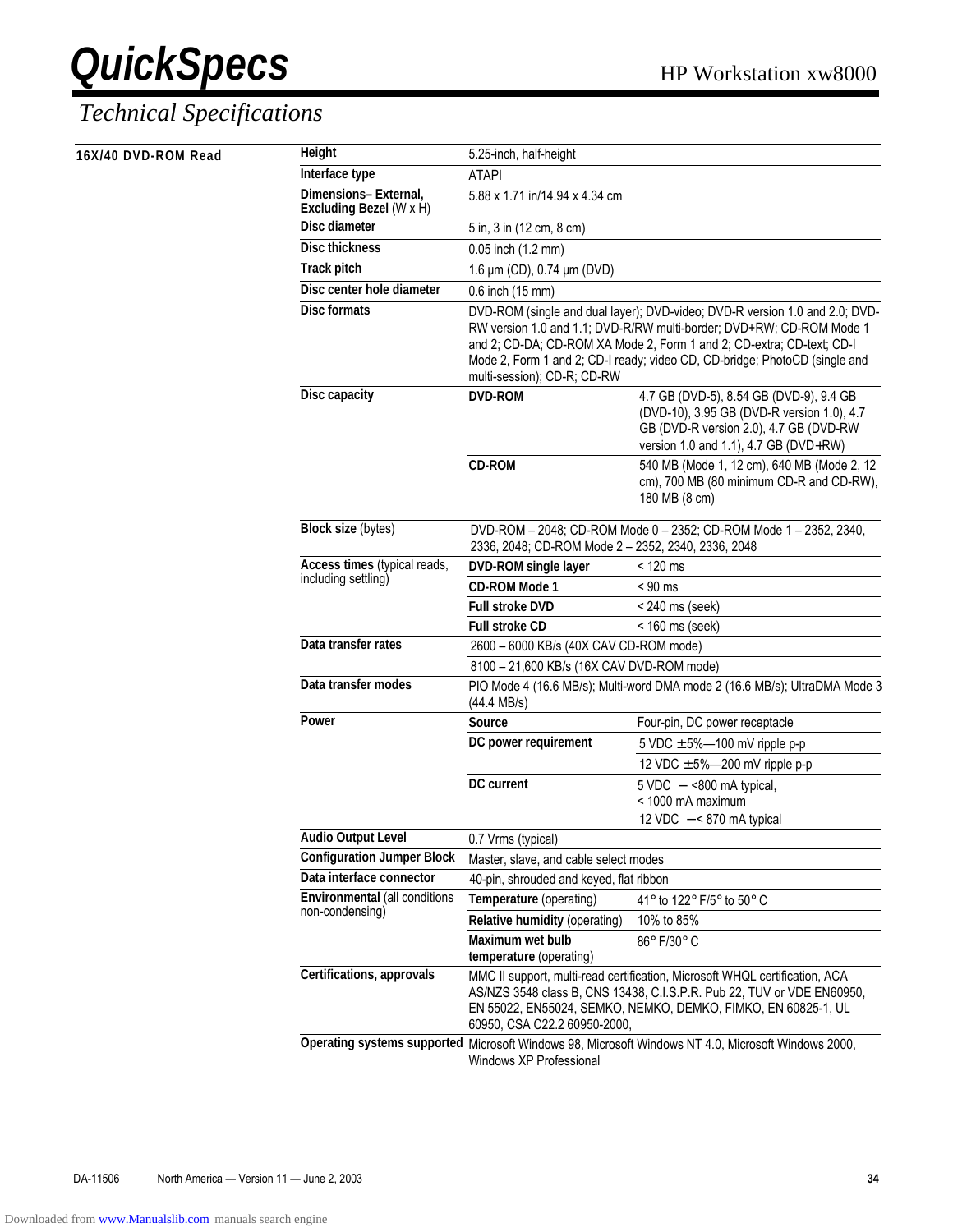### *Technical Specifications*

**48/24/48+16X Combo CD-RW/DVD-**<br>**ROM** 

| 48/24/48+16X Combo CD-RW/DVD- Capacity |                                                                   | 4.7 and 9.4 GB DVD disc / 700 MB CD disc                                                                                                                                                                                                                  |                                                                                                                                                                                                                                                                                                                                                                                                                                                            |  |
|----------------------------------------|-------------------------------------------------------------------|-----------------------------------------------------------------------------------------------------------------------------------------------------------------------------------------------------------------------------------------------------------|------------------------------------------------------------------------------------------------------------------------------------------------------------------------------------------------------------------------------------------------------------------------------------------------------------------------------------------------------------------------------------------------------------------------------------------------------------|--|
| ROM                                    | Dimensions (HxWxD)                                                | 4.13 x 14.6 x 18.5 cm / 1.63 x 5.75 x 7.27 in                                                                                                                                                                                                             |                                                                                                                                                                                                                                                                                                                                                                                                                                                            |  |
|                                        | Weight                                                            | 0.9 kg / 2.0 lb                                                                                                                                                                                                                                           |                                                                                                                                                                                                                                                                                                                                                                                                                                                            |  |
|                                        | <b>Interface</b>                                                  | ATAPI/EIDE                                                                                                                                                                                                                                                |                                                                                                                                                                                                                                                                                                                                                                                                                                                            |  |
|                                        | <b>Mounting Orientation</b>                                       | Horizontal or vertical                                                                                                                                                                                                                                    |                                                                                                                                                                                                                                                                                                                                                                                                                                                            |  |
|                                        | Data Transfer Rates - Read                                        | Digital audio extraction (minimum) -1,200 KB/s (8X)<br>CD read $-$ up to 7,200 KB/s (48X)<br>DVD read $-$ up to 21,600 KB/s (16X)                                                                                                                         |                                                                                                                                                                                                                                                                                                                                                                                                                                                            |  |
|                                        | Media and Formats - Read                                          | <b>RW</b>                                                                                                                                                                                                                                                 | CD Formats: CD-DA, CD-ROM (Modes 1 and 2), CD-ROM XA (Mode 2, Form 1<br>and 2), Mixed mode, CD-Extra, CD-I FMV, Video CD, Photo CD (single and<br>multi-session), CD-Text, CD-Plus; CD Media: stamped, CD-R; CD-RW<br>DVD Formats: DVD-ROM, DVD-Video (with application support), DVD-R (version<br>1.0 and 2.0), DVD-RW (version 1.0 and 1.1), DVD-R multi-border; DVD Media:<br>stamped (single or dual layer, single sided), DVD+RW, DVD+R, DVD-R, DVD- |  |
|                                        | Data Transfer Rates - Write                                       | CD-R write - 600 KB/s (4X)<br>CD-R write - 1200 KB/s (8X)<br>CD-R write - 1800 KB/s (12X)<br>CD-R write - 2400 KB/s (16X)<br>CD-R write - 3600 KB/s (24X)<br>CD-R write - 4800 KB/s (32X)<br>CD-R write - 6000 KB/s (40X)<br>CD-R write - 7200 KB/s (48X) |                                                                                                                                                                                                                                                                                                                                                                                                                                                            |  |
|                                        |                                                                   | CD-RW write - 600 KB/s (4X)<br>CD-RW write -1500 KB/s (10X)<br>CD-RW write - 2400 KB/s (16X)<br>CD-RW write -3600 KB/s (24X)                                                                                                                              |                                                                                                                                                                                                                                                                                                                                                                                                                                                            |  |
|                                        | <b>Media Formats - Write</b>                                      | <b>RW</b>                                                                                                                                                                                                                                                 | CD Formats: CD-DA, CD-ROM (Mode 1), CD-ROM XA (Mode 2, Form 1 and 2),<br>Mixed mode, CD-Extra, CD-I FMV, Video CD, CD-Plus; CD Media: CD-R; CD-                                                                                                                                                                                                                                                                                                            |  |
|                                        | <b>Write Methods</b>                                              | packet, multisession                                                                                                                                                                                                                                      | Disc-at-once, session-at-once,, track-at-once, incremental fixed and variable                                                                                                                                                                                                                                                                                                                                                                              |  |
|                                        | <b>Data Transfer Modes</b>                                        | $(33.3 \text{ MB/s})$                                                                                                                                                                                                                                     | PIO Mode 4 (16.6 MB/s); Multi-word DMA mode 2 (16.6 MB/s); UltraDMA Mode 2                                                                                                                                                                                                                                                                                                                                                                                 |  |
|                                        | <b>Access Times</b><br>(typical reads, including settling) Random | DVD-ROM Single Layer                                                                                                                                                                                                                                      | 120 ms                                                                                                                                                                                                                                                                                                                                                                                                                                                     |  |
|                                        |                                                                   | CD-ROM Mode 1                                                                                                                                                                                                                                             | $110 \text{ ms}$                                                                                                                                                                                                                                                                                                                                                                                                                                           |  |
|                                        |                                                                   | <b>Full Stroke DVD</b>                                                                                                                                                                                                                                    | 210 ms                                                                                                                                                                                                                                                                                                                                                                                                                                                     |  |
|                                        |                                                                   | Full Stroke CD                                                                                                                                                                                                                                            | 160 ms                                                                                                                                                                                                                                                                                                                                                                                                                                                     |  |
|                                        | Start-up Time (typical)                                           | <4 seconds (single session), <30 seconds (multisession)                                                                                                                                                                                                   |                                                                                                                                                                                                                                                                                                                                                                                                                                                            |  |
|                                        | Stop Time (typical)                                               | 4s                                                                                                                                                                                                                                                        |                                                                                                                                                                                                                                                                                                                                                                                                                                                            |  |
|                                        | <b>Write Buffer Size</b>                                          | 2 MB (minimum)                                                                                                                                                                                                                                            |                                                                                                                                                                                                                                                                                                                                                                                                                                                            |  |
|                                        | <b>Audio Output</b>                                               | Line-Out                                                                                                                                                                                                                                                  | 0.7 VRMS                                                                                                                                                                                                                                                                                                                                                                                                                                                   |  |
|                                        |                                                                   | Signal-to-Noise Ratio                                                                                                                                                                                                                                     | 74 dB                                                                                                                                                                                                                                                                                                                                                                                                                                                      |  |
|                                        |                                                                   | <b>Channel Separation</b>                                                                                                                                                                                                                                 | 65 dB                                                                                                                                                                                                                                                                                                                                                                                                                                                      |  |
|                                        | <b>Configuration Jumper Block</b>                                 | Master, slave, and cable select modes                                                                                                                                                                                                                     |                                                                                                                                                                                                                                                                                                                                                                                                                                                            |  |
|                                        | <b>Operating Conditions</b>                                       | Temperature<br>Humidity                                                                                                                                                                                                                                   | 5° to 50° C / 41° to 122° F<br>10% to 85%                                                                                                                                                                                                                                                                                                                                                                                                                  |  |
|                                        |                                                                   |                                                                                                                                                                                                                                                           |                                                                                                                                                                                                                                                                                                                                                                                                                                                            |  |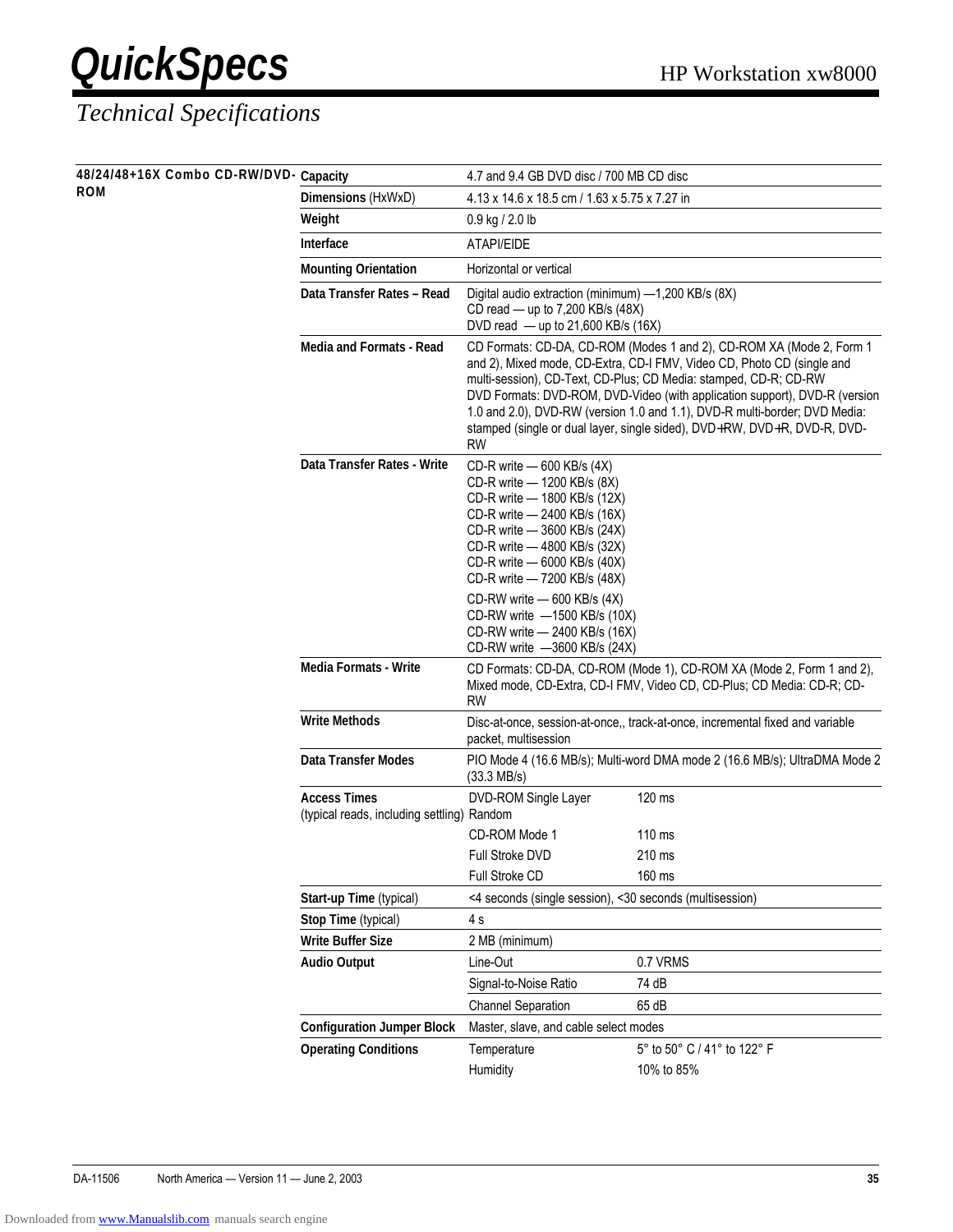**16/10/40+4/2.4/8x 4.7 GB** 

**DVD+RW - 300i** 

| Capacity                          | 4.7 GB DVD disc / 700 MB CD disc                                                                                                                                                                                            |                                                                                                                                                                                                                                                                                              |  |  |
|-----------------------------------|-----------------------------------------------------------------------------------------------------------------------------------------------------------------------------------------------------------------------------|----------------------------------------------------------------------------------------------------------------------------------------------------------------------------------------------------------------------------------------------------------------------------------------------|--|--|
| Dimensions (HxWxD)                | 4.23 x 14.6 x 19.8 cm / 1.66 x 5.83 x 7.74 in                                                                                                                                                                               |                                                                                                                                                                                                                                                                                              |  |  |
| Weight                            | 1.06 kg / 2.3 lb                                                                                                                                                                                                            |                                                                                                                                                                                                                                                                                              |  |  |
| Interface                         | ATAPI/EIDE                                                                                                                                                                                                                  |                                                                                                                                                                                                                                                                                              |  |  |
| <b>Mounting Orientation</b>       |                                                                                                                                                                                                                             | Horizontal (80 or 120 mm discs) or vertical (120 mm discs only)                                                                                                                                                                                                                              |  |  |
| Data Transfer Rates - Read        | Digital audio extraction (minimum) -1,200 KB/s (8X)<br>CD read - up to 6,000 KB/s (40X)<br>DVD read $-$ up to 10,800 KB/s (8X)                                                                                              |                                                                                                                                                                                                                                                                                              |  |  |
| Media and Formats - Read          | CD formats: CD-DA (Red Book), CD-ROM (Modes 1 and 2 - Yellow Book), CD-<br>ROM XA (Mode 2, Forms 1 and 2), CD-I (FMV), Photo CD (single and multi-<br>session), Video CD, CD-Text, CD Extra; CD media: stamped, CD-R, CD-RW |                                                                                                                                                                                                                                                                                              |  |  |
|                                   | <b>RW</b>                                                                                                                                                                                                                   | DVD formats: DVD-ROM, DVD-Video (with application support); DVD media:<br>stamped (single or dual layer, single sided), DVD+RW, DVD+R, DVD-R, DVD-                                                                                                                                           |  |  |
| Data Transfer Rates - Write       | DVD+R write - 5,412 KB/s (4X)<br>DVD+RW write or rewrite - 3,247 KB/s (2.4X)                                                                                                                                                |                                                                                                                                                                                                                                                                                              |  |  |
|                                   | CD-R write - 600 KB/s (4X)<br>CD-R write - 1200 KB/s (8X)<br>CD-R write - 2,400 KB/s (16X)                                                                                                                                  |                                                                                                                                                                                                                                                                                              |  |  |
|                                   | CD-RW write - 600 KB/s (4X)<br>CD-RW write -1500 KB/s (10X)                                                                                                                                                                 |                                                                                                                                                                                                                                                                                              |  |  |
| <b>Media and Formats - Write</b>  | DVD+RW, DVD+R                                                                                                                                                                                                               | CD formats: CD-DA (Red Book), CD-ROM (Modes 1 and 2 - Yellow Book), CD-<br>ROM XA (Mode 2, Forms 1 and 2), CD-I (FMV), Photo CD (single and multi-<br>session), Video CD, CD-Text, CD Extra; CD media: CD-R, CD-RW<br>DVD formats: DVD-ROM, DVD-Video (with application support); DVD media: |  |  |
| <b>Write Methods</b>              |                                                                                                                                                                                                                             | Disc-at-once, track-at-once, incremental fixed and variable packet, random<br>access write (DVD+RW only), sequential write (DVD +R, +RW)                                                                                                                                                     |  |  |
| Data Transfer Modes               |                                                                                                                                                                                                                             | ATA PIO mode 4-16.7-Mbps, ATA UltraDMA mode 2-33-Mbps (default)                                                                                                                                                                                                                              |  |  |
| <b>Access Times (typical)</b>     | DVD-ROM Single Layer<br>Random                                                                                                                                                                                              | 140 ms                                                                                                                                                                                                                                                                                       |  |  |
|                                   | <b>CD-ROM Random</b>                                                                                                                                                                                                        | 120 ms                                                                                                                                                                                                                                                                                       |  |  |
|                                   | <b>CD-ROM Full stroke</b>                                                                                                                                                                                                   | 200 ms                                                                                                                                                                                                                                                                                       |  |  |
| Start-up Time (typical)           | < 5s                                                                                                                                                                                                                        |                                                                                                                                                                                                                                                                                              |  |  |
| Stop Time (typical)               | < 6s                                                                                                                                                                                                                        |                                                                                                                                                                                                                                                                                              |  |  |
| <b>Write Buffer Size</b>          | 2 MB (minimum)                                                                                                                                                                                                              |                                                                                                                                                                                                                                                                                              |  |  |
| <b>Audio Output</b>               | Line-Out                                                                                                                                                                                                                    | 0.75 VRMS                                                                                                                                                                                                                                                                                    |  |  |
|                                   | Signal-to-Noise Ratio                                                                                                                                                                                                       | 75 dB                                                                                                                                                                                                                                                                                        |  |  |
|                                   | <b>Channel Separation</b>                                                                                                                                                                                                   | 60 dB                                                                                                                                                                                                                                                                                        |  |  |
| <b>Configuration Jumper Block</b> | Master, slave, and cable select modes                                                                                                                                                                                       |                                                                                                                                                                                                                                                                                              |  |  |
| <b>Operating Conditions</b>       | Temperature                                                                                                                                                                                                                 | 0° to 50°C / 32° to 122°F                                                                                                                                                                                                                                                                    |  |  |
|                                   | Humidity                                                                                                                                                                                                                    | 10% to 70% (non-condensing)                                                                                                                                                                                                                                                                  |  |  |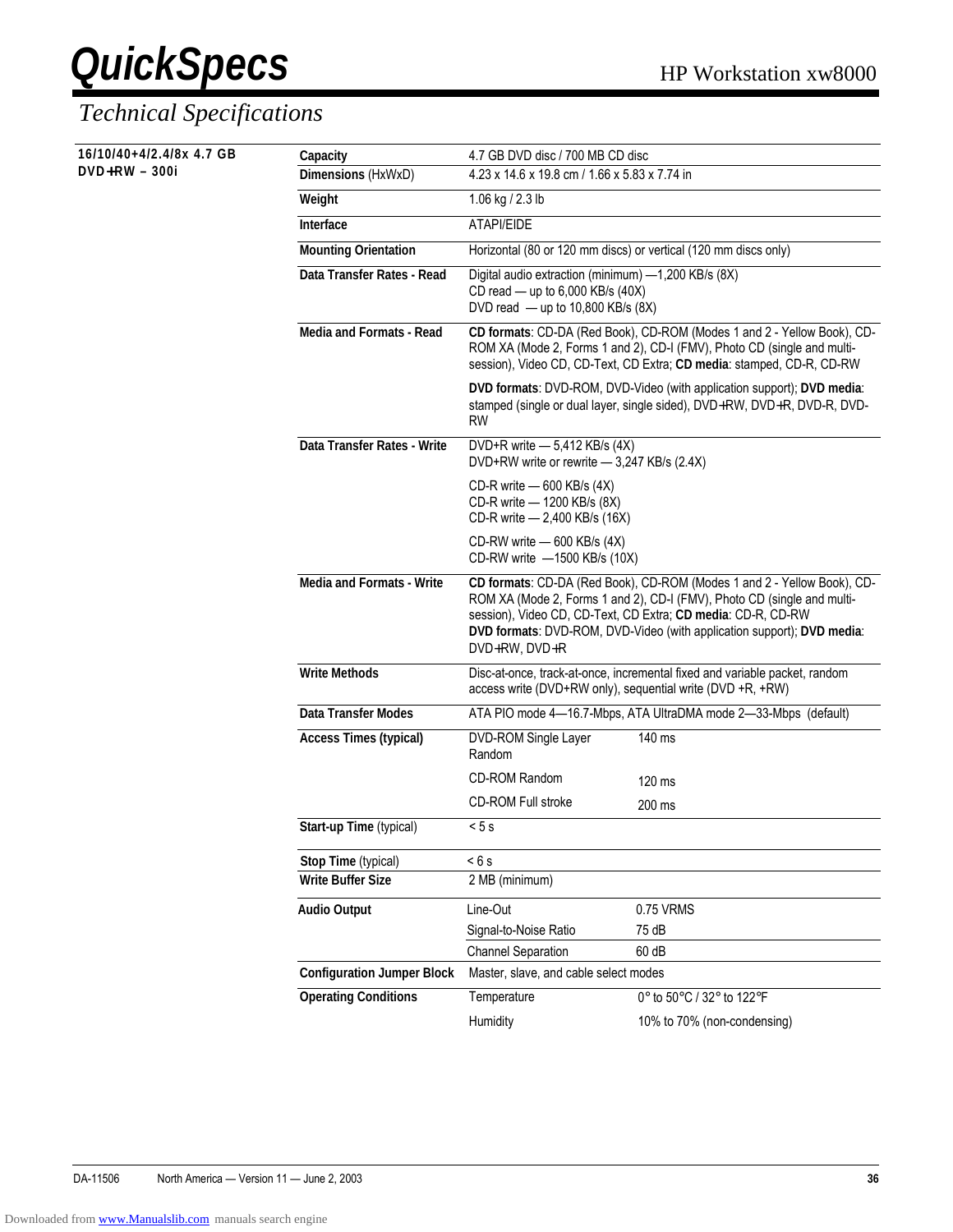| Intel PRO/100 + Management                                             | <b>Network Interface</b>                       | 10Base-T or 100Base-TX                                                                    |                                                         |
|------------------------------------------------------------------------|------------------------------------------------|-------------------------------------------------------------------------------------------|---------------------------------------------------------|
| Adapter                                                                | <b>Expansion Bus Architecture</b>              | <b>PCI 2.2</b>                                                                            |                                                         |
|                                                                        | <b>Network Transfer Rate</b>                   | 10Base-T (Half-Duplex)                                                                    | 10 MB/s                                                 |
|                                                                        |                                                | 10Base-T (Full-Duplex)                                                                    | 20 MB/s                                                 |
|                                                                        |                                                | 100Base-TX (Half-Duplex)                                                                  | 100 MB/s                                                |
|                                                                        |                                                | 100Base-TX (Full-Duplex)                                                                  | 200 MB/s                                                |
|                                                                        | <b>Connectors</b>                              | <b>RJ-45</b>                                                                              |                                                         |
|                                                                        | <b>Standards Compliance</b>                    | 10 MB/s Ethernet                                                                          | IEEE 802.3                                              |
|                                                                        |                                                | 100 MB/s Ethernet                                                                         | IEEE 802.3µ                                             |
|                                                                        | <b>I/O Address</b>                             | Auto-configured                                                                           |                                                         |
|                                                                        | <b>Remote Wakeup</b>                           | Yes                                                                                       |                                                         |
|                                                                        | <b>Operating Temperature</b>                   | 0° to 55° F/10° to 35° C                                                                  |                                                         |
|                                                                        | <b>Operating Humidity (non-</b><br>condensing) | 85% at 131° F/55° C                                                                       |                                                         |
|                                                                        | <b>Operating Altitude</b>                      | 10,000 ft/3,048 m                                                                         |                                                         |
|                                                                        | <b>Communication Processor</b>                 | <b>Intel 82559</b>                                                                        |                                                         |
|                                                                        | <b>OS Driver Support</b>                       | Windows NT 4.0<br>Windows 95, 98, 2000, XP Pro                                            | NDIS 3.0, 4.0 Compliant<br>NDIS 3.0, 4.0, 5.0 Compliant |
|                                                                        |                                                | Novell NetWare Server v. 3.x,<br>$4.x$ and $5.0$                                          | <b>ODI</b> Compliant                                    |
|                                                                        |                                                | <b>SunSoft Solaris</b>                                                                    | Not supported                                           |
|                                                                        |                                                | SCO UnixWare <sup>®</sup> , OpenDesktop, Supported                                        |                                                         |
|                                                                        |                                                | OpenServer                                                                                |                                                         |
|                                                                        |                                                |                                                                                           |                                                         |
| Intel Pro/1000 XT Server Adapter Network Interface<br>Gigabit PCI card |                                                | 10Base-T, 100Base-TX,<br>1000Base-T                                                       |                                                         |
|                                                                        | <b>Expansion Bus Architecture</b>              | PCI 2.2, PCI-X 1.0                                                                        |                                                         |
|                                                                        | <b>Network Transfer Rate</b>                   | 10Base-T (Half-Duplex)                                                                    | 10 MB/s                                                 |
|                                                                        |                                                | 10Base-T (Full-Duplex)                                                                    | 20 MB/s                                                 |
|                                                                        |                                                | 100Base-TX (Half-Duplex)                                                                  | 100 MB/s                                                |
|                                                                        |                                                | 100Base-TX (Full-Duplex)                                                                  | 200 MB/s                                                |
|                                                                        |                                                | 1000Base-T                                                                                | 1000 MB/s                                               |
|                                                                        | Connectors                                     | <b>RJ-45</b>                                                                              |                                                         |
|                                                                        | <b>Standards Compliance</b>                    | 10 MB/s Ethernet                                                                          | <b>IEEE 802.3</b>                                       |
|                                                                        |                                                | 100 MB/s Ethernet                                                                         | IEEE 802.3µ                                             |
|                                                                        |                                                | 1000 MB/s Ethernet                                                                        | IEEE 802.3µ                                             |
|                                                                        | I/O Address                                    | Auto-configured                                                                           |                                                         |
|                                                                        | <b>Remote Wakeup</b>                           | Yes                                                                                       |                                                         |
|                                                                        | Management capabilities                        | Wired for management (WfM)<br>Baseline v2.0; DMI 2.0 support,<br>WMI and SNMP-manageable; |                                                         |
|                                                                        |                                                | Offline diagnostics; ACPI Power                                                           |                                                         |
|                                                                        |                                                | Management; WoL                                                                           |                                                         |
|                                                                        | <b>Operating Temperature</b>                   | 0° to 55° F/10° to 35° C                                                                  |                                                         |
|                                                                        | <b>Operating Humidity (non-</b><br>condensing) | 85% at 131° F/55° C                                                                       |                                                         |
|                                                                        | <b>Communication Processor</b>                 | Intel 82544EI                                                                             |                                                         |
|                                                                        | <b>Memory</b>                                  | 64KB integrated                                                                           |                                                         |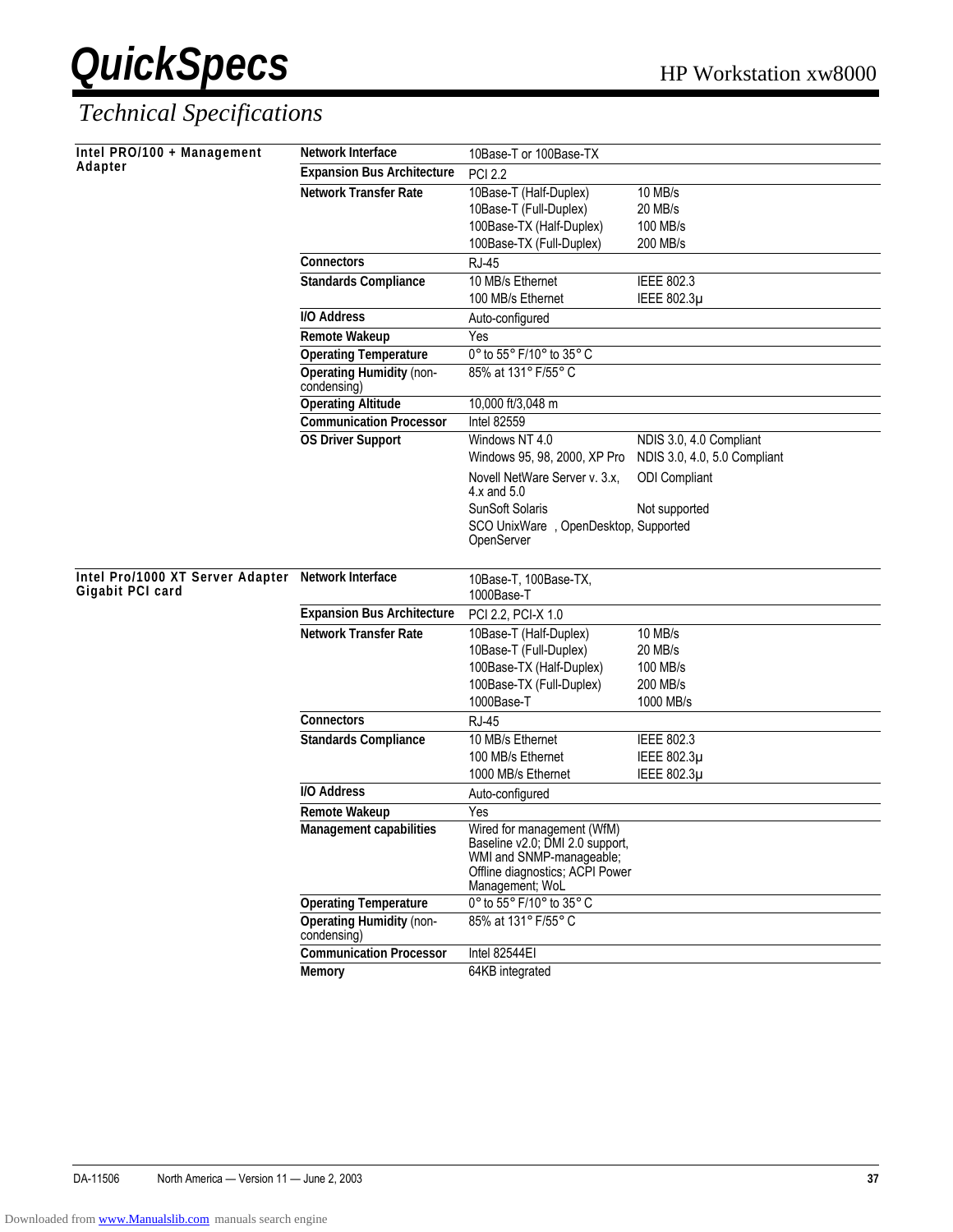| Intel Pro 1000 MT NIC DC193A | <b>Dimensions</b>              | $6.4 \times 4.8 \times 0.8$ inches (16.3 x 12.1 x 1.9 cm)                                                                |
|------------------------------|--------------------------------|--------------------------------------------------------------------------------------------------------------------------|
|                              | Connector                      | <b>RJ-45</b>                                                                                                             |
|                              | Controller                     | Intel 82540EM Gigabit Controller                                                                                         |
|                              | <b>Memory</b>                  | Integrated 96 Kb frame buffer memory                                                                                     |
|                              | Data rates supported           | 10/100/1000 Mbps                                                                                                         |
|                              | Compliance                     | IEEE 802.1A, 802.1P, 802.1P, 802.1Q, 802.2, 802.3, 802.3AB and 802.3u<br>compliant, 802.3x flow control                  |
|                              | <b>Bus architecture</b>        | <b>PCI 2.2</b>                                                                                                           |
|                              | Data path width                | 32-bit. 33/66 MHz bus interface                                                                                          |
|                              | Data transfer mode             | <b>Bus-master DMA</b>                                                                                                    |
|                              | <b>Hardware certifications</b> | FCC, B, CE, TUV- cTUVus Mark Canada and United States, TUV- GS Mark for<br>European Union                                |
|                              | Power requirement              | 1.48 watts $@ + 3.3V$ AUX supply with 5V tolerance                                                                       |
|                              | <b>Boot ROM support</b>        | Yes                                                                                                                      |
|                              | Network transfer rate          | 10BASE-T (half-duplex) 10 Mbps                                                                                           |
|                              |                                | 10BASE-T (full-duplex) 20 Mbps                                                                                           |
|                              |                                | 100BASE-TX (half-duplex) 100 Mbps                                                                                        |
|                              |                                | 100BASE-TX (full-duplex) 200 Mbps                                                                                        |
|                              |                                | 1000BASE-T, 1000 Mbps                                                                                                    |
|                              | Environmental                  | 32° to 131°F (0° to 55° C)<br>Operating temperature                                                                      |
|                              |                                | 85% at 131° F (55° C)<br>Operating humidity                                                                              |
|                              | Environmental                  | 32° to 131°F (0° to 55° C)<br>Operating temperature                                                                      |
|                              | Management capabilities        | ACPI, WOL and DMI 2.0, PXE 2.0, WfM 2.0, Intel PROset II utility                                                         |
|                              | <b>Kit contents</b>            | The Intel Pro 1000 MT NIC, CD containing Intel PROset II NIC drivers, quick<br>install guide, product warranty statement |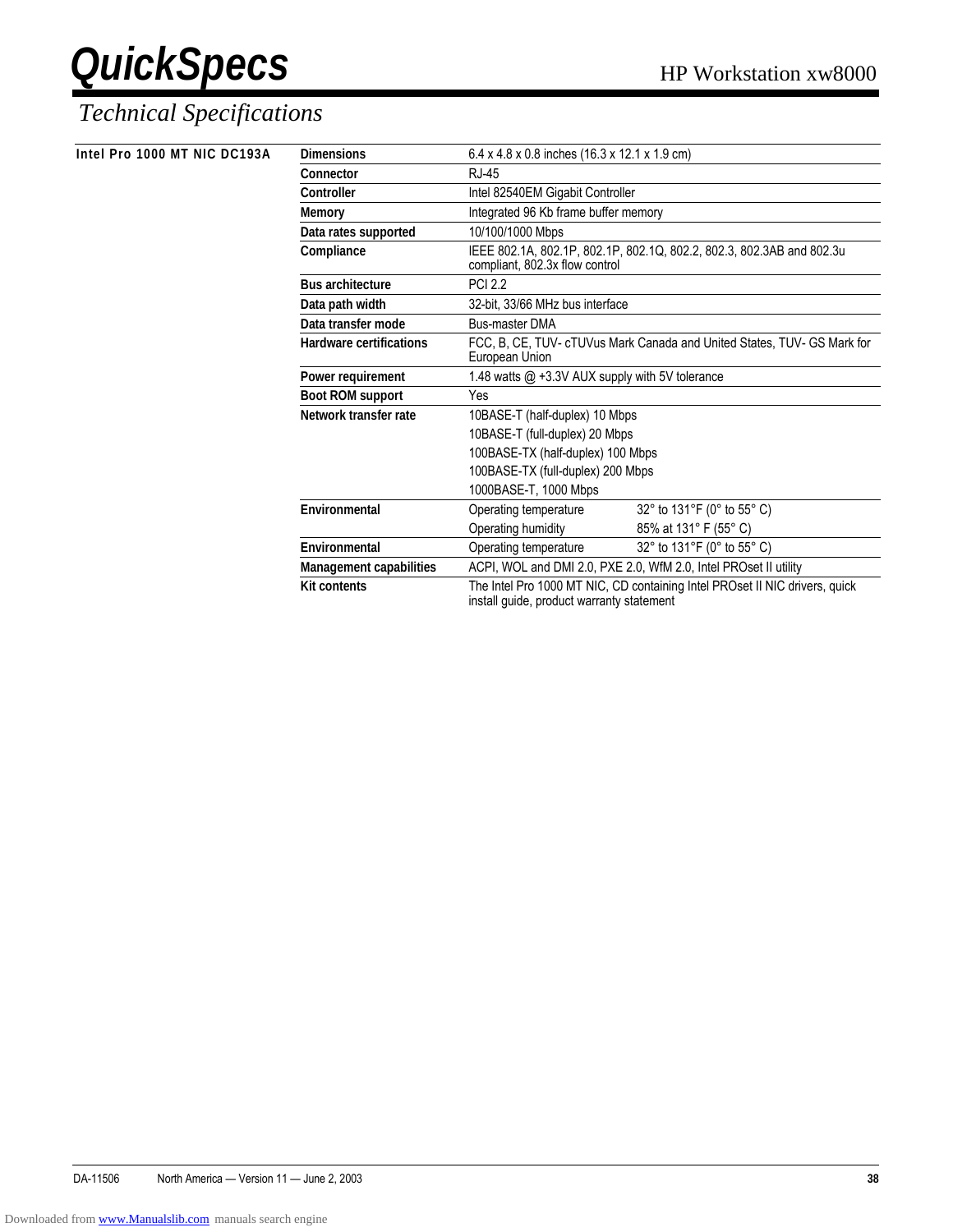| NVIDIA Quadro NVS 200 Graphics<br>Card | <b>Form Factor</b>                              | Low profile                                                                    |
|----------------------------------------|-------------------------------------------------|--------------------------------------------------------------------------------|
|                                        | <b>Graphics Controller</b>                      | Integrated Quadro4 2D/3D 128-bit graphics processor unit (GPU)                 |
|                                        | <b>Bus Type</b>                                 | AGP 4x                                                                         |
|                                        | <b>RAMDAC</b>                                   | Dual 350 MHz                                                                   |
|                                        | <b>Memory</b>                                   | 64 MB 166MHz 4 M x 16 SDR 6ns unified frame buffer                             |
|                                        | <b>Connectors</b>                               | Single LFH-60                                                                  |
|                                        | <b>Dimensions</b>                               | low-profile form factor                                                        |
|                                        | <b>Multi-monitor support</b>                    | Dual monitors with NVIDIA's nView                                              |
|                                        | nView Hardware Architecture Dual 350MHz RAMDACs |                                                                                |
|                                        |                                                 | Integrated TMDS                                                                |
|                                        |                                                 | Digital Vibrance Control (DVC)                                                 |
|                                        |                                                 | 32-bit color                                                                   |
|                                        |                                                 | 2048 x 1536 @ 60 Hz maximum resolution                                         |
|                                        |                                                 | 2D rendering engine optimized for 32-, 24-, 16-, 15-, and 8-bpp modes          |
|                                        |                                                 | Unified driver architecture (UDA) provides easy installation and manageability |
|                                        | High definition video                           | Full-screen, full-frame video playback of HDTV and DVD content                 |
|                                        | processor                                       | DVD-ready motion compensation for MPEG-2                                       |
|                                        |                                                 | Independent hardware color controls for video overlay                          |
|                                        |                                                 | Hardware color-space conversion (YUV 4:2:2 and 4:2:0)                          |
|                                        |                                                 | IDCT motion compensation                                                       |
|                                        |                                                 | 5-tap horizontal by 3-tap vertical filtering                                   |
|                                        |                                                 | 8:1 up/down scaling                                                            |
|                                        | <b>Supported graphics APIs</b>                  | Fully compliant with OpenGL 1.3 and DirectX 8.1                                |
|                                        | Available graphics drivers                      | Microsoft Windows XP and Microsoft Windows 2000                                |

| <b>NVIDIA Quadro NVS 200 display</b> |                   | SINGLE CRT DISPLAY          |                       |  |
|--------------------------------------|-------------------|-----------------------------|-----------------------|--|
| resolutions & refresh rates          | <b>Resolution</b> | <b>Maximum Refresh Rate</b> | <b>Bits per Pixel</b> |  |
|                                      | 640 x 480         | 120 Hz                      | 8, 16, 24             |  |
|                                      | 800 x 600         | 120 Hz                      | 8, 16, 24             |  |
|                                      | 1024 x 768        | 120 Hz                      | 8, 16, 24             |  |
|                                      | 1152 x 864        | 120 Hz                      | 8, 16, 24             |  |
|                                      | 1280 x 1024       | 120 Hz                      | 8, 16, 24             |  |
|                                      | 1600 x 1200       | 100 Hz                      | 8, 16                 |  |
|                                      | 1600 x 1200       | 85 Hz                       | 8, 16, 24             |  |
|                                      | 1920 x 1080       | 100 Hz                      | 8, 16                 |  |
|                                      | 1920 x 1080       | 75 Hz                       | 8, 16, 24             |  |
|                                      | 1920 x 1200       | 85 Hz                       | 8, 16                 |  |
|                                      | 1920 x 1200       | 70 Hz                       | 8, 16, 24             |  |
|                                      | 1920 x 1440       | 75Hz                        | 8, 16                 |  |
|                                      | 1920 x 1440       | 60Hz                        | 8, 16, 24             |  |
|                                      | 2048 x 1536       | 60Hz                        | 8, 16                 |  |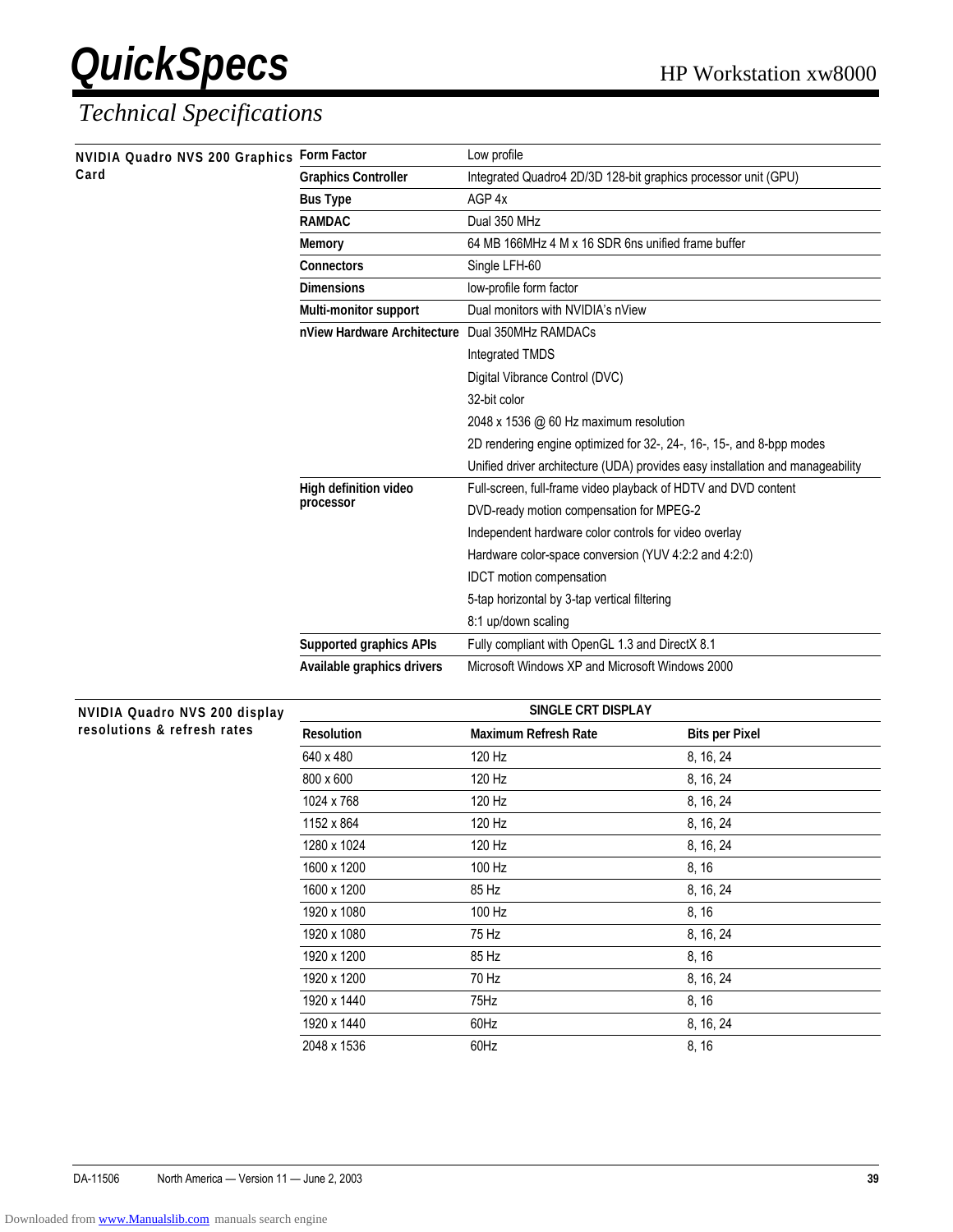| NVIDIA Quadro NVS 400 Graphics Form Factor |                                           | <b>ATX</b>                                                                                                                                                                                                                                                                                                                             |                                                                                |
|--------------------------------------------|-------------------------------------------|----------------------------------------------------------------------------------------------------------------------------------------------------------------------------------------------------------------------------------------------------------------------------------------------------------------------------------------|--------------------------------------------------------------------------------|
| Card                                       | <b>Graphics Controller</b>                | Integrated Quadro4 2D/3D 128-bit graphics processor unit (GPU)                                                                                                                                                                                                                                                                         |                                                                                |
|                                            | <b>Bus Type</b>                           | PCI                                                                                                                                                                                                                                                                                                                                    |                                                                                |
|                                            | <b>RAMDAC</b>                             | Dual 350 MHz                                                                                                                                                                                                                                                                                                                           |                                                                                |
|                                            | <b>Memory</b>                             |                                                                                                                                                                                                                                                                                                                                        | 64 MB 220 MHz, 4mx 32 DDR per GPU, 32 MB per GPU unified frame buffer          |
|                                            | <b>Connectors</b>                         | Dual LFH-60                                                                                                                                                                                                                                                                                                                            |                                                                                |
|                                            | <b>Dimensions</b>                         | Low-profile form factor                                                                                                                                                                                                                                                                                                                |                                                                                |
|                                            | Multi-monitor support                     | can be driven                                                                                                                                                                                                                                                                                                                          | 1 to 4 displays with nView - with two cards (1 PCI per card), up to 8 monitors |
|                                            | nView Hardware Architecture               | 32-bit color<br>2048x1536 @ 75Hz maximum resolution<br>Dual 350MHz RAMDACs<br><b>Integrated TMDS</b><br>Digital Vibrance Control (DVC)<br>High-performance 2D rendering engine<br>Optimized for 32-, 24-, 16-, 15- and 8-bpp modes                                                                                                     |                                                                                |
|                                            | High-definition video<br>processor (HDVP) | Full-screen, full-frame video playback of HDTV and DVD content<br>DVD-ready motion compensation for MPEG-2<br>Independent hardware color controls for video overlay<br>Hardware color-space conversion (YUV 4:2:2 and 4:2:0)<br><b>IDCT Motion compensation</b><br>5-tap horizontal by 3-tap vertical filtering<br>8:1 up/down scaling |                                                                                |
|                                            | <b>Supported graphics APIs</b>            | Fully compliant with OpenGL 1.3 and DirectX 8.1                                                                                                                                                                                                                                                                                        |                                                                                |
|                                            | Available graphics drivers                | Microsoft Windows XP and Microsoft Windows 2000, Linux<br>See: http://www.hp.com/workstations/support                                                                                                                                                                                                                                  |                                                                                |
| <b>NVIDIA Quadro NVS 400 display</b>       |                                           | SINGLE CRT DISPLAY                                                                                                                                                                                                                                                                                                                     |                                                                                |
| resolutions & refresh rates                | <b>Resolution</b>                         | <b>Maximum Refresh Rate</b>                                                                                                                                                                                                                                                                                                            | <b>Bits per Pixel</b>                                                          |
|                                            | 640 x 480                                 | 120 Hz                                                                                                                                                                                                                                                                                                                                 | 8, 16, 24                                                                      |
|                                            | 800 x 600                                 | 120 Hz                                                                                                                                                                                                                                                                                                                                 | 8, 16, 24                                                                      |
|                                            | 1024 x 768                                | 120 Hz                                                                                                                                                                                                                                                                                                                                 | 8, 16, 24                                                                      |
|                                            | 1152 x 864                                | 120 Hz                                                                                                                                                                                                                                                                                                                                 | 8, 16, 24                                                                      |
|                                            | 1280 x 1024                               | 120 Hz                                                                                                                                                                                                                                                                                                                                 | 8, 16, 24                                                                      |
|                                            | 1600 x 1200                               | 100 Hz                                                                                                                                                                                                                                                                                                                                 | 8, 16                                                                          |
|                                            | 1600 x 1200                               | 85 Hz                                                                                                                                                                                                                                                                                                                                  | 8, 16, 24                                                                      |
|                                            | 1920 x 1080                               | 100 Hz                                                                                                                                                                                                                                                                                                                                 | 8, 16                                                                          |
|                                            | 1920 x 1080                               | 75 Hz                                                                                                                                                                                                                                                                                                                                  | 8, 16, 24                                                                      |
|                                            | 1920 x 1200                               | 85 Hz                                                                                                                                                                                                                                                                                                                                  | 8, 16                                                                          |
|                                            | 1920 x 1200                               | 70 Hz                                                                                                                                                                                                                                                                                                                                  | 8, 16, 24                                                                      |
|                                            | 1920 x 1440                               | 75Hz                                                                                                                                                                                                                                                                                                                                   | 8, 16                                                                          |
|                                            | 1920 x 1440                               | 60Hz                                                                                                                                                                                                                                                                                                                                   | 8, 16, 24                                                                      |
|                                            | 2048 x 1536                               | 60Hz                                                                                                                                                                                                                                                                                                                                   | 8, 16                                                                          |
|                                            |                                           |                                                                                                                                                                                                                                                                                                                                        |                                                                                |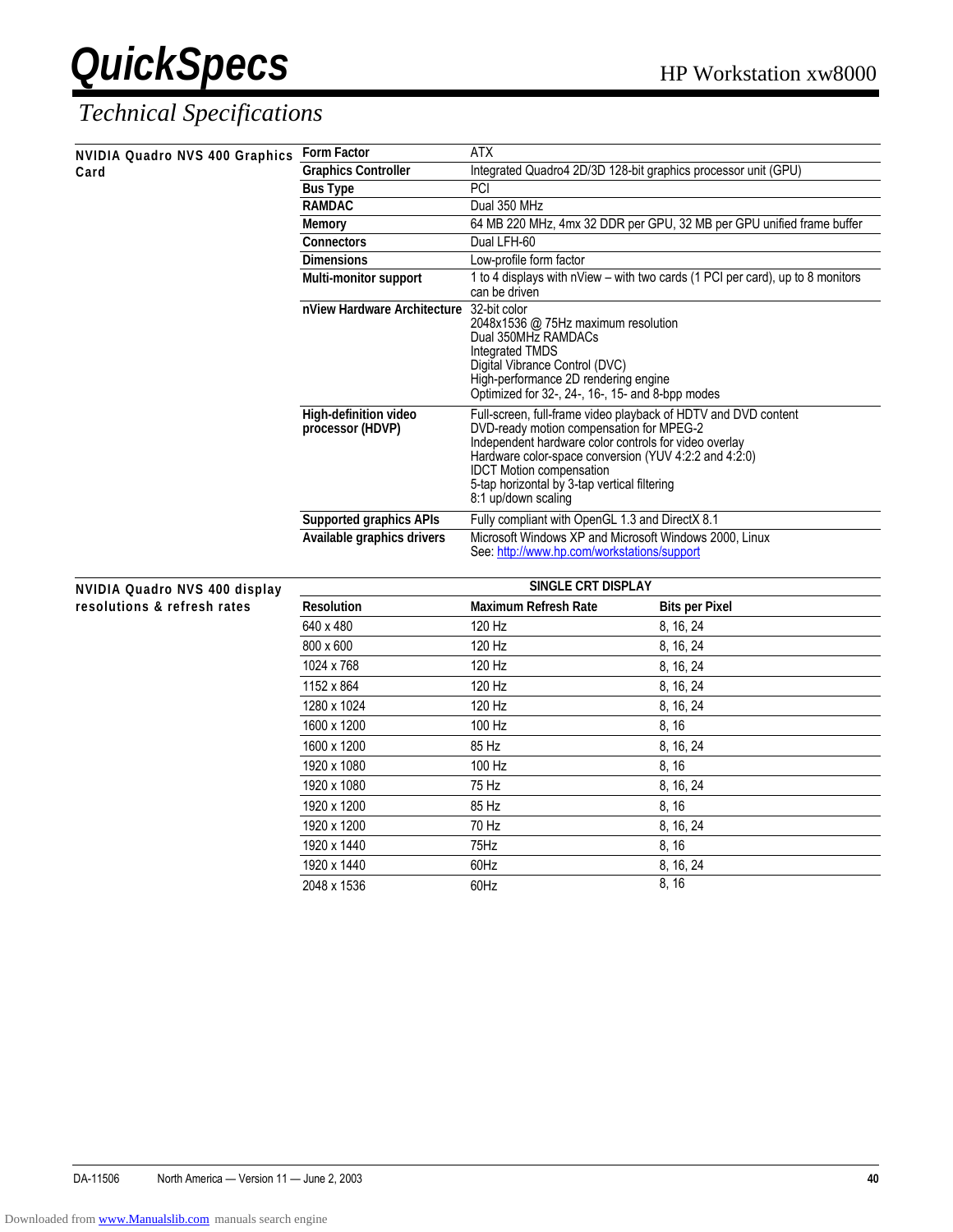#### *Technical Specifications*

**NVIDIA Quadro2 EX Graphics** 

| <b>NVIDIA Quadro2 EX Graphics</b> | <b>Form Factor</b>                           | ATX                                                                                                  |  |
|-----------------------------------|----------------------------------------------|------------------------------------------------------------------------------------------------------|--|
| Card                              | <b>Graphics Controller</b>                   | NVIDIA NV11GL GPU                                                                                    |  |
|                                   | <b>Bus Type</b>                              | AGP 2x/4x Version 2.0 compliant                                                                      |  |
|                                   | <b>RAMDAC</b>                                | 350MHz                                                                                               |  |
|                                   | <b>Memory</b>                                | 32MB SDR SDRAM unified frame buffer, Z-buffer and Texture storage                                    |  |
|                                   | <b>Connectors</b>                            | DB-15 analog monitor output                                                                          |  |
|                                   | Dimensions (LxWxH)                           | Single short form factor AGP Low Profile card.<br>6.5 x 2.5 x 0.6 in/16.51 x 6.35 x 1.5 cm           |  |
|                                   | Multi-monitor support                        |                                                                                                      |  |
|                                   | <b>Additional product features</b>           | 32MB SDR SDRAM unified frame buffer, Z-buffer and Texture storage<br>VESA 3 (flash ROM) BIOS         |  |
|                                   |                                              |                                                                                                      |  |
|                                   |                                              | 24-bit Z, 8-bit stored alpha and 8-bit Stencil planes                                                |  |
|                                   |                                              | Compliant with Microsoft/Intel PC2001 Workstation requirements                                       |  |
|                                   |                                              | Video Timings compliant with VESA DMT 1.0 and VESA GTF 1.0 specifications                            |  |
|                                   |                                              | DDC2B+ Monitor support on all OS platforms                                                           |  |
|                                   |                                              | ACPI Version 1.0b Power Management support (all modes)                                               |  |
|                                   | AGP 2X/4X Version 2.0<br>compliant including | Sideband Addressing                                                                                  |  |
|                                   |                                              | AGP Texturing (Execute Mode)                                                                         |  |
|                                   |                                              | Fast writes support                                                                                  |  |
|                                   | NVIDIA NV11GL GPU<br>featuring:              | 175 MHz engine clock rate                                                                            |  |
|                                   |                                              | 128-bit external frame buffer interface running at a clock rate of 166 MHz                           |  |
|                                   |                                              | VGA controller                                                                                       |  |
|                                   |                                              | 2D Engine with 128-bit datapath processing multiple pixels per clock                                 |  |
|                                   |                                              | Integrated transform and lighting engines                                                            |  |
|                                   |                                              | NVIDIA Shading Rasterizer enabling real-time per-pixel effects                                       |  |
|                                   |                                              | Cube environment mapping                                                                             |  |
|                                   |                                              | Microsoft DirectX and SCTC Texture compression                                                       |  |
|                                   |                                              | High performance 2D rendering engine                                                                 |  |
|                                   |                                              | High-Definition Video Processor for full-screen, full-frame DVD playback                             |  |
|                                   | <b>Supported graphics APIs</b>               | OpenGL 1.2 and below                                                                                 |  |
|                                   |                                              | DirectX 7 and below                                                                                  |  |
|                                   | Available graphics drivers                   | HP-tested Windows XP                                                                                 |  |
|                                   |                                              | HP-tested Windows 2000<br>HP qualified drivers may be preloaded or available from the HP support Web |  |
|                                   |                                              | site: http://www.hp.com/workstations/support                                                         |  |
|                                   |                                              |                                                                                                      |  |

| <b>NVIDIA Quadro2 EX Graphics</b> |                   | SINGLE CRT DISPLAY          |                       |
|-----------------------------------|-------------------|-----------------------------|-----------------------|
| Card display resolutions &        | <b>Resolution</b> | <b>Maximum Refresh Rate</b> | <b>Bits per Pixel</b> |
| refresh rates                     | 640x480           | 240Hz                       | 8, 16, 24/8           |
|                                   | 800x600           | 240Hz                       | 8, 16, 24/8           |
|                                   | 1024x768          | 200Hz                       | 8, 16, 24/8           |
|                                   | 1152x864          | 170Hz                       | 8, 16, 24/8           |
|                                   | 1280x1024         | 150Hz                       | 8, 16, 24/8           |
|                                   | 1600x900          | 120Hz                       | 8, 16, 24/8           |
|                                   | 1600x1200         | 100Hz                       | 8, 16, 24/8           |
|                                   | 1600x1280         | 127Hz                       | 8, 16, 24/8           |
|                                   | 1920x1080         | 85Hz                        | 8, 16, 24/8           |
|                                   | 1920x1200         | 85Hz                        | 8, 16, 24/8           |
|                                   | 1920x1440         | 85Hz                        | 8, 16                 |
|                                   | 1920x1440         | 75Hz                        | 24/8                  |
|                                   | 2048x1536         | 75Hz                        | 8, 16                 |
|                                   | 2048x1536         | 60Hz                        | 24/8                  |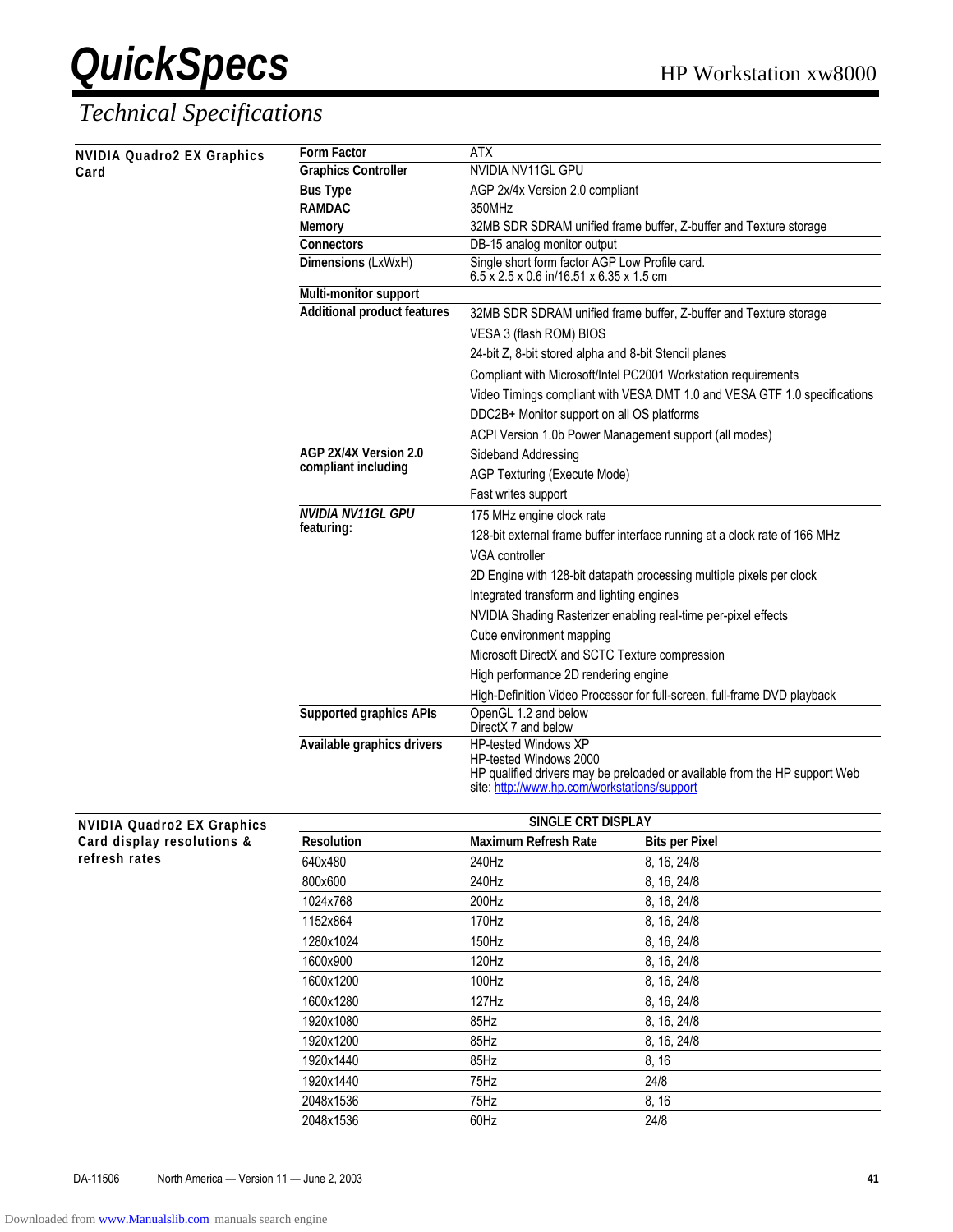| NVIDIA Quadro4 380 XGL | <b>Form Factor</b>                               | ATX                                                                                                                                                                                                                        |  |
|------------------------|--------------------------------------------------|----------------------------------------------------------------------------------------------------------------------------------------------------------------------------------------------------------------------------|--|
| Graphics Card          | <b>Graphics Controller</b>                       | NVIDIA NV18GL GPU                                                                                                                                                                                                          |  |
|                        | <b>Bus Type</b>                                  | AGP 8x Version 3.0 compliant AGP 4x/2x Version 2.0 compliant                                                                                                                                                               |  |
|                        | <b>Memory</b>                                    | 64MB DDR SDRAM unified frame buffer, Z-buffer and Texture storage                                                                                                                                                          |  |
|                        | <b>RAMDAC</b>                                    | Dual 350MHz integrated                                                                                                                                                                                                     |  |
|                        | <b>Connectors</b>                                | VGA DB-15 and DVI-I analog/digital monitor outputs,<br>4-pin mini DIN providing TV output                                                                                                                                  |  |
|                        | <b>Dimensions</b>                                | AGP full height ATX card. 4.25" x 6.875"                                                                                                                                                                                   |  |
|                        | Multi-monitor support                            | Dual monitor                                                                                                                                                                                                               |  |
|                        | <b>Additional product features</b>               | 64 MB DDR SDRAM unified frame buffer, Z-buffer and Texture storage                                                                                                                                                         |  |
|                        |                                                  | 128 KB BIOS 3.3V Flash ROM reprogrammable by SW                                                                                                                                                                            |  |
|                        |                                                  | Hardware Overlay Planes                                                                                                                                                                                                    |  |
|                        |                                                  | Hardware two-sided lighting                                                                                                                                                                                                |  |
|                        |                                                  | Hardware accelerated antialiased points and lines                                                                                                                                                                          |  |
|                        |                                                  | <b>TV Output</b>                                                                                                                                                                                                           |  |
|                        |                                                  | Diamond exit rule line rasterization for improved line quality                                                                                                                                                             |  |
|                        |                                                  | 3D Texture support                                                                                                                                                                                                         |  |
|                        |                                                  | <b>Occlusion Culling</b>                                                                                                                                                                                                   |  |
|                        |                                                  | Compliant with Microsoft/Intel PC2001 Workstation requirements                                                                                                                                                             |  |
|                        |                                                  | Video Timings compliant with VESA DMT 1.0 and VESA GTF 1.0 specifications                                                                                                                                                  |  |
|                        |                                                  | DDC2B+ Monitor support for Windows 2000 and Windows XP                                                                                                                                                                     |  |
|                        |                                                  | ACPI Version 1.0b Power Management support (all modes)                                                                                                                                                                     |  |
|                        | AGP 8x Version 3.0 compliant Sideband Addressing |                                                                                                                                                                                                                            |  |
|                        | and 2x/4x Version 2.0                            |                                                                                                                                                                                                                            |  |
|                        | compliant including                              | AGP Texturing (Execute Mode)                                                                                                                                                                                               |  |
|                        |                                                  | Fast writes support                                                                                                                                                                                                        |  |
|                        | <b>NV18GL GPU featuring:</b>                     | 275 MHz engine clock rate                                                                                                                                                                                                  |  |
|                        |                                                  | 250 MHz memory clock rate                                                                                                                                                                                                  |  |
|                        |                                                  | 128-bit memory interface                                                                                                                                                                                                   |  |
|                        |                                                  | VGA controller                                                                                                                                                                                                             |  |
|                        |                                                  | Dual integrated display controllers supporting up to 1920x1440 @ 85Hz and<br>2048x1536 @ 75Hz on both displays                                                                                                             |  |
|                        |                                                  | 4 parallel pixel pipelines                                                                                                                                                                                                 |  |
|                        |                                                  | 2 parallel geometry engines                                                                                                                                                                                                |  |
|                        |                                                  | nfiniteFX II programmable vertex shader technology and NVIDIA OpenGL<br>extensions                                                                                                                                         |  |
|                        |                                                  | Full hardware support for NVIDIA Cg shader programming language                                                                                                                                                            |  |
|                        | <b>Supported graphics APIs</b>                   | OpenGL 1.3 (and OpenGL 2.0 when available) ICD with immediate mode<br>support for all OGL primitive types<br>DirectX 8 and above                                                                                           |  |
|                        | Available graphics drivers                       | HP-tested Windows XP, HP-tested Windows 2000, HP-tested Linux (1st<br>Calendar Quarter 2003)<br>HP qualified drivers may be preloaded or available from the HP support web<br>site: http://www.hp.com/workstations/support |  |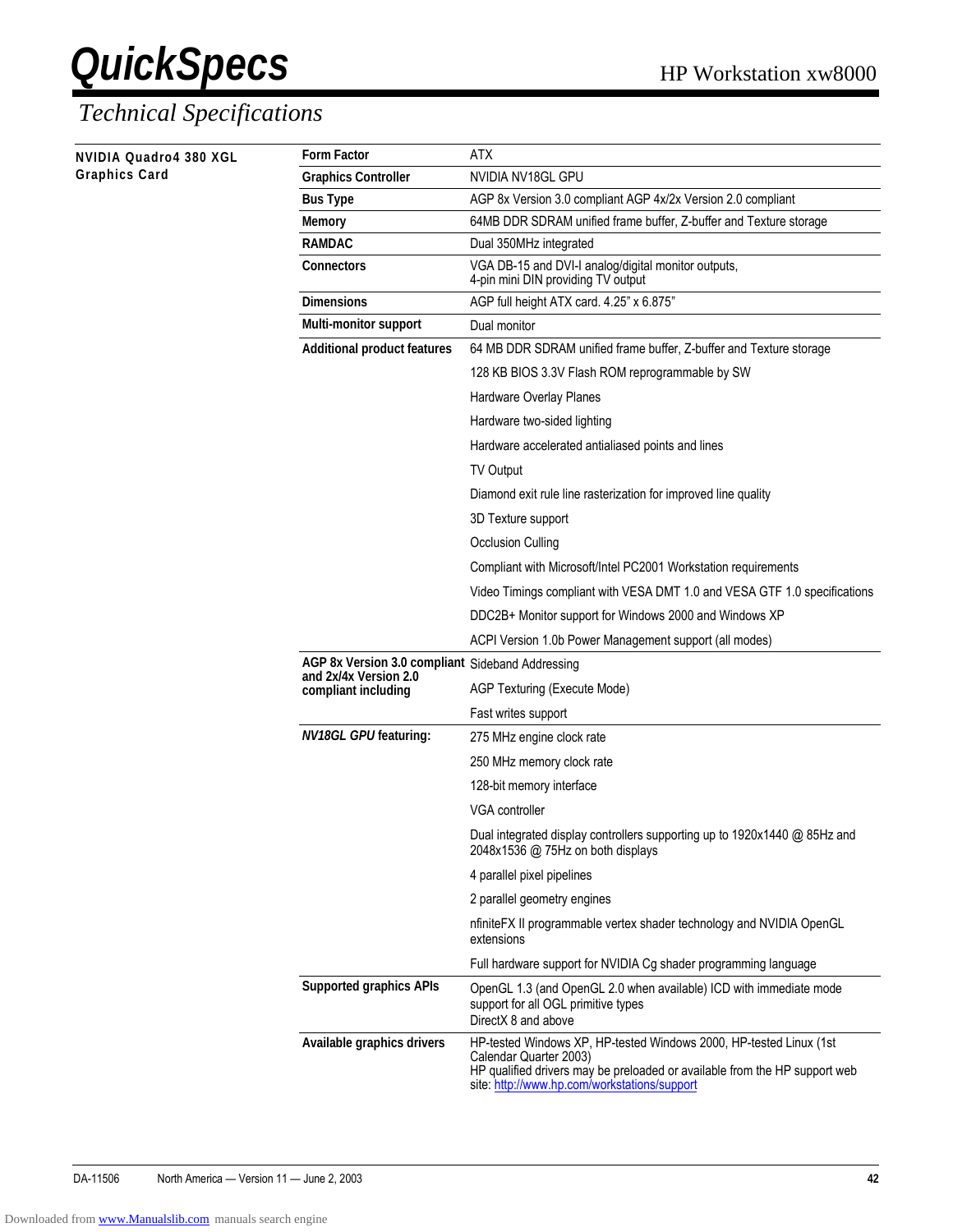#### *Technical Specifications*

**NVIDIA Quadro4 380 XGL Graphics Card display** resolutions & refresh rates

| <b>MONITOR 1, 2 ANALOG/DIGITAL</b> |                                                 |                       |  |
|------------------------------------|-------------------------------------------------|-----------------------|--|
| <b>Resolution</b>                  | <b>Maximum Refresh Rate</b>                     | <b>Bits per Pixel</b> |  |
| 640×480                            | 240Hz/240Hz                                     | 8, 16, 24             |  |
| 800x600                            | 240Hz/200Hz                                     | 8, 16, 24             |  |
| 1024x768                           | 170Hz/140Hz                                     | 8, 16, 24             |  |
| 1152x864                           | 170Hz/100Hz                                     | 8, 16, 24             |  |
| 1280x720                           | 150Hz/120Hz                                     | 8, 16, 24             |  |
| 1280x960                           | 150Hz/85Hz                                      | 8, 16, 24             |  |
| 1280x1024                          | 150Hz/75Hz                                      | 8, 16, 24             |  |
| 1600x900                           | 120Hz/75Hz/<br>NoDigitalDisplaySupport (unbold) | 8, 16, 24             |  |
| 1600x1024                          | 100Hz/72Hz/<br>NoDigitalDisplaySupport          | 8, 16, 24             |  |
| 1600x1200                          | 120Hz/60Hz/<br>NoDigitalDisplaySupport          | 8, 16                 |  |
| 1600x1200                          | 100Hz/60Hz/<br>NoDigitalDisplaySupport          | 24                    |  |
| 1920x1080                          | 100Hz/<br>NoDigitalDisplaySupport               | 8, 16                 |  |
| 1920x1080                          | 85Hz/<br>NoDigitalDisplaySupport                | 24                    |  |
| 1920x1200                          | 100Hz/<br>NoDigitalDisplaySupport               | 8, 16                 |  |
| 1920x1200                          | 85Hz/<br>NoDigitalDisplaySupport                | 24                    |  |
| 1920x1440                          | 85Hz/<br>NoDigitalDisplaySupport                | 8, 16                 |  |
| 1920x1440                          | 75Hz/<br>NoDigitalDisplaySupport                | 24                    |  |
| 2048x1536                          | 75Hz<br>NoDigitalDisplaySupport                 | 8, 16                 |  |
| 2048x1536                          | $60$ Hz $/$<br>NoDigitalDisplaySupport          | 24                    |  |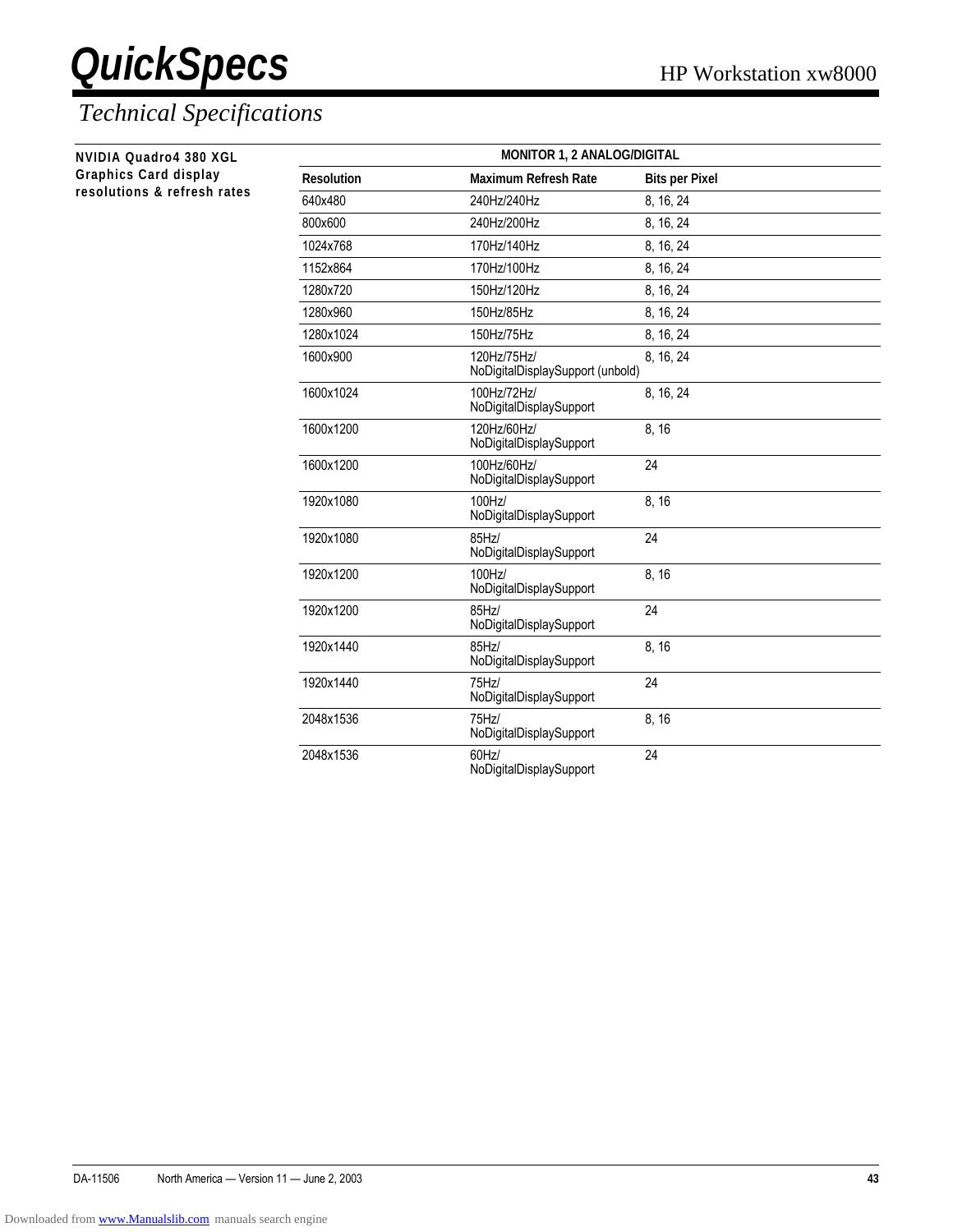| ATI FIRE GL 8800 Graphics Card | <b>Form Factor</b>                             | <b>ATX</b>                                                                                                                                                                                             |  |
|--------------------------------|------------------------------------------------|--------------------------------------------------------------------------------------------------------------------------------------------------------------------------------------------------------|--|
|                                | <b>Graphics Controller</b>                     | ATI Radeon 8800 GPU                                                                                                                                                                                    |  |
|                                | <b>Bus Type</b>                                | AGP 1x/2x/4x Version 2.0 compliant                                                                                                                                                                     |  |
|                                | <b>RAMDAC</b>                                  | 400MHz/30-bit                                                                                                                                                                                          |  |
|                                | <b>Memory</b>                                  | 128MB DDR SGRAM unified frame buffer, Z-buffer and Texture storage                                                                                                                                     |  |
|                                | <b>Connectors</b>                              | DB-15 analog and DVI-I analog/digital monitor outputs                                                                                                                                                  |  |
|                                | <b>Dimensions</b>                              | Single short form factor AGP/ATX card. 174.63mm x 107.96mm                                                                                                                                             |  |
|                                | Multi-monitor support                          | Dual Screen output for resolutions up to 2x1600x1200x32 bit                                                                                                                                            |  |
|                                | <b>Additional product features</b>             | 128 MB DDR SGRAM unified frame buffer, Z-buffer and Texture storage                                                                                                                                    |  |
|                                |                                                | 64 KB BIOS Serial Flash ROM, reprogrammable by SW, 3.3V only, no Jumpers                                                                                                                               |  |
|                                |                                                | 2D and 3D acceleration provided for 16-bit and 32-bit RGB modes                                                                                                                                        |  |
|                                |                                                | Hardware cursor with full color alpha channel (64x64x32bpp)                                                                                                                                            |  |
|                                |                                                | 24-bit Z, 8-bit stored alpha and 8-bit Stencil planes                                                                                                                                                  |  |
|                                |                                                | Bus mastering support for 2D/3D display lists and local memory vertex list<br>execution                                                                                                                |  |
|                                |                                                | Hardware lighting support for up to 8 lights                                                                                                                                                           |  |
|                                |                                                | Cubic Environment Mapping and 3D Texture support                                                                                                                                                       |  |
|                                |                                                | Full Scene Anti-Aliasing (FSAA) support with multisampling up to 6x                                                                                                                                    |  |
|                                |                                                | Video Engine supports YCrCb (4:2:2, 4:1:0, 4:2:0) conversion                                                                                                                                           |  |
|                                |                                                | Video scaling and up to 8x4 tap filtering supported for all YUV and RGB16/32<br>formats                                                                                                                |  |
|                                |                                                | Dual Screen output for resolutions up to 2x1600x1200x32 bit                                                                                                                                            |  |
|                                |                                                | Per window double buffering on all screen resolutions                                                                                                                                                  |  |
|                                |                                                | Compliant with Microsoft/Intel PC2001 Workstation requirements                                                                                                                                         |  |
|                                |                                                | Video Timings compliant with VESA DMT 1.0 and VESA GTF 1.0 specifications                                                                                                                              |  |
|                                |                                                | DDC2B+ Monitor support on all OS platforms                                                                                                                                                             |  |
|                                |                                                | ACPI Version 1.0b Power Management support (all modes)                                                                                                                                                 |  |
|                                | AGP1x/2x/4x Version 2.0<br>compliant including | Sideband Addressing                                                                                                                                                                                    |  |
|                                |                                                | AGP Texturing (Execute Mode)                                                                                                                                                                           |  |
|                                |                                                | Fast writes support                                                                                                                                                                                    |  |
|                                | Radeon 8800 GPU featuring:                     | 275 MHz engine clock rate                                                                                                                                                                              |  |
|                                |                                                | VGA controller                                                                                                                                                                                         |  |
|                                |                                                | 2D Engine with 128-bit datapath processing multiple pixels per clock                                                                                                                                   |  |
|                                |                                                | PIXEL TAPESTRY II, 3D rendering engine utilizing 4 parallel pipelines each                                                                                                                             |  |
|                                |                                                | capable of handling up to 6 textures in a single pass, delivering 2.4 Gigatexels/s<br>fill rate                                                                                                        |  |
|                                |                                                | CHARISMA ENGINE II, geometry engine delivering up to 75 million transformed,<br>clipped and lit triangles per second peak processing capability                                                        |  |
|                                |                                                | VIDEO IMMERSION II, industry leading video technology                                                                                                                                                  |  |
|                                |                                                | Dual independent display controllers                                                                                                                                                                   |  |
|                                |                                                | 128-bit external frame buffer interface running at a clock rate of 300 MHz DDR<br>provides a memory bandwidth of up to 9.6 GB per second                                                               |  |
|                                | <b>Supported graphics APIs</b>                 | OpenGL 1.3 ICD with immediate mode support for all OGL primitive types<br>DirectX 8.1                                                                                                                  |  |
|                                | Available graphics drivers                     | HP-tested Windows XP<br>HP-tested Windows 2000<br><b>HP-tested Linux</b><br>HP qualified drivers may be preloaded or available from the HP support Web<br>site: http://www.hp.com/workstations/support |  |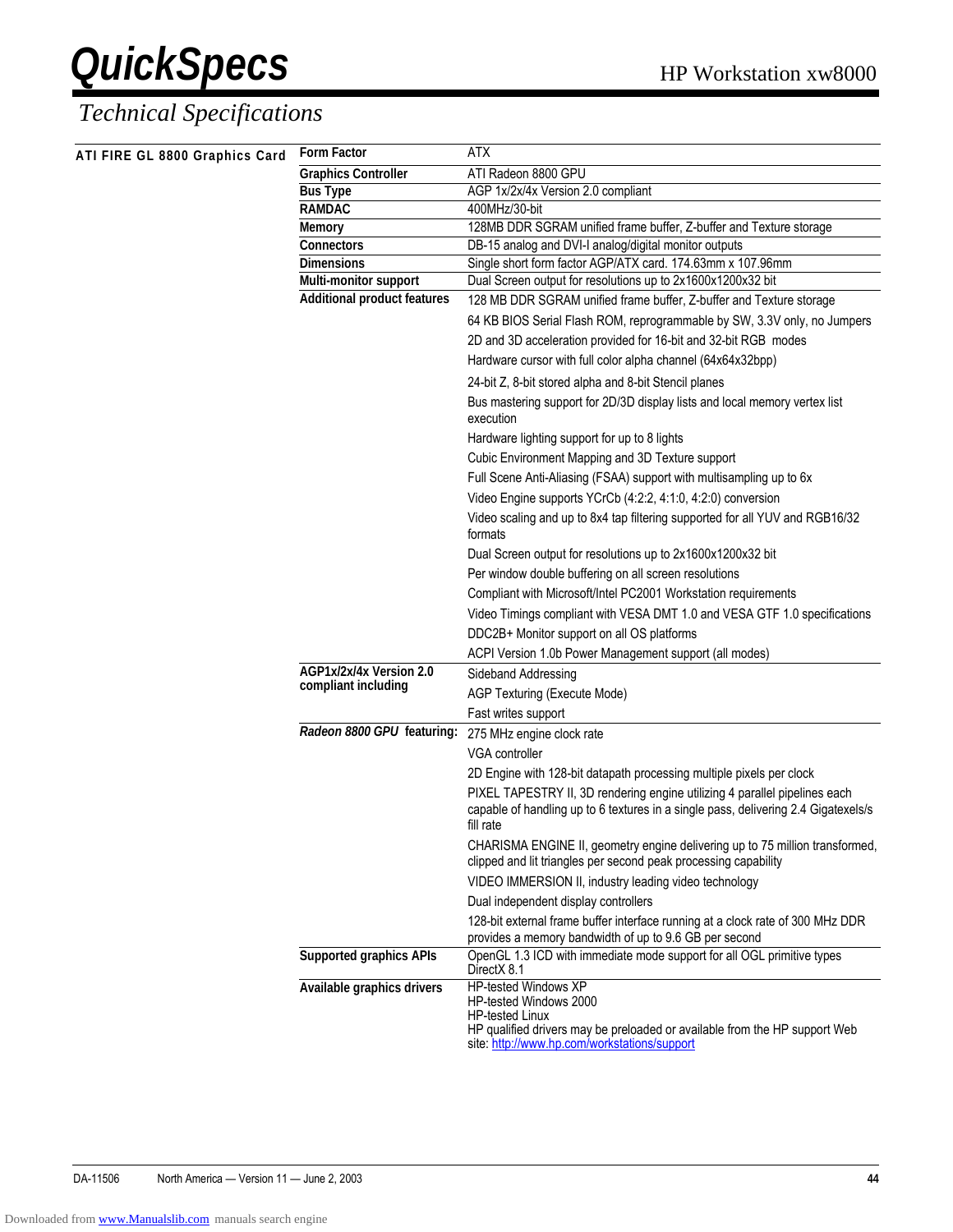| ATI FIRE GL 8800 Graphics Card |                                         | SINGLE CRT DISPLAY          |                       |
|--------------------------------|-----------------------------------------|-----------------------------|-----------------------|
| display resolutions & refresh  | <b>Resolution</b>                       | <b>Maximum Refresh Rate</b> | <b>Bits per Pixel</b> |
| rates                          | 640x480                                 | 100Hz                       | 16, 24                |
|                                | 800x600                                 | 100Hz                       | 16, 24                |
|                                | 1024x768                                | 100Hz                       | 16, 24                |
|                                | 1152x864                                | 100Hz                       | 16, 24                |
|                                | 1280x960                                | 100Hz                       | 16, 24                |
|                                | 1280x1024                               | 100Hz                       | 16, 24                |
|                                | 1600x1000                               | 100Hz                       | 16, 24                |
|                                | 1600x1024                               | 100Hz                       | 16, 24                |
|                                | 1600x1200                               | 100Hz                       | 16, 24                |
|                                | 1792x1344                               | 85Hz                        | 16, 24                |
|                                | 1920x1080                               | 100Hz                       | 16, 24                |
|                                | 1920x1200                               | 100Hz                       | 16, 24                |
|                                | 2048x1536                               | 75Hz                        | 16, 24                |
|                                |                                         | SINGLE DIGITAL DISPLAY      |                       |
|                                | Single CRT Display<br><b>Resolution</b> | <b>Maximum Refresh Rate</b> | <b>Bits per Pixel</b> |
|                                | 640x480                                 | 75Hz                        | 16, 24                |
|                                | 800x600                                 | 75Hz                        | 16, 24                |
|                                | 1024x768                                | 75Hz                        | 16, 24                |
|                                | 1152x864                                | 75Hz                        | 16, 24                |
|                                | 1280x960                                | 75Hz                        | 16, 24                |
|                                | 1280x1024                               | 75Hz                        | 16, 24                |
|                                | 1600x1000                               | 75Hz                        | 16, 24                |
|                                | 1600x1024                               | 75Hz                        | 16, 24                |
|                                | 1600x1200                               | 75Hz                        | 16, 24                |

| <b>DUAL DISPLAY</b> |                                                 |                                                                |                       |
|---------------------|-------------------------------------------------|----------------------------------------------------------------|-----------------------|
| <b>Resolution</b>   | <b>Monitor 1 Maximum</b><br><b>Refresh Rate</b> | <b>Monitor 2 Analog/Digital</b><br><b>Maximum Refresh Rate</b> | <b>Bits per Pixel</b> |
| 640x480             | 100Hz                                           | 100Hz/75Hz                                                     | 16.24                 |
| 800x600             | 100Hz                                           | 100Hz/75Hz                                                     | 16.24                 |
| 1024x768            | 100Hz                                           | 100Hz/75Hz                                                     | 16.24                 |
| 1280x1024           | 100Hz                                           | 85Hz/75Hz                                                      | 16.24                 |
| 1600x1200           | 100Hz                                           | 85Hz/75Hz                                                      | 16.24                 |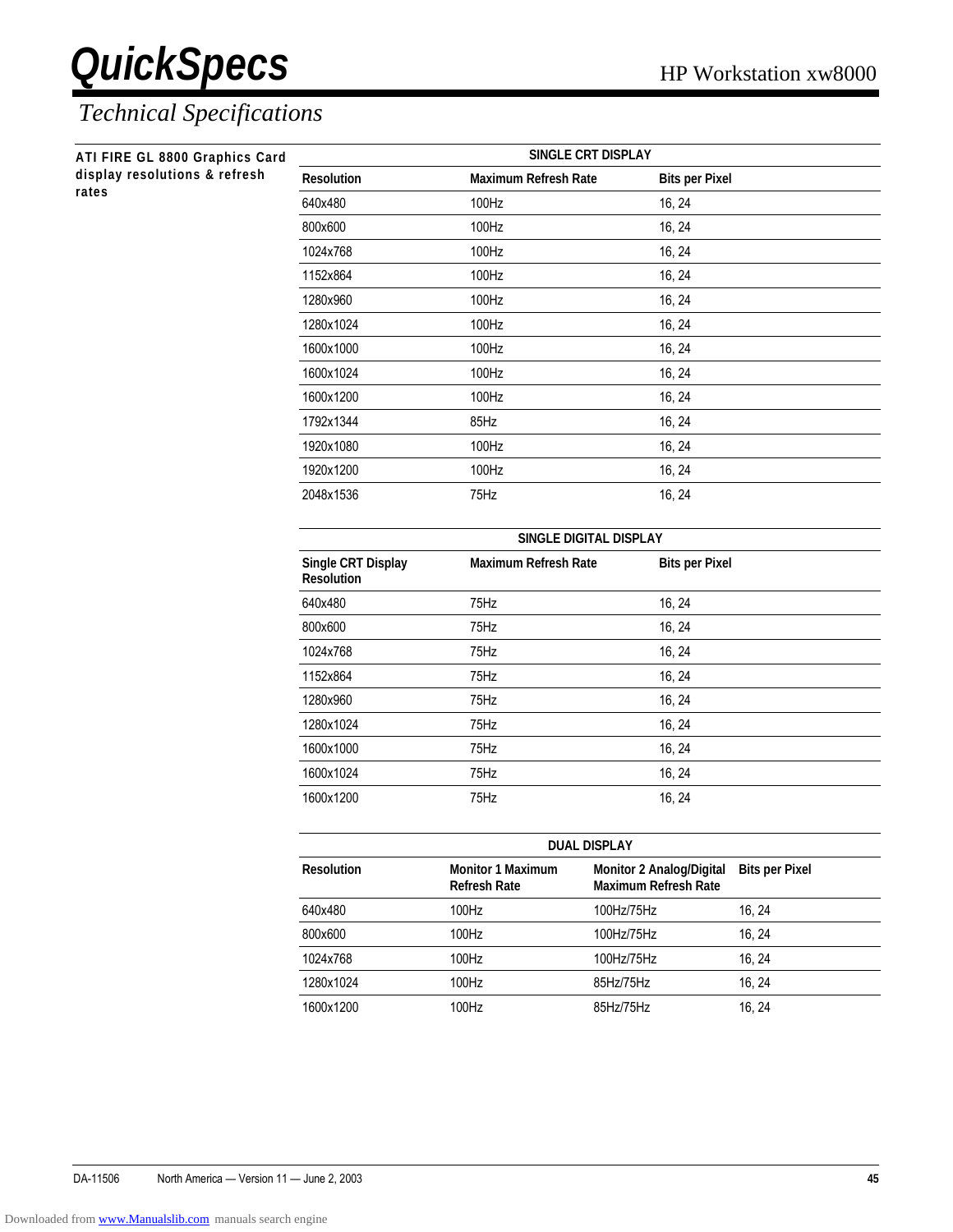### **QuickSpecs** HP Workstation xw8000 *Technical Specifications*

| ATI FIRE GL Z1-128p Graphics Card | <b>Form Factor</b>                 | <b>ATX</b>                                                                                                                                              |
|-----------------------------------|------------------------------------|---------------------------------------------------------------------------------------------------------------------------------------------------------|
|                                   | <b>Graphics Controller</b>         | ATI FGL 9700 GPU                                                                                                                                        |
|                                   | <b>Bus Type</b>                    | AGP-Pro50 1x/2x/4x/8x Version 3.0 compliant                                                                                                             |
|                                   | <b>RAMDAC</b>                      | Dual 400MHz / 30-bit                                                                                                                                    |
|                                   | <b>Memory</b>                      | 256MB DDR SDRAM unified frame buffer, Z-buffer and Texture storage                                                                                      |
|                                   | <b>Connectors</b>                  | Dual DVI-I analog/digital monitor outputs                                                                                                               |
|                                   | <b>Dimensions</b>                  | Single AGP/ATX card. 230.28mm x 107.96mm                                                                                                                |
|                                   | Multi-monitor support              | Dual Screen output for resolutions up to 2x2048x1536x32 bit                                                                                             |
|                                   | <b>Additional product features</b> | 256MB DDR SDRAM unified frame buffer, Z-buffer and Texture storage                                                                                      |
|                                   |                                    | 64-KB BIOS Serial Flash ROM, reprogrammable by SW, 3.3V only, no Jumpers<br>2D and 3D acceleration provided for 16-bit and 32-bit RGB? modes            |
|                                   |                                    | Hardware cursor with full color alpha channel                                                                                                           |
|                                   |                                    | 16/32 bit Z buffer, 16/32 bit W-buffer, 8-bit stored alpha and 8-bit Stencil planes                                                                     |
|                                   |                                    | Bus mastering support for 2D/3D display lists and local memory vertex list<br>execution                                                                 |
|                                   |                                    | Hardware lighting support for up to 8 lights                                                                                                            |
|                                   |                                    | Bilinear, Trilinear and Anisotropic texturing                                                                                                           |
|                                   |                                    | Cubic Environment and Perturbation Bump Mapping                                                                                                         |
|                                   |                                    | Projective Texture, 3D Texture and Video Texture support                                                                                                |
|                                   |                                    | Full Scene Anti-Aliasing (FSAA) support with up to 6 subsamples                                                                                         |
|                                   |                                    | Video Engine supports YCrCb (4:2:2, 4:1:0, 4:2:0) to RGB conversion<br>Video scaling and up to 4x4 tap filtering supported for all YUV and RGB16/32     |
|                                   |                                    | formats                                                                                                                                                 |
|                                   |                                    | Per pixel quad buffering on all screen resolutions                                                                                                      |
|                                   |                                    | VESA compliant Stereoscopic Interface on MiniDin Connector                                                                                              |
|                                   |                                    | Compliant with Microsoft/Intel PC2001 Workstation requirements                                                                                          |
|                                   |                                    | Video Timings compliant with VESA DMT 1.0 and VESA GTF 1.0 specifications                                                                               |
|                                   |                                    | DDC2B+ Monitor support on all OS platforms                                                                                                              |
|                                   |                                    | ACPI Version 1.0b Power Management support (all modes)                                                                                                  |
|                                   | AGP1x/2x/4x/8x Version 3.0         | Sideband Addressing                                                                                                                                     |
|                                   | compliant including                | AGP Texturing (Execute Mode)                                                                                                                            |
|                                   |                                    | AGP Read and AGP Write Support                                                                                                                          |
|                                   |                                    | 8X Fast write support                                                                                                                                   |
|                                   | FGL 9700 GPU featuring:            | VGA controller supporting full standard feature set                                                                                                     |
|                                   |                                    | 2D Engine with 128-bit datapath processing multiple pixels per clock<br>PIXEL TAPESTRY III, 3D rendering engine utilizing 2 parallel pipelines with two |
|                                   |                                    | texture blending units each capable, of handling up to 8 texels in a single pass,<br>delivering 2.4 Gigatexels/s fill rate                              |
|                                   |                                    | CHARISMA ENGINE III, geometry unit utilizing 4 vertex processing engines,                                                                               |
|                                   |                                    | capable of executing two instructions per clock cycle each, thus yielding up to                                                                         |
|                                   |                                    | 200 million transformed, clipped and lit triangles per second.                                                                                          |
|                                   |                                    | VIDEO IMMERSION III, industry leading video technology supporting MPEG 2<br>encode/decod                                                                |
|                                   |                                    | Dual independent display controllers with 4K x 4K address space each of up to<br>20 GB per second                                                       |
|                                   | <b>Supported graphics APIs</b>     | OpenGL 1.3 ICD with immediate mode support for all OGL primitive types<br>DirectX 8.1                                                                   |
|                                   | Available graphics drivers         | Windows 2000<br>Windows XP                                                                                                                              |
|                                   |                                    | Linux<br>HP qualified drivers may be preloaded or available from the HP support web                                                                     |
|                                   |                                    | site:<br>See: http://h20000.www2.hp.com/bizsupport/TechSupport/Product<br>.jsp?prodTypeId=12454&prodCatId=296719&locale=en_US&taskId=135                |
|                                   |                                    |                                                                                                                                                         |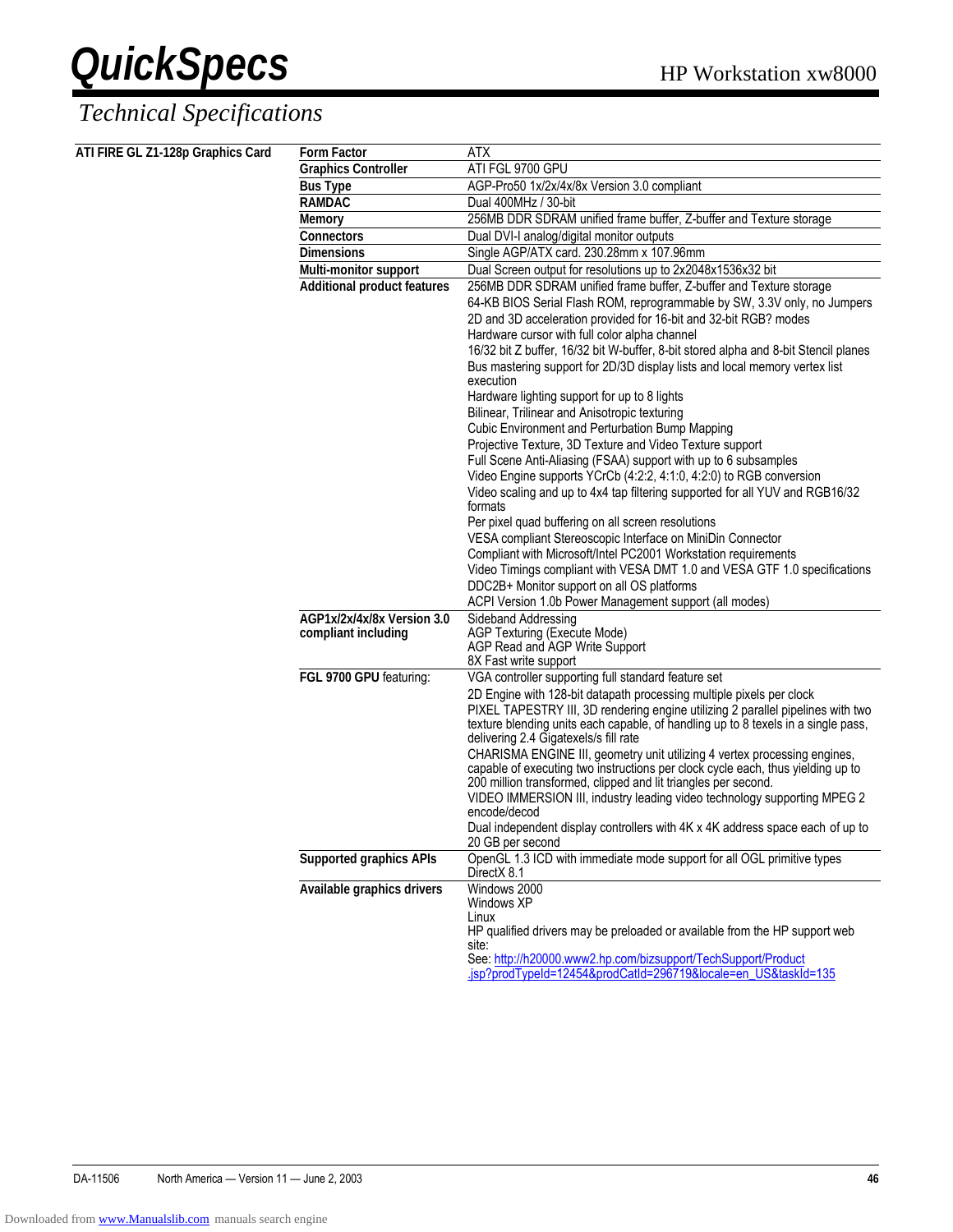| <b>CRT Display (Single or Dual)</b><br>ATI Fire GL Z1-128p |                                      |                                  |                       |
|------------------------------------------------------------|--------------------------------------|----------------------------------|-----------------------|
| Graphics Card display,                                     | <b>Resolution</b>                    | <b>Maximum Refresh Rate</b>      | <b>Bits per Pixel</b> |
| resolutions & refresh rates                                | 640x480                              | 100Hz                            | 16, 24, 32            |
|                                                            | 800x600                              | 100Hz                            | 16, 24, 32            |
|                                                            | 1024x768                             | 100Hz                            | 16, 24, 32            |
|                                                            | 1152x864                             | 100Hz                            | 16, 24, 32            |
|                                                            | 1280x960                             | 100Hz                            | 16, 24, 32            |
|                                                            | 1280x1024                            | 100Hz                            | 16, 24, 32            |
|                                                            | 1600x1000                            | 100Hz                            | 16, 24, 32            |
|                                                            | 1600x1024                            | 76Hz                             | 16, 24, 32            |
|                                                            | 1600x1200                            | 100Hz                            | 16, 24, 32            |
|                                                            | 1792x1344                            | 100Hz                            | 16, 24, 32            |
|                                                            | 1920x1080                            | 100Hz                            | 16, 24, 32            |
|                                                            | 1920x1200                            | 100Hz                            | 16, 24, 32            |
|                                                            | 2048x1536                            | 85Hz                             | 16, 24, 32            |
|                                                            |                                      | Digital Display (Single or Dual) |                       |
|                                                            | <b>Single CRT Display Resolution</b> | <b>Maximum Refresh Rate</b>      | <b>Bits per Pixel</b> |
|                                                            | 640x480                              | 75Hz                             | 16, 24, 32            |

| onigio on'i bispiay nosolationi |      | וטאו ו ועש טוש |
|---------------------------------|------|----------------|
| 640x480                         | 75Hz | 16, 24, 32     |
| 800x600                         | 75Hz | 16, 24, 32     |
| 1024x768                        | 75Hz | 16, 24, 32     |
| 1280x1024                       | 75Hz | 16, 24, 32     |
| 1600x1000                       | 60Hz | 16, 24, 32     |
| 1600x1200                       | 60Hz | 16, 24, 32     |
| 1920x1080                       | 60Hz | 16, 24, 32     |
| 1920x1200                       | 60Hz | 16, 24, 32     |
|                                 |      |                |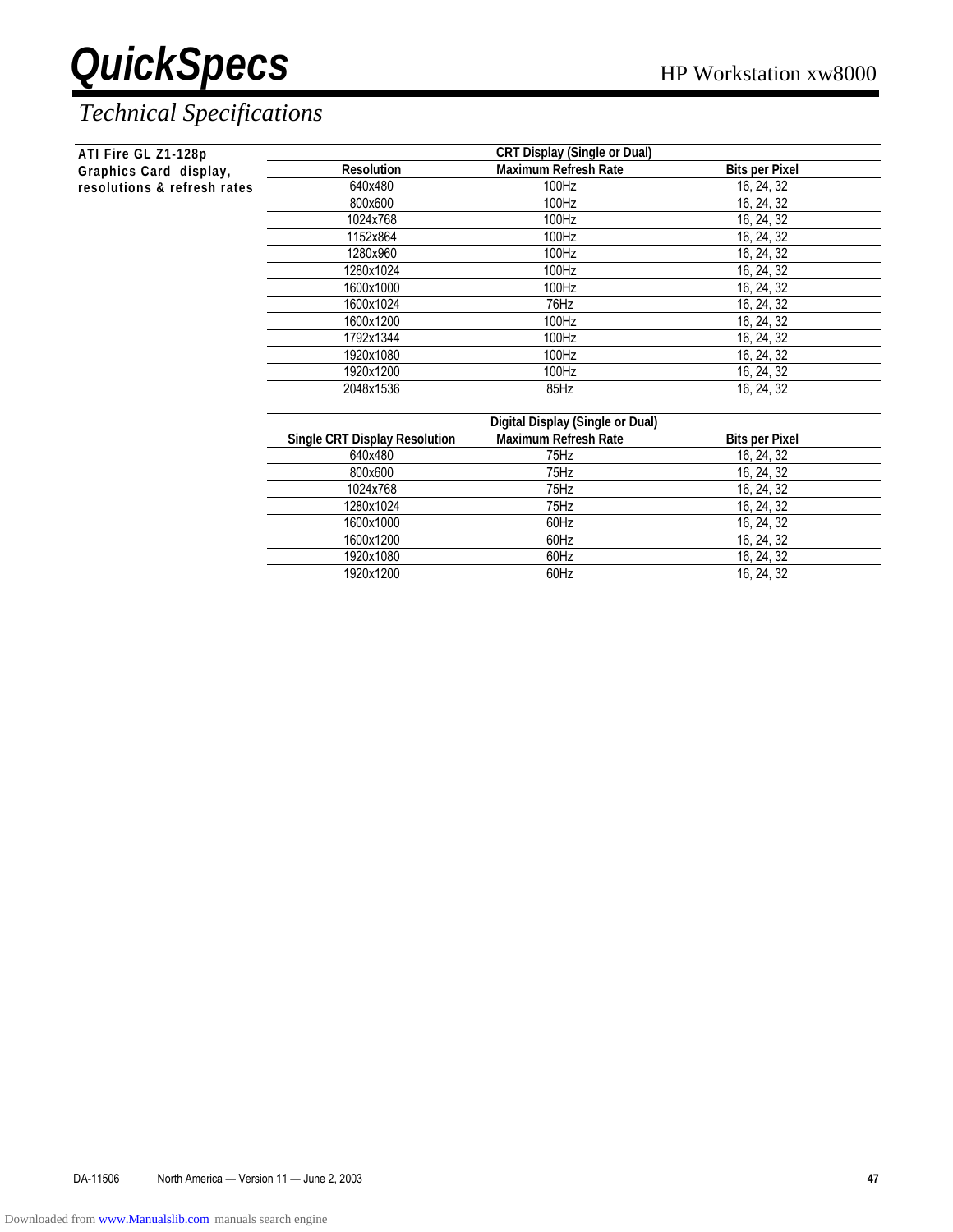| NVIDIA Quadro4 980 XGL<br>Graphics Card | <b>Form Factor</b>                 | ATX                                                                                                                                                                                                           |
|-----------------------------------------|------------------------------------|---------------------------------------------------------------------------------------------------------------------------------------------------------------------------------------------------------------|
|                                         | <b>Graphics Controller</b>         | NVIDIA NV25GL GPU                                                                                                                                                                                             |
|                                         | <b>Bus Type</b>                    | AGP 8X                                                                                                                                                                                                        |
|                                         | <b>RAMDAC</b>                      | Dual 350MHz integrated                                                                                                                                                                                        |
|                                         | <b>Memory</b>                      | 128MB DDR SDRAM unified frame buffer, Z-buffer and Texture storage                                                                                                                                            |
|                                         | <b>Connectors</b>                  | 2 DVI-I analog/digital monitor outputs, 1 3-pin Mini DIN stereo output                                                                                                                                        |
|                                         | <b>Dimensions</b>                  | AGP full height ATX card. 4.25 x 8.5 in/10.80 x 21.59 cm                                                                                                                                                      |
|                                         | Multi-monitor support              | Dual integrated display controllers supporting up to 1920x1440 @ 85Hz on both<br>displays                                                                                                                     |
|                                         | <b>Additional product features</b> | 128 MB DDR SDRAM unified frame buffer, Z-buffer and Texture storage                                                                                                                                           |
|                                         |                                    | 128 KB BIOS 3.3V Flash ROM reprogrammable by SW                                                                                                                                                               |
|                                         |                                    | Hardware Overlay Planes                                                                                                                                                                                       |
|                                         |                                    | Hardware two-sided lighting                                                                                                                                                                                   |
|                                         |                                    | Hardware accelerated antialiased points and lines                                                                                                                                                             |
|                                         |                                    | Quad-buffered Stereo                                                                                                                                                                                          |
|                                         |                                    | Diamond exit rule line rasterization for improved line quality                                                                                                                                                |
|                                         |                                    | 3D Texture support                                                                                                                                                                                            |
|                                         |                                    | <b>Occlusion Culling</b>                                                                                                                                                                                      |
|                                         |                                    | Frame synchronization                                                                                                                                                                                         |
|                                         |                                    | Compliant with Microsoft/Intel PC2001 Workstation requirements                                                                                                                                                |
|                                         |                                    | Video Timings compliant with VESA DMT 1.0 and VESA GTF 1.0 specifications                                                                                                                                     |
|                                         |                                    | DDC2B+ Monitor support on all OS platforms                                                                                                                                                                    |
|                                         |                                    | ACPI Version 1.0b Power Management support (all modes)                                                                                                                                                        |
|                                         | AGP1x/2x/4x Version 2.0            | Sideband Addressing                                                                                                                                                                                           |
|                                         | compliant including                | AGP Texturing (Execute Mode)                                                                                                                                                                                  |
|                                         |                                    | Fast writes support                                                                                                                                                                                           |
|                                         | <b>NV25GL GPUfeaturing:</b>        | 300 MHz engine clock rate                                                                                                                                                                                     |
|                                         |                                    | 325 MHz memory clock rate                                                                                                                                                                                     |
|                                         |                                    | 128-bit memory interface                                                                                                                                                                                      |
|                                         |                                    | VGA controller                                                                                                                                                                                                |
|                                         |                                    | 4 parallel pixel pipelines                                                                                                                                                                                    |
|                                         |                                    |                                                                                                                                                                                                               |
|                                         |                                    | 2 parallel geometry engines                                                                                                                                                                                   |
|                                         |                                    | nfiniteFX II programmable vertex and pixel shader technology                                                                                                                                                  |
|                                         | <b>Supported graphics APIs</b>     | OpenGL 1.3 ICD with immediate mode support for all OGL primitive types<br>DirectX <sub>8</sub>                                                                                                                |
|                                         | Available graphics drivers         | <b>HP-tested Windows XP</b><br>HP-tested Windows 2000<br><b>HP-tested Linux</b><br>HP qualified drivers may be preloaded or available from the HP support Web<br>site: http://www.hp.com/workstations/support |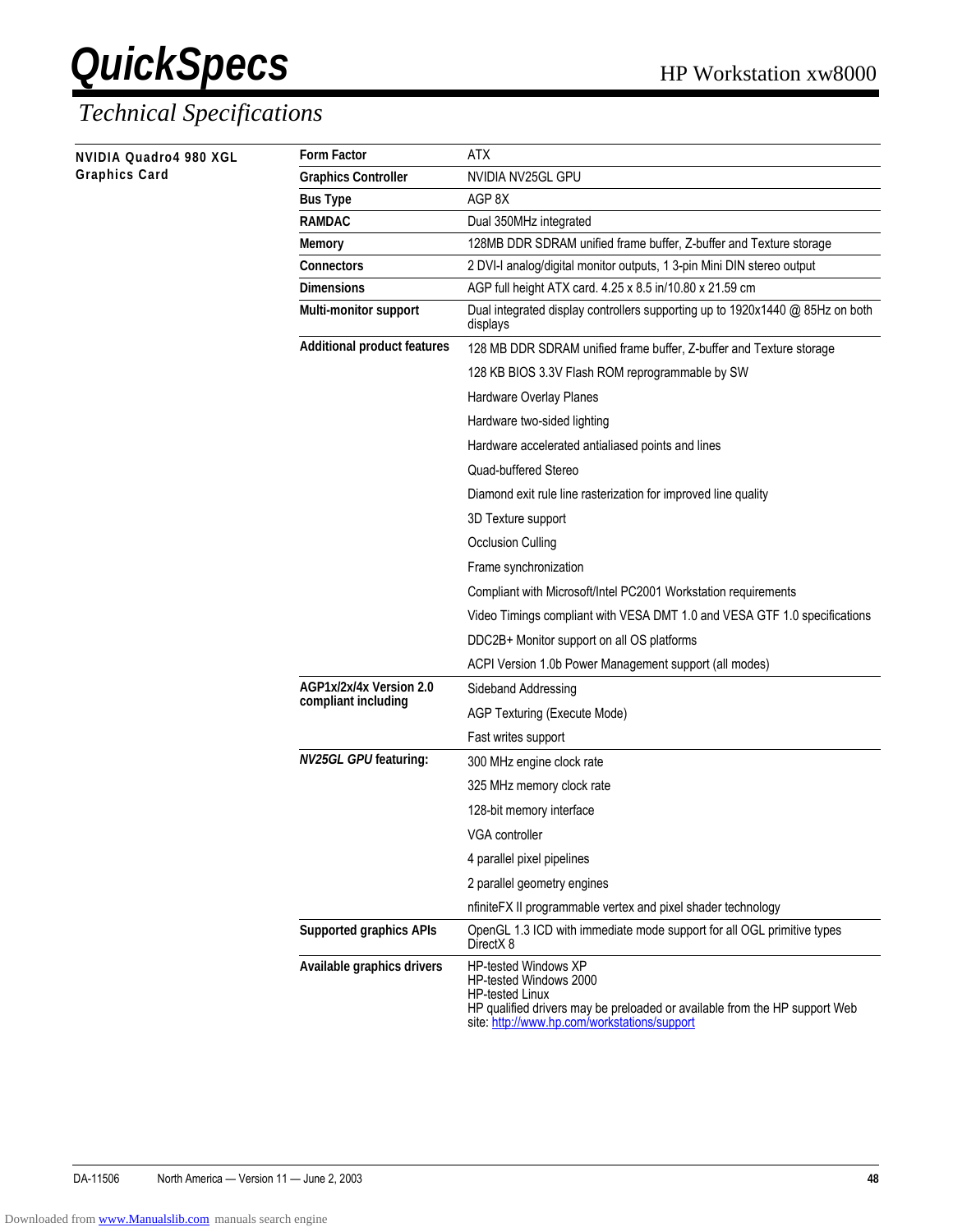| NVIDIA Quadro4 980 XGL      |
|-----------------------------|
| Graphics Card display       |
| resolutions & refresh rates |

| <b>MONITOR 1, 2 ANALOG/DIGITAL</b> |                                        |                       |  |
|------------------------------------|----------------------------------------|-----------------------|--|
| <b>Resolution</b>                  | <b>Maximum Refresh Rate</b>            | <b>Bits per Pixel</b> |  |
| 640x480                            | 240Hz/240Hz                            | 8, 16, 24             |  |
| 800x600                            | 240Hz/200Hz                            | 8, 16, 24             |  |
| 1024x768                           | 170Hz/140Hz                            | 8, 16, 24             |  |
| 1152x864                           | 170Hz/100Hz                            | 8, 16, 24             |  |
| 1280x720                           | 150Hz/120Hz                            | 8, 16, 24             |  |
| 1280x960                           | 150Hz/85Hz                             | 8, 16, 24             |  |
| 1280x1024                          | 150Hz/75Hz                             | 8, 16, 24             |  |
| 1600x900                           | 120Hz/75Hz                             | 8, 16, 24             |  |
| 1600x1024                          | 100Hz/72Hz                             | 8, 16, 24             |  |
| 1600x1200                          | 120Hz/60Hz                             | 8, 16                 |  |
| 1600x1200                          | 100Hz/60Hz                             | 24                    |  |
| 1920x1080                          | 100Hz/<br>NoDigitalDisplaySupport      | 8, 16                 |  |
| 1920x1080                          | 85Hz/<br>NoDigitalDisplaySupport       | 24                    |  |
| 1920x1200                          | 100Hz/<br>NoDigitalDisplaySupport      | 8, 16                 |  |
| 1920x1200                          | 85Hz/<br>NoDigitalDisplaySupport       | 24                    |  |
| 1920x1440                          | 85Hz/<br>NoDigitalDisplaySupport       | 8, 16                 |  |
| 1920x1440                          | 75Hz/<br>NoDigitalDisplaySupport       | 24                    |  |
| 2048x1536                          | 75Hz/<br>NoDigitalDisplaySupport       | 8, 16                 |  |
| 2048x1536                          | $60$ Hz $/$<br>NoDigitalDisplaySupport | 24                    |  |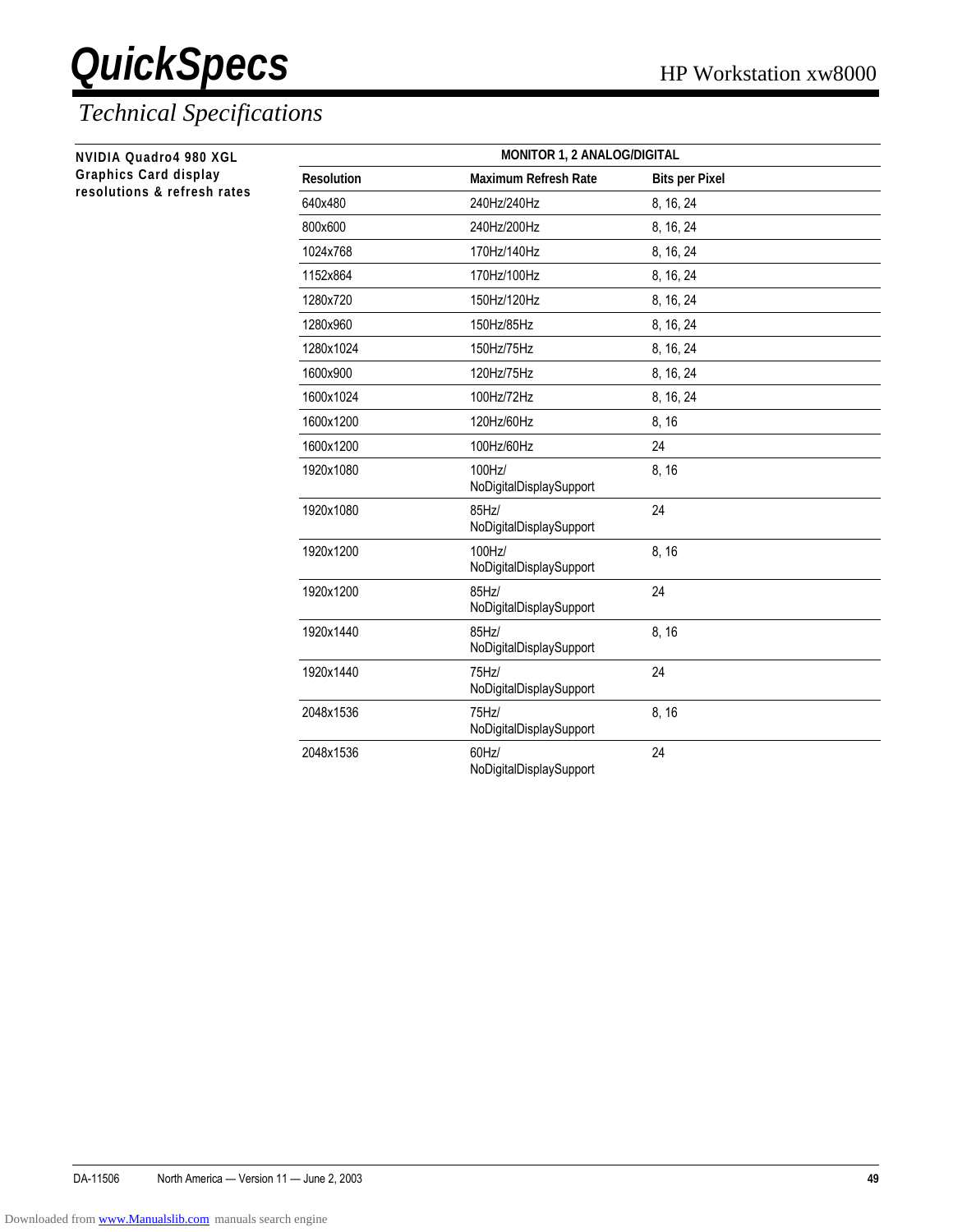| 3Dlabs Wildcat III 6110 Graphics<br>Card | <b>Form Factor</b>                              | <b>ATX</b>                                                                                                                                                                                                     |                                                                                                                                                                         |
|------------------------------------------|-------------------------------------------------|----------------------------------------------------------------------------------------------------------------------------------------------------------------------------------------------------------------|-------------------------------------------------------------------------------------------------------------------------------------------------------------------------|
|                                          | <b>Graphics Controller</b>                      | 3Dlabs' multi-chip design feature separate Bus Controller and<br>Geometry/Rasterizer GPU                                                                                                                       |                                                                                                                                                                         |
|                                          | <b>Bus Type</b>                                 | AGP-Pro50/4x. Version 2.0 Compliant.                                                                                                                                                                           |                                                                                                                                                                         |
|                                          | <b>RAMDAC</b>                                   | Dual 300 MHz                                                                                                                                                                                                   |                                                                                                                                                                         |
|                                          | <b>Memory</b>                                   | storage. 16MB Direct Burst Memory                                                                                                                                                                              | 64 MB DDR SDRAM frame buffer, Z-buffer. 128MB DDR SDRAM Texture                                                                                                         |
|                                          | <b>Connectors</b>                               |                                                                                                                                                                                                                | 2 DVI-I analog/digital monitor outputs, 1 3-pin Mini DIN stereo output                                                                                                  |
|                                          | <b>Dimensions</b>                               | AGP-Pro50 full height/length card.                                                                                                                                                                             |                                                                                                                                                                         |
|                                          | <b>Multi-monitor support</b>                    | Dual monitor                                                                                                                                                                                                   |                                                                                                                                                                         |
|                                          | <b>Additional product features</b>              | 64 MB DDR SDRAM frame buffer, Z-buffer storage. Allocated as 32MB/display<br>when operating in dual display mode.                                                                                              |                                                                                                                                                                         |
|                                          |                                                 | Hardware Overlay Planes                                                                                                                                                                                        |                                                                                                                                                                         |
|                                          |                                                 | Quad-buffered, frame-sequential and interlaced Stereo                                                                                                                                                          |                                                                                                                                                                         |
|                                          |                                                 | Occlusion Culling                                                                                                                                                                                              |                                                                                                                                                                         |
|                                          |                                                 | Frame synchronization                                                                                                                                                                                          |                                                                                                                                                                         |
|                                          |                                                 | DDC Monitor support                                                                                                                                                                                            |                                                                                                                                                                         |
|                                          |                                                 | ACPI Version 1.0b Power Management support (D1, D2, D3)                                                                                                                                                        |                                                                                                                                                                         |
|                                          | AGP1x/2x/4x Version 2.0<br>compliant including: | Sideband Addressing<br>AGP Texturing (Execute Mode)<br>Fast writes support                                                                                                                                     |                                                                                                                                                                         |
|                                          | <b>Geometry Acceleration</b><br>Featuring:      | Model view matrix transformation of vertex and normal coordinates<br>Texture matrix transformation of texture coordinates<br>Full lighting calculations. Up to 32 lights.<br>Local Display List and processing |                                                                                                                                                                         |
|                                          | 2D Acceleration Featuring:                      | 16/32-bit Color Depths<br>Area Fills, Block Moves, Vectors, Bilinear Scaling                                                                                                                                   |                                                                                                                                                                         |
|                                          | "SuperScene" Full Scene                         | Point sampled with 16 samples                                                                                                                                                                                  |                                                                                                                                                                         |
|                                          | <b>Antialiasing Featuring:</b>                  | Dynamic sample allocation and backoff                                                                                                                                                                          |                                                                                                                                                                         |
|                                          |                                                 | Sample location jittering                                                                                                                                                                                      | 1D, 2D, 3D and 4D texturing                                                                                                                                             |
|                                          |                                                 |                                                                                                                                                                                                                | Multi-texture support                                                                                                                                                   |
|                                          |                                                 |                                                                                                                                                                                                                | 2 video look-up tables                                                                                                                                                  |
|                                          |                                                 |                                                                                                                                                                                                                | 10-bit gamma correction                                                                                                                                                 |
|                                          |                                                 |                                                                                                                                                                                                                | <b>Hardware Cursor</b>                                                                                                                                                  |
|                                          |                                                 |                                                                                                                                                                                                                | Product Compliance Features Compliant with Microsoft/Intel PC2001 Workstation requirements<br>Video Timings compliant with VESA DMT 1.0 and VESA GTF 1.0 specifications |
|                                          | <b>Supported graphics APIs</b>                  | OpenGL 1.3 Complaint<br>DirectX 7 Compliant                                                                                                                                                                    |                                                                                                                                                                         |
|                                          | Available graphics drivers                      | HP-tested Windows XP<br><b>HP-tested Windows 2000</b><br>site: http://www.hp.com/workstations/support                                                                                                          | HP qualified drivers may be preloaded or available from the HP support Web                                                                                              |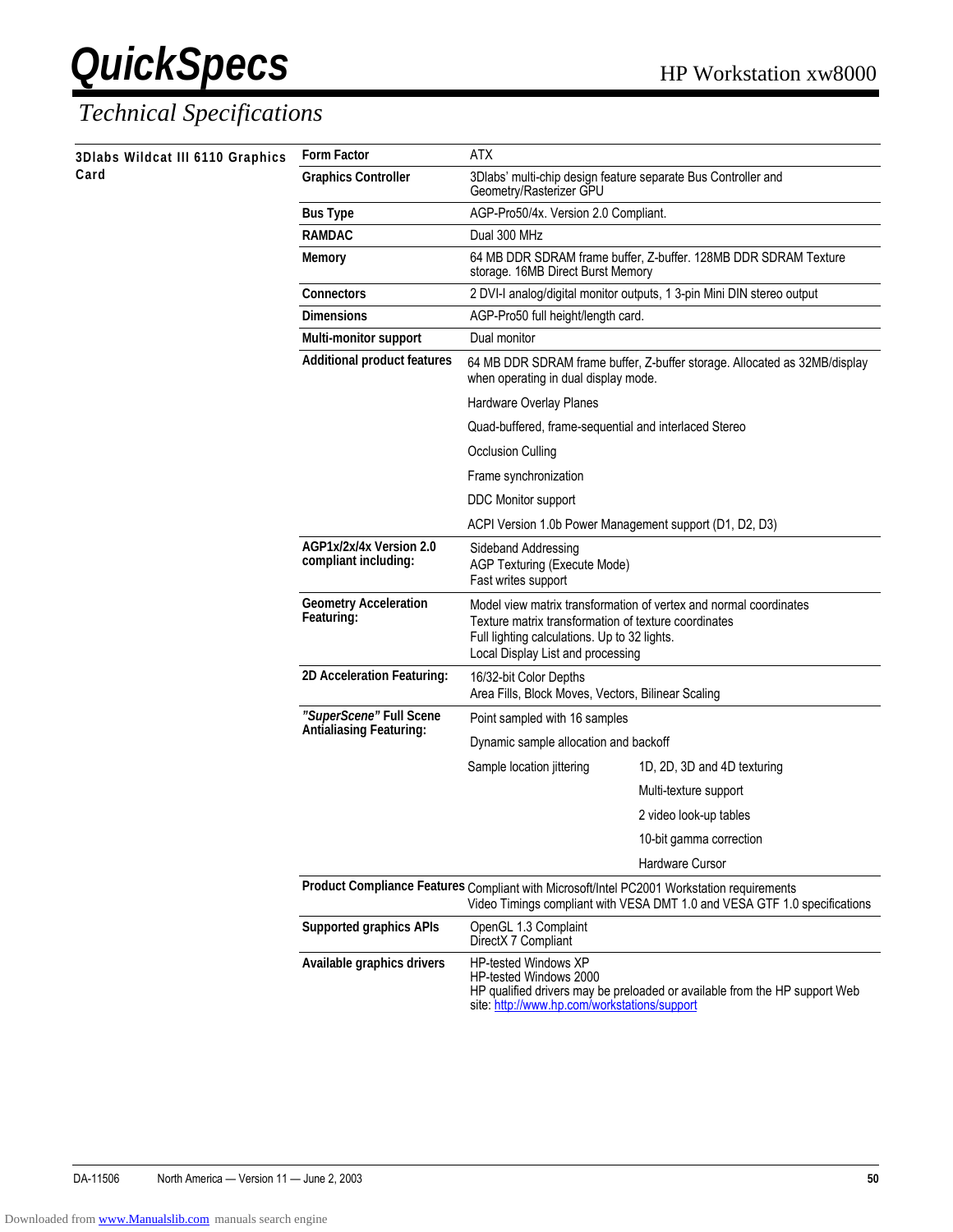$\overline{\phantom{a}}$ 

 $\overline{\phantom{a}}$ 

the control of the con- $\overline{\phantom{a}}$ 

 $\overline{\phantom{a}}$ 

**Contract Contract** 

 $\mathbb{R}^n$ 

### **QuickSpecs** HP Workstation xw8000 *Technical Specifications*

| 3Dlabs Wildcat III 6110 Graphics<br>Card display resolutions & | HIGHEST RESOLUTIONS AVAILABLE FOR SINGLE DISPLAY                 |                                                                              |                       |                       |  |
|----------------------------------------------------------------|------------------------------------------------------------------|------------------------------------------------------------------------------|-----------------------|-----------------------|--|
|                                                                | <b>Resolution</b>                                                | Maximum Refresh Rate                                                         | <b>Bits per Pixel</b> |                       |  |
| refresh rates                                                  | 1920x1440                                                        | 75Hz                                                                         | 24                    |                       |  |
|                                                                | 1600x1280                                                        | 76Hz                                                                         | 24                    |                       |  |
|                                                                | 2048x1152                                                        | 75Hz                                                                         | 24                    |                       |  |
|                                                                | 1920x1200                                                        | 76Hz                                                                         | 24                    |                       |  |
|                                                                |                                                                  | HIGHEST RESOLUTIONS AVAILABLE FOR SINGLE DISPLAY STEREO                      |                       |                       |  |
|                                                                | Single CRT Display<br>Resolution                                 | <b>Maximum Refresh Rate</b>                                                  |                       | <b>Bits per Pixel</b> |  |
|                                                                | 1280x1024                                                        | 60Hz                                                                         | 24                    |                       |  |
|                                                                | 1280x960                                                         | 60Hz                                                                         | 24                    |                       |  |
|                                                                |                                                                  | HIGHEST RESOLUTIONS AVAILABLE FOR SINGLE DISPLAY AND FULL SCENE ANTIALIASING |                       |                       |  |
|                                                                | <b>Resolution</b>                                                | <b>Maximum Refresh Rate</b>                                                  |                       | <b>Bits per Pixel</b> |  |
|                                                                | 1200x900                                                         | 60Hz                                                                         | 24                    |                       |  |
|                                                                | 1376x768                                                         | 60Hz                                                                         | 24                    |                       |  |
|                                                                | 1280x800                                                         | 90Hz                                                                         | 24                    |                       |  |
|                                                                | 1920x1200                                                        | 76Hz                                                                         | 24                    |                       |  |
|                                                                | HIGHEST RESOLUTIONS AVAILABLE FOR SINGLE DISPLAY STEREO AND FSAA |                                                                              |                       |                       |  |
|                                                                | <b>Resolution</b>                                                | <b>Maximum Refresh Rate</b>                                                  |                       | <b>Bits per Pixel</b> |  |
|                                                                | 1024x768                                                         | 60Hz                                                                         | 24                    |                       |  |
|                                                                | HIGHEST RESOLUTIONS AVAILABLE FOR DUAL DISPLAY                   |                                                                              |                       |                       |  |
|                                                                | <b>Resolution</b>                                                | <b>Maximum Refresh Rate</b>                                                  |                       | <b>Bits per Pixel</b> |  |
|                                                                | 1600x1200                                                        | 90Hz                                                                         | 24                    |                       |  |
|                                                                | 1600x1280                                                        | 76Hz                                                                         | 24                    |                       |  |
|                                                                | 1920x1080                                                        | 85Hz                                                                         | 24                    |                       |  |
|                                                                | 1824x1128                                                        | 75Hz                                                                         | 24                    |                       |  |
|                                                                |                                                                  | HIGHEST RESOLUTIONS AVAILABLE FOR DUAL DISPLAY STEREO                        |                       |                       |  |
|                                                                | <b>Resolution</b>                                                | <b>Maximum Refresh Rate</b>                                                  |                       | <b>Bits per Pixel</b> |  |
|                                                                | 1024x768                                                         | 60Hz                                                                         | 24                    |                       |  |
|                                                                |                                                                  |                                                                              |                       |                       |  |
|                                                                |                                                                  | HIGHEST RESOLUTIONS AVAILABLE FOR DIGITAL OUTPUT                             |                       |                       |  |
|                                                                | <b>Resolution</b>                                                | <b>Maximum Refresh Rate</b>                                                  | 24                    | <b>Bits per Pixel</b> |  |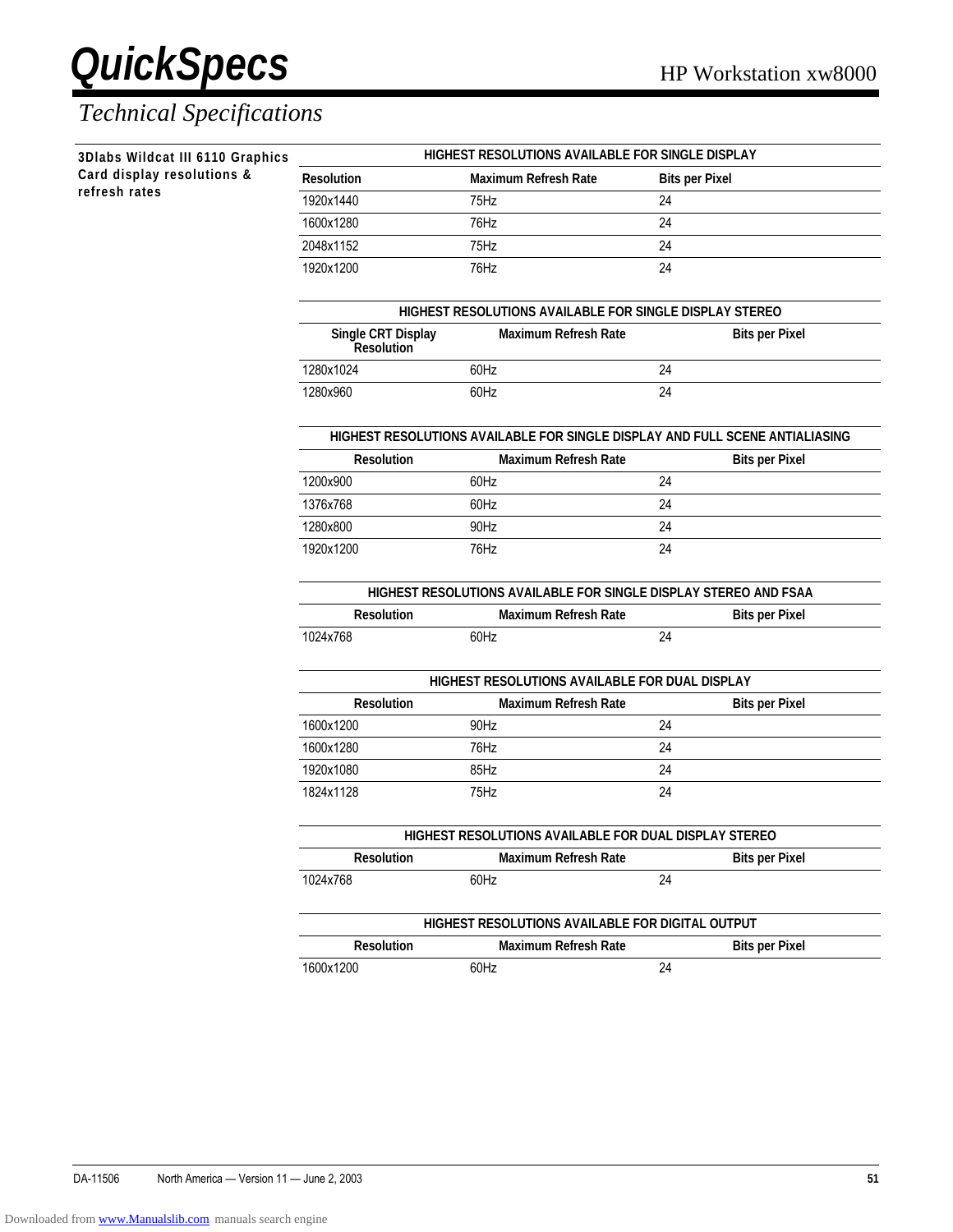| ATI FIRE GL X-256p Graphics | <b>Form Factor</b>                                 | <b>ATX</b>                                                                                                                                                                                                                                                                                                                                                                                                                                                                                                                                                                                                                                                                                                                                                                                                                                                                                              |
|-----------------------------|----------------------------------------------------|---------------------------------------------------------------------------------------------------------------------------------------------------------------------------------------------------------------------------------------------------------------------------------------------------------------------------------------------------------------------------------------------------------------------------------------------------------------------------------------------------------------------------------------------------------------------------------------------------------------------------------------------------------------------------------------------------------------------------------------------------------------------------------------------------------------------------------------------------------------------------------------------------------|
| Card                        | <b>Graphics Controller</b>                         | ATI FGL 9700 GPU                                                                                                                                                                                                                                                                                                                                                                                                                                                                                                                                                                                                                                                                                                                                                                                                                                                                                        |
|                             | <b>Bus Type</b>                                    | AGP-Pro50 1x/2x/4x/8x Version 3.0 compliant                                                                                                                                                                                                                                                                                                                                                                                                                                                                                                                                                                                                                                                                                                                                                                                                                                                             |
|                             | <b>RAMDAC</b>                                      | Dual 400MHz / 30-bit                                                                                                                                                                                                                                                                                                                                                                                                                                                                                                                                                                                                                                                                                                                                                                                                                                                                                    |
|                             | <b>Memory</b>                                      | 256MB DDR SDRAM unified frame buffer, Z-buffer and Texture storage                                                                                                                                                                                                                                                                                                                                                                                                                                                                                                                                                                                                                                                                                                                                                                                                                                      |
|                             | <b>Connectors</b>                                  | Dual DVI-I analog/digital monitor outputs                                                                                                                                                                                                                                                                                                                                                                                                                                                                                                                                                                                                                                                                                                                                                                                                                                                               |
|                             | <b>Dimensions</b>                                  | Single AGP/ATX card. 230.28mm x 107.96mm                                                                                                                                                                                                                                                                                                                                                                                                                                                                                                                                                                                                                                                                                                                                                                                                                                                                |
|                             | Multi-monitor support                              | Dual Screen output for resolutions up to 2x2048x1536x32 bit                                                                                                                                                                                                                                                                                                                                                                                                                                                                                                                                                                                                                                                                                                                                                                                                                                             |
|                             | <b>Additional product features</b>                 | 256MB DDR SDRAM unified frame buffer, Z-buffer and Texture storage<br>64 KB BIOS Serial Flash ROM, reprogrammable by SW, 3.3V only, no Jumpers<br>2D and 3D acceleration provided for 16-bit and 32-bit RGB $\alpha$ modes<br>Hardware cursor with full color alpha channel<br>16/32 bit Z buffer, 16/32 bit W-buffer, 8-bit stored alpha and 8-bit Stencil planes<br>Bus mastering support for 2D/3D display lists and local memory vertex list<br>execution<br>Hardware lighting support for up to 8 lights<br>Bilinear, Trilinear and Anisotropic texturing<br>Cubic Environment and Perturbation Bump Mapping<br>Projective Texture, 3D Texture and Video Texture support<br>Full Scene Anti-Aliasing (FSAA) support with up to 6 subsamples<br>Video Engine supports YCrCb (4:2:2, 4:1:0, 4:2:0) to RGB conversion<br>Video scaling and up to 4x4 tap filtering supported for all YUV and RGB16/32 |
|                             |                                                    | formats                                                                                                                                                                                                                                                                                                                                                                                                                                                                                                                                                                                                                                                                                                                                                                                                                                                                                                 |
|                             |                                                    | Per pixel quad buffering on all screen resolutions                                                                                                                                                                                                                                                                                                                                                                                                                                                                                                                                                                                                                                                                                                                                                                                                                                                      |
|                             |                                                    | VESA compliant Stereoscopic Interface on MiniDin Connector<br>Compliant with Microsoft/Intel PC2001 Workstation requirements<br>Video Timings compliant with VESA DMT 1.0 and VESA GTF 1.0 specifications<br>DDC2B+ Monitor support on all OS platforms<br>ACPI Version 1.0b Power Management support (all modes)                                                                                                                                                                                                                                                                                                                                                                                                                                                                                                                                                                                       |
|                             | AGP1x/2x/4x/8x Version 3.0<br>compliant including: | Sideband Addressing<br>AGP Texturing (Execute Mode)                                                                                                                                                                                                                                                                                                                                                                                                                                                                                                                                                                                                                                                                                                                                                                                                                                                     |
|                             |                                                    | AGP Read and AGP Write Support                                                                                                                                                                                                                                                                                                                                                                                                                                                                                                                                                                                                                                                                                                                                                                                                                                                                          |
|                             |                                                    | 8X Fast write support                                                                                                                                                                                                                                                                                                                                                                                                                                                                                                                                                                                                                                                                                                                                                                                                                                                                                   |
|                             | FGL 9700 GPU featuring:                            | VGA controller supporting full standard feature set                                                                                                                                                                                                                                                                                                                                                                                                                                                                                                                                                                                                                                                                                                                                                                                                                                                     |
|                             |                                                    | 2D Engine with 128-bit datapath processing multiple pixels per clock                                                                                                                                                                                                                                                                                                                                                                                                                                                                                                                                                                                                                                                                                                                                                                                                                                    |
|                             |                                                    | PIXEL TAPESTRY III, 3D rendering engine utilizing 2 parallel pipelines with two<br>texture blending units each capable, of handling up to 8 texels in a single pass,<br>delivering 2.4 Gigatexels/s fill rate                                                                                                                                                                                                                                                                                                                                                                                                                                                                                                                                                                                                                                                                                           |
|                             |                                                    | CHARISMA ENGINE III, geometry unit utilizing 4 vertex processing engines,<br>capable of executing two instructions per clock cycle each, thus yielding up to<br>200 million transformed, clipped and lit triangles per second.                                                                                                                                                                                                                                                                                                                                                                                                                                                                                                                                                                                                                                                                          |
|                             |                                                    | VIDEO IMMERSION III, industry leading video technology supporting MPEG 2<br>encode/decode                                                                                                                                                                                                                                                                                                                                                                                                                                                                                                                                                                                                                                                                                                                                                                                                               |
|                             |                                                    | Dual independent display controllers with 4K x 4K address space each                                                                                                                                                                                                                                                                                                                                                                                                                                                                                                                                                                                                                                                                                                                                                                                                                                    |
|                             |                                                    | 256-bit external frame buffer interface providing memory bandwidth of up to 20<br>GB per second                                                                                                                                                                                                                                                                                                                                                                                                                                                                                                                                                                                                                                                                                                                                                                                                         |
|                             | <b>Supported graphics APIs</b>                     | OpenGL 1.3 ICD with immediate mode support for all OGL primitive types<br>DirectX 8.1                                                                                                                                                                                                                                                                                                                                                                                                                                                                                                                                                                                                                                                                                                                                                                                                                   |
|                             | Available graphics drivers                         | Windows 2000<br>Windows XP<br>Linux<br>See: http://www.hp.com/workstations/support                                                                                                                                                                                                                                                                                                                                                                                                                                                                                                                                                                                                                                                                                                                                                                                                                      |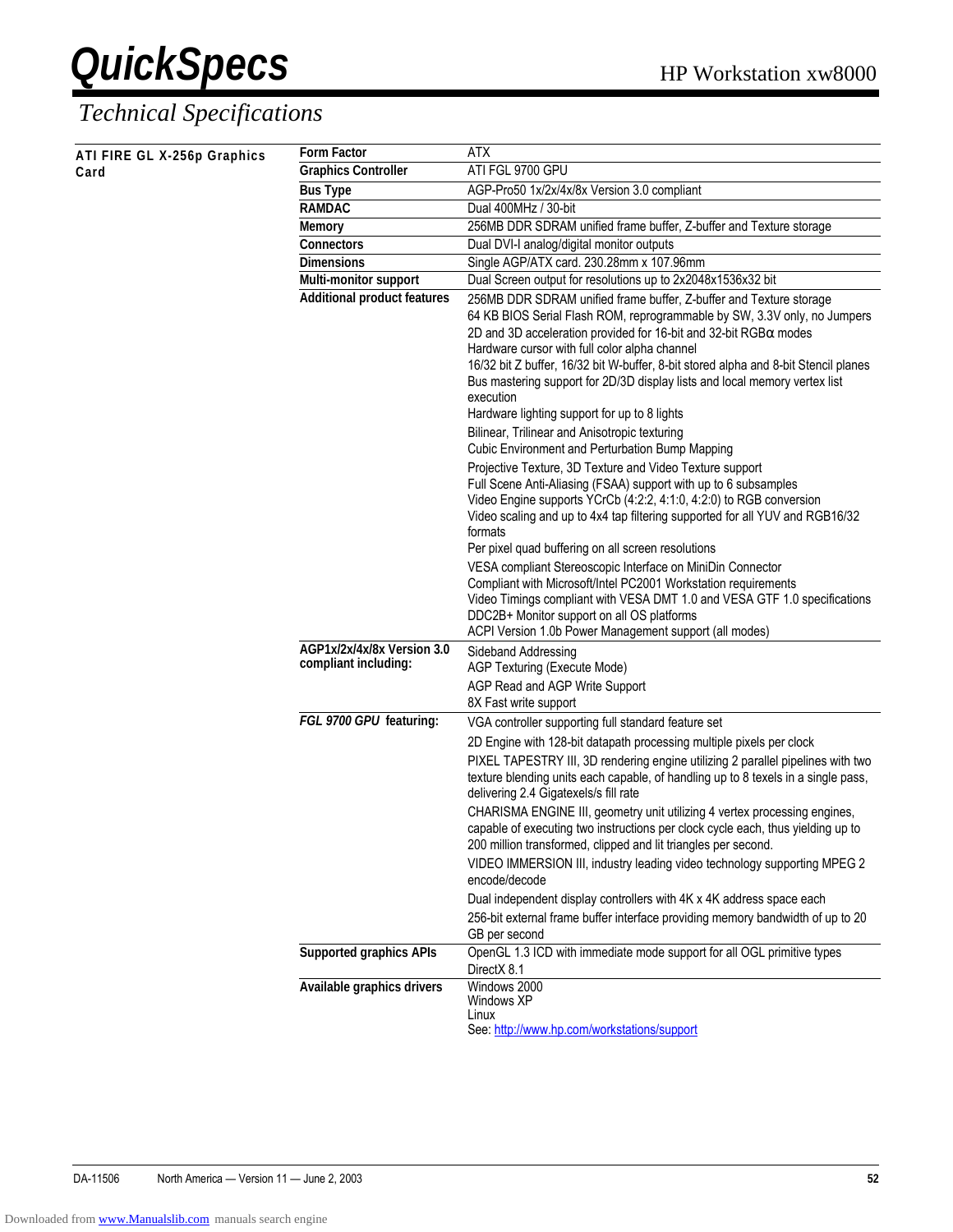#### *Technical Specifications*

**ATI FIRE GL X1 Graphics Card display resolutions & refresh**

| ATI FIRE GL X1 Graphics Card           |                                         | <b>CRT DISPLAY (SINGLE OR DUAL)</b> |                       |  |
|----------------------------------------|-----------------------------------------|-------------------------------------|-----------------------|--|
| display resolutions & refresh<br>rates | <b>Resolution</b>                       | <b>Maximum Refresh Rate</b>         | <b>Bits per Pixel</b> |  |
|                                        | 640x480                                 | 100Hz                               | 16, 24                |  |
|                                        | 800x600                                 | 100Hz                               | 16, 24                |  |
|                                        | 1024x768                                | 100Hz                               | 16, 24                |  |
|                                        | 1152x864                                | 100Hz                               | 16, 24                |  |
|                                        | 1280x960                                | 100Hz                               | 16, 24                |  |
|                                        | 1280x1024                               | 100Hz                               | 16, 24                |  |
|                                        | 1600x1000                               | 100Hz                               | 16, 24                |  |
|                                        | 1600x1024                               | 76Hz                                | 16, 24                |  |
|                                        | 1600x1200                               | 100Hz                               | 16, 24                |  |
|                                        | 1792x1344                               | 100Hz                               | 16, 24                |  |
|                                        | 1920x1080                               | 100Hz                               | 16, 24                |  |
|                                        | 1920x1200                               | 100Hz                               | 16, 24                |  |
|                                        | 2048x1536                               | 85Hz                                | 16, 24                |  |
|                                        |                                         | DIGITAL DISPLAY (SINGLE OR DUAL)    |                       |  |
|                                        | Single CRT Display<br><b>Resolution</b> | <b>Maximum Refresh Rate</b>         | <b>Bits per Pixel</b> |  |
|                                        | 640x480                                 | 75Hz                                | 16, 24                |  |
|                                        | 800x600                                 | 75Hz                                | 16, 24                |  |
|                                        | 1024x768                                | 75Hz                                | 16, 24                |  |
|                                        | 1280x1024                               | 75Hz                                | 16, 24                |  |
|                                        | 1600x1000                               | 60Hz                                | 16, 24                |  |
|                                        | 1600x1200                               | 60Hz                                | 16, 24                |  |
|                                        | 1920x1080                               | 60Hz                                | 16,24                 |  |
|                                        |                                         |                                     |                       |  |

1920x1200 60Hz 60Hz 16, 24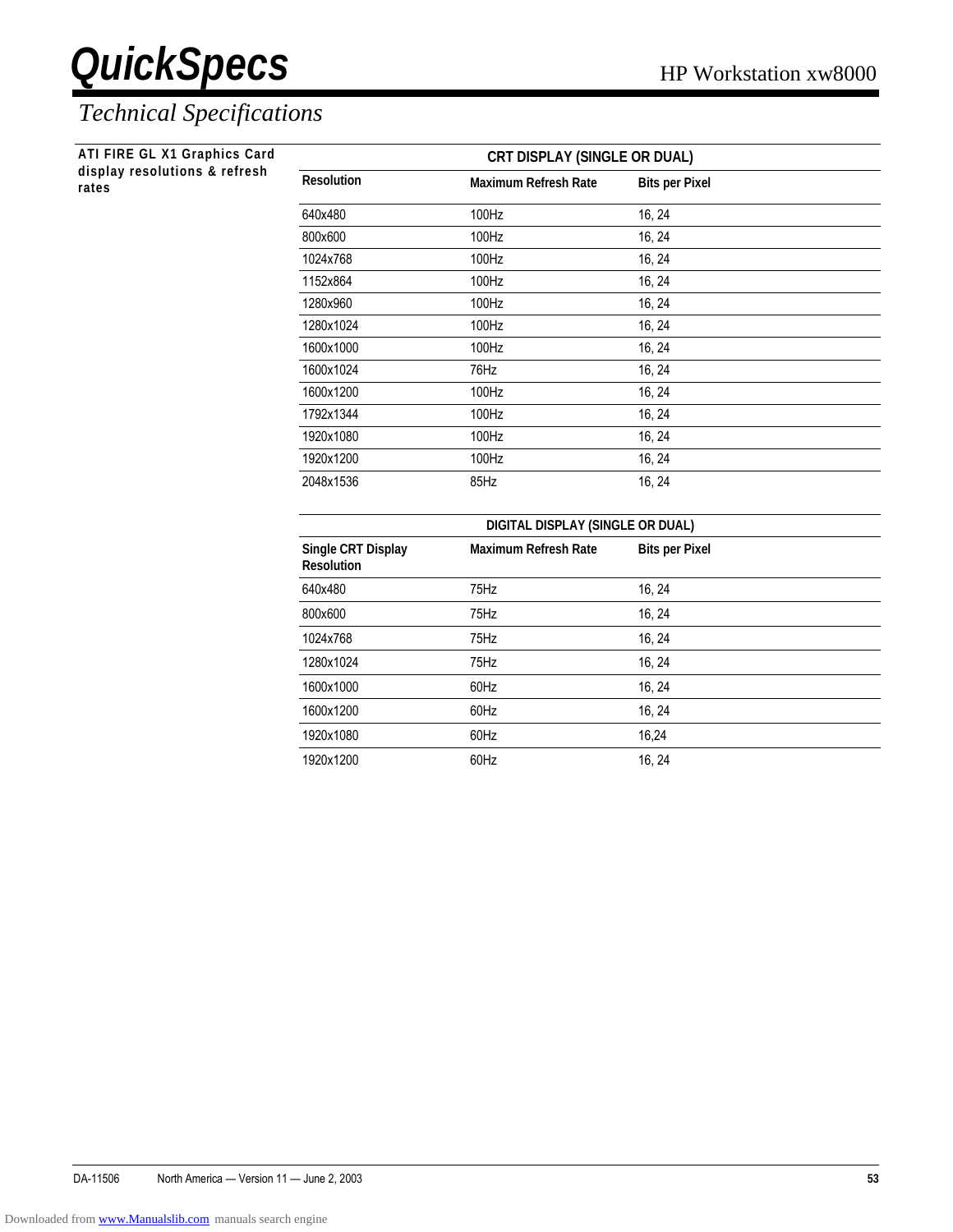| <b>NVIDIA Quadro FX2000</b> | <b>Form Factor</b>                 | <b>ATX</b>                                                                                                                                                                                                                                       |
|-----------------------------|------------------------------------|--------------------------------------------------------------------------------------------------------------------------------------------------------------------------------------------------------------------------------------------------|
|                             | <b>Graphics Controller</b>         | NVIDIA NV30GL GPU                                                                                                                                                                                                                                |
|                             | <b>Bus Type</b>                    | AGP 8X Version 3.0 compliant                                                                                                                                                                                                                     |
|                             | <b>RAMDAC</b>                      | Dual 400MHz integrated                                                                                                                                                                                                                           |
|                             | <b>Memory</b>                      | 128MB DDR2 SDRAM unified frame buffer, Z-buffer and Texture storage                                                                                                                                                                              |
|                             | <b>Connectors</b>                  | 2 DVI-I analog/digital monitor outputs, 1 3-pin Mini DIN stereo output                                                                                                                                                                           |
|                             | Multi-monitor support              | Dual integrated display controllers supporting up to 2048x1536 @ 85Hz on both<br>displays                                                                                                                                                        |
|                             | <b>Additional product features</b> | 128 MB DDR2 SDRAM unified frame buffer, Z-buffer and Texture storage                                                                                                                                                                             |
|                             |                                    | 128 KB BIOS 3.3V Flash ROM reprogrammable by SW                                                                                                                                                                                                  |
|                             |                                    | Hardware Overlay Planes                                                                                                                                                                                                                          |
|                             |                                    | Hardware two-sided lighting                                                                                                                                                                                                                      |
|                             |                                    | Hardware accelerated antialiased points and lines                                                                                                                                                                                                |
|                             |                                    | Quad-buffered Stereo                                                                                                                                                                                                                             |
|                             |                                    | Diamond exit rule line rasterization for improved line quality                                                                                                                                                                                   |
|                             |                                    | 3D Texture support                                                                                                                                                                                                                               |
|                             |                                    | <b>Occlusion Culling</b>                                                                                                                                                                                                                         |
|                             |                                    | Dual Link DVI on one output enabling driving digital displays up to 2048x1536                                                                                                                                                                    |
|                             |                                    | Compliant with Microsoft/Intel PC2001 Workstation requirements                                                                                                                                                                                   |
|                             |                                    | Video Timings compliant with VESA DMT 1.0 and VESA GTF 1.0 specifications                                                                                                                                                                        |
|                             |                                    | DDC2B+ Monitor support on all OS platforms                                                                                                                                                                                                       |
|                             |                                    | ACPI Version 1.0b Power Management support (all modes                                                                                                                                                                                            |
|                             | AGP8xVersion 3.0 compliant         | Sideband Addressing                                                                                                                                                                                                                              |
|                             | including:                         | AGP Texturing (Execute Mode)                                                                                                                                                                                                                     |
|                             |                                    | Fast write support                                                                                                                                                                                                                               |
|                             | <b>NV30GL GPUfeaturing:</b>        | 400 MHz engine clock rate                                                                                                                                                                                                                        |
|                             |                                    | 400 MHz memory clock rate<br>128-bit memory interface                                                                                                                                                                                            |
|                             |                                    | VGA controller                                                                                                                                                                                                                                   |
|                             |                                    | 8 parallel pixel pipelines                                                                                                                                                                                                                       |
|                             |                                    | 3 parallel geometry engines                                                                                                                                                                                                                      |
|                             |                                    | nfiniteFX II programmable vertex and pixel shader technology                                                                                                                                                                                     |
|                             | <b>Supported graphics APIs</b>     | OpenGL 1.3 ICD with immediate mode support for all OGL primitive types<br>DirectX 8,9                                                                                                                                                            |
|                             | Available graphics drivers         | Windows 2000                                                                                                                                                                                                                                     |
|                             |                                    | Windows XP                                                                                                                                                                                                                                       |
|                             |                                    | <b>HP-tested Linux</b><br>HP qualified drivers may be preloaded or available from the HP support web<br>site:<br>See: http://h20000.www2.hp.com/bizsupport/TechSupport/Product<br>.jsp?prodTypeId=12454&prodCatId=296719&locale=en_US&taskId=135 |
|                             |                                    | See: http://www.hp.com/workstations/support                                                                                                                                                                                                      |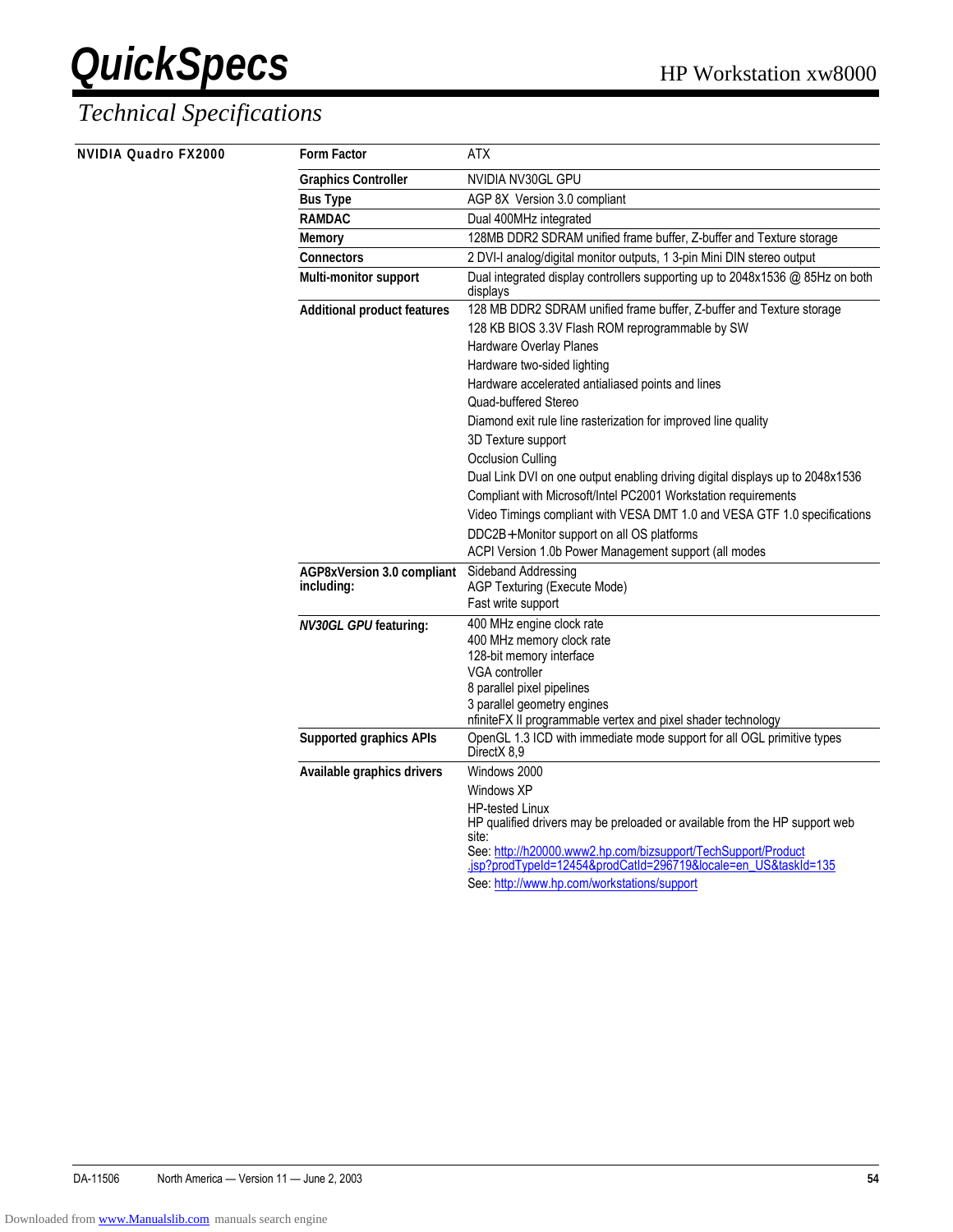| NVIDIA Quadro FX2000 Display           | <b>MONITOR 1, 2 ANALOG/DIGITAL</b> |                              |                       |  |  |
|----------------------------------------|------------------------------------|------------------------------|-----------------------|--|--|
| <b>Resolutions &amp; Refresh Rates</b> | <b>Resolution</b>                  | <b>Maximum Refresh Rate</b>  | <b>Bits per Pixel</b> |  |  |
|                                        | 640x480                            | 240Hz/240Hz                  | 8, 16, 32             |  |  |
|                                        | 800x600                            | 240Hz/200Hz                  | 8, 16, 32             |  |  |
|                                        | 1024x768                           | 200Hz/140Hz                  | 8, 16, 32             |  |  |
|                                        | 1152x864                           | 170Hz/100Hz                  | 8, 16, 32             |  |  |
|                                        | 1280x720                           | 150Hz/120Hz                  | 8, 16, 32             |  |  |
|                                        | 1280x960                           | 150Hz/85Hz                   | 8, 16, 32             |  |  |
|                                        | 1280x1024                          | 150Hz/85Hz                   | 8, 16, 32             |  |  |
|                                        | 1600x900                           | 120Hz/75Hz                   | 8, 16, 32             |  |  |
|                                        | 1600x1024                          | 100Hz/72Hz                   | 8, 16, 32             |  |  |
|                                        | 1600x1200                          | 120Hz/60Hz                   | 8, 16                 |  |  |
|                                        | 1600x1200                          | 100Hz/60Hz                   | 32                    |  |  |
|                                        | 1920x1080                          | 100Hz/60Hz in Dual Link Mode |                       |  |  |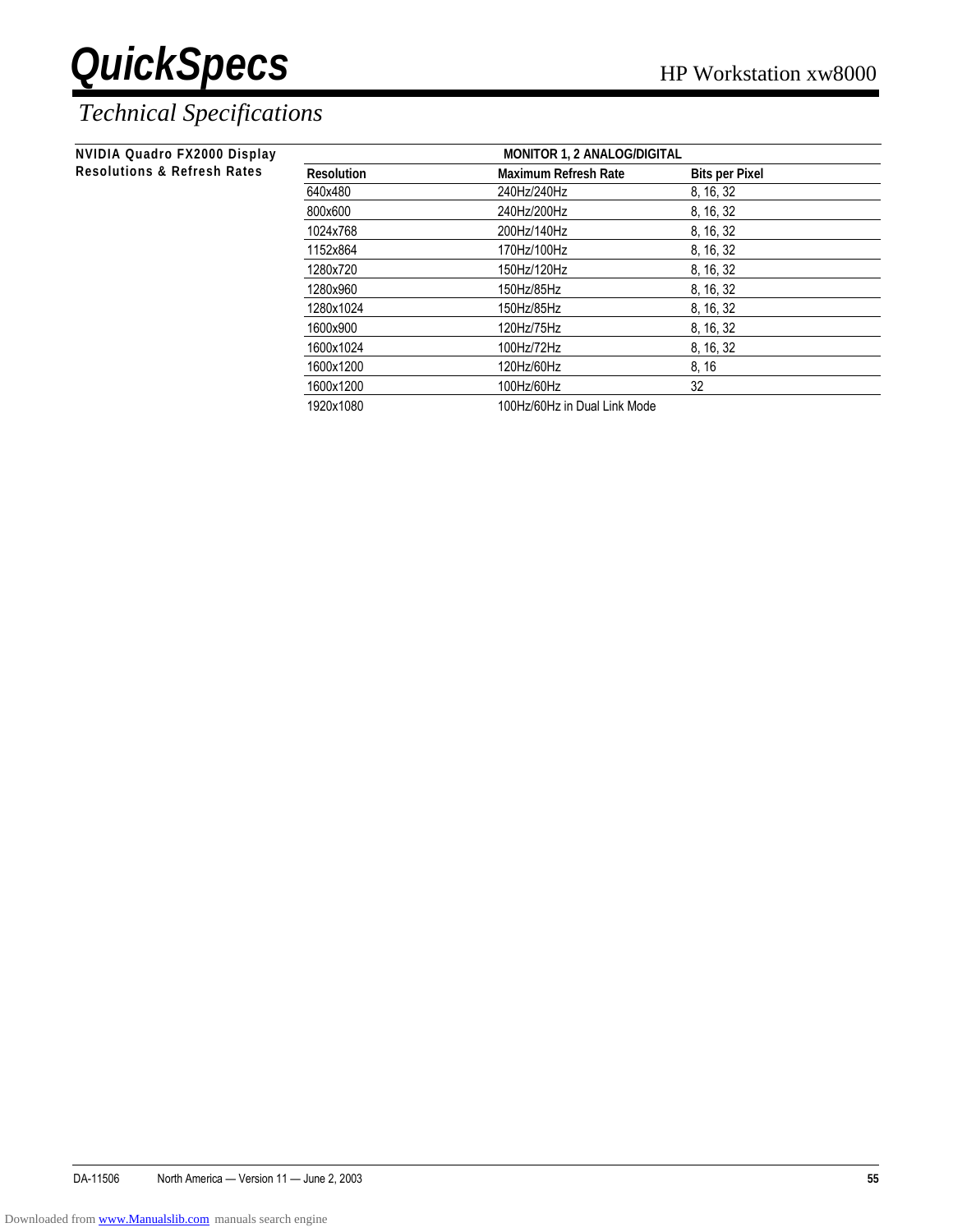| HP L1825 Flat Panel Monitor | <b>Display Type</b>               | TFT large viewing angle                                                   |
|-----------------------------|-----------------------------------|---------------------------------------------------------------------------|
| (Carbon/Silver)             | Viewable Image Size               | 18.1 in/45.9 cm, maximum viewable                                         |
|                             | Screen Opening (W x H)            | 14.2 x 11.4 in/36.2 x 28.9 cm                                             |
|                             | <b>Viewing Angle</b>              | 160 degrees horizontal/160 degrees vertical (10:1 minimum contrast ratio) |
|                             | <b>Pixel Pitch</b>                | .281 mm                                                                   |
|                             | <b>Pixel Clock Speed</b>          | 135 MHz                                                                   |
|                             | <b>Brightness</b>                 | 250 nits (cd/m2)                                                          |
|                             | <b>Contrast Ratio</b>             | 350:1 (typical)                                                           |
|                             | <b>Response Rate</b>              | 30 ms (typical rise + fall)                                               |
|                             | <b>Horizontal Frequency (kHz)</b> | 30 to 82 kHz                                                              |
|                             | Vertical Frequency (Hz)           | 56 to 75 Hz                                                               |
|                             | <b>Color Depth Support</b>        | 16.7 million colors                                                       |
|                             | <b>Graphics Controller</b>        | Genesis gm5020                                                            |
|                             | <b>Factory Preset Modes</b>       | 15                                                                        |
|                             | <b>Graphic Preset Modes</b>       | 640 x 480 @ 60 Hz, 72 Hz, 75 Hz                                           |
|                             | (non-interlaced)                  | 800 x 600 @ 56 Hz, 60 Hz, 75Hz                                            |
|                             |                                   | 1024 x 768 @ 60 Hz, 75 Hz                                                 |
|                             |                                   | 1280 x 1024 @ 60 Hz, 75 Hz                                                |
|                             | <b>Mac Compatible Modes</b>       | 832 x 624 @ 75 Hz                                                         |
|                             | (adapter required)                | 1152 x 870 @75 Hz                                                         |
|                             | <b>Text Mode</b>                  | 720 x 400 @ 70 Hz                                                         |
|                             | <b>VGA Mode</b>                   | 640 x 480 @ 60 Hz, 72 Hz                                                  |
|                             | <b>User-Programmable Modes</b>    | 15                                                                        |
|                             | Anti-Glare/Anti-Static            | Yes/Yes                                                                   |
|                             | <b>Asset Control</b>              | Yes (accessible on HP desktops featuring Intelligent Manageability)       |
|                             | <b>Plug and Play</b>              | Yes (supports VESA DDC2B; PC2001 compliant)                               |
|                             | <b>Protective Panel</b>           | No                                                                        |
|                             | <b>Kensington Lock-ready</b>      | Yes                                                                       |
|                             | <b>Accessories Included</b>       | VGA cable, DVI-D cable                                                    |
|                             | <b>VESA Mounting</b>              | 100 mm x 100 mm screw-mounting option; pedestal is attached               |
|                             | <b>VESA External Mounting</b>     | Yes (standard 4-hole pattern, 100 mm)                                     |
|                             | Detachable Base                   | Yes                                                                       |
|                             | Tilt                              | Yes $(-5^\circ$ to $+35^\circ)$                                           |
|                             | <b>Swivel</b>                     | Yes $(-35^\circ$ to $+35^\circ)$                                          |
|                             | <b>Height Adjustable</b>          | Yes (130 mm adjustment range)                                             |
|                             | <b>Portrait Mode Supported</b>    | Yes                                                                       |
|                             | <b>Touchscreen Option</b>         | No                                                                        |
|                             | <b>Fail Safe Mode</b>             | Yes                                                                       |
|                             | <b>Icon Based On-Screen</b>       | Yes                                                                       |
|                             | <b>Controls</b>                   |                                                                           |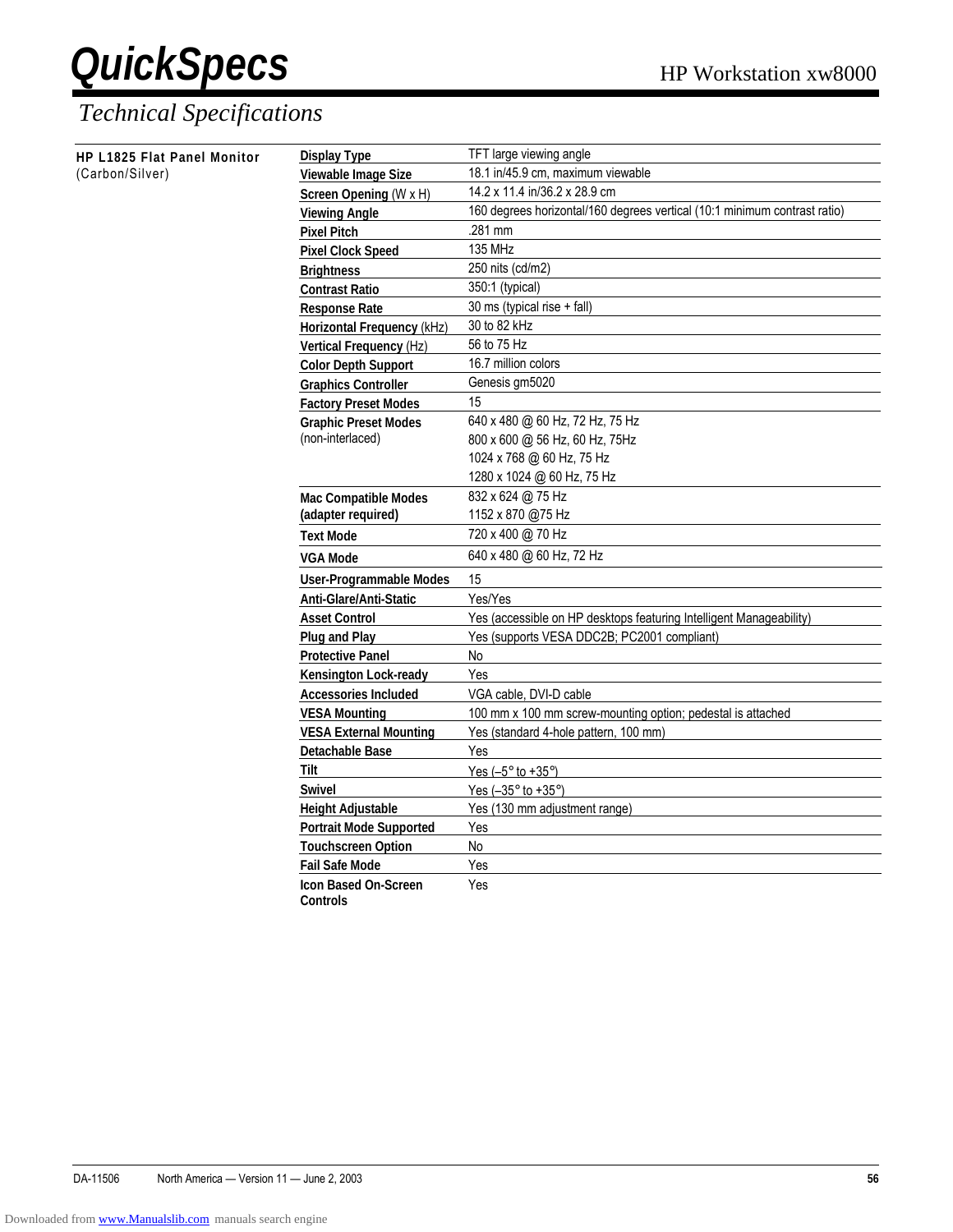

| HP L1825 Flat Panel Monitor | <b>User Controls</b>      | Brightness, contrast<br>Yes                                                                         |                                                                             |
|-----------------------------|---------------------------|-----------------------------------------------------------------------------------------------------|-----------------------------------------------------------------------------|
| (Carbon/Silver) (continued) |                           | Positioning                                                                                         | Yes                                                                         |
|                             |                           | Color temperature                                                                                   | Yes (6500k, 9300k, User)                                                    |
|                             |                           | Individual color control                                                                            | Yes                                                                         |
|                             |                           | Serial number display                                                                               | Yes                                                                         |
|                             |                           | <b>Full screen resolutions</b>                                                                      | Yes (640 x 480, 800 x 600)                                                  |
|                             |                           | <b>Clock</b>                                                                                        | Yes                                                                         |
|                             |                           | Clock phase                                                                                         | Yes                                                                         |
|                             |                           | Monitor management                                                                                  | No                                                                          |
|                             |                           | Recall                                                                                              | No                                                                          |
|                             |                           | <b>Audio recall</b>                                                                                 | No                                                                          |
|                             |                           | Input selection                                                                                     | Yes                                                                         |
|                             |                           | <b>Factory reset</b>                                                                                | Yes                                                                         |
|                             | <b>Language Selection</b> | English                                                                                             | Yes                                                                         |
|                             |                           | Spanish                                                                                             | Yes                                                                         |
|                             |                           | French                                                                                              | Yes                                                                         |
|                             |                           | German                                                                                              | Yes                                                                         |
|                             |                           | <b>Simplified Chinese</b>                                                                           | Yes                                                                         |
|                             |                           | Italian                                                                                             | Yes                                                                         |
|                             | Agency                    | <b>Australian ACA Approval</b>                                                                      | Yes                                                                         |
|                             | Approvals/Certifications  | <b>Canadian Requirements/CSA</b>                                                                    | Yes                                                                         |
|                             |                           | <b>CE Marking</b>                                                                                   | Yes                                                                         |
|                             |                           | China CCIB/CCEE Approval                                                                            | Yes                                                                         |
|                             |                           | <b>CISPR Requirements</b>                                                                           | Yes                                                                         |
|                             |                           | <b>Eastern European Approvals</b>                                                                   | Yes                                                                         |
|                             |                           | <b>Energy Star Compliant</b>                                                                        | Yes                                                                         |
|                             |                           | <b>FCC Approval</b>                                                                                 | Yes                                                                         |
|                             |                           | German Ergonomic                                                                                    | Yes                                                                         |
|                             |                           | (TUV and GS Mark)                                                                                   |                                                                             |
|                             |                           | ISO 9241-3,7,8 VDT Guidelines Yes                                                                   |                                                                             |
|                             |                           | ISO 13406-2 Compliant                                                                               | Yes                                                                         |
|                             |                           | (Pixel Defect Guidelines)                                                                           |                                                                             |
|                             |                           | <b>Mexican NOM Approval</b>                                                                         | Yes                                                                         |
|                             |                           | <b>MIC Requirements</b><br>(New Zealand)                                                            | Yes                                                                         |
|                             |                           | Yes<br><b>MPR-II Compliant</b><br>Yes<br><b>Nordic Approvals</b><br>(Nemko, Fimko, Demko,<br>Semko) |                                                                             |
|                             |                           |                                                                                                     |                                                                             |
|                             |                           | PC2001 Compliant                                                                                    | Yes                                                                         |
|                             |                           | <b>PC99 Certified</b>                                                                               | Yes                                                                         |
|                             |                           | S. Korean MIC Approval                                                                              | Yes                                                                         |
|                             |                           | <b>Taiwan BSMI Approval</b>                                                                         | Yes                                                                         |
|                             |                           | TCO 99 (emissions,                                                                                  | Yes                                                                         |
|                             |                           | ergonomics, environment)                                                                            |                                                                             |
|                             |                           | <b>TUV-Ergo</b>                                                                                     | Yes                                                                         |
|                             |                           | <b>UL Listed</b>                                                                                    | Yes                                                                         |
|                             |                           | <b>VCCI Approvals</b>                                                                               | Yes                                                                         |
|                             |                           | <b>Windows Certification</b>                                                                        | Microsoft Windows 98, Windows 2000, and<br>Windows XP                       |
|                             | Input Impedance           | 75 ohms ± 10%                                                                                       |                                                                             |
|                             | Input Signal              |                                                                                                     | Two connectors: one 15-pin mini D-sub analog VGA; and one DVI-I (VGA analog |
|                             |                           | or digital)                                                                                         |                                                                             |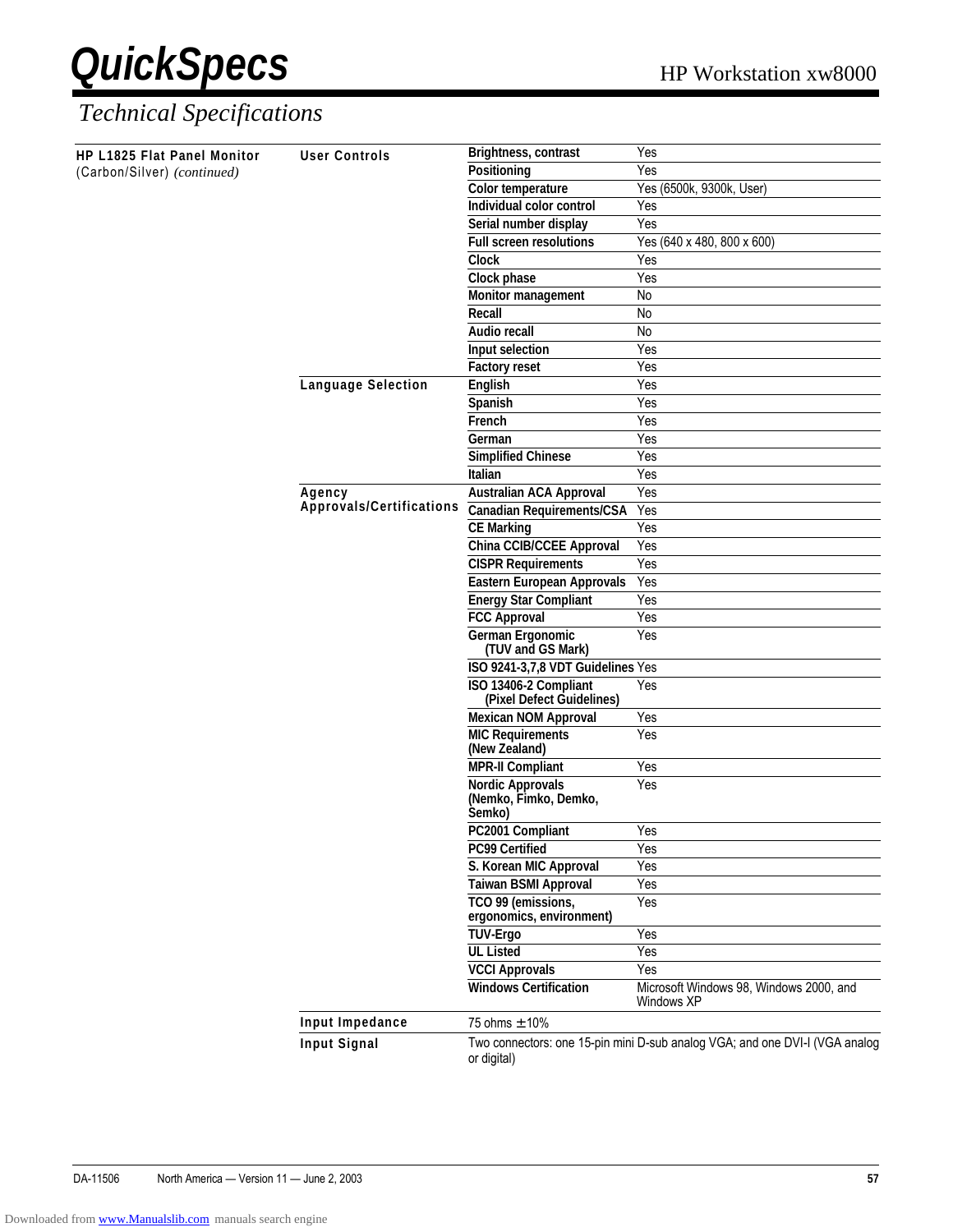### *Technical Specifications*

| <b>HP L1825 Flat Panel Monitor</b> | Sync Input                                  | Separate sync (HSYNC/VSYNC); composite sync, Sync on Green                                                                                             |                                                                 |
|------------------------------------|---------------------------------------------|--------------------------------------------------------------------------------------------------------------------------------------------------------|-----------------------------------------------------------------|
| (Carbon/Silver) (continued)        | <b>Power Supply ALS</b>                     | Auto-ranging, 90 to 264 VAC; internal power supply, 60 Hz                                                                                              |                                                                 |
|                                    | <b>Power Rating</b>                         | <b>Maximum Mode</b>                                                                                                                                    | < 60 W                                                          |
|                                    |                                             | <b>Power Saving Mode</b>                                                                                                                               | < 5 W                                                           |
|                                    |                                             | <b>Off Mode</b>                                                                                                                                        | < 5 W                                                           |
|                                    | <b>Dimensions</b>                           | With stand - min height                                                                                                                                | 14.8 x 15.8 x 8.2 in/37.6 x 40.2 x 20.8 cm                      |
|                                    | $(H \times W \times D)$                     | With stand - max height<br><b>Without stand</b>                                                                                                        | 19.9 x 15.8 x 8.2 in/50.6 x 40.2 x 20.8 cm                      |
|                                    |                                             |                                                                                                                                                        | 13.5 x 15.8 x 2.9 in/34.2 x 40.2 x 7.3 cm                       |
|                                    | <b>Approximate Weight</b>                   | With height-adjustable stand<br>22.9 lb/10.4 kg<br><b>Without stand</b><br>13.6 lb/6.2 kg                                                              |                                                                 |
|                                    |                                             |                                                                                                                                                        |                                                                 |
|                                    | Temperature                                 | Operating                                                                                                                                              | $32^{\circ}$ to 95 $^{\circ}$ F/0 $^{\circ}$ to 35 $^{\circ}$ C |
|                                    |                                             | Non-operating                                                                                                                                          | -4° to 140° F/-20° to 60° C                                     |
|                                    | <b>Humidity</b>                             | Operating                                                                                                                                              | 20% to 80%                                                      |
|                                    |                                             | Non-operating                                                                                                                                          | 8% to 85%                                                       |
|                                    | Warranty                                    | Limited three years parts, labor, and on-site service, including backlight.<br>Availability varies by region. Consult HP Customer Service for details. |                                                                 |
|                                    | <b>Graphic Controller</b><br>Compatibilitys | Compatible with "VESA Video Signal Standard (VSIS) Compliant" video cards.<br>NOTE: Features are subject to change without notice.                     |                                                                 |

DA-11506 North America — Version 11 — June 2, 2003 **58**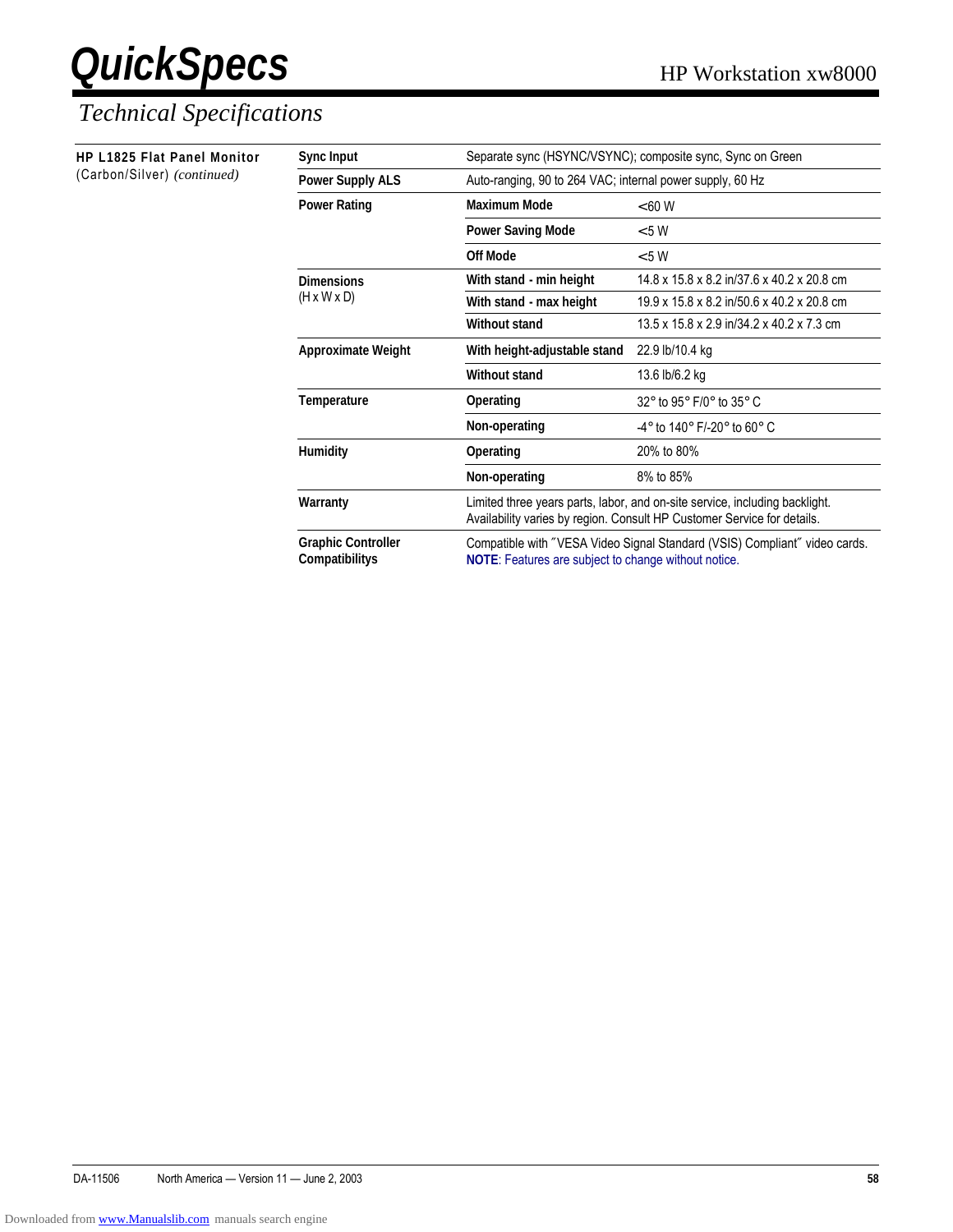| HP L1925 Flat Panel Monitor<br>(Carbon/Silver) | Panel                                              | <b>Type</b>                                                  | Thin film transistor (TFT)                                                                 |
|------------------------------------------------|----------------------------------------------------|--------------------------------------------------------------|--------------------------------------------------------------------------------------------|
|                                                |                                                    | Viewable Image Area<br>(diagonal)                            | 19 in (48.25 cm) maximum viewable                                                          |
|                                                |                                                    | Screen Opening (W x H)                                       | 14.9 x 11.9 in (37.8 x 30.3 cm)                                                            |
|                                                |                                                    | Viewing Angle (typical)                                      | 170 degrees horizontal/170 degrees vertical<br>(10:1 minimum contrast ratio)               |
|                                                |                                                    | <b>Brightness (typical)</b>                                  | Up to 250 nits (cd/m2)                                                                     |
|                                                |                                                    | <b>Contrast Ratio (typical)</b>                              | Up to 500:1 (typical)                                                                      |
|                                                |                                                    | Response Rate (typical)                                      | <20 ms (typical rise + fall)                                                               |
|                                                |                                                    | <b>Pixel Pitch</b><br>$0.294$ mm                             |                                                                                            |
|                                                |                                                    | <b>Color Depth Support</b>                                   | 16.7 million colors                                                                        |
|                                                | Video Input                                        | Plug and Play                                                | Yes (supports VESA DDC2B; PC2001<br>compliant)                                             |
|                                                |                                                    | <b>Input Signal</b>                                          | Two connectors: one 15-pin mini D-sub analog<br>VGA; and one DVI-I (VGA analog or digital) |
|                                                |                                                    | Input Impedance                                              |                                                                                            |
|                                                |                                                    | 75 ohms $\pm$ 2%<br><b>Sync Input</b><br>sync, Sync on Green | Separate sync (HSYNC/VSYNC); composite                                                     |
|                                                |                                                    | <b>Video Cable</b>                                           | VGA and DVI-D                                                                              |
|                                                |                                                    | Video Cable Length                                           | 78 in (2.0 m)                                                                              |
|                                                | Signal Interface/ Performance Horizontal Frequency |                                                              | 30 to 82 kHz                                                                               |
|                                                |                                                    | <b>Vertical Frequency</b>                                    | 56 to 75 Hz                                                                                |
|                                                |                                                    | <b>Graphics Controller</b>                                   | Pixelworks 131                                                                             |
|                                                |                                                    | <b>Native Resolution</b>                                     | 1280x1024@75Hz analog                                                                      |
|                                                |                                                    |                                                              | 1280x 1024@60Hz digital                                                                    |
|                                                |                                                    | <b>Maximum Resolution (Analog)</b>                           | 1280x1024@75Hz analog                                                                      |
|                                                |                                                    | <b>Maximum Resolution (Digital)</b>                          | 1280x1024@75Hz analog                                                                      |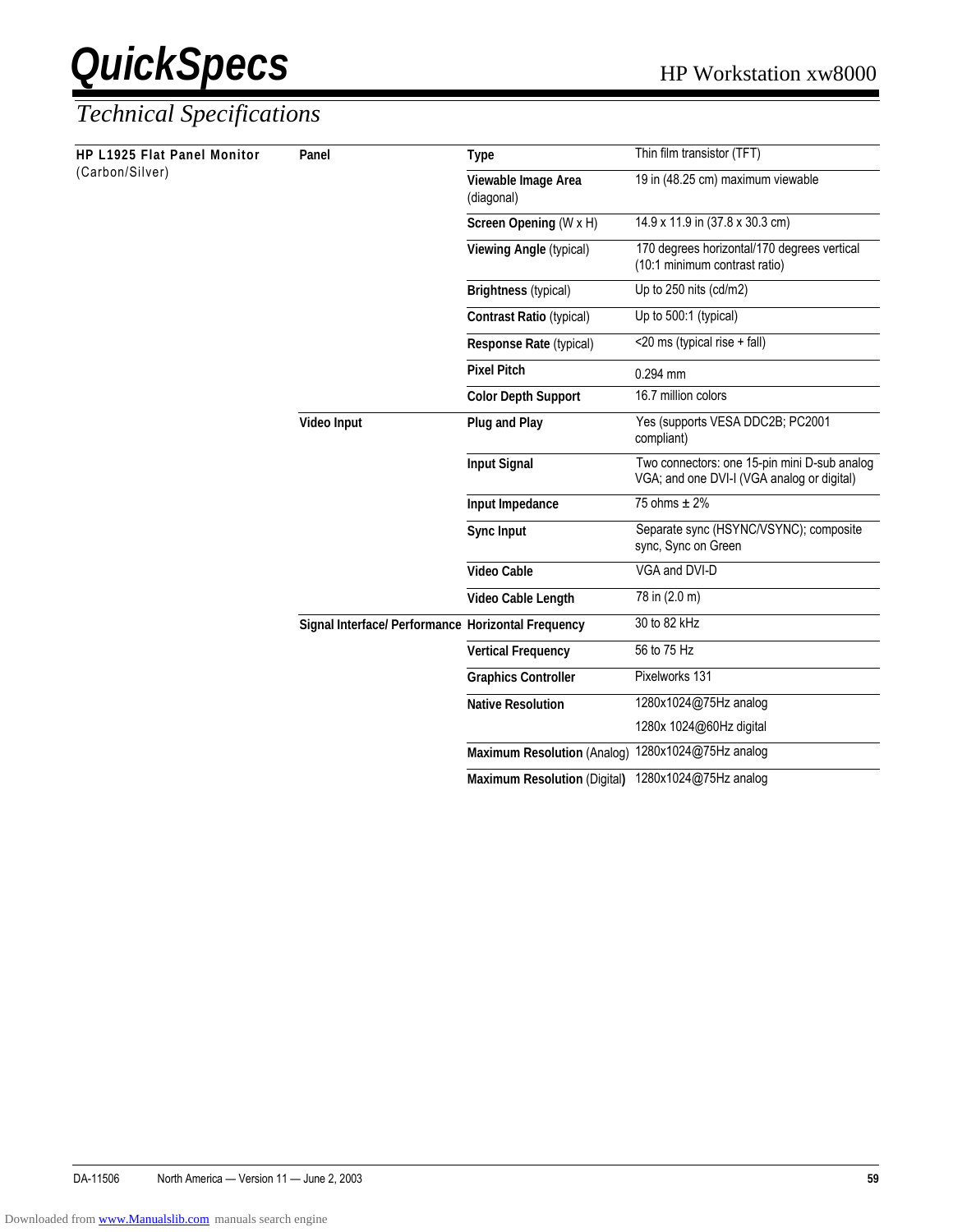

#### *Technical Specifications*

**HP L1925 Flat Panel Monitor** (Carbon/Silver) *(continued)*

**On Screen Display (OSD) Controls**

| <b>Preset VESA Graphic Modes</b> | 640 x 480 @ 60 Hz, 72 Hz, 75 Hz                                                                       |
|----------------------------------|-------------------------------------------------------------------------------------------------------|
| (non-interlaced)                 | 800 x 600 @ 60 Hz, 72 Hz, 75Hz                                                                        |
|                                  | 1024 x 768 @ 60 Hz, 75 Hz                                                                             |
|                                  | 1280 x 1024 @ 60 Hz, 75 Hz                                                                            |
| <b>Preset MAC Mode</b>           | 832 x 624 @ 75 Hz                                                                                     |
|                                  | 1152 x 870 @75 Hz                                                                                     |
| <b>Preset VGA Mode</b>           | 640 x 480 @ 60 Hz, 72 Hz                                                                              |
| <b>Preset SUN Mode</b>           | 1152x900@66Hz                                                                                         |
| <b>Fail Safe Mode</b>            | Yes (limits out of range signal messages)                                                             |
| Maximum Pixel Clock Speed        | <b>140 MHz</b>                                                                                        |
| User Programmable Modes          | Yes, 10                                                                                               |
| <b>Anti-Glare</b>                | Yes                                                                                                   |
| <b>Anti-Static</b>               | Yes                                                                                                   |
| <b>Asset Control</b>             | Yes (accessible on HP/Compaq desktops<br>featuring Intelligent Manageability)                         |
| Default Color Temperature        | Yes (6500k, 9300k, Custom User)                                                                       |
| <b>Buttons or Switches</b>       | Power on/off; 4-button OSD; second level<br>OSD buttons include auto adjust and dual-<br>input switch |
| Languages                        | English, Spanish, French, German, Dutch,<br>Italian                                                   |
| <b>User Controls</b>             | Size and Positioning                                                                                  |
|                                  | Contrast                                                                                              |
|                                  | <b>Brightness</b>                                                                                     |
|                                  | Clock, Clock Phase                                                                                    |
|                                  | Selectable Color Temperature                                                                          |
|                                  | Input Selection                                                                                       |
|                                  | <b>Factory Reset</b>                                                                                  |
|                                  | <b>Individual Color Contrast</b>                                                                      |
|                                  |                                                                                                       |

Full-screen Resolution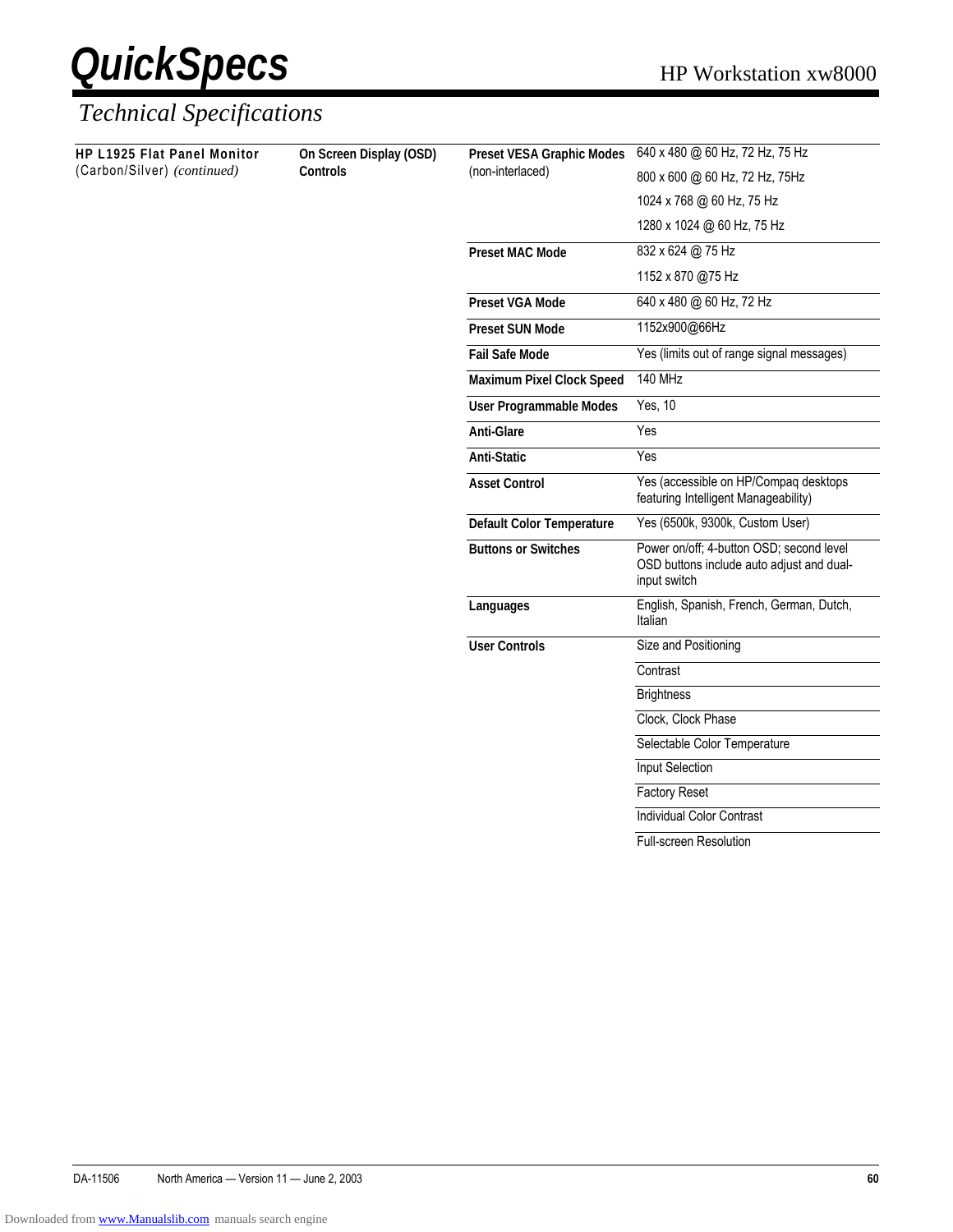| <b>HP L1925 Flat Panel Monitor</b><br>(Carbon/Silver) (continued) | Power         | <b>Power Supply</b>                                                           | supply, 47.5-63 Hz                                                                                                                          |                                                                                                                                                                                                                                                                                                                                                                                                                                                                                                                                                                                                                                                                                                                              |  |  |
|-------------------------------------------------------------------|---------------|-------------------------------------------------------------------------------|---------------------------------------------------------------------------------------------------------------------------------------------|------------------------------------------------------------------------------------------------------------------------------------------------------------------------------------------------------------------------------------------------------------------------------------------------------------------------------------------------------------------------------------------------------------------------------------------------------------------------------------------------------------------------------------------------------------------------------------------------------------------------------------------------------------------------------------------------------------------------------|--|--|
|                                                                   |               | <b>Input Power</b>                                                            | 100 ~ 240 VAC                                                                                                                               |                                                                                                                                                                                                                                                                                                                                                                                                                                                                                                                                                                                                                                                                                                                              |  |  |
|                                                                   |               | <b>Nominal Current</b>                                                        | 1.5 A maximum                                                                                                                               |                                                                                                                                                                                                                                                                                                                                                                                                                                                                                                                                                                                                                                                                                                                              |  |  |
|                                                                   |               | Frequency                                                                     | $50 - 60$ Hz                                                                                                                                |                                                                                                                                                                                                                                                                                                                                                                                                                                                                                                                                                                                                                                                                                                                              |  |  |
|                                                                   |               | Average                                                                       | software                                                                                                                                    |                                                                                                                                                                                                                                                                                                                                                                                                                                                                                                                                                                                                                                                                                                                              |  |  |
|                                                                   |               | Maximum                                                                       | < 40 watts                                                                                                                                  |                                                                                                                                                                                                                                                                                                                                                                                                                                                                                                                                                                                                                                                                                                                              |  |  |
|                                                                   |               | <b>Power Saving</b>                                                           | < 2 watts                                                                                                                                   |                                                                                                                                                                                                                                                                                                                                                                                                                                                                                                                                                                                                                                                                                                                              |  |  |
|                                                                   |               | <b>Off Mode</b>                                                               | < 1 watts (switch off)                                                                                                                      |                                                                                                                                                                                                                                                                                                                                                                                                                                                                                                                                                                                                                                                                                                                              |  |  |
|                                                                   |               | Power Cable Length                                                            |                                                                                                                                             | Auto-ranging, 90 to 265 VAC; internal power<br>33 watts when displaying standard office<br>70 in (1.8 m); non-captive<br>14.8 x 16.4 x 8.2 in<br>$(39.8 \times 41.6 \times 20.8 \text{ cm})$<br>'0 x 16.4 x 8.2 in<br>$5(0.8 \times 41.6 \times 20.8 \text{ cm})$<br>8.2 x 12.2 in<br>$(20.8 \times 30.9 \text{ cm})$<br>13.5 x 16.4 x 2.6 in<br>$(34.2 \times 41.6 \times 6.6 \text{ cm})$<br>26.0 x 26.0 x 26.0 in<br>$(66.0 \times 66.0 \times 66.0 \text{ cm})$<br>7.6 lb (8 kg)<br>2 lb (5.5 kg)<br>'3.5 lb (10.7 kg)<br>-5 degrees to +20 degrees<br>$\pm$ 45 degrees horizontal swivel<br>Yes (4.3 in/110 mm adjustment range)<br>Ships attached and is removable after<br>installation<br>41° to 95° F (5° to 35° C) |  |  |
|                                                                   | Mechanical    | Dimensions $(H \times W \times D)$                                            | Unpacked w/<br>stand minimum<br>height                                                                                                      |                                                                                                                                                                                                                                                                                                                                                                                                                                                                                                                                                                                                                                                                                                                              |  |  |
|                                                                   |               |                                                                               | Unpacked w/<br>stand maximum<br>height                                                                                                      |                                                                                                                                                                                                                                                                                                                                                                                                                                                                                                                                                                                                                                                                                                                              |  |  |
|                                                                   |               |                                                                               | <b>Base Area</b><br>(Footprint d x w)<br>Panel only<br>(w/o stand)<br>$(h \times w \times d)$<br>Packaged<br>Weight<br>Unpacked w/<br>stand |                                                                                                                                                                                                                                                                                                                                                                                                                                                                                                                                                                                                                                                                                                                              |  |  |
|                                                                   |               |                                                                               |                                                                                                                                             |                                                                                                                                                                                                                                                                                                                                                                                                                                                                                                                                                                                                                                                                                                                              |  |  |
|                                                                   |               |                                                                               |                                                                                                                                             |                                                                                                                                                                                                                                                                                                                                                                                                                                                                                                                                                                                                                                                                                                                              |  |  |
|                                                                   |               |                                                                               |                                                                                                                                             |                                                                                                                                                                                                                                                                                                                                                                                                                                                                                                                                                                                                                                                                                                                              |  |  |
|                                                                   |               |                                                                               | Unpacked w/o<br>stand                                                                                                                       |                                                                                                                                                                                                                                                                                                                                                                                                                                                                                                                                                                                                                                                                                                                              |  |  |
|                                                                   |               |                                                                               | Packaged                                                                                                                                    |                                                                                                                                                                                                                                                                                                                                                                                                                                                                                                                                                                                                                                                                                                                              |  |  |
|                                                                   |               | <b>Tilt Range</b>                                                             |                                                                                                                                             |                                                                                                                                                                                                                                                                                                                                                                                                                                                                                                                                                                                                                                                                                                                              |  |  |
|                                                                   |               | <b>Swivel Range</b>                                                           |                                                                                                                                             |                                                                                                                                                                                                                                                                                                                                                                                                                                                                                                                                                                                                                                                                                                                              |  |  |
|                                                                   |               | <b>Height Adjustable</b>                                                      |                                                                                                                                             |                                                                                                                                                                                                                                                                                                                                                                                                                                                                                                                                                                                                                                                                                                                              |  |  |
|                                                                   |               | <b>Pivot Rotation</b>                                                         | Yes, 90 degrees                                                                                                                             |                                                                                                                                                                                                                                                                                                                                                                                                                                                                                                                                                                                                                                                                                                                              |  |  |
|                                                                   |               | <b>Base</b>                                                                   |                                                                                                                                             |                                                                                                                                                                                                                                                                                                                                                                                                                                                                                                                                                                                                                                                                                                                              |  |  |
|                                                                   | Environmental | Temperature - Operating                                                       |                                                                                                                                             |                                                                                                                                                                                                                                                                                                                                                                                                                                                                                                                                                                                                                                                                                                                              |  |  |
|                                                                   |               | Temperature – Non-operating $\overline{-4^{\circ}}$ to 140° F (-20° to 60° C) |                                                                                                                                             |                                                                                                                                                                                                                                                                                                                                                                                                                                                                                                                                                                                                                                                                                                                              |  |  |
|                                                                   |               | Humidity - Operating                                                          | 20% to 80%                                                                                                                                  |                                                                                                                                                                                                                                                                                                                                                                                                                                                                                                                                                                                                                                                                                                                              |  |  |
|                                                                   |               | Humidity - Non-operating                                                      | 5% to 95%                                                                                                                                   |                                                                                                                                                                                                                                                                                                                                                                                                                                                                                                                                                                                                                                                                                                                              |  |  |
|                                                                   |               | Altitude - Operating                                                          | 0 to 13,000 ft (0 to 4,000 m)                                                                                                               |                                                                                                                                                                                                                                                                                                                                                                                                                                                                                                                                                                                                                                                                                                                              |  |  |
|                                                                   |               | Altitude - Non-operating                                                      | 0 to 40,000 ft (0 to 12,192 m)                                                                                                              |                                                                                                                                                                                                                                                                                                                                                                                                                                                                                                                                                                                                                                                                                                                              |  |  |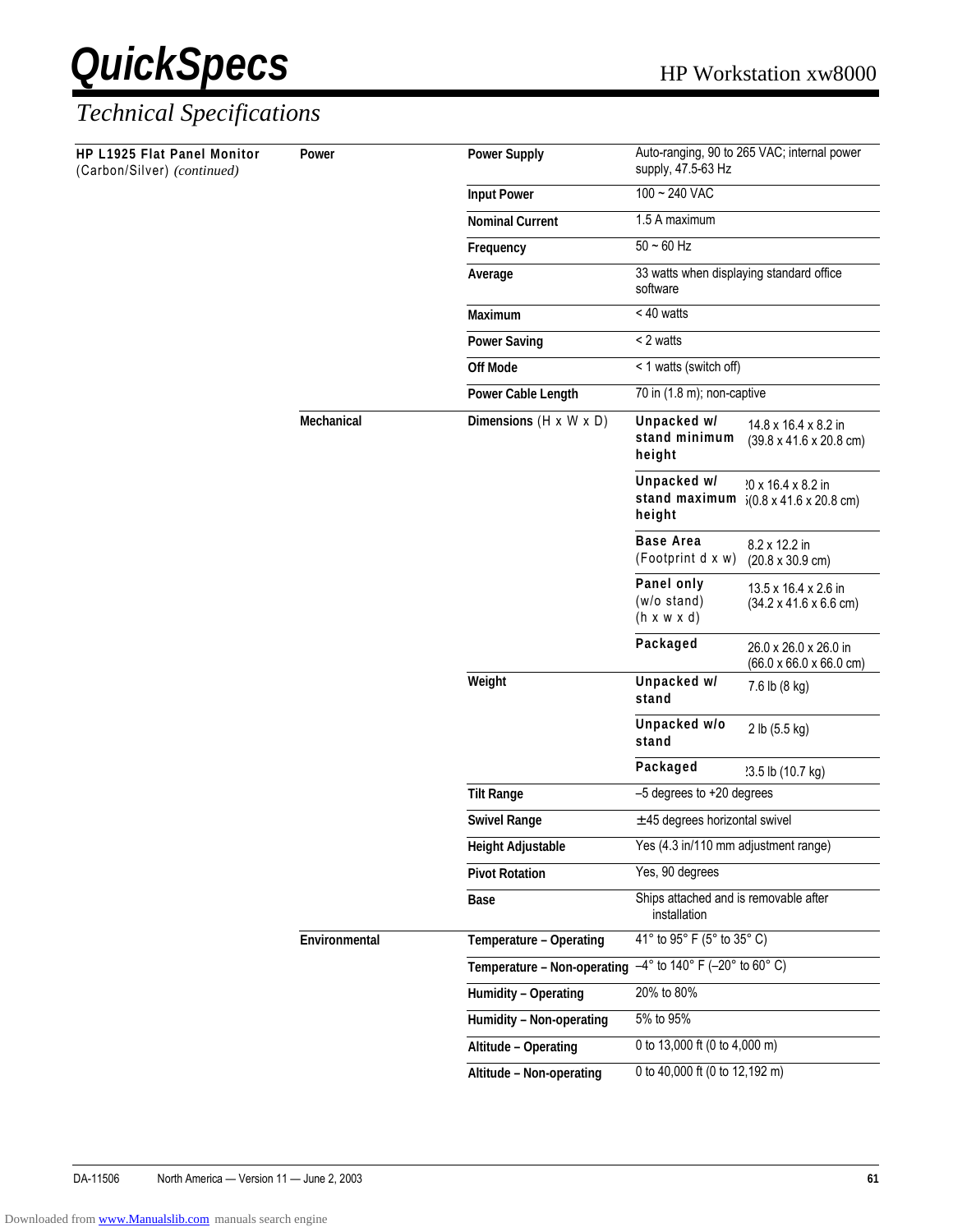

| HP L1925 Flat Panel Monitor<br>(Carbon/Silver) (continued) | <b>Options</b>                          | <b>PC Comm Station</b>                                                                                                                                                                                                                                                                                                                   | Communication/audio hub that includes two<br>stereo speakers (8 PMPO each), integrated<br>microphone/dual function headset (phone and PC<br>support), and USB port. Optional, part number<br>304251-008 (US) or P8814A (EMEA).                                                                                                                                                                                                                                                                                                                                                                                                            |  |  |
|------------------------------------------------------------|-----------------------------------------|------------------------------------------------------------------------------------------------------------------------------------------------------------------------------------------------------------------------------------------------------------------------------------------------------------------------------------------|-------------------------------------------------------------------------------------------------------------------------------------------------------------------------------------------------------------------------------------------------------------------------------------------------------------------------------------------------------------------------------------------------------------------------------------------------------------------------------------------------------------------------------------------------------------------------------------------------------------------------------------------|--|--|
|                                                            | Other                                   | VGA cable, DVI-D cable, user CD-ROM with<br><b>Accessories Included</b><br>Portrait software                                                                                                                                                                                                                                             |                                                                                                                                                                                                                                                                                                                                                                                                                                                                                                                                                                                                                                           |  |  |
|                                                            |                                         | User Guide Languages English                                                                                                                                                                                                                                                                                                             |                                                                                                                                                                                                                                                                                                                                                                                                                                                                                                                                                                                                                                           |  |  |
|                                                            |                                         | <b>Warranty Languages</b>                                                                                                                                                                                                                                                                                                                | English                                                                                                                                                                                                                                                                                                                                                                                                                                                                                                                                                                                                                                   |  |  |
|                                                            |                                         | Color                                                                                                                                                                                                                                                                                                                                    | Carbon/Silver                                                                                                                                                                                                                                                                                                                                                                                                                                                                                                                                                                                                                             |  |  |
|                                                            |                                         | <b>VESA Mounting</b>                                                                                                                                                                                                                                                                                                                     | Yes (swing arm/ wall mount not included; base is<br>shipped attached and must be removed for<br>mounting options)                                                                                                                                                                                                                                                                                                                                                                                                                                                                                                                         |  |  |
|                                                            | <b>VESA External</b><br><b>Mounting</b> | Yes (Standard 4 hole pattern, 100 mm)                                                                                                                                                                                                                                                                                                    |                                                                                                                                                                                                                                                                                                                                                                                                                                                                                                                                                                                                                                           |  |  |
|                                                            |                                         | Kensington Lock-ready Yes                                                                                                                                                                                                                                                                                                                |                                                                                                                                                                                                                                                                                                                                                                                                                                                                                                                                                                                                                                           |  |  |
|                                                            | Certification and<br>Compliance         |                                                                                                                                                                                                                                                                                                                                          | Australian ACA Approval, Canadian Requirements/CSA, CE Marking, China<br>CCIB/CCEE Approval, CISPR Requirements, Eastern European Approvals,<br>Energy Star Compliant, FCC Approval, German Ergonomic (TUV and GS Mark),<br>ISO 9241-3,7,8 VDT Guidelines, ISO 13406-2 Compliant (Pixel Defect<br>Guidelines), Mexican NOM Approval, MIC Requirements (New Zealand), MPR-II<br>Compliant, Nordic Approvals (Nemko, Fimko, Demko, Semko), PC2001<br>Compliant, PC99 Certified, S. Korean MIC Approval, Taiwan BSMI Approval,<br>TCO 03 (emissions, ergonomics, environment), TUV-Ergo, UL Listed, VCCI<br>Approvals, Windows Certification |  |  |
|                                                            | Compatibility                           | VESA Video Signal Standard (VSIS) Compliant video cards have been tested<br>and proven compatible for use with the HP Flat Panel Monitor L1925. The HP<br>L1925 has been tested for use with Compaq Evo PCs and Thin Clients and<br>Compaq D315 Business PCs.<br>NOTE: Features are subject to change without notice.                    |                                                                                                                                                                                                                                                                                                                                                                                                                                                                                                                                                                                                                                           |  |  |
|                                                            | <b>Service and Warranty</b>             | Limited three-year parts and repair labor, service provider labor, and on-site<br>service. Next Business Day advanced exchange direct replacement service<br>available during warranty period. Certain restrictions and exclusions apply. For<br>details, contact HP Customer Support at 970-635-1000 (USA) or 905-206-4663<br>(Canada). |                                                                                                                                                                                                                                                                                                                                                                                                                                                                                                                                                                                                                                           |  |  |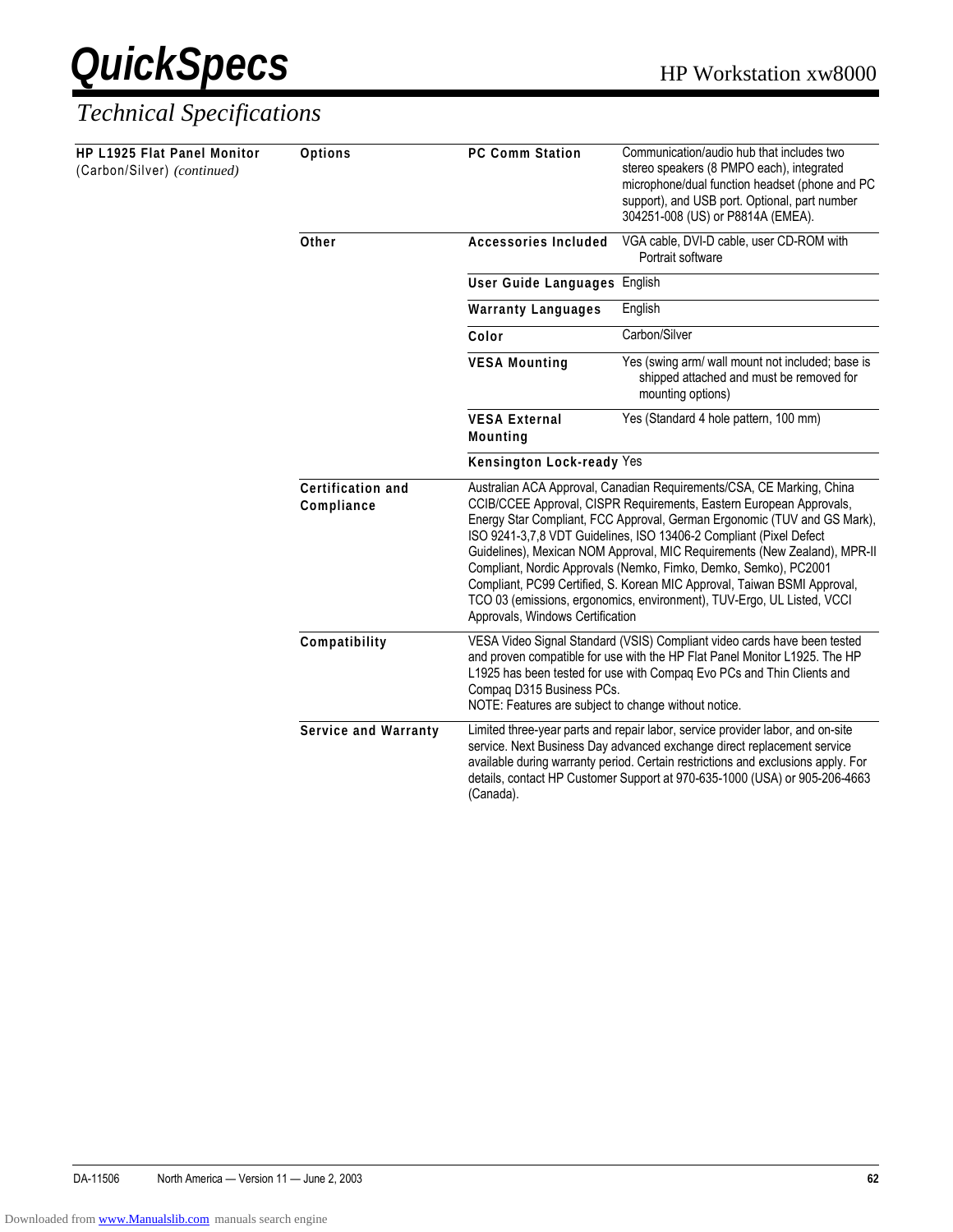| HP L2025 Flat Panel Monitor<br>(Carbon/Silver) | <b>Display Type</b>                             | TFT large viewing angle                                                   |  |
|------------------------------------------------|-------------------------------------------------|---------------------------------------------------------------------------|--|
|                                                | Viewable Image Size                             | 20.1 in/51 cm maximum viewable                                            |  |
|                                                | Screen Opening (W x H)                          | 16.2 x 22 in/41.1 x 30.9 cm                                               |  |
|                                                | <b>Viewing Angle</b>                            | 170 degrees horizontal/170 degrees vertical (10:1 minimum contrast ratio) |  |
|                                                | <b>Pixel Pitch</b>                              | $0.255$ mm                                                                |  |
|                                                | <b>Pixel Clock Speed</b>                        | 202 MHz                                                                   |  |
|                                                | <b>Brightness</b>                               | 250 nits (cd/m <sup>2</sup> ) typical                                     |  |
|                                                | <b>Contrast Ratio</b>                           | 350:1 typical                                                             |  |
|                                                | <b>Response Rate</b>                            | 25 ms typical (rise + fall)                                               |  |
|                                                | <b>Color Depth Support</b>                      | 16.7 million colors                                                       |  |
|                                                | Horizontal Frequency (kHz)                      | 30 to 94 kHz (analog); 30 to 92 KHz (digital)                             |  |
|                                                | Vertical Frequency (Hz)                         | 56 to 85 Hz                                                               |  |
|                                                | <b>Graphics Controller</b>                      | Pixelworks PW171                                                          |  |
|                                                | <b>Factory Preset Modes</b>                     | 18                                                                        |  |
|                                                | <b>Graphic Preset Modes</b>                     | 1600 x 1200 @ 60 Hz, 75 Hz                                                |  |
|                                                | (non-interlaced)                                | 1280 x 1024 @ 60 Hz, 75Hz, 85 Hz                                          |  |
|                                                |                                                 | 1280 x 960 @ 60 Hz                                                        |  |
|                                                |                                                 | 1152 x 900 @ 66 Hz                                                        |  |
|                                                | Mac or Other Compatible                         | 832 x 624 @ 75 Hz                                                         |  |
|                                                | Modes (adapter may be<br>required)              | 1152 x 870 @ 75 Hz                                                        |  |
|                                                | <b>Text Mode</b>                                | 720 x 400 @ 70 Hz                                                         |  |
|                                                | <b>VGA Mode</b>                                 | 640 x 480 @ 60 Hz                                                         |  |
|                                                | User-Programmable Modes                         | 18                                                                        |  |
|                                                | Anti-Glare/Anti-Static                          | Yes/Yes                                                                   |  |
|                                                | <b>AssetControl</b>                             | Yes (accessible on HP desktops featuring Intelligent Manageability)       |  |
|                                                | <b>Plug and Play</b>                            | Yes                                                                       |  |
|                                                | Kensington Lock-ready                           | Yes                                                                       |  |
|                                                | <b>Accessories Included</b>                     | VGA cable, DVI-D cable                                                    |  |
|                                                | <b>Protective Panel</b>                         | No                                                                        |  |
|                                                | <b>VESA Mounting</b>                            | 100 mm x 100 mm screw-mounting option; pedestal is attached               |  |
|                                                | <b>VESA External Mounting</b>                   | Yes (Standard 4 hole pattern, 100 mm)                                     |  |
|                                                | <b>Portrait Mode Supported</b>                  | No                                                                        |  |
|                                                | <b>Touchscreen Option</b>                       | No                                                                        |  |
|                                                | <b>Detachable Base</b>                          | Yes                                                                       |  |
|                                                | <b>Tilt</b>                                     | Yes $(-5^\circ$ to $+35^\circ)$                                           |  |
|                                                | <b>Swivel</b>                                   | Yes $(-35^\circ$ to $+35^\circ)$                                          |  |
|                                                | <b>Height Adjustable</b>                        | Yes (130 mm adjustment range)                                             |  |
|                                                | <b>Fail Safe Mode</b>                           | Yes                                                                       |  |
|                                                | Icon Based On-Screen<br><b>Display Controls</b> | Yes                                                                       |  |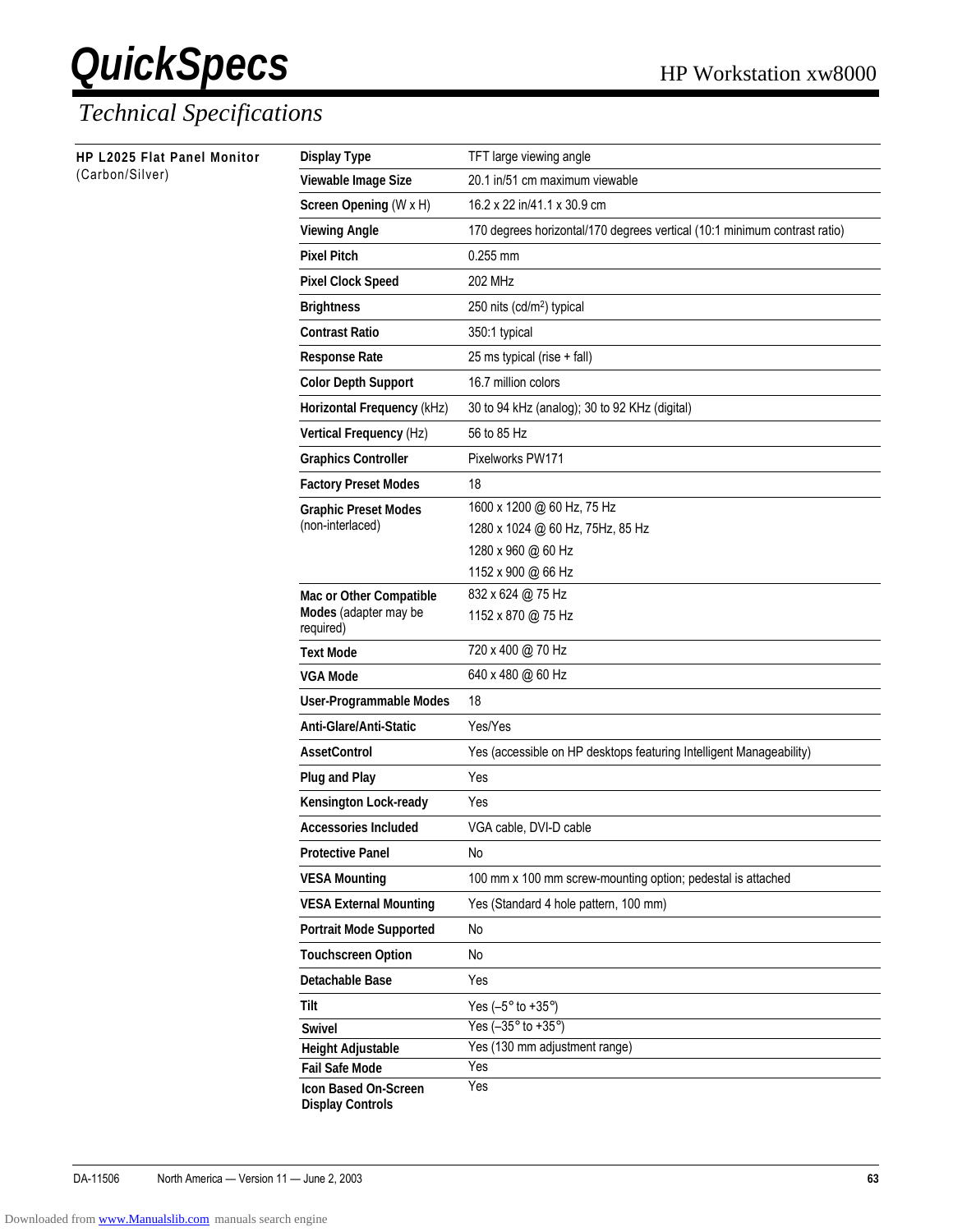

| HP L2025 Flat Panel Monitor | <b>User Controls</b>                      | Brightness, contrast                                       | Yes                                                                                       |  |  |  |
|-----------------------------|-------------------------------------------|------------------------------------------------------------|-------------------------------------------------------------------------------------------|--|--|--|
| (Carbon/Silver)(continued)  |                                           | Positioning                                                | Yes                                                                                       |  |  |  |
|                             |                                           | Color temperature                                          | Yes (6500k, 9300k, User)                                                                  |  |  |  |
|                             |                                           | Individual color control                                   | Yes                                                                                       |  |  |  |
|                             |                                           | Serial number display                                      | Yes                                                                                       |  |  |  |
|                             |                                           | <b>Full screen resolutions</b>                             | Yes (640 x 480, 800 x 600)                                                                |  |  |  |
|                             |                                           | <b>Clock</b>                                               | Yes                                                                                       |  |  |  |
|                             |                                           | Clock phase                                                | Yes                                                                                       |  |  |  |
|                             |                                           | Monitor management                                         | No                                                                                        |  |  |  |
|                             |                                           | Recall                                                     | No                                                                                        |  |  |  |
|                             |                                           | Audio recall                                               | $\overline{N}$                                                                            |  |  |  |
|                             |                                           | <b>Video PIP</b>                                           | Yes (size and position)                                                                   |  |  |  |
|                             |                                           | Input selection                                            | Yes<br>(includes separate direct access key for<br>dedicated swap between inputs 1 and 2) |  |  |  |
|                             |                                           | <b>Factory reset</b>                                       | Yes                                                                                       |  |  |  |
|                             | <b>Language Selection</b>                 | English                                                    | Yes                                                                                       |  |  |  |
|                             |                                           | Spanish                                                    | Yes                                                                                       |  |  |  |
|                             |                                           | French                                                     | Yes                                                                                       |  |  |  |
|                             |                                           | German                                                     | Yes                                                                                       |  |  |  |
|                             |                                           | <b>Simplified Chinese</b>                                  | Yes                                                                                       |  |  |  |
|                             |                                           | <b>Italian</b>                                             | Yes                                                                                       |  |  |  |
|                             |                                           | <b>Australian ACA Approval</b>                             | Yes                                                                                       |  |  |  |
|                             | Agency<br><b>Approvals/Certifications</b> | <b>Canadian Requirements/CSA</b>                           |                                                                                           |  |  |  |
|                             |                                           | <b>CE Marking</b>                                          | Yes                                                                                       |  |  |  |
|                             |                                           | China CCIB/CCEE Approval                                   | Yes<br>Yes<br>Yes                                                                         |  |  |  |
|                             |                                           |                                                            |                                                                                           |  |  |  |
|                             |                                           | <b>CISPR Requirements</b>                                  |                                                                                           |  |  |  |
|                             |                                           | <b>Eastern European Approvals</b>                          | Yes                                                                                       |  |  |  |
|                             |                                           | <b>Energy Star Compliant</b>                               | Yes                                                                                       |  |  |  |
|                             |                                           | <b>FCC Approval</b>                                        | Yes                                                                                       |  |  |  |
|                             |                                           | German Ergonomic<br>(TUV and GS Mark)                      | Yes                                                                                       |  |  |  |
|                             |                                           | ISO 9241-3,7,8 VDT Guidelines Yes                          |                                                                                           |  |  |  |
|                             |                                           | ISO 13406-2 Pixel Defect<br><b>Guidelines</b>              | Yes                                                                                       |  |  |  |
|                             |                                           | <b>Mexican NOM Approval</b>                                | Yes                                                                                       |  |  |  |
|                             |                                           | <b>MIC Requirements (New</b><br>Zealand)                   | Yes                                                                                       |  |  |  |
|                             |                                           | <b>MPR-II Compliant</b>                                    | Yes                                                                                       |  |  |  |
|                             |                                           | <b>Nordic Approvals</b><br>(Nemko, Fimko, Demko,<br>Semko) | Yes                                                                                       |  |  |  |
|                             |                                           | PC2001 Compliant                                           | Yes                                                                                       |  |  |  |
|                             |                                           | PC99 Certified                                             | Yes                                                                                       |  |  |  |
|                             |                                           | S. Korean MIC Approval                                     | Yes                                                                                       |  |  |  |
|                             |                                           | <b>Taiwan BSMI Approval</b>                                | Yes                                                                                       |  |  |  |
|                             |                                           | TCO 99 (emissions,                                         | Yes                                                                                       |  |  |  |
|                             |                                           | ergonomics, environment)<br><b>TUV-Ergo</b>                | Yes                                                                                       |  |  |  |
|                             |                                           | <b>UL Listed</b>                                           | Yes                                                                                       |  |  |  |
|                             |                                           |                                                            |                                                                                           |  |  |  |
|                             |                                           | <b>VCCI Approvals</b>                                      | Yes                                                                                       |  |  |  |
|                             |                                           | <b>Windows Certification</b>                               | Microsoft Windows 98, Windows 2000, and<br>Windows XP                                     |  |  |  |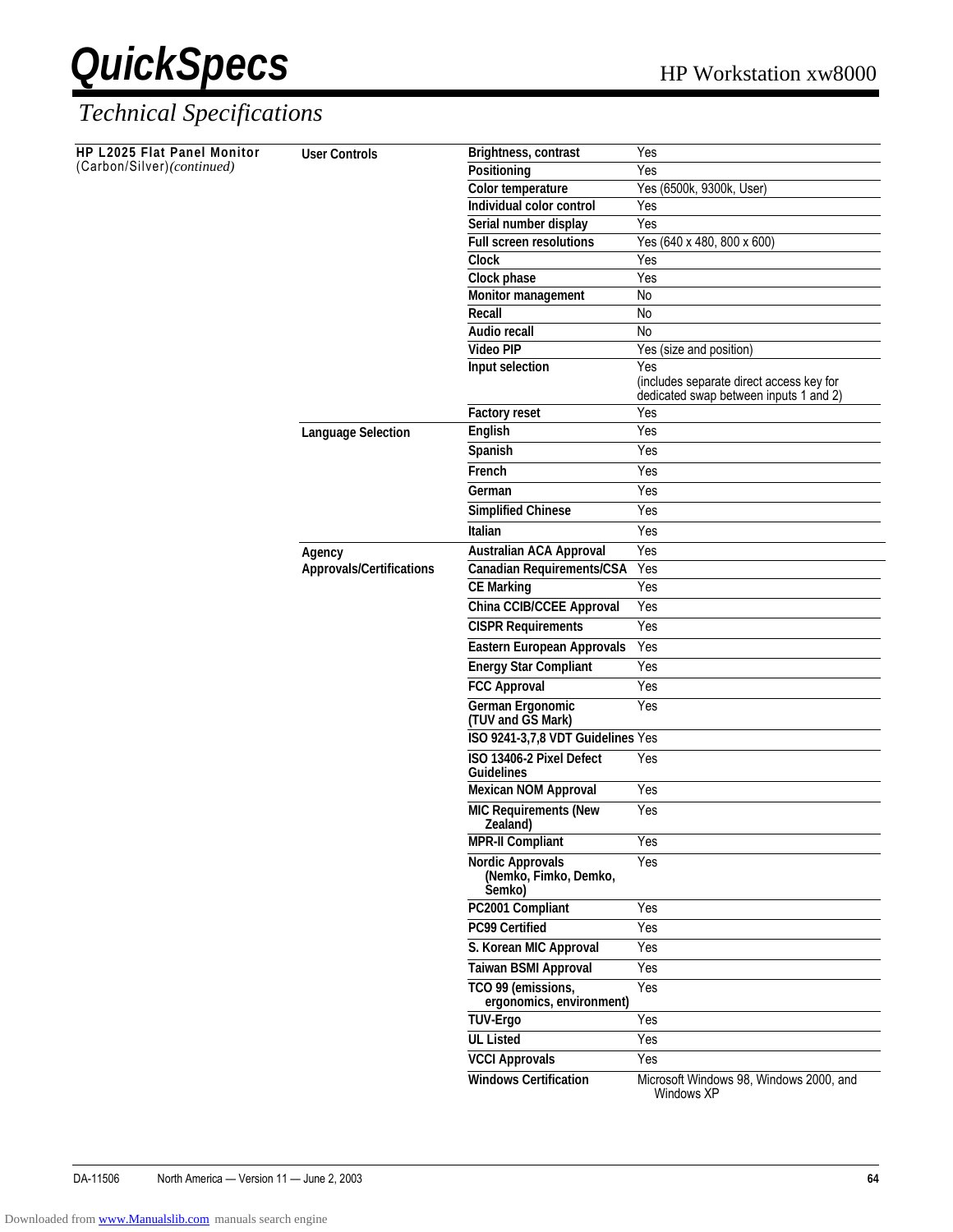| <b>HP L2025 Flat Panel Monitor</b><br>(Carbon/Silver)(continued) | Input Impedance                      | 75 ohms $\pm$ 10%                                                                                                                                                                                                                  |                                                                                                                                         |  |  |
|------------------------------------------------------------------|--------------------------------------|------------------------------------------------------------------------------------------------------------------------------------------------------------------------------------------------------------------------------------|-----------------------------------------------------------------------------------------------------------------------------------------|--|--|
|                                                                  | <b>Input Signal</b>                  |                                                                                                                                                                                                                                    | Four connectors, including one 15-pin mini D-sub VGA; one DVI-I (VGA analog<br>and digital input), one composite video, and one s-video |  |  |
|                                                                  | Sync Input                           | Separate sync (HSYNC/VSYNC); composite sync, Sync on Green                                                                                                                                                                         |                                                                                                                                         |  |  |
|                                                                  | <b>Power Supply ALS</b>              | Auto-Ranging, 90 to 264 VAC; internal power supply, 60 Hz                                                                                                                                                                          |                                                                                                                                         |  |  |
|                                                                  | <b>Power Rating</b>                  | <b>Maximum Mode</b>                                                                                                                                                                                                                | < 70 W                                                                                                                                  |  |  |
|                                                                  |                                      | <b>Power Saving Mode</b>                                                                                                                                                                                                           | < 5 W                                                                                                                                   |  |  |
|                                                                  |                                      | <b>Off Mode</b>                                                                                                                                                                                                                    | < 5 W                                                                                                                                   |  |  |
|                                                                  | Dimensions ( $H \times W \times D$ ) | With Stand - Min height                                                                                                                                                                                                            | 16.3 x 19.2 x 8.2 in/41.4 x 48.8 x 20.8 cm                                                                                              |  |  |
|                                                                  |                                      | With Stand - Max height<br><b>Without Stand</b>                                                                                                                                                                                    | 21.4 x 19.2 x 8.2 in/54.4 x 48.8 x 20.8 cm                                                                                              |  |  |
|                                                                  |                                      |                                                                                                                                                                                                                                    | 16.1 x 19.2 x 3.0 in/40.8 x 48.8 x 7.6 cm                                                                                               |  |  |
|                                                                  | <b>Approximate Weight</b>            | With height-adjustable stand                                                                                                                                                                                                       | 26.4 lb/12 kg                                                                                                                           |  |  |
|                                                                  |                                      | <b>Without stand</b>                                                                                                                                                                                                               | 17.2 lb/7.8 kg                                                                                                                          |  |  |
|                                                                  | Temperature                          | Operating                                                                                                                                                                                                                          | 46° to 95° F/10° to 35° C                                                                                                               |  |  |
|                                                                  |                                      | Non-operating                                                                                                                                                                                                                      | $6^{\circ}$ to 140 $^{\circ}$ F/-10 $^{\circ}$ to 60 $^{\circ}$ C                                                                       |  |  |
|                                                                  | <b>Humidity</b>                      | Operating                                                                                                                                                                                                                          | 20% to 80%                                                                                                                              |  |  |
|                                                                  |                                      | Non-operating                                                                                                                                                                                                                      | 5% to 85%                                                                                                                               |  |  |
|                                                                  | Warranty                             | Three-year limited warranty parts, including backlight and on-site labor or 48<br>hour direct unit replacement. Certain restrictions apply. Some terms vary<br>depending on sales region. Consult HP Customer Service for details. |                                                                                                                                         |  |  |
|                                                                  | <b>Graphic Controller</b>            |                                                                                                                                                                                                                                    | Compatible with "VESA Video Signal Standard (VSIS) Compliant" video cards.                                                              |  |  |
|                                                                  | Compatibility                        | NOTE: Features are subject to change without notice.                                                                                                                                                                               |                                                                                                                                         |  |  |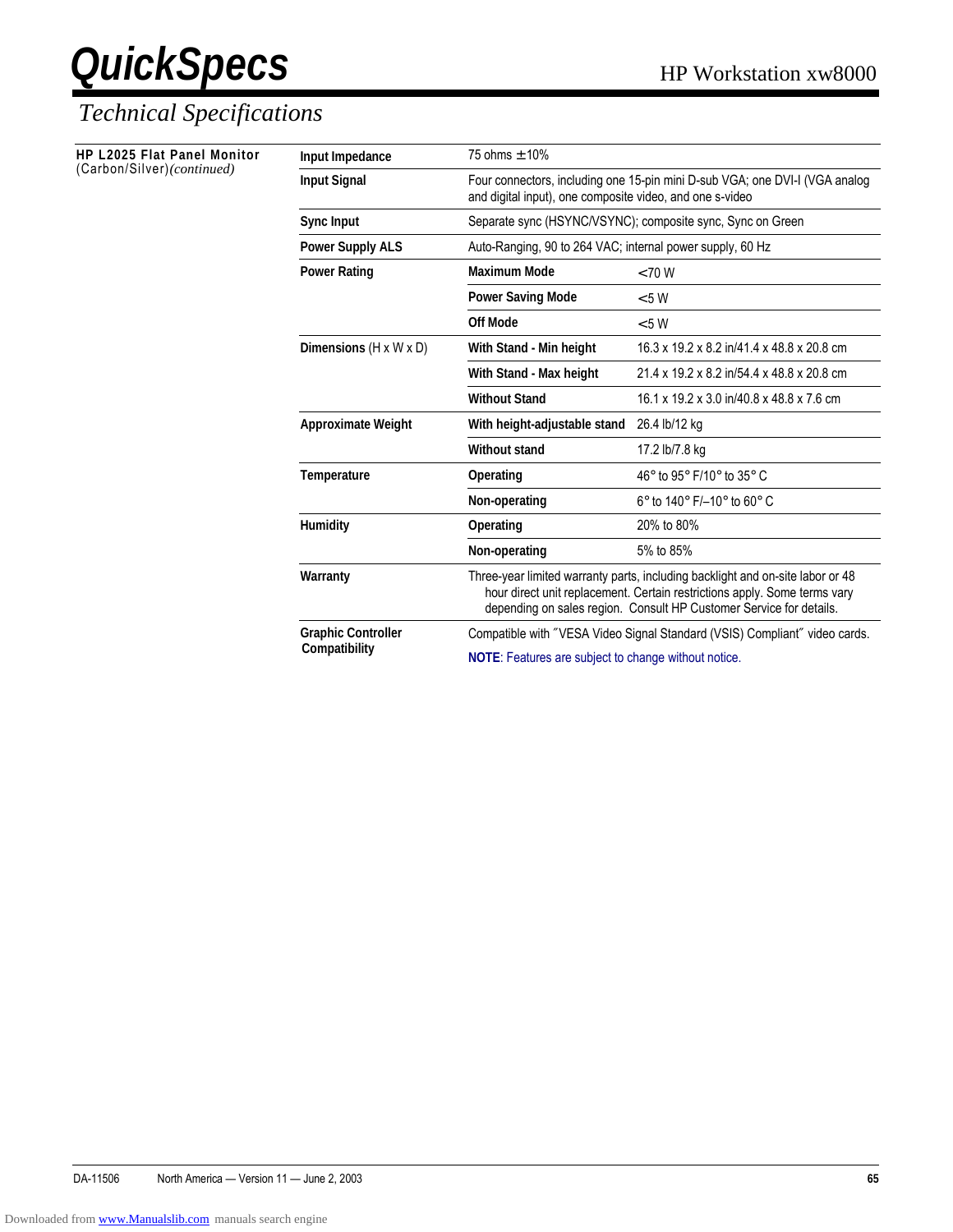| HP p930 CRT Monitor | <b>Tube Type</b>                                   |                                                                                                                                                               | Diamondtron Natural Flat (NF) aperture grille tube; anti-reflection, anti-static |  |
|---------------------|----------------------------------------------------|---------------------------------------------------------------------------------------------------------------------------------------------------------------|----------------------------------------------------------------------------------|--|
| (Carbon/Silver)     | Picture Tube Size (diagonal)                       | 19 in/48.26 cm                                                                                                                                                |                                                                                  |  |
|                     | Viewable Image Area<br>(diagonal)                  | 18 in/45.72 cm                                                                                                                                                |                                                                                  |  |
|                     | <b>Aperture Grille Pitch</b>                       | $0.24$ mm                                                                                                                                                     |                                                                                  |  |
|                     | Horizontal Frequency (kHz)                         | 30 to 110 kHz                                                                                                                                                 |                                                                                  |  |
|                     | Vertical Frequency (Hz)                            | 50 to 160 Hz                                                                                                                                                  |                                                                                  |  |
|                     | <b>Maximum Resolution</b>                          | 1920 x 1440 @ 60 Hz                                                                                                                                           |                                                                                  |  |
|                     | <b>Preferred Flicker Free</b><br><b>Resolution</b> | 1280 x 1024 @ 85 Hz                                                                                                                                           |                                                                                  |  |
|                     | <b>Graphic Preset Modes</b><br>(non-interlaced)    | 1600 x 1200 @ 85 Hz and 75 Hz<br>1280 x 1024 @ 85 Hz and 75 Hz<br>1024 x 768 @ 85 Hz<br>800 x 600 @ 85 Hz<br>640 x 480 @ 85 Hz and 60 Hz<br>720 x 400 @ 70 Hz |                                                                                  |  |
|                     | <b>User-Modes</b>                                  | Yes, 8 modes                                                                                                                                                  |                                                                                  |  |
|                     | Anti-Glare/Anti-Static                             | Yes/Yes                                                                                                                                                       |                                                                                  |  |
|                     | <b>Asset Control</b>                               | Yes                                                                                                                                                           |                                                                                  |  |
|                     | <b>Plug and Play</b>                               | VESA DDC2B; PC2001 compliant                                                                                                                                  |                                                                                  |  |
|                     | <b>Front Panel User Controls</b>                   | information button                                                                                                                                            | Power on/off; menu button; 4 OSD adjustment buttons; OSD exit button,            |  |
|                     | <b>On-Screen User Controls</b>                     | <b>Brightness, Contrast</b>                                                                                                                                   | Yes                                                                              |  |
|                     |                                                    | <b>Size and Positioning</b>                                                                                                                                   | Yes                                                                              |  |
|                     |                                                    | Pincushion (barrel)                                                                                                                                           | Yes                                                                              |  |
|                     |                                                    | <b>Trapezoid</b>                                                                                                                                              | Yes                                                                              |  |
|                     |                                                    | <b>Moiré Correction</b>                                                                                                                                       | Yes                                                                              |  |
|                     |                                                    | Tilt (rotation)                                                                                                                                               | Yes                                                                              |  |
|                     |                                                    | Selectable Color Temperature Yes                                                                                                                              |                                                                                  |  |
|                     |                                                    | <b>Factory Reset/Recall</b>                                                                                                                                   | Yes                                                                              |  |
|                     |                                                    | Orthogonality                                                                                                                                                 | Yes                                                                              |  |
|                     |                                                    | <b>Current Display Mode</b>                                                                                                                                   | Yes                                                                              |  |
|                     |                                                    | Degauss                                                                                                                                                       | Yes                                                                              |  |
|                     |                                                    | Convergence                                                                                                                                                   | Yes                                                                              |  |
|                     | <b>Approvals/Certifications</b>                    | <b>UL/CSA/CUL Approval</b>                                                                                                                                    | Yes                                                                              |  |
|                     |                                                    | ISO9241-3, -7, -8 VDT<br><b>Guidelines Approval</b>                                                                                                           | Yes                                                                              |  |
|                     |                                                    | <b>MPR-II Compliant</b>                                                                                                                                       | Yes                                                                              |  |
|                     |                                                    | TCO '99                                                                                                                                                       | Yes                                                                              |  |
|                     |                                                    | <b>FCC Approval</b>                                                                                                                                           | Yes                                                                              |  |
|                     |                                                    | Microsoft WHQL Certified                                                                                                                                      | Yes                                                                              |  |
|                     |                                                    | <b>Energy Star Compliant</b>                                                                                                                                  | Yes                                                                              |  |
|                     |                                                    | <b>CE Compliant</b>                                                                                                                                           | Yes                                                                              |  |
|                     | <b>Signal Cable</b>                                | Attached 15-pin D-sub connector, 5.9 feet (1.8 meter)                                                                                                         |                                                                                  |  |
|                     | <b>Maximum Pixel Clock Speed</b>                   | <b>290 MHz</b>                                                                                                                                                |                                                                                  |  |
|                     | <b>Power Supply</b>                                | Universal; 100-240 V (auto-ranging), 50-60 Hz                                                                                                                 |                                                                                  |  |
|                     | <b>Maximum Power Rating</b>                        | $\leq$ 120 watts                                                                                                                                              |                                                                                  |  |
|                     | Low Power Sleep Mode                               | < 3 watts                                                                                                                                                     |                                                                                  |  |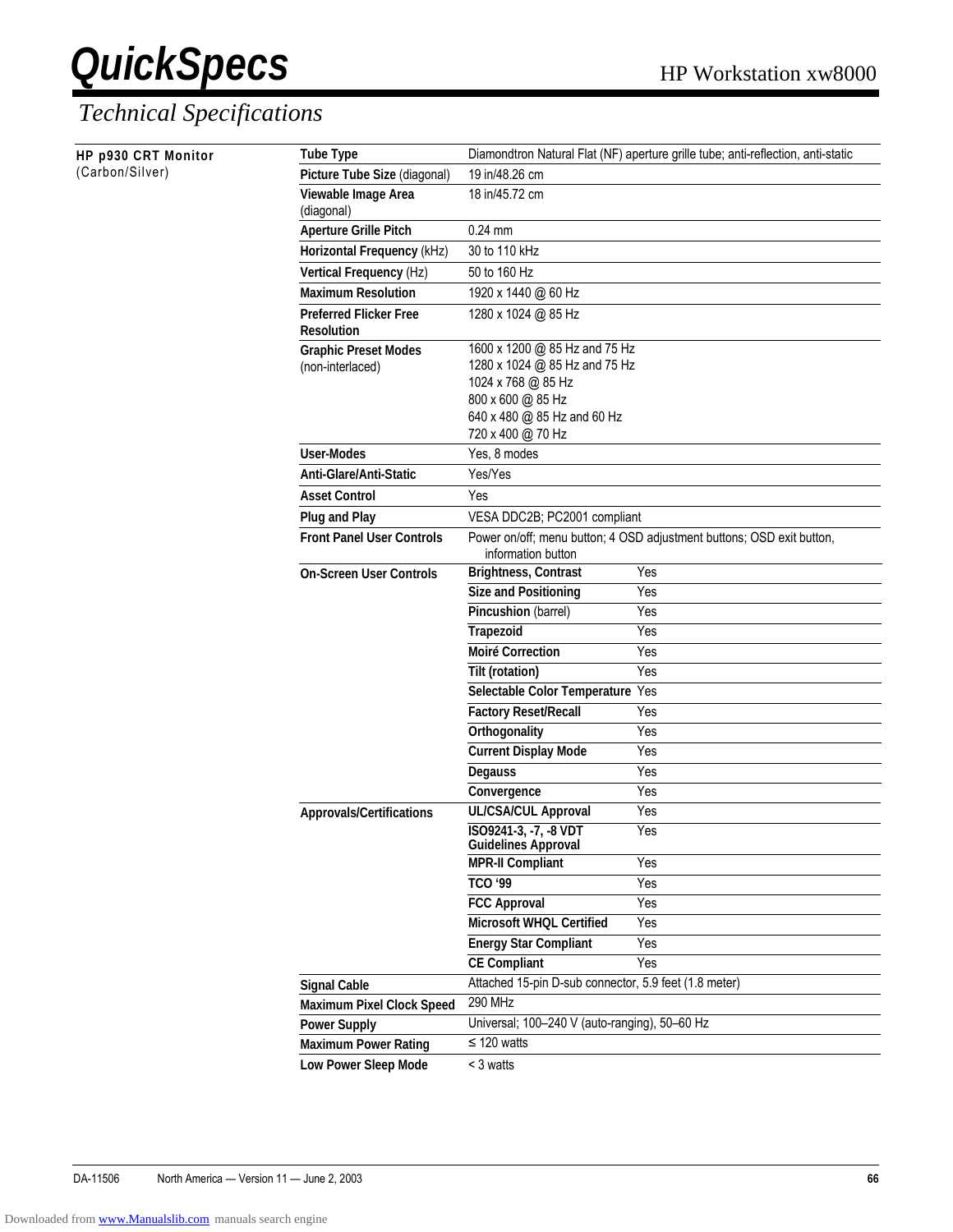#### *Technical Specifications*

| HP p930 CRT Monitor         | Off Mode                           | 0 watts                                                                                                                                                                                                                                                                                                                          |                                             |
|-----------------------------|------------------------------------|----------------------------------------------------------------------------------------------------------------------------------------------------------------------------------------------------------------------------------------------------------------------------------------------------------------------------------|---------------------------------------------|
| (Carbon/Silver) (continued) | Dimensions $(H \times W \times D)$ | Unpacked                                                                                                                                                                                                                                                                                                                         | 18.8 x 18.5 x 18.5 in/47.6 x 46.9 x 46.9 cm |
|                             |                                    | Packaged                                                                                                                                                                                                                                                                                                                         | 22.0 x 22.3 x 22.8 in/55.9 x 56.5 x 57.8 cm |
|                             | Weight                             | Unpacked                                                                                                                                                                                                                                                                                                                         | 55 lb/24.9 kg                               |
|                             |                                    | Packaged                                                                                                                                                                                                                                                                                                                         | 61 lb/27.7 kg                               |
|                             | <b>Tilt/Swivel Base</b>            | $-5$ to +10 degrees vertical tilt; $\pm 45$ degrees horizontal swivel                                                                                                                                                                                                                                                            |                                             |
|                             | <b>Operating Temperature</b>       | 50° to 95° F/10° to 35° C non-condensing                                                                                                                                                                                                                                                                                         |                                             |
|                             | <b>Operating Humidity</b>          | 20% to 80% non-condensing                                                                                                                                                                                                                                                                                                        |                                             |
|                             | Warranty                           | Limited three-year parts and repair labor, three-year service provider labor, and<br>three-year on-site service warranty. Next Business Day advanced exchange<br>direct replacement service available during warranty period. Certain restrictions<br>and exclusions apply. For details, contact HP Customer Support at 970-635- |                                             |

1000 (USA) or 905-206-4663 (Canada).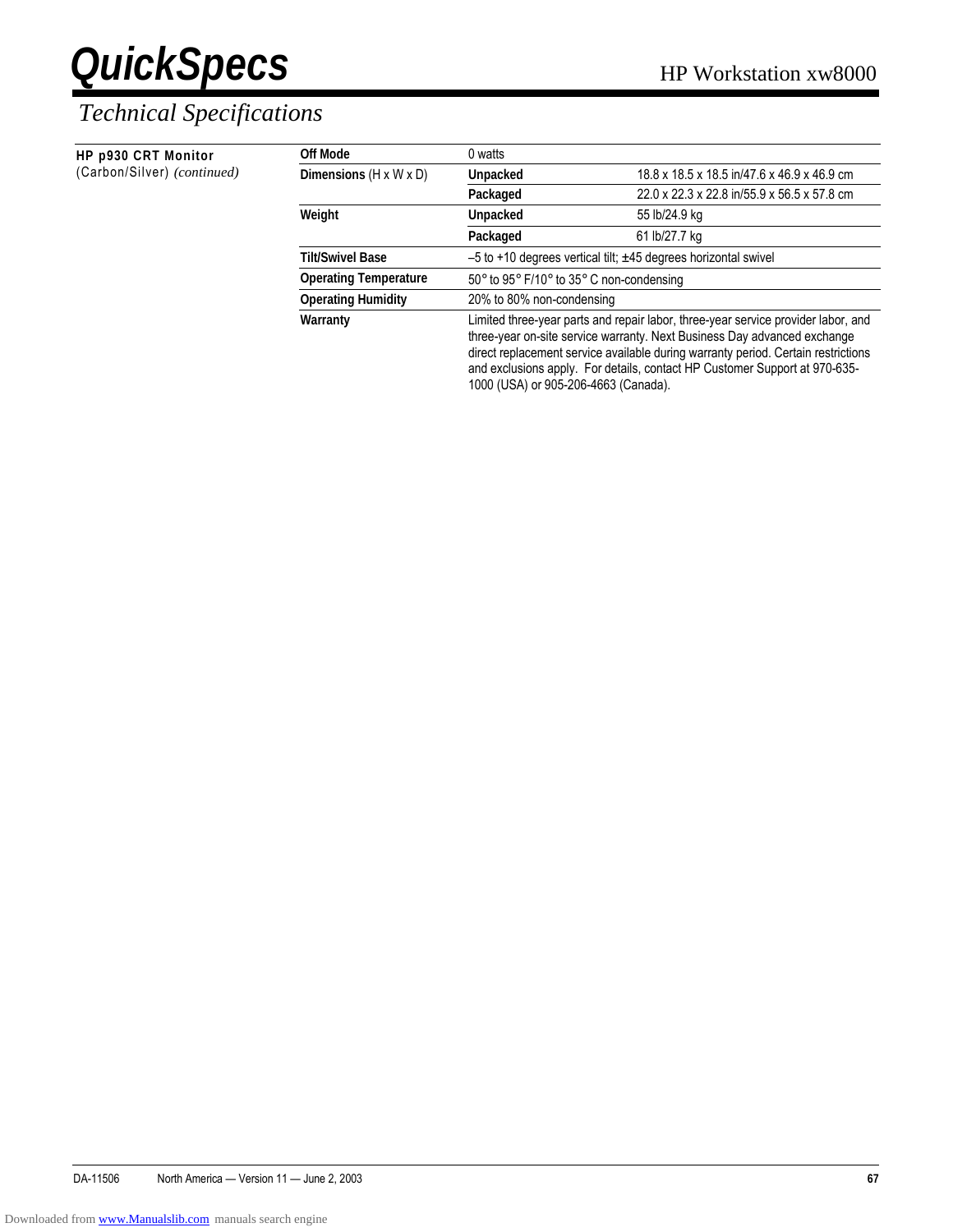| HP p1130 CRT Monitor | <b>Tube Type</b>                  | FD Trinitron aperture grille tube                    |                                                                                 |
|----------------------|-----------------------------------|------------------------------------------------------|---------------------------------------------------------------------------------|
| (Carbon/Silver)      | Picture Tube Size (diagonal)      | 21 in/53.3 cm                                        |                                                                                 |
|                      | Viewable Image Area<br>(diagonal) | 19.8 in/50.3 cm                                      |                                                                                 |
|                      | <b>Aperture Grille Pitch</b>      | $0.24$ mm                                            |                                                                                 |
|                      | Horizontal Frequency (kHz)        | 30 to 130 kHz                                        |                                                                                 |
|                      | Vertical Frequency (Hz)           | 50 to 170 Hz                                         |                                                                                 |
|                      | <b>Maximum Resolution</b>         | 2048 x 1536 @ 75Hz                                   |                                                                                 |
|                      | <b>Maximum Pixel Clock Speed</b>  | < 370 MHz                                            |                                                                                 |
|                      | <b>Preferred Flicker Free</b>     | 1920 x 1440 @ 85 Hz                                  |                                                                                 |
|                      | <b>Resolution</b>                 |                                                      |                                                                                 |
|                      | <b>Graphic Preset Modes</b>       | 1920 x 1440 @85Hz                                    |                                                                                 |
|                      | (non-interlaced)                  | 1800 x 1440 @80Hz<br>1600 x 1200 @75, 85Hz           |                                                                                 |
|                      |                                   | 1280 x 1024 @75, 85Hz                                |                                                                                 |
|                      |                                   | 1024 x 768 @75, 85Hz                                 |                                                                                 |
|                      |                                   | 800 x 600 @75, 85Hz                                  |                                                                                 |
|                      |                                   | 640 x 480 @65, 75 and 85Hz                           |                                                                                 |
|                      |                                   | 640 x 400 @ 70Hz                                     |                                                                                 |
|                      | <b>User-Modes</b>                 | 8 preset modes and 10 additional modes               |                                                                                 |
|                      | Anti-Glare/Anti-Static            | Yes/Yes                                              |                                                                                 |
|                      | <b>AssetControl</b>               | Yes                                                  |                                                                                 |
|                      | <b>Front Panel User Controls</b>  | Power on/off switch; 5-button OSD; dual-input switch |                                                                                 |
|                      | Languages                         | <b>Nine</b>                                          | English, French, German, Spanish, Italian,<br>Dutch, Swedish, Russian, Japanese |
|                      | <b>On-Screen User Controls</b>    | <b>Size and Positioning</b>                          | Yes                                                                             |
|                      |                                   | Contrast                                             | Yes                                                                             |
|                      |                                   | <b>Brightness</b>                                    | Yes                                                                             |
|                      |                                   | <b>Moiré Correction</b>                              | Yes                                                                             |
|                      |                                   | Tilt (rotation)                                      | Yes                                                                             |
|                      |                                   | Selectable Color temperature                         | Yes                                                                             |
|                      |                                   | Orthogonality                                        | Yes                                                                             |
|                      |                                   | Degauss                                              | Yes (automatic at power on; manual)                                             |
|                      |                                   | Convergence (h/v/pre-set)<br>Reset                   | Yes<br>Yes                                                                      |
|                      |                                   | <b>UL/CSA/CUL Approval</b>                           | Yes                                                                             |
|                      | <b>Approvals/Certifications</b>   | ISO9241-3, -7, -8 VDT<br><b>Guidelines</b>           | Yes                                                                             |
|                      |                                   | <b>MPR-II Compliant</b>                              | Yes                                                                             |
|                      |                                   | TCO '99                                              | Yes                                                                             |
|                      |                                   | <b>FCC Approval</b>                                  | Yes                                                                             |
|                      |                                   | Microsoft WHQL Certified                             | Yes                                                                             |
|                      |                                   | <b>Energy Star Compliant</b>                         | Yes                                                                             |
|                      |                                   | <b>CE Compliant</b>                                  | Yes                                                                             |
|                      | <b>Plug and Play</b>              | VESA DDC2Bi and DDC2B. PC2001 compliant              |                                                                                 |
|                      | <b>Dual Input</b>                 | Yes, two 15-pin D-sub connections                    |                                                                                 |
|                      | <b>Signal Cable</b>               | Detachable 15-pin D-sub mini connector               |                                                                                 |
|                      | <b>Power Supply</b>               | Universal; 100-240 V (auto-ranging), 50-60 Hz        |                                                                                 |
|                      |                                   |                                                      |                                                                                 |